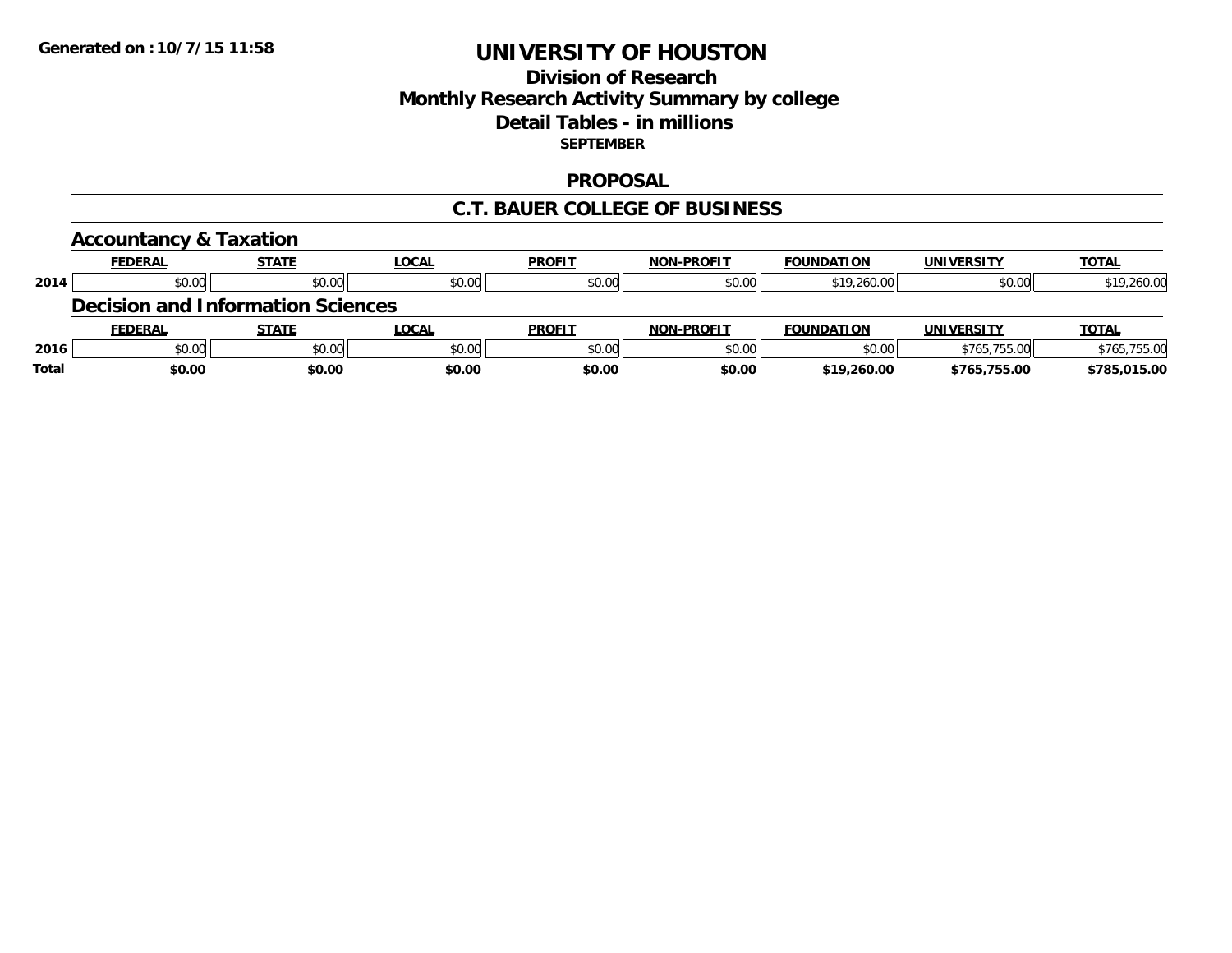### **Division of Research Monthly Research Activity Summary by college Detail Tables - in millions SEPTEMBER**

#### **PROPOSAL**

#### **COLLEGE OF EDUCATION**

|       | <b>FEDERAL</b>                                      | <b>STATE</b>   | <b>LOCAL</b> | <b>PROFIT</b> | <b>NON-PROFIT</b> | <b>FOUNDATION</b> | <b>UNIVERSITY</b> | <b>TOTAL</b>    |
|-------|-----------------------------------------------------|----------------|--------------|---------------|-------------------|-------------------|-------------------|-----------------|
| 2014  | \$0.00                                              | \$0.00         | \$135,592.00 | \$0.00        | \$0.00            | \$0.00            | \$0.00            | \$135,592.00    |
|       | <b>Curriculum and Instruction</b>                   |                |              |               |                   |                   |                   |                 |
|       | <b>FEDERAL</b>                                      | <b>STATE</b>   | <b>LOCAL</b> | <b>PROFIT</b> | <b>NON-PROFIT</b> | <b>FOUNDATION</b> | <b>UNIVERSITY</b> | <b>TOTAL</b>    |
| 2014  | \$0.00                                              | \$0.00         | \$0.00       | \$0.00        | \$0.00            | \$0.00            | \$0.00            | \$0.00          |
| 2015  | \$0.00                                              | \$419,997.20   | \$0.00       | \$0.00        | \$0.00            | \$0.00            | \$0.00            | \$419,997.20    |
| 2016  | \$0.00                                              | \$0.00         | \$0.00       | \$34,750.00   | \$0.00            | \$0.00            | \$0.00            | \$34,750.00     |
|       | <b>Educational Leadership &amp; Policy Studies</b>  |                |              |               |                   |                   |                   |                 |
|       | <b>FEDERAL</b>                                      | <b>STATE</b>   | <b>LOCAL</b> | <b>PROFIT</b> | <b>NON-PROFIT</b> | <b>FOUNDATION</b> | <b>UNIVERSITY</b> | <b>TOTAL</b>    |
| 2012  | \$0.00                                              | \$366,462.00   | \$0.00       | \$0.00        | \$0.00            | \$0.00            | \$1,816,362.70    | \$2,182,824.70  |
| 2014  | \$0.00                                              | \$0.00         | \$0.00       | \$0.00        | \$0.00            | \$0.00            | \$172,455.00      | \$172,455.00    |
| 2015  | \$0.00                                              | \$0.00         | \$0.00       | \$0.00        | \$0.00            | \$0.00            | \$78,750.00       | \$78,750.00     |
| 2016  | \$0.00                                              | \$0.00         | \$0.00       | \$35,000.00   | \$0.00            | \$0.00            | \$0.00            | \$35,000.00     |
|       | <b>Psychological, Health, and Learning Sciences</b> |                |              |               |                   |                   |                   |                 |
|       | <b>FEDERAL</b>                                      | <b>STATE</b>   | <b>LOCAL</b> | <b>PROFIT</b> | <b>NON-PROFIT</b> | <b>FOUNDATION</b> | <b>UNIVERSITY</b> | <b>TOTAL</b>    |
| 2012  | \$0.00                                              | \$1,178,102.00 | \$0.00       | \$0.00        | \$0.00            | \$0.00            | \$319,461.00      | \$1,497,563.00  |
| 2013  | \$0.00                                              | \$0.00         | \$0.00       | \$0.00        | \$0.00            | \$0.00            | \$437,848.00      | \$437,848.00    |
| 2014  | \$3,130,026.00                                      | \$0.00         | \$0.00       | \$0.00        | \$0.00            | \$0.00            | \$164,835.00      | \$3,294,861.00  |
| 2015  | \$0.00                                              | \$0.00         | \$0.00       | \$0.00        | \$0.00            | \$0.00            | \$78,750.00       | \$78,750.00     |
| 2016  | \$1,338,968.00                                      | \$76,365.00    | \$0.00       | \$0.00        | \$717,000.00      | \$0.00            | \$0.00            | \$2,132,333.00  |
| Total | \$4,468,994.00                                      | \$2,040,926.20 | \$135,592.00 | \$69,750.00   | \$717,000.00      | \$0.00            | \$3,068,461.70    | \$10,500,723.90 |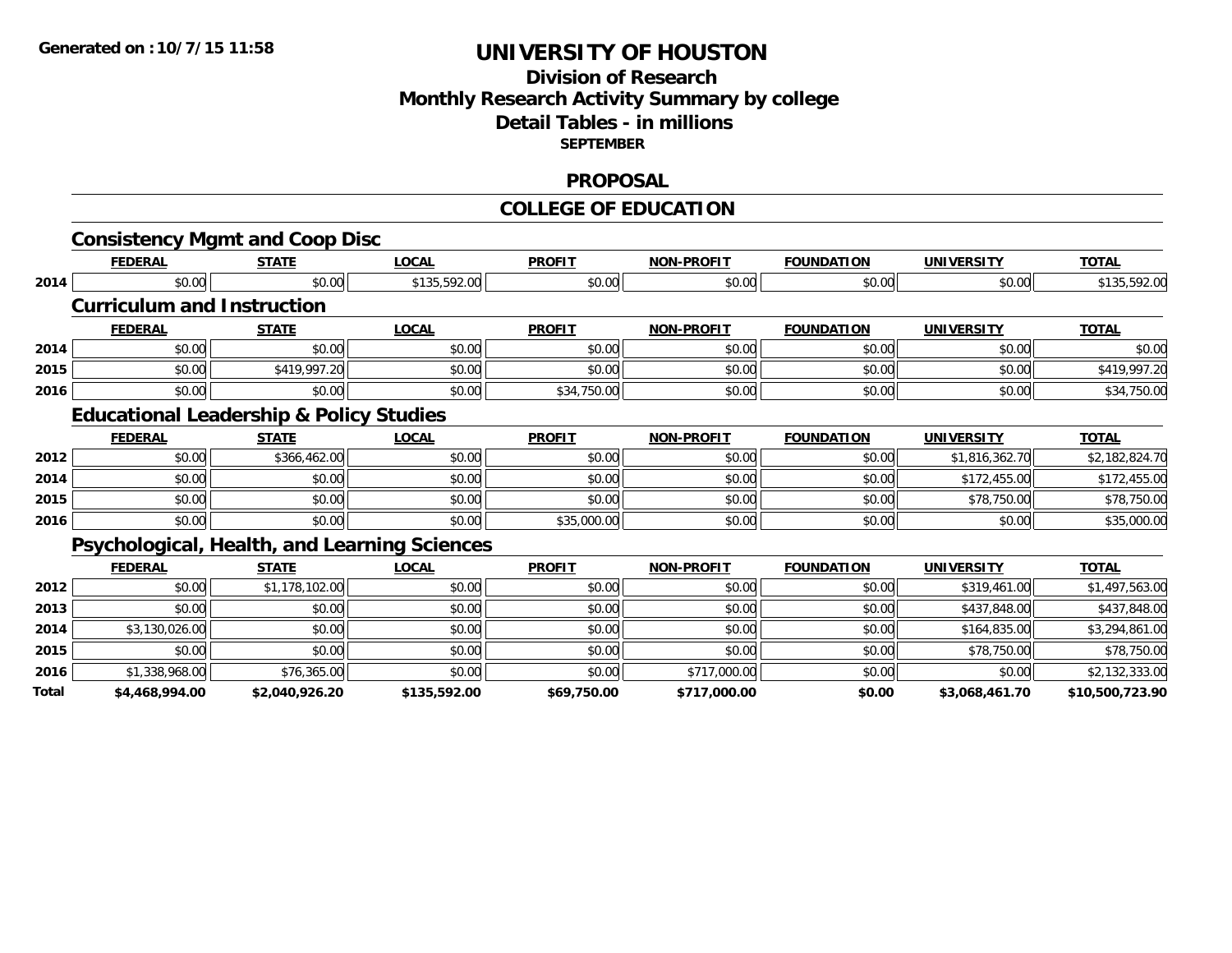# **Division of ResearchMonthly Research Activity Summary by college Detail Tables - in millions SEPTEMBER**

#### **PROPOSAL**

#### **COLLEGE OF LIBERAL ARTS AND SOCIAL SCIENCES**

|                                                                      | African-American Studies            |              |              |               |                   |                   |                   |                |
|----------------------------------------------------------------------|-------------------------------------|--------------|--------------|---------------|-------------------|-------------------|-------------------|----------------|
|                                                                      | <b>FEDERAL</b>                      | <b>STATE</b> | <b>LOCAL</b> | <b>PROFIT</b> | <b>NON-PROFIT</b> | <b>FOUNDATION</b> | <b>UNIVERSITY</b> | <b>TOTAL</b>   |
| 2014<br>2012<br>2012<br>2013<br>2016<br>2014<br>2013<br>2015<br>2012 | \$0.00                              | \$0.00       | \$0.00       | \$0.00        | \$1,500.00        | \$0.00            | \$0.00            | \$1,500.00     |
|                                                                      | Art                                 |              |              |               |                   |                   |                   |                |
|                                                                      | <b>FEDERAL</b>                      | <b>STATE</b> | <b>LOCAL</b> | <b>PROFIT</b> | NON-PROFIT        | <b>FOUNDATION</b> | <b>UNIVERSITY</b> | <b>TOTAL</b>   |
|                                                                      | \$199,887.00                        | \$0.00       | \$0.00       | \$0.00        | \$0.00            | \$0.00            | \$0.00            | \$199,887.00   |
|                                                                      | <b>Arte Publico Press</b>           |              |              |               |                   |                   |                   |                |
|                                                                      | <b>FEDERAL</b>                      | <b>STATE</b> | <b>LOCAL</b> | <b>PROFIT</b> | NON-PROFIT        | <b>FOUNDATION</b> | <b>UNIVERSITY</b> | <b>TOTAL</b>   |
|                                                                      | \$198,497.00                        | \$0.00       | \$0.00       | \$0.00        | \$0.00            | \$0.00            | \$0.00            | \$198,497.00   |
|                                                                      | <b>Blaffer Gallery</b>              |              |              |               |                   |                   |                   |                |
|                                                                      | <b>FEDERAL</b>                      | <b>STATE</b> | <b>LOCAL</b> | <b>PROFIT</b> | <b>NON-PROFIT</b> | <b>FOUNDATION</b> | <b>UNIVERSITY</b> | <b>TOTAL</b>   |
|                                                                      | \$0.00                              | \$0.00       | \$0.00       | \$0.00        | \$1,500.00        | \$0.00            | \$0.00            | \$1,500.00     |
|                                                                      | \$0.00                              | \$0.00       | \$0.00       | \$0.00        | \$0.00            | \$111,500.00      | \$0.00            | \$111,500.00   |
|                                                                      | Communication                       |              |              |               |                   |                   |                   |                |
|                                                                      | <b>FEDERAL</b>                      | <b>STATE</b> | <b>LOCAL</b> | <b>PROFIT</b> | NON-PROFIT        | <b>FOUNDATION</b> | <b>UNIVERSITY</b> | <b>TOTAL</b>   |
|                                                                      | \$0.00                              | \$0.00       | \$0.00       | \$0.00        | \$0.00            | \$0.00            | \$9,591.00        | \$9,591.00     |
|                                                                      | <b>Economics</b>                    |              |              |               |                   |                   |                   |                |
|                                                                      | <b>FEDERAL</b>                      | <b>STATE</b> | <b>LOCAL</b> | <b>PROFIT</b> | NON-PROFIT        | <b>FOUNDATION</b> | <b>UNIVERSITY</b> | <b>TOTAL</b>   |
|                                                                      | \$133,160.00                        | \$0.00       | \$0.00       | \$0.00        | \$0.00            | \$0.00            | \$0.00            | \$133,160.00   |
|                                                                      | \$4,968,261.00                      | \$0.00       | \$0.00       | \$0.00        | \$15,000.00       | \$0.00            | \$0.00            | \$4,983,261.00 |
|                                                                      | <b>Health and Human Performance</b> |              |              |               |                   |                   |                   |                |
|                                                                      | <b>FEDERAL</b>                      | <b>STATE</b> | <b>LOCAL</b> | <b>PROFIT</b> | <b>NON-PROFIT</b> | <b>FOUNDATION</b> | <b>UNIVERSITY</b> | <b>TOTAL</b>   |
|                                                                      | \$0.00                              | \$302,818.00 | \$0.00       | \$0.00        | \$0.00            | \$0.00            | \$0.00            | \$302,818.00   |
| 2015                                                                 | \$0.00                              | \$0.00       | \$0.00       | \$0.00        | \$17,371.00       | \$0.00            | \$59,574.00       | \$76,945.00    |
| 2016                                                                 | \$923,720.50                        | \$0.00       | \$0.00       | \$0.00        | \$60,184.20       | \$150,000.00      | \$148,032.00      | \$1,281,936.70 |
|                                                                      | Philosophy                          |              |              |               |                   |                   |                   |                |
|                                                                      | <b>FEDERAL</b>                      | <b>STATE</b> | <b>LOCAL</b> | <b>PROFIT</b> | <b>NON-PROFIT</b> | <b>FOUNDATION</b> | <b>UNIVERSITY</b> | <b>TOTAL</b>   |
| 2012                                                                 | \$23,229.00                         | \$0.00       | \$0.00       | \$0.00        | \$0.00            | \$0.00            | \$0.00            | \$23,229.00    |
| 2013                                                                 | \$24,897.00                         | \$0.00       | \$0.00       | \$0.00        | \$0.00            | \$0.00            | \$0.00            | \$24,897.00    |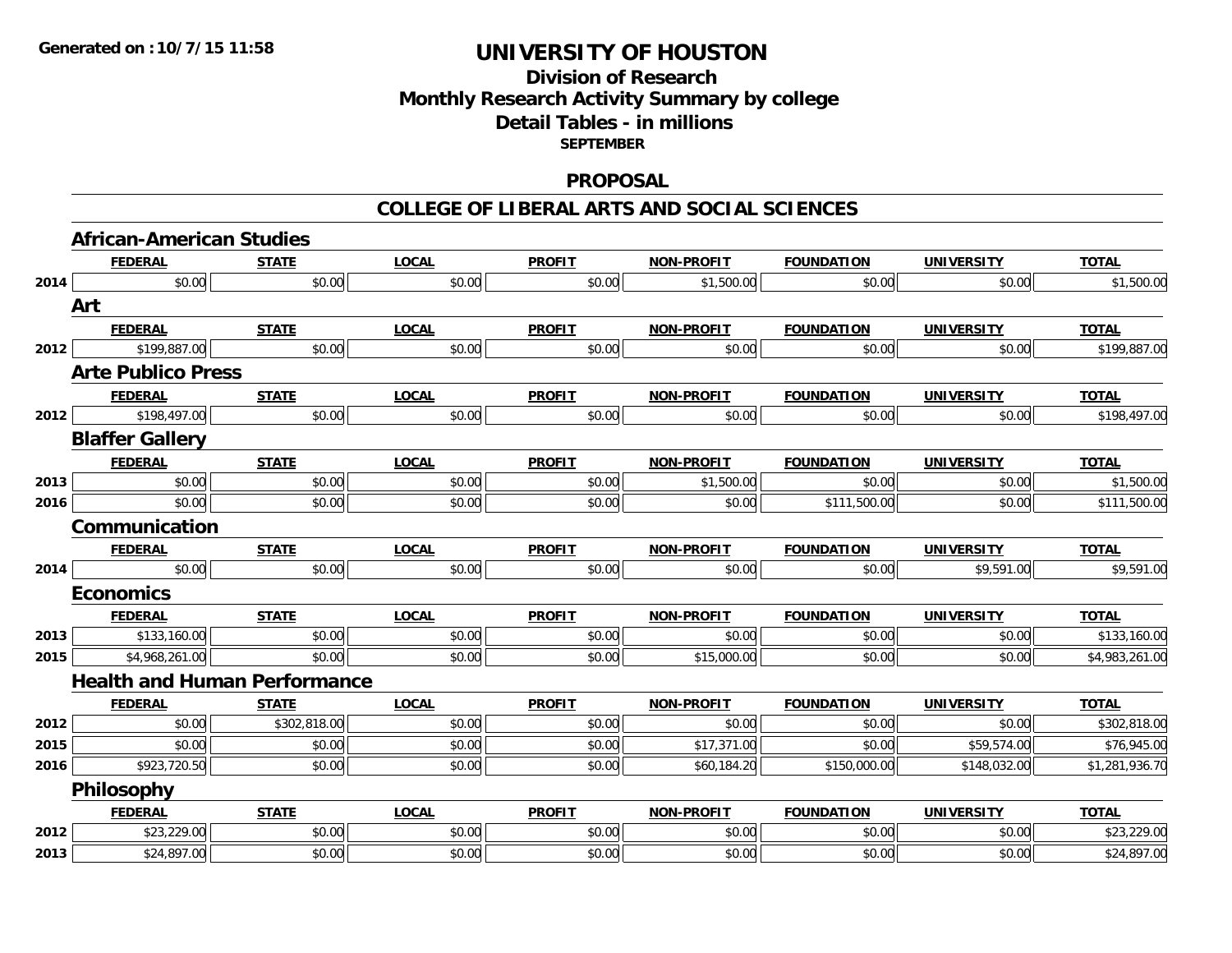### **Division of Research Monthly Research Activity Summary by college Detail Tables - in millions SEPTEMBER**

#### **PROPOSAL**

#### **COLLEGE OF LIBERAL ARTS AND SOCIAL SCIENCES**

|       | <b>Political Science</b> |              |              |               |                   |                   |                   |                 |
|-------|--------------------------|--------------|--------------|---------------|-------------------|-------------------|-------------------|-----------------|
|       | <b>FEDERAL</b>           | <b>STATE</b> | <b>LOCAL</b> | <b>PROFIT</b> | <b>NON-PROFIT</b> | <b>FOUNDATION</b> | <b>UNIVERSITY</b> | <b>TOTAL</b>    |
| 2012  | \$23,374.00              | \$0.00       | \$0.00       | \$0.00        | \$0.00            | \$0.00            | \$0.00            | \$23,374.00     |
|       | <b>Psychology</b>        |              |              |               |                   |                   |                   |                 |
|       | <b>FEDERAL</b>           | <b>STATE</b> | <b>LOCAL</b> | <b>PROFIT</b> | <b>NON-PROFIT</b> | <b>FOUNDATION</b> | <b>UNIVERSITY</b> | <b>TOTAL</b>    |
| 2012  | \$0.00                   | \$0.00       | \$0.00       | \$69,793.00   | \$0.00            | \$0.00            | \$0.00            | \$69,793.00     |
| 2013  | \$104,670.00             | \$0.00       | \$0.00       | \$30,240.00   | \$0.00            | \$0.00            | \$0.00            | \$134,910.00    |
| 2014  | \$407,500.00             | \$0.00       | \$0.00       | \$0.00        | \$48,523.60       | \$0.00            | \$268,395.00      | \$724,418.60    |
| 2015  | \$1,178,216.00           | \$300,000.00 | \$0.00       | \$0.00        | \$33,802.00       | \$0.00            | \$1,202,740.00    | \$2,714,758.00  |
| 2016  | \$1,833,533.00           | \$0.00       | \$0.00       | \$123,612.00  | \$92,316.80       | \$0.00            | \$1,478,392.00    | \$3,527,853.80  |
|       | <b>Sociology</b>         |              |              |               |                   |                   |                   |                 |
|       | <b>FEDERAL</b>           | <b>STATE</b> | <b>LOCAL</b> | <b>PROFIT</b> | <b>NON-PROFIT</b> | <b>FOUNDATION</b> | <b>UNIVERSITY</b> | <b>TOTAL</b>    |
| 2012  | \$0.00                   | \$0.00       | \$0.00       | \$0.00        | \$0.00            | \$0.00            | \$508,467.30      | \$508,467.30    |
|       | <b>Theatre</b>           |              |              |               |                   |                   |                   |                 |
|       | <b>FEDERAL</b>           | <b>STATE</b> | <b>LOCAL</b> | <b>PROFIT</b> | <b>NON-PROFIT</b> | <b>FOUNDATION</b> | <b>UNIVERSITY</b> | <b>TOTAL</b>    |
| 2013  | \$0.00                   | \$0.00       | \$0.00       | \$0.00        | \$100,027.00      | \$0.00            | \$0.00            | \$100,027.00    |
| Total | \$10,018,944.50          | \$602,818.00 | \$0.00       | \$223,645.00  | \$370,224.60      | \$261,500.00      | \$3,675,191.30    | \$15,152,323.40 |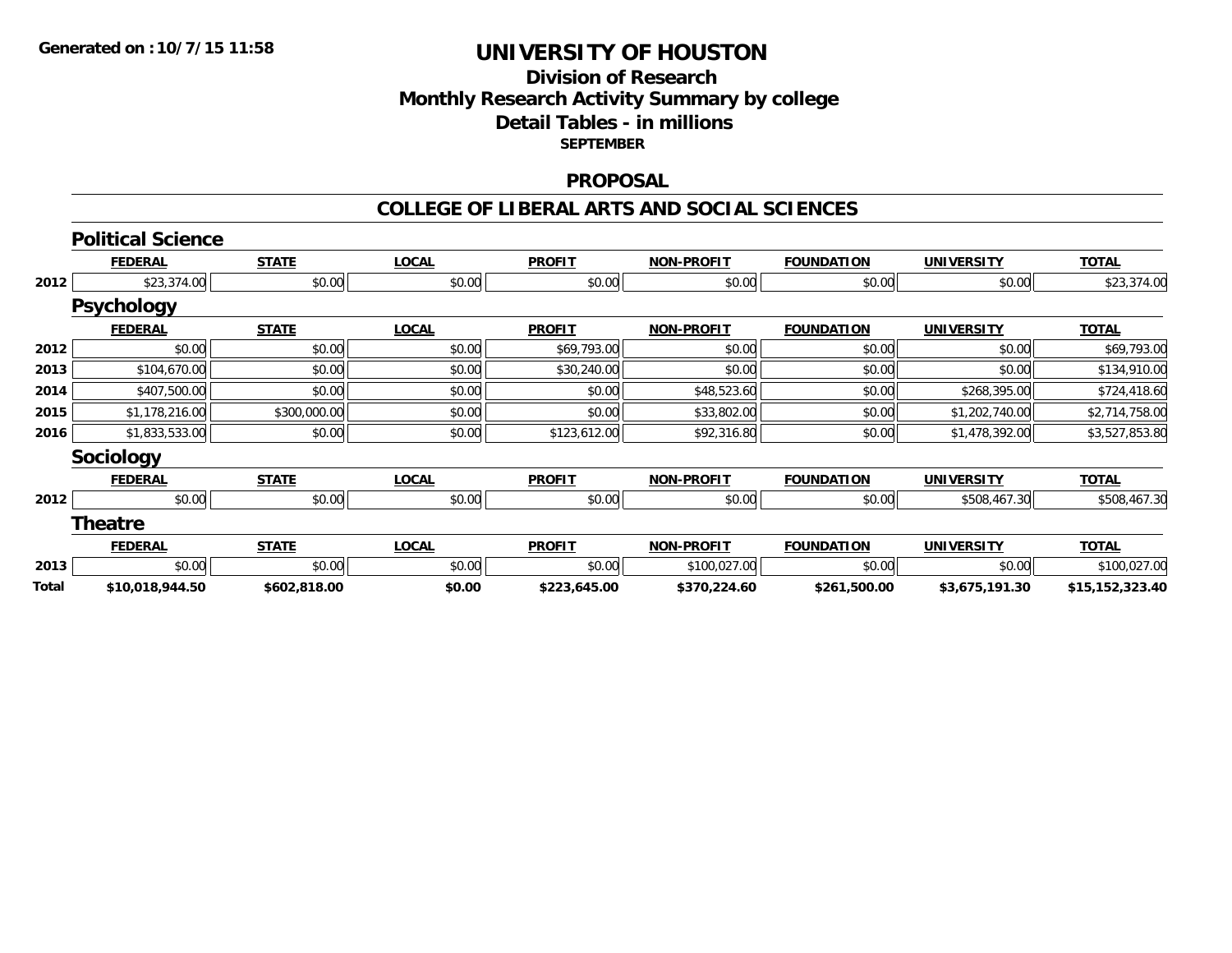# **Division of Research Monthly Research Activity Summary by college Detail Tables - in millions SEPTEMBER**

### **PROPOSAL**

#### **COLLEGE OF NATURAL SCIENCES AND MATHEMATICS**

# **Biology/Biochemistry**

|      | <b>FEDERAL</b>          | <b>STATE</b>                            | <b>LOCAL</b>                                           | <b>PROFIT</b> | <b>NON-PROFIT</b> | <b>FOUNDATION</b> | <b>UNIVERSITY</b> | <b>TOTAL</b>   |
|------|-------------------------|-----------------------------------------|--------------------------------------------------------|---------------|-------------------|-------------------|-------------------|----------------|
| 2012 | \$999,882.50            | \$0.00                                  | \$0.00                                                 | \$0.00        | \$119,998.80      | \$0.00            | \$107,139.30      | \$1,227,020.60 |
| 2013 | \$0.00                  | \$0.00                                  | \$0.00                                                 | \$0.00        | \$0.00            | \$20,000.00       | \$0.00            | \$20,000.00    |
| 2015 | \$277,500.00            | \$251,706.00                            | \$0.00                                                 | \$80,000.00   | \$48,000.00       | \$65,000.00       | \$0.00            | \$722,206.00   |
| 2016 | \$2,476,929.00          | \$19,902.00                             | \$0.00                                                 | \$99,000.00   | \$0.00            | \$50,000.00       | \$0.00            | \$2,645,831.00 |
|      |                         |                                         | <b>Center for Nuclear Receptors and Cell Signaling</b> |               |                   |                   |                   |                |
|      | <b>FEDERAL</b>          | <b>STATE</b>                            | <b>LOCAL</b>                                           | <b>PROFIT</b> | <b>NON-PROFIT</b> | <b>FOUNDATION</b> | <b>UNIVERSITY</b> | <b>TOTAL</b>   |
| 2012 | \$959,120.00            | \$0.00                                  | \$0.00                                                 | \$0.00        | \$0.00            | \$225,000.00      | \$0.00            | \$1,184,120.00 |
| 2015 | \$2,000,000.00          | \$0.00                                  | \$0.00                                                 | \$0.00        | \$150,000.00      | \$0.00            | \$0.00            | \$2,150,000.00 |
| 2016 | \$0.00                  | \$0.00                                  | \$0.00                                                 | \$0.00        | \$50,000.00       | \$0.00            | \$0.00            | \$50,000.00    |
|      | Chemistry               |                                         |                                                        |               |                   |                   |                   |                |
|      | <b>FEDERAL</b>          | <b>STATE</b>                            | <b>LOCAL</b>                                           | <b>PROFIT</b> | <b>NON-PROFIT</b> | <b>FOUNDATION</b> | <b>UNIVERSITY</b> | <b>TOTAL</b>   |
| 2012 | \$928,430.50            | \$0.00                                  | \$0.00                                                 | \$0.00        | \$81,930.00       | \$0.00            | \$0.00            | \$1,010,360.50 |
| 2013 | \$279,242.00            | \$0.00                                  | \$0.00                                                 | \$0.00        | \$0.00            | \$0.00            | \$0.00            | \$279,242.00   |
| 2014 | \$0.00                  | \$0.00                                  | \$0.00                                                 | \$0.00        | \$0.00            | \$50,000.00       | \$0.00            | \$50,000.00    |
| 2015 | \$0.00                  | \$0.00                                  | \$0.00                                                 | \$100,000.00  | \$50,000.00       | \$25,000.00       | \$247,442.00      | \$422,442.00   |
| 2016 | \$0.00                  | \$0.00                                  | \$0.00                                                 | \$0.00        | \$0.00            | \$25,000.00       | \$0.00            | \$25,000.00    |
|      | <b>Computer Science</b> |                                         |                                                        |               |                   |                   |                   |                |
|      | <b>FEDERAL</b>          | <b>STATE</b>                            | <b>LOCAL</b>                                           | <b>PROFIT</b> | <b>NON-PROFIT</b> | <b>FOUNDATION</b> | <b>UNIVERSITY</b> | <b>TOTAL</b>   |
| 2012 | \$526,903.00            | \$0.00                                  | \$0.00                                                 | \$0.00        | \$0.00            | \$0.00            | \$0.00            | \$526,903.00   |
| 2013 | \$0.00                  | \$0.00                                  | \$0.00                                                 | \$0.00        | \$0.00            | \$0.00            | \$0.00            | \$0.00         |
| 2015 | \$848,454.00            | \$1,566,640.00                          | \$0.00                                                 | \$0.00        | \$0.00            | \$0.00            | \$0.00            | \$2,415,094.00 |
| 2016 | \$638,976.00            | \$0.00                                  | \$0.00                                                 | \$0.00        | \$410,312.00      | \$0.00            | \$0.00            | \$1,049,288.00 |
|      |                         | Dean, Natural Sciences and Mathematics  |                                                        |               |                   |                   |                   |                |
|      | <b>FEDERAL</b>          | <b>STATE</b>                            | <b>LOCAL</b>                                           | <b>PROFIT</b> | <b>NON-PROFIT</b> | <b>FOUNDATION</b> | <b>UNIVERSITY</b> | <b>TOTAL</b>   |
| 2015 | \$0.00                  | \$0.00                                  | \$0.00                                                 | \$0.00        | \$0.00            | \$0.00            | \$0.00            | \$0.00         |
|      |                         | <b>Earth &amp; Atmospheric Sciences</b> |                                                        |               |                   |                   |                   |                |
|      | <b>FEDERAL</b>          | <b>STATE</b>                            | <b>LOCAL</b>                                           | <b>PROFIT</b> | <b>NON-PROFIT</b> | <b>FOUNDATION</b> | <b>UNIVERSITY</b> | <b>TOTAL</b>   |
| 2015 | \$504,996.00            | \$0.00                                  | \$0.00                                                 | \$0.00        | \$0.00            | \$0.00            | \$522,069.00      | \$1,027,065.00 |
| 2016 | \$232,555.00            | \$0.00                                  | \$0.00                                                 | \$0.00        | \$110,000.00      | \$0.00            | \$91,540.00       | \$434,095.00   |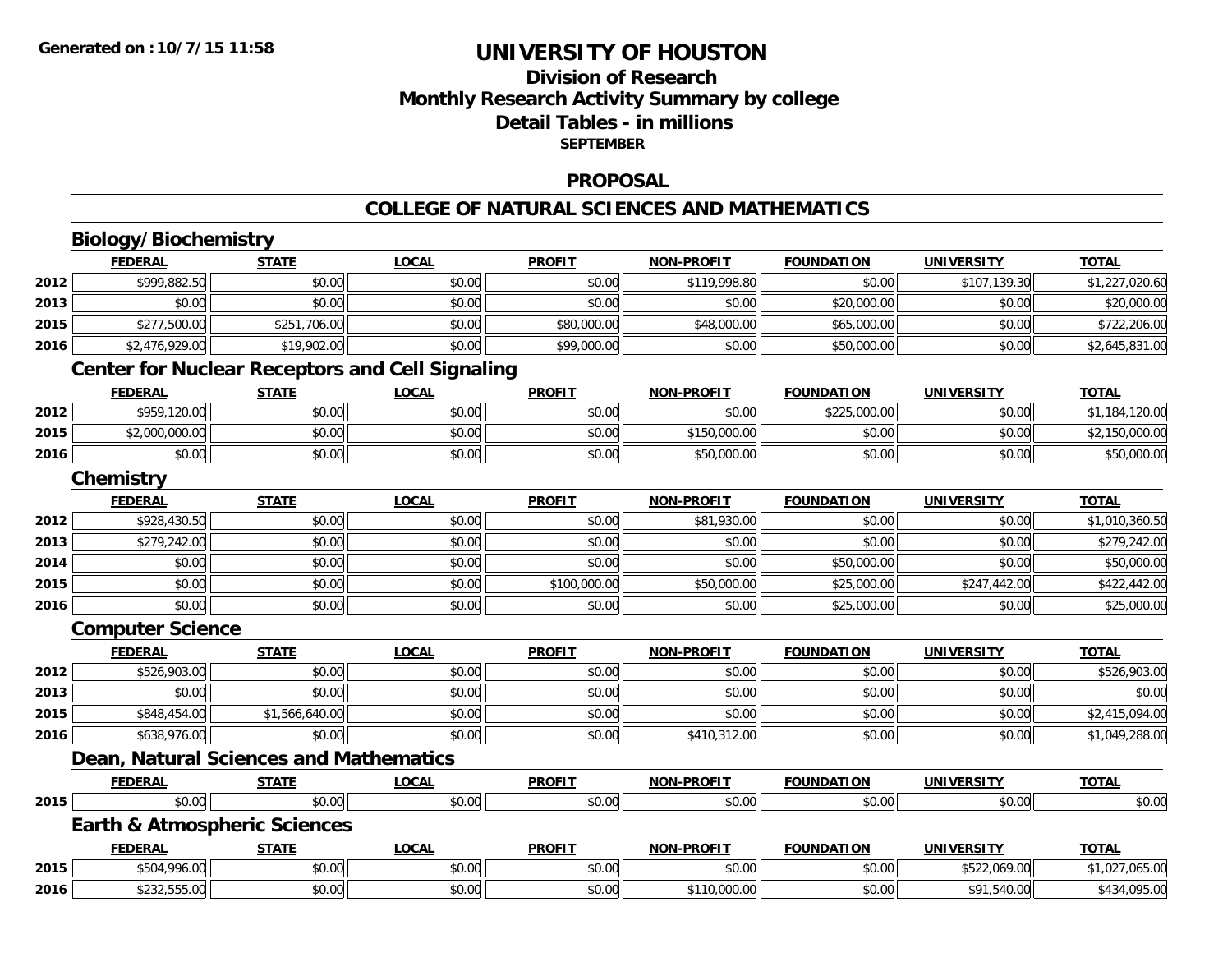# **Division of ResearchMonthly Research Activity Summary by college Detail Tables - in millions SEPTEMBER**

#### **PROPOSAL**

#### **COLLEGE OF NATURAL SCIENCES AND MATHEMATICS**

|      | <b>Mathematics</b> |              |              |               |                   |                   |                   |                |
|------|--------------------|--------------|--------------|---------------|-------------------|-------------------|-------------------|----------------|
|      | <b>FEDERAL</b>     | <b>STATE</b> | <b>LOCAL</b> | <b>PROFIT</b> | <b>NON-PROFIT</b> | <b>FOUNDATION</b> | <b>UNIVERSITY</b> | <b>TOTAL</b>   |
| 2012 | \$547,573.00       | \$0.00       | \$0.00       | \$0.00        | \$0.00            | \$0.00            | \$75,000.00       | \$622,573.00   |
| 2013 | \$375,706.00       | \$0.00       | \$0.00       | \$0.00        | \$0.00            | \$0.00            | \$0.00            | \$375,706.00   |
| 2014 | \$293,889.36       | \$0.00       | \$0.00       | \$0.00        | \$0.00            | \$0.00            | \$0.00            | \$293,889.36   |
| 2015 | \$244,075.00       | \$0.00       | \$0.00       | \$0.00        | \$47,579.00       | \$79,840.00       | \$0.00            | \$371,494.00   |
|      | <b>Physics</b>     |              |              |               |                   |                   |                   |                |
|      |                    |              |              |               |                   |                   |                   |                |
|      | <b>FEDERAL</b>     | <b>STATE</b> | <b>LOCAL</b> | <b>PROFIT</b> | <b>NON-PROFIT</b> | <b>FOUNDATION</b> | <b>UNIVERSITY</b> | <b>TOTAL</b>   |
| 2012 | \$0.00             | \$0.00       | \$0.00       | \$60,000.00   | \$0.00            | \$0.00            | \$0.00            | \$60,000.00    |
| 2013 | \$890,687.00       | \$0.00       | \$0.00       | \$0.00        | \$0.00            | \$0.00            | \$0.00            | \$890,687.00   |
| 2014 | \$2,116,978.00     | \$0.00       | \$0.00       | \$0.00        | \$0.00            | \$0.00            | \$0.00            | \$2,116,978.00 |
| 2015 | \$1,782,756.00     | \$179,998.80 | \$0.00       | \$0.00        | \$45,000.00       | \$0.00            | \$128,036.00      | \$2,135,790.80 |
| 2016 | \$0.00             | \$0.00       | \$0.00       | \$0.00        | \$0.00            | \$0.00            | \$990,034.00      | \$990,034.00   |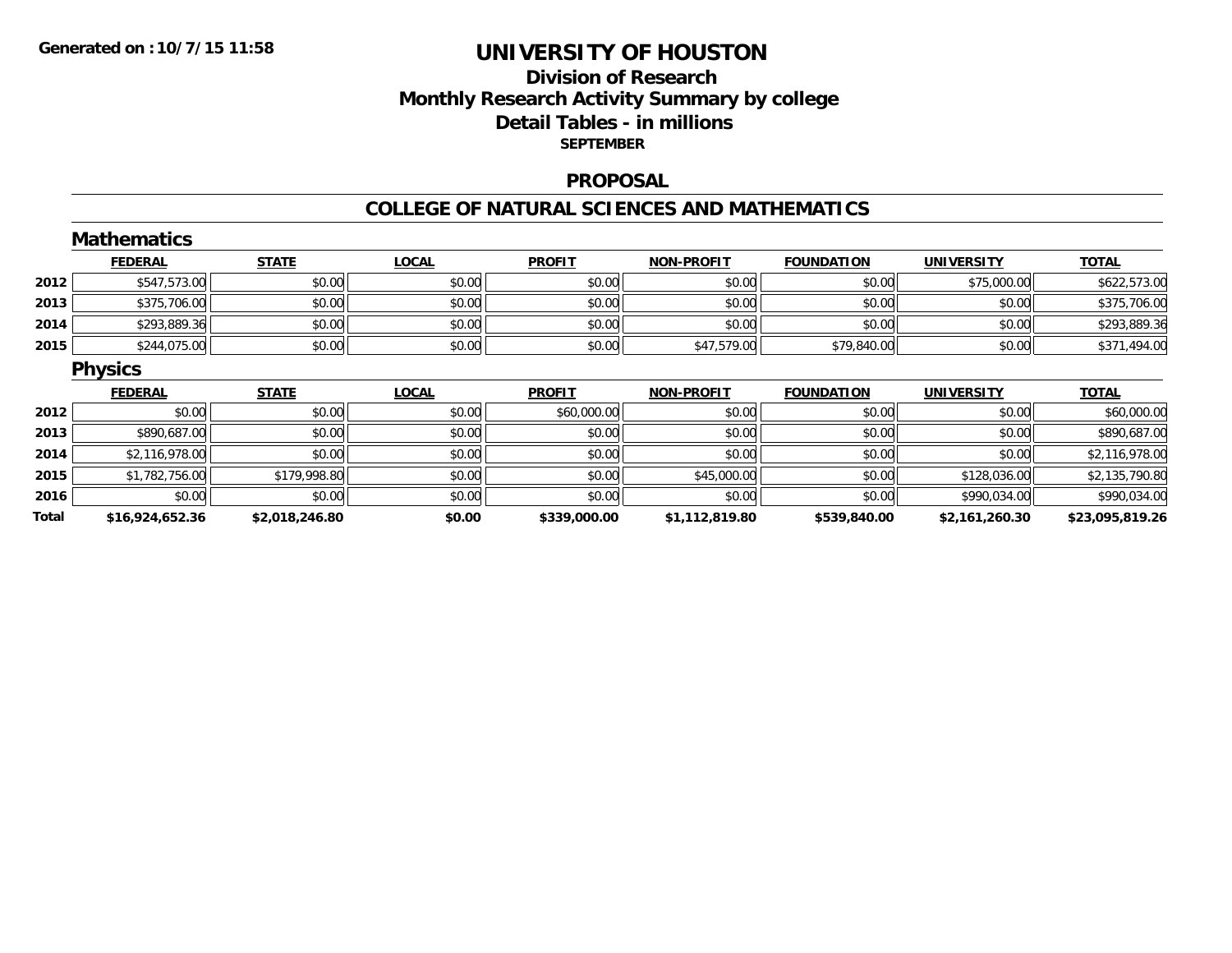# **Division of Research Monthly Research Activity Summary by college Detail Tables - in millions SEPTEMBER**

#### **PROPOSAL**

#### **COLLEGE OF OPTOMETRY**

# **Optometry Vision Sciences**

|       | <b>FEDERAL</b> | <b>STATE</b> | <b>LOCAL</b> | <b>PROFIT</b> | <b>NON-PROFIT</b> | <b>FOUNDATION</b> | <b>UNIVERSITY</b> | <b>TOTAL</b>   |
|-------|----------------|--------------|--------------|---------------|-------------------|-------------------|-------------------|----------------|
| 2012  | \$3,888,461.00 | \$0.00       | \$0.00       | \$0.00        | \$0.00            | \$0.00            | \$0.00            | \$3,888,461.00 |
| 2013  | \$3,289,039.00 | \$0.00       | \$0.00       | \$9,960.00    | \$0.00            | \$0.00            | \$0.00            | \$3,298,999.00 |
| 2014  | \$661,132.00   | \$0.00       | \$0.00       | \$313,317.00  | \$0.00            | \$0.00            | \$0.00            | \$974,449.00   |
| 2015  | \$0.00         | \$0.00       | \$0.00       | \$100,000.00  | \$0.00            | \$0.00            | \$0.00            | \$100,000.00   |
| 2016  | \$959,670.00   | \$0.00       | \$0.00       | \$0.00        | \$0.00            | \$0.00            | \$0.00            | \$959,670.00   |
| Total | \$8,798,302.00 | \$0.00       | \$0.00       | \$423,277.00  | \$0.00            | \$0.00            | \$0.00            | \$9,221,579.00 |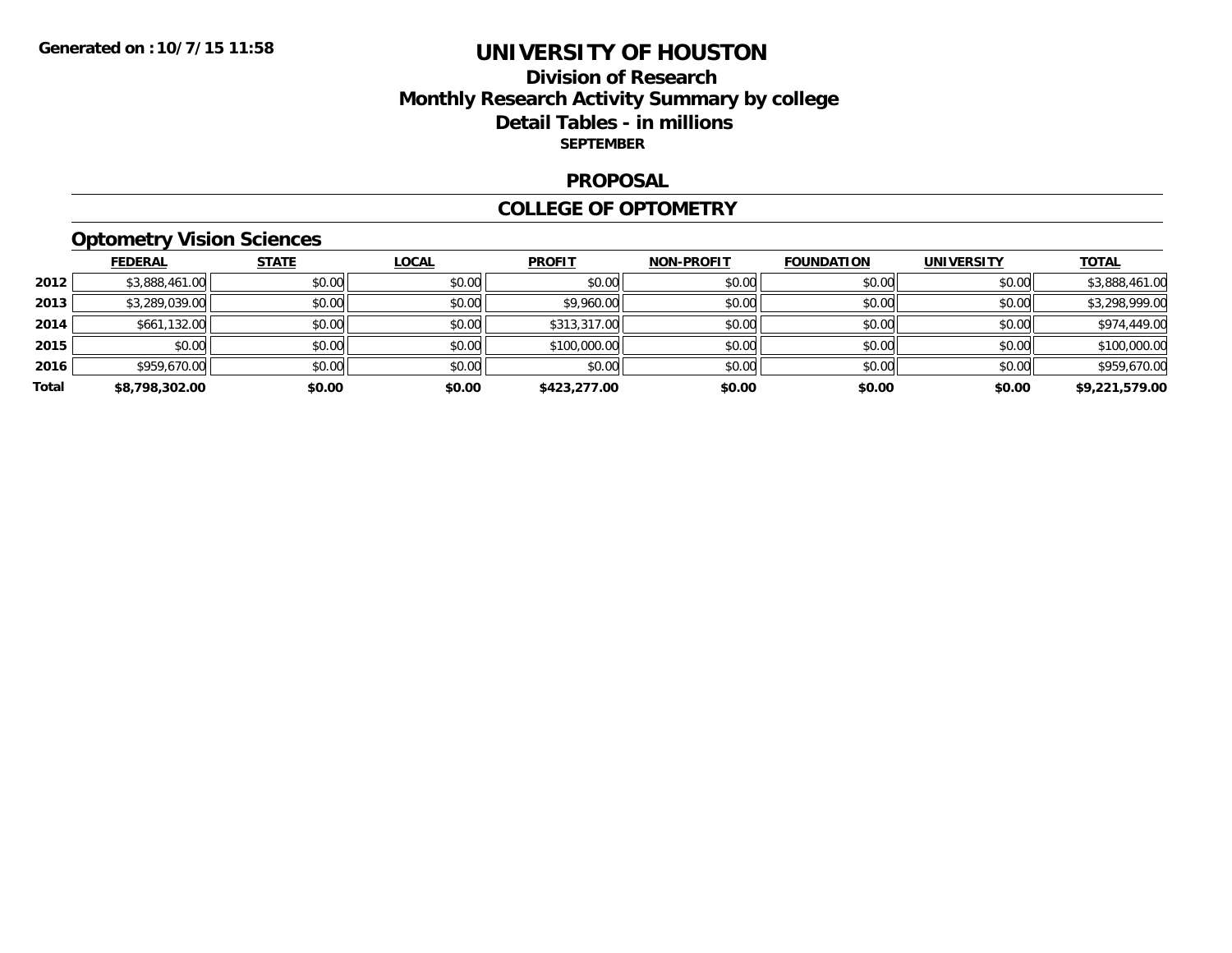# **Division of ResearchMonthly Research Activity Summary by college Detail Tables - in millions SEPTEMBER**

#### **PROPOSAL**

#### **COLLEGE OF PHARMACY**

|       | <b>Clinical Pharmacy &amp; Administration</b> |              |                                                    |               |                   |                   |                   |                |
|-------|-----------------------------------------------|--------------|----------------------------------------------------|---------------|-------------------|-------------------|-------------------|----------------|
|       | <b>FEDERAL</b>                                | <b>STATE</b> | <b>LOCAL</b>                                       | <b>PROFIT</b> | <b>NON-PROFIT</b> | <b>FOUNDATION</b> | <b>UNIVERSITY</b> | <b>TOTAL</b>   |
| 2013  | \$0.00                                        | \$0.00       | \$0.00                                             | \$144,177.00  | \$70,000.00       | \$0.00            | \$0.00            | \$214,177.00   |
| 2014  | \$19,999.85                                   | \$0.00       | \$0.00                                             | \$0.00        | \$0.00            | \$0.00            | \$0.00            | \$19,999.85    |
| 2015  | \$0.00                                        | \$315,142.80 | \$0.00                                             | \$0.00        | \$0.00            | \$0.00            | \$0.00            | \$315,142.80   |
|       | Dean, Pharmacy                                |              |                                                    |               |                   |                   |                   |                |
|       | <b>FEDERAL</b>                                | <b>STATE</b> | <b>LOCAL</b>                                       | <b>PROFIT</b> | <b>NON-PROFIT</b> | <b>FOUNDATION</b> | <b>UNIVERSITY</b> | <b>TOTAL</b>   |
| 2015  | \$0.00                                        | \$0.00       | \$0.00                                             | \$0.00        | \$0.00            | \$0.00            | \$0.00            | \$0.00         |
|       | <b>Pharm Health Outcomes &amp; Policy</b>     |              |                                                    |               |                   |                   |                   |                |
|       | <b>FEDERAL</b>                                | <b>STATE</b> | <b>LOCAL</b>                                       | <b>PROFIT</b> | <b>NON-PROFIT</b> | <b>FOUNDATION</b> | <b>UNIVERSITY</b> | <b>TOTAL</b>   |
| 2013  | \$1,392,438.00                                | \$0.00       | \$0.00                                             | \$0.00        | \$0.00            | \$0.00            | \$0.00            | \$1,392,438.00 |
| 2014  | \$379,997.15                                  | \$0.00       | \$0.00                                             | \$0.00        | \$20,000.00       | \$0.00            | \$0.00            | \$399,997.15   |
| 2015  | \$0.00                                        | \$15,927.20  | \$0.00                                             | \$0.00        | \$67,398.00       | \$0.00            | \$0.00            | \$83,325.20    |
|       |                                               |              | <b>Pharmacological and Pharmaceutical Sciences</b> |               |                   |                   |                   |                |
|       | <b>FEDERAL</b>                                | <b>STATE</b> | <b>LOCAL</b>                                       | <b>PROFIT</b> | <b>NON-PROFIT</b> | <b>FOUNDATION</b> | <b>UNIVERSITY</b> | <b>TOTAL</b>   |
| 2012  | \$1,546,502.50                                | \$172,389.00 | \$0.00                                             | \$0.00        | \$39,999.20       | \$75,000.00       | \$0.00            | \$1,833,890.70 |
| 2013  | \$429,993.00                                  | \$0.00       | \$0.00                                             | \$0.00        | \$0.00            | \$0.00            | \$0.00            | \$429,993.00   |
| 2015  | \$249,617.00                                  | \$0.00       | \$0.00                                             | \$0.00        | \$243,746.00      | \$0.00            | \$31,760.00       | \$525,123.00   |
| Total | \$4,018,547.50                                | \$503,459.00 | \$0.00                                             | \$144,177.00  | \$441,143.20      | \$75,000.00       | \$31,760.00       | \$5,214,086.70 |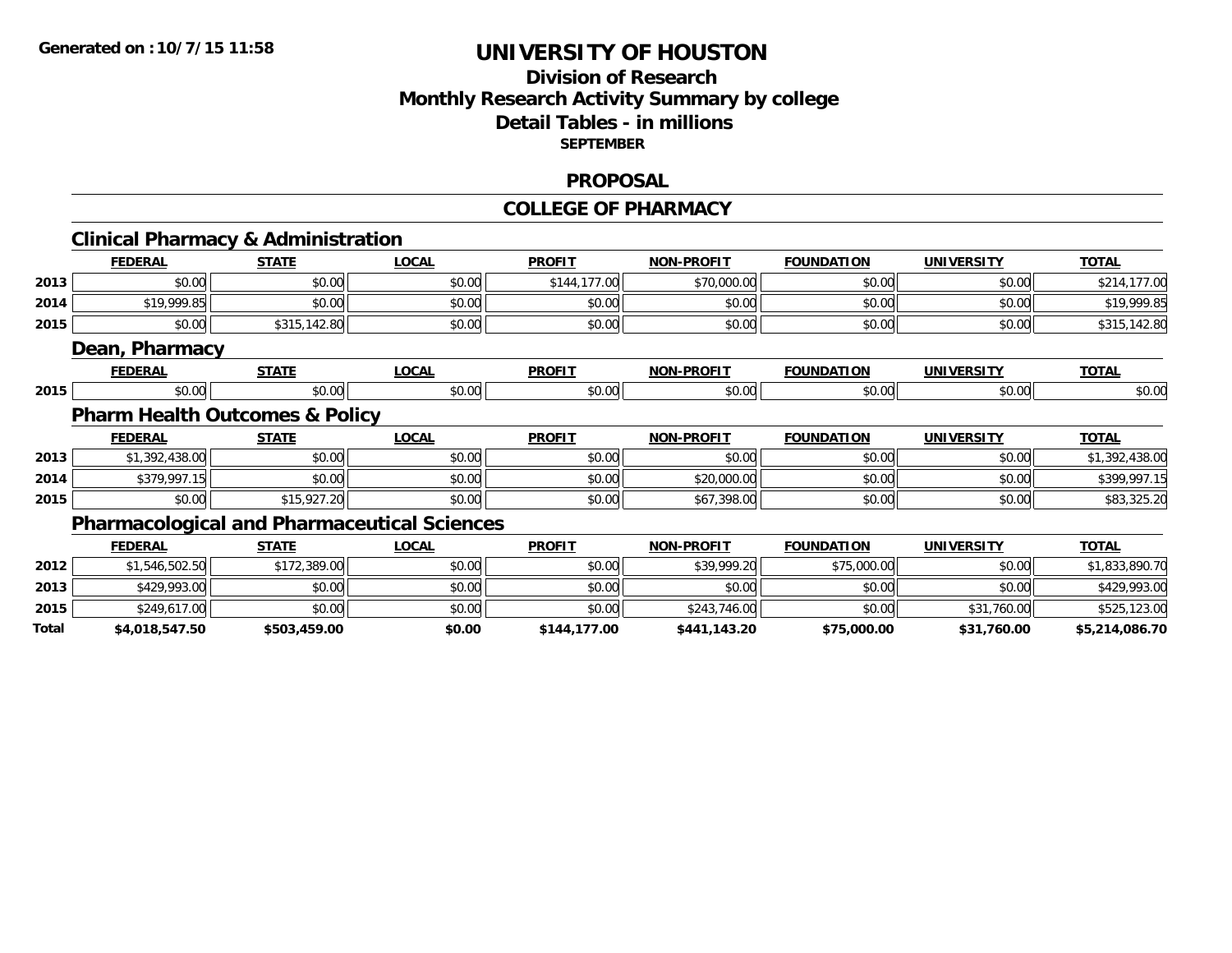### **Division of Research Monthly Research Activity Summary by college Detail Tables - in millions SEPTEMBER**

#### **PROPOSAL**

#### **COLLEGE OF TECHNOLOGY**

|       | <b>Construction Management</b>                |              |                                               |               |                   |                   |                   |                |
|-------|-----------------------------------------------|--------------|-----------------------------------------------|---------------|-------------------|-------------------|-------------------|----------------|
|       | <b>FEDERAL</b>                                | <b>STATE</b> | <b>LOCAL</b>                                  | <b>PROFIT</b> | <b>NON-PROFIT</b> | <b>FOUNDATION</b> | <b>UNIVERSITY</b> | <b>TOTAL</b>   |
| 2015  | \$0.00                                        | \$178,349.00 | \$0.00                                        | \$0.00        | \$0.00            | \$0.00            | \$0.00            | \$178,349.00   |
|       | Dean, Technology                              |              |                                               |               |                   |                   |                   |                |
|       | <b>FEDERAL</b>                                | <b>STATE</b> | <b>LOCAL</b>                                  | <b>PROFIT</b> | <b>NON-PROFIT</b> | <b>FOUNDATION</b> | <b>UNIVERSITY</b> | <b>TOTAL</b>   |
| 2012  | \$0.00                                        | \$0.00       | \$0.00                                        | \$0.00        | \$0.00            | \$0.00            | \$0.00            | \$0.00         |
|       | <b>Engineering Technology</b>                 |              |                                               |               |                   |                   |                   |                |
|       | <b>FEDERAL</b>                                | <b>STATE</b> | <b>LOCAL</b>                                  | <b>PROFIT</b> | <b>NON-PROFIT</b> | <b>FOUNDATION</b> | <b>UNIVERSITY</b> | <b>TOTAL</b>   |
| 2012  | \$0.00                                        | \$0.00       | \$0.00                                        | \$0.00        | \$100,000.00      | \$0.00            | \$0.00            | \$100,000.00   |
| 2013  | \$2,224,478.00                                | \$0.00       | \$0.00                                        | \$0.00        | \$0.00            | \$0.00            | \$0.00            | \$2,224,478.00 |
|       |                                               |              | <b>Human Development and Consumer Science</b> |               |                   |                   |                   |                |
|       | <b>FEDERAL</b>                                | <b>STATE</b> | <b>LOCAL</b>                                  | <b>PROFIT</b> | <b>NON-PROFIT</b> | <b>FOUNDATION</b> | <b>UNIVERSITY</b> | <b>TOTAL</b>   |
| 2015  | \$24,279.48                                   | \$0.00       | \$0.00                                        | \$0.00        | \$0.00            | \$0.00            | \$0.00            | \$24,279.48    |
|       | <b>Information &amp; Logistics Technology</b> |              |                                               |               |                   |                   |                   |                |
|       | <b>FEDERAL</b>                                | <b>STATE</b> | <b>LOCAL</b>                                  | <b>PROFIT</b> | <b>NON-PROFIT</b> | <b>FOUNDATION</b> | <b>UNIVERSITY</b> | <b>TOTAL</b>   |
| 2012  | \$0.00                                        | \$0.00       | \$0.00                                        | \$0.00        | \$0.00            | \$0.00            | \$5,000.00        | \$5,000.00     |
| 2013  | \$0.00                                        | \$0.00       | \$0.00                                        | \$0.00        | \$50,000.00       | \$0.00            | \$0.00            | \$50,000.00    |
| 2016  | \$0.00                                        | \$0.00       | \$0.00                                        | \$5,000.00    | \$0.00            | \$0.00            | \$0.00            | \$5,000.00     |
| Total | \$2,248,757.48                                | \$178,349.00 | \$0.00                                        | \$5,000.00    | \$150,000.00      | \$0.00            | \$5,000.00        | \$2,587,106.48 |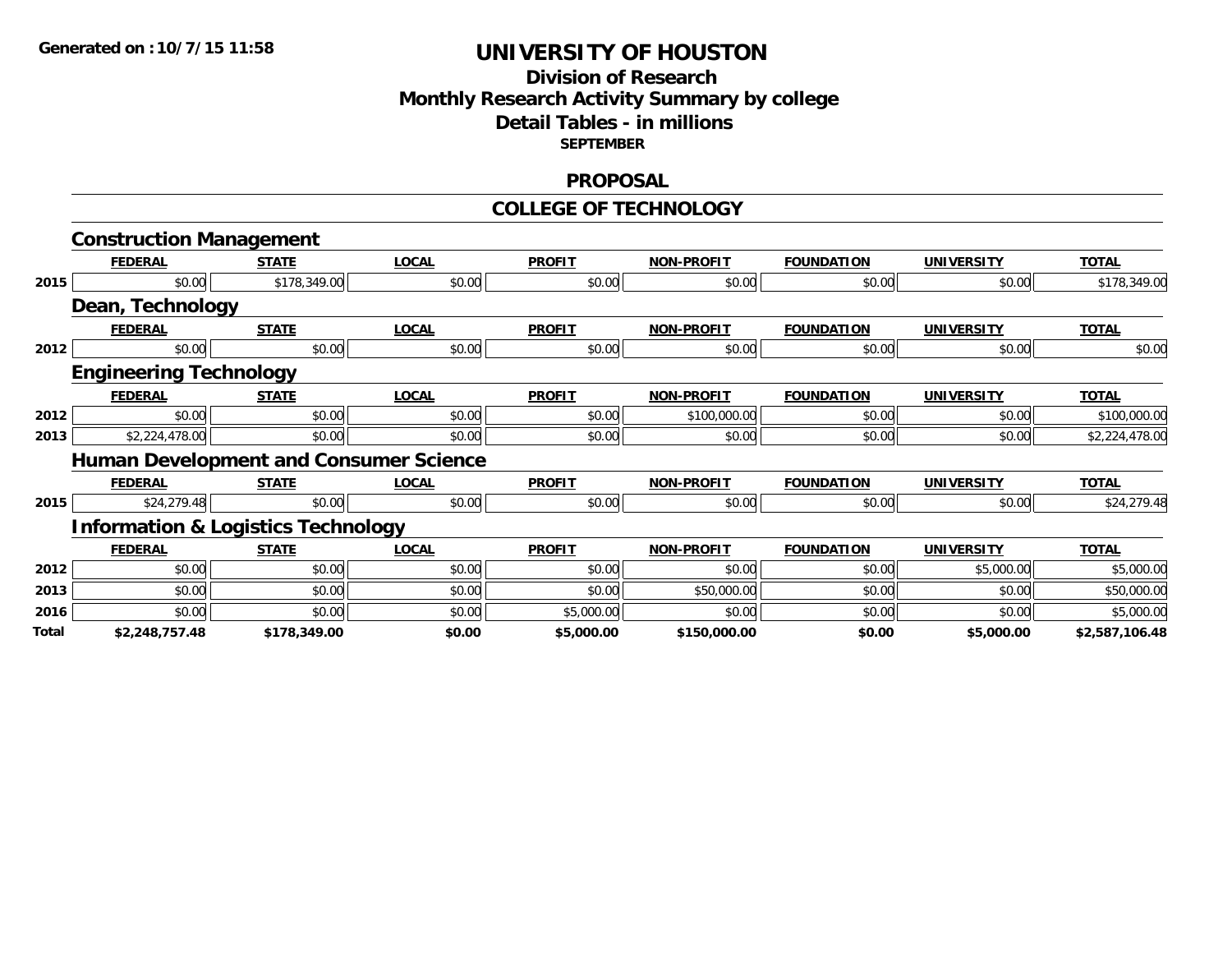# **Division of Research Monthly Research Activity Summary by college Detail Tables - in millions SEPTEMBER**

#### **PROPOSAL**

# **CULLEN COLLEGE OF ENGINEERING**

|      | <b>Biomedical Engineering</b>                |              |              |               |                   |                   |                   |                 |
|------|----------------------------------------------|--------------|--------------|---------------|-------------------|-------------------|-------------------|-----------------|
|      | <b>FEDERAL</b>                               | <b>STATE</b> | <b>LOCAL</b> | <b>PROFIT</b> | <b>NON-PROFIT</b> | <b>FOUNDATION</b> | <b>UNIVERSITY</b> | <b>TOTAL</b>    |
| 2013 | \$2,474,994.00                               | \$0.00       | \$0.00       | \$0.00        | \$0.00            | \$0.00            | \$562,500.00      | \$3,037,494.00  |
| 2015 | \$0.00                                       | \$0.00       | \$0.00       | \$0.00        | \$1,000,000.00    | \$449,886.00      | \$0.00            | \$1,449,886.00  |
|      | <b>Chemical Engineering</b>                  |              |              |               |                   |                   |                   |                 |
|      | <b>FEDERAL</b>                               | STATE        | <b>LOCAL</b> | <b>PROFIT</b> | <b>NON-PROFIT</b> | <b>FOUNDATION</b> | <b>UNIVERSITY</b> | <b>TOTAL</b>    |
| 2012 | \$645,292.50                                 | \$0.00       | \$0.00       | \$294,823.00  | \$0.00            | \$0.00            | \$0.00            | \$940,115.50    |
| 2013 | \$1,300,505.71                               | \$26,500.00  | \$0.00       | \$0.00        | \$0.00            | \$0.00            | \$0.00            | \$1,327,005.71  |
| 2014 | \$0.00                                       | \$0.00       | \$0.00       | \$140,000.00  | \$0.00            | \$0.00            | \$37,289.00       | \$177,289.00    |
| 2015 | \$221,719.50                                 | \$0.00       | \$0.00       | \$0.00        | \$50,000.00       | \$100,000.00      | \$0.00            | \$371,719.50    |
|      | <b>Civil Engineering</b>                     |              |              |               |                   |                   |                   |                 |
|      | <b>FEDERAL</b>                               | <b>STATE</b> | <b>LOCAL</b> | <b>PROFIT</b> | <b>NON-PROFIT</b> | <b>FOUNDATION</b> | <b>UNIVERSITY</b> | <b>TOTAL</b>    |
| 2012 | \$0.00                                       | \$260,000.00 | \$0.00       | \$17,091.00   | \$0.00            | \$0.00            | \$285,916.00      | \$563,007.00    |
| 2013 | \$122,606.50                                 | \$400,000.00 | \$0.00       | \$0.00        | \$0.00            | \$0.00            | \$0.00            | \$522,606.50    |
| 2014 | \$748,690.80                                 | \$0.00       | \$0.00       | \$0.00        | \$0.00            | \$0.00            | \$72,128.80       | \$820,819.60    |
| 2015 | \$15,423,064.80                              | \$115,437.00 | \$0.00       | \$0.00        | \$0.00            | \$0.00            | \$71,949.00       | \$15,610,450.80 |
|      | Dean, Engineering                            |              |              |               |                   |                   |                   |                 |
|      | <b>FEDERAL</b>                               | <b>STATE</b> | <b>LOCAL</b> | <b>PROFIT</b> | <b>NON-PROFIT</b> | <b>FOUNDATION</b> | <b>UNIVERSITY</b> | <b>TOTAL</b>    |
| 2013 | \$0.00                                       | \$0.00       | \$0.00       | \$0.00        | \$0.00            | \$0.00            | \$0.00            | \$0.00          |
|      | <b>Electrical &amp; Computer Engineering</b> |              |              |               |                   |                   |                   |                 |
|      | <b>FEDERAL</b>                               | <b>STATE</b> | <b>LOCAL</b> | <b>PROFIT</b> | <b>NON-PROFIT</b> | <b>FOUNDATION</b> | <b>UNIVERSITY</b> | <b>TOTAL</b>    |
| 2012 | \$0.00                                       | \$0.00       | \$0.00       | \$108,500.00  | \$0.00            | \$0.00            | \$0.00            | \$108,500.00    |
| 2013 | \$1,453,320.79                               | \$0.00       | \$0.00       | \$0.00        | \$0.00            | \$0.00            | \$0.00            | \$1,453,320.79  |
| 2014 | \$970,864.00                                 | \$0.00       | \$0.00       | \$60,000.00   | \$37,500.00       | \$0.00            | \$0.00            | \$1,068,364.00  |
| 2015 | \$0.00                                       | \$150,500.00 | \$0.00       | \$0.00        | \$7,000.00        | \$0.00            | \$0.00            | \$157,500.00    |
|      | <b>Industrial Engineering</b>                |              |              |               |                   |                   |                   |                 |
|      | <b>FEDERAL</b>                               | <b>STATE</b> | <b>LOCAL</b> | <b>PROFIT</b> | <b>NON-PROFIT</b> | <b>FOUNDATION</b> | <b>UNIVERSITY</b> | <b>TOTAL</b>    |
| 2012 | \$818,597.00                                 | \$0.00       | \$0.00       | \$0.00        | \$0.00            | \$0.00            | \$0.00            | \$818,597.00    |
| 2013 | \$0.00                                       | \$16,971.00  | \$0.00       | \$0.00        | \$0.00            | \$0.00            | \$0.00            | \$16,971.00     |
| 2014 | \$132,655.00                                 | \$0.00       | \$0.00       | \$0.00        | \$0.00            | \$0.00            | \$0.00            | \$132,655.00    |
| 2015 | \$0.00                                       | \$0.00       | \$0.00       | \$22,184.00   | \$0.00            | \$0.00            | \$0.00            | \$22,184.00     |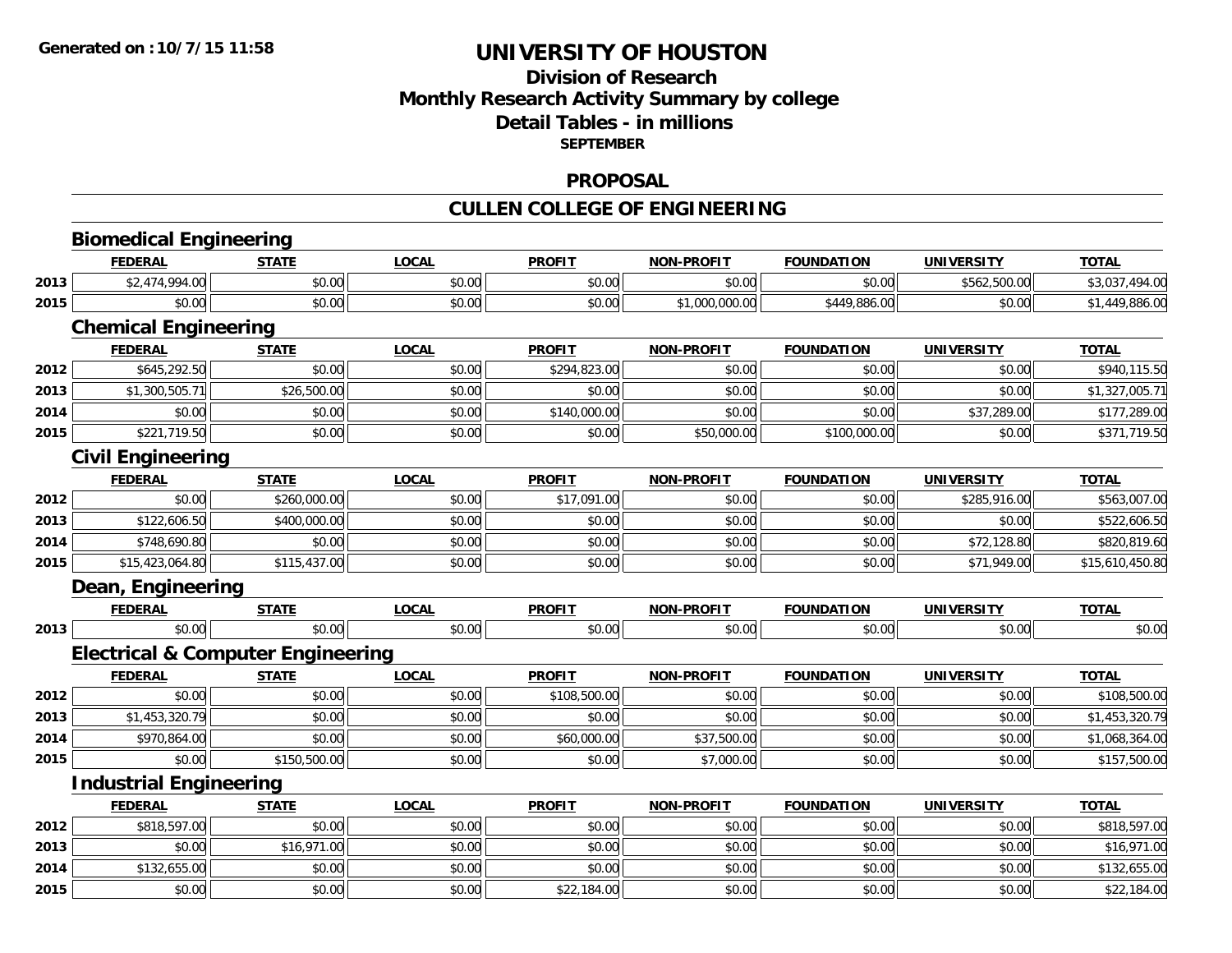# **Division of ResearchMonthly Research Activity Summary by college Detail Tables - in millions SEPTEMBER**

### **PROPOSAL**

# **CULLEN COLLEGE OF ENGINEERING**

### **Mechanical Engineering**

|      | <b>FEDERAL</b> | <b>STATE</b> | <b>LOCAL</b> | <b>PROFIT</b> | <b>NON-PROFIT</b> | <b>FOUNDATION</b> | <b>UNIVERSITY</b> | <b>TOTAL</b> |
|------|----------------|--------------|--------------|---------------|-------------------|-------------------|-------------------|--------------|
| 2012 | \$0.00         | \$0.00       | \$0.00       | \$0.00        | \$30,549.00       | \$0.00            | \$0.00            | \$30,549.00  |
| 2013 | \$0.00         | \$50,000.00  | \$0.00       | \$405,000.00  | \$0.00            | \$0.00            | \$227,394.00      | \$682,394.00 |
| 2014 | \$146,922.64   | \$0.00       | \$0.00       | \$36,000.00   | \$0.00            | \$0.00            | \$0.00            | \$182,922.64 |
| 2015 | \$809,318.70   | \$90,300.00  | \$0.00       | \$0.00        | \$0.00            | \$0.00            | \$0.00            | \$899,618.70 |
| 2016 | \$0.00         | \$0.00       | \$0.00       | \$0.00        | \$0.00            | \$0.00            | \$0.00            | \$0.00       |

# **National Center for Airborne Laser Mapping**

|       | FEDERAL         | <b>СТАТБ</b> | <b>LOCAL</b>  | <b>PROFIT</b>  | <b>NON-PROFIT</b> | <b>FOUNDATION</b>                   | <b>UNIVERSITY</b>       | TOTAL           |
|-------|-----------------|--------------|---------------|----------------|-------------------|-------------------------------------|-------------------------|-----------------|
| 2014  | \$167,938.20    | \$0.00       | 0000<br>JU.UU | \$0.00         | \$0.00            | $\uparrow$ $\land$ $\land$<br>DU.UU | 27020<br>7.ZU           | $\sqrt{2}$      |
| Total | \$25,436,490.14 | .109.708.00  | \$0.00        | \$1.083.598.00 | \$1.125.049.00    | \$549,886.00                        | <b>15.056.00</b><br>20F | \$30,599,787.14 |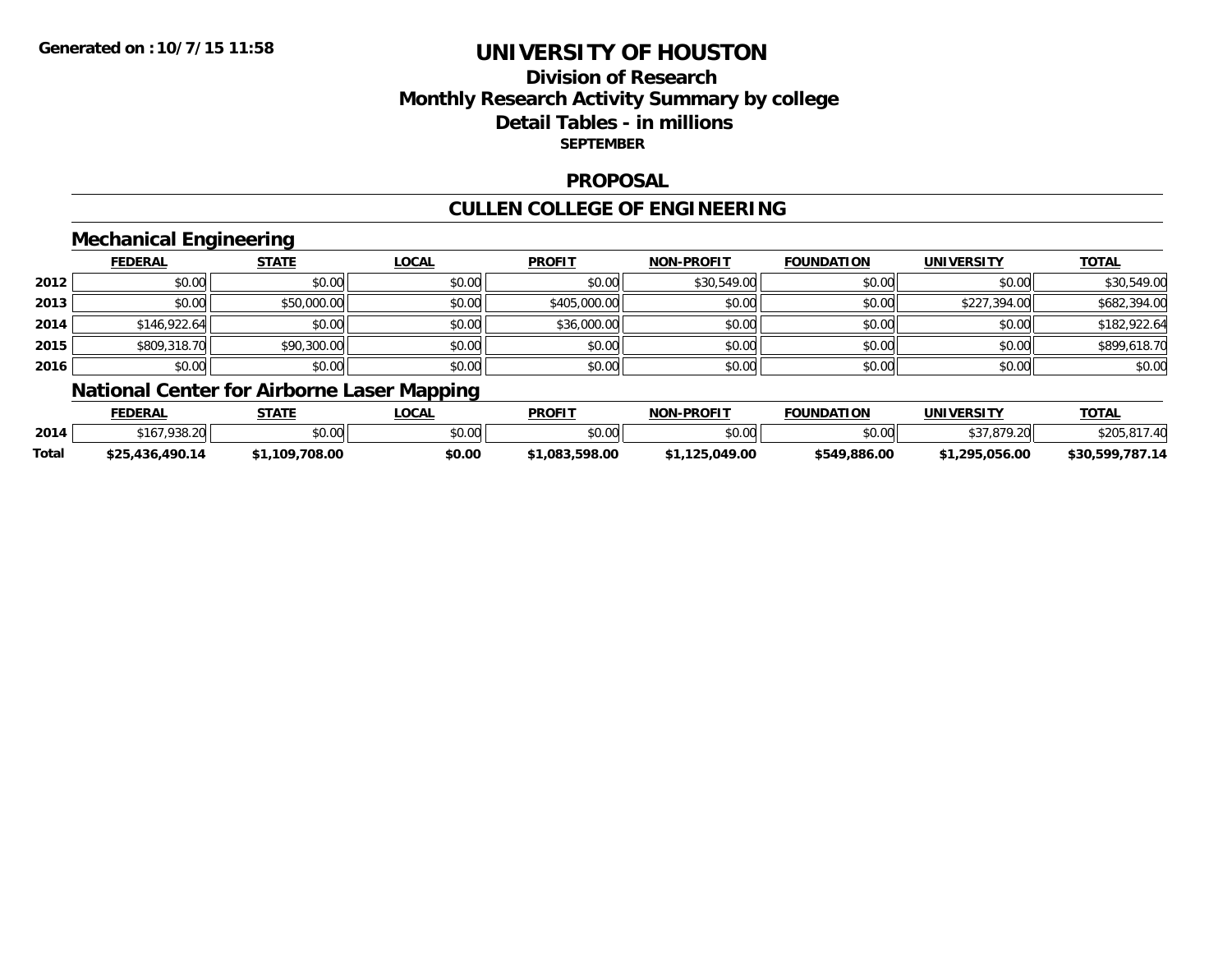### **Division of Research Monthly Research Activity Summary by college Detail Tables - in millions SEPTEMBER**

### **PROPOSAL**

#### **DIVISION OF RESEARCH**

|       |                                           |              | <b>Center for Advanced Computing and Data Systems</b>     |               |                   |                   |                   |                 |
|-------|-------------------------------------------|--------------|-----------------------------------------------------------|---------------|-------------------|-------------------|-------------------|-----------------|
|       | <b>FEDERAL</b>                            | <b>STATE</b> | <b>LOCAL</b>                                              | <b>PROFIT</b> | <b>NON-PROFIT</b> | <b>FOUNDATION</b> | <b>UNIVERSITY</b> | <b>TOTAL</b>    |
| 2012  | \$0.00                                    | \$0.00       | \$0.00                                                    | \$0.00        | \$0.00            | \$0.00            | \$964,253.70      | \$964,253.70    |
|       |                                           |              | <b>Center for Biomedical &amp; Environmental Genomics</b> |               |                   |                   |                   |                 |
|       | <b>FEDERAL</b>                            | <b>STATE</b> | <b>LOCAL</b>                                              | <b>PROFIT</b> | <b>NON-PROFIT</b> | <b>FOUNDATION</b> | <b>UNIVERSITY</b> | <b>TOTAL</b>    |
| 2012  | \$0.00                                    | \$0.00       | \$0.00                                                    | \$0.00        | \$0.00            | \$0.00            | \$0.00            | \$0.00          |
|       | <b>Center for Industrial Partnerships</b> |              |                                                           |               |                   |                   |                   |                 |
|       | <b>FEDERAL</b>                            | <b>STATE</b> | <b>LOCAL</b>                                              | <b>PROFIT</b> | <b>NON-PROFIT</b> | <b>FOUNDATION</b> | <b>UNIVERSITY</b> | <b>TOTAL</b>    |
| 2016  | \$163,009.50                              | \$0.00       | \$0.00                                                    | \$0.00        | \$0.00            | \$0.00            | \$0.00            | \$163,009.50    |
|       | <b>TcSUH</b>                              |              |                                                           |               |                   |                   |                   |                 |
|       | <b>FEDERAL</b>                            | <b>STATE</b> | <b>LOCAL</b>                                              | <b>PROFIT</b> | <b>NON-PROFIT</b> | <b>FOUNDATION</b> | <b>UNIVERSITY</b> | <b>TOTAL</b>    |
| 2016  | \$0.00                                    | \$0.00       | \$0.00                                                    | \$96,496.00   | \$0.00            | \$0.00            | \$0.00            | \$96,496.00     |
|       | <b>Texas Obesity Research Center</b>      |              |                                                           |               |                   |                   |                   |                 |
|       | <b>FEDERAL</b>                            | <b>STATE</b> | <b>LOCAL</b>                                              | <b>PROFIT</b> | <b>NON-PROFIT</b> | <b>FOUNDATION</b> | <b>UNIVERSITY</b> | <b>TOTAL</b>    |
| 2016  | \$0.00                                    | \$0.00       | \$0.00                                                    | \$0.00        | \$255,524.00      | \$0.00            | \$0.00            | \$255,524.00    |
|       | <b>TIMES</b>                              |              |                                                           |               |                   |                   |                   |                 |
|       | <b>FEDERAL</b>                            | <b>STATE</b> | <b>LOCAL</b>                                              | <b>PROFIT</b> | <b>NON-PROFIT</b> | <b>FOUNDATION</b> | <b>UNIVERSITY</b> | <b>TOTAL</b>    |
| 2014  | \$8,415,049.00                            | \$0.00       | \$0.00                                                    | \$0.00        | \$0.00            | \$0.00            | \$0.00            | \$8,415,049.00  |
| 2015  | \$357,758.00                              | \$0.00       | \$0.00                                                    | \$0.00        | \$76,188.00       | \$0.00            | \$0.00            | \$433,946.00    |
| 2016  | \$0.00                                    | \$0.00       | \$0.00                                                    | \$0.00        | \$0.00            | \$0.00            | \$0.00            | \$0.00          |
| Total | \$8,935,816.50                            | \$0.00       | \$0.00                                                    | \$96,496.00   | \$331,712.00      | \$0.00            | \$964,253.70      | \$10,328,278.20 |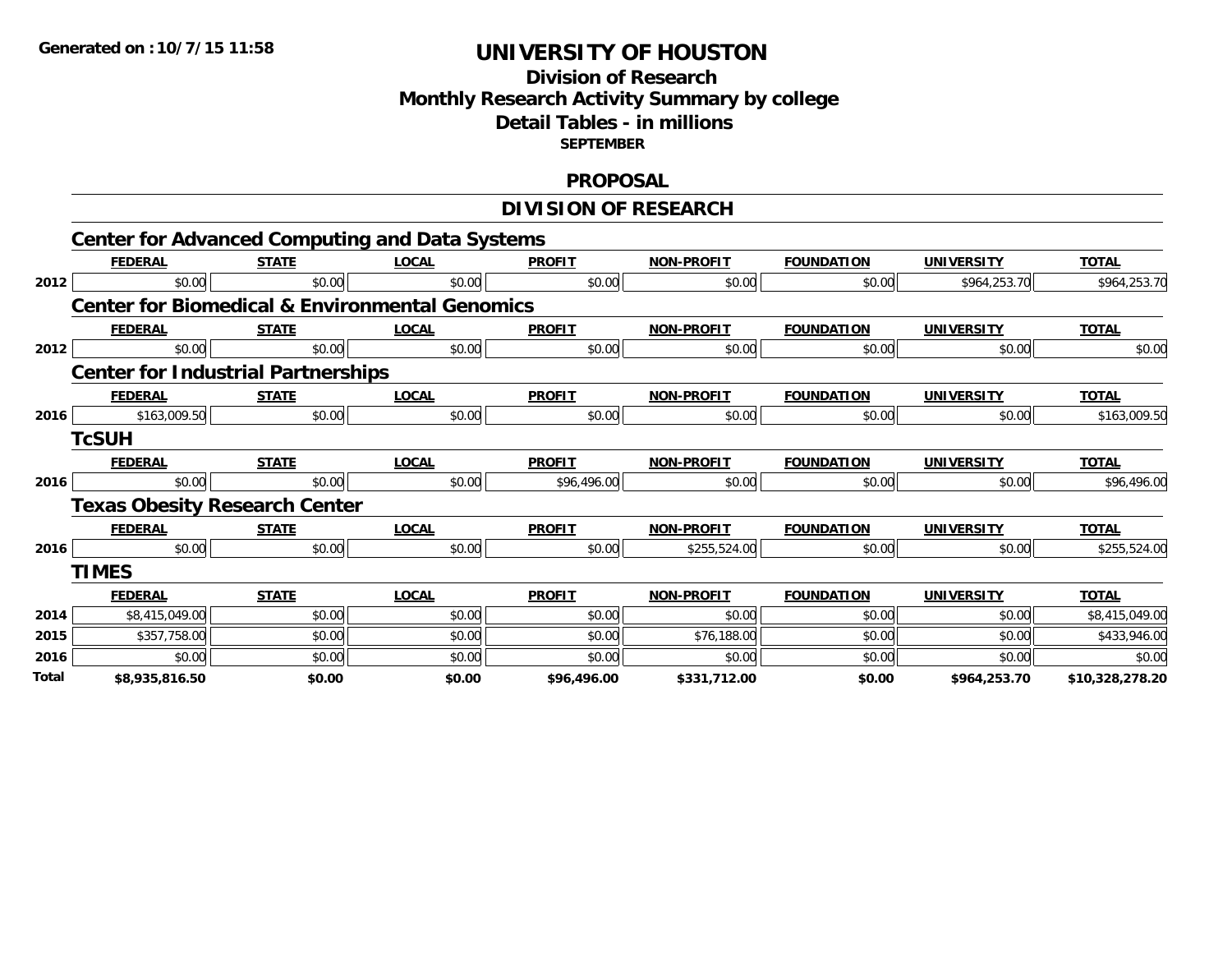# **Division of ResearchMonthly Research Activity Summary by college Detail Tables - in millions SEPTEMBER**

#### **PROPOSAL**

#### **GRADUATE COLLEGE OF SOCIAL WORK**

# **Child & Family for Innovative Research**

|      | <b>FEDERAL</b> | <b>STATE</b> | <u>_OCAL</u> | <b>PROFIT</b> | <b>NON-PROFIT</b> | <b>FOUNDATION</b> | <b>UNIVERSITY</b> | <b>TOTAL</b> |
|------|----------------|--------------|--------------|---------------|-------------------|-------------------|-------------------|--------------|
| 2012 | \$0.00         | \$0.00       | \$0.00       | \$38,181.00   | \$0.00            | \$0.00            | \$0.00            | \$38,181.00  |
| 2014 | \$0.00         | \$66,936.00  | \$0.00       | \$0.00        | \$0.00            | \$0.00            | \$0.00            | \$66,936.00  |
| 2016 | \$0.00         | —ا00…        | \$0.00       | \$0.00        | \$0.00            | \$0.00            | \$0.00            | \$1.00       |

#### **Dean, Social Work**

|       | <b>FEDERAL</b> | $\Upsilon$ TATE    | <b>.OCAL</b>  | <b>PROFIT</b>          | <b>NON-PROFIT</b> | <b>FOUNDATION</b> | <b>UNIVERSITY</b> | TOTAL            |
|-------|----------------|--------------------|---------------|------------------------|-------------------|-------------------|-------------------|------------------|
| 2015  | ሶስ ሰሰ<br>JU.UU | 0.00<br>JU.UU      | 0000<br>JU.UU | 0 <sup>n</sup><br>יש.ט | 0000<br>DU.UG     | 4.OUU.UU          | \$0.00            | 0000<br>4,900.00 |
| Total | \$0.00         | \$66.937.00<br>DOO | \$0.00        | 3.181.00<br>\$38.      | \$0.00            | 4.500.00          | \$0.00            | .618.00<br>109   |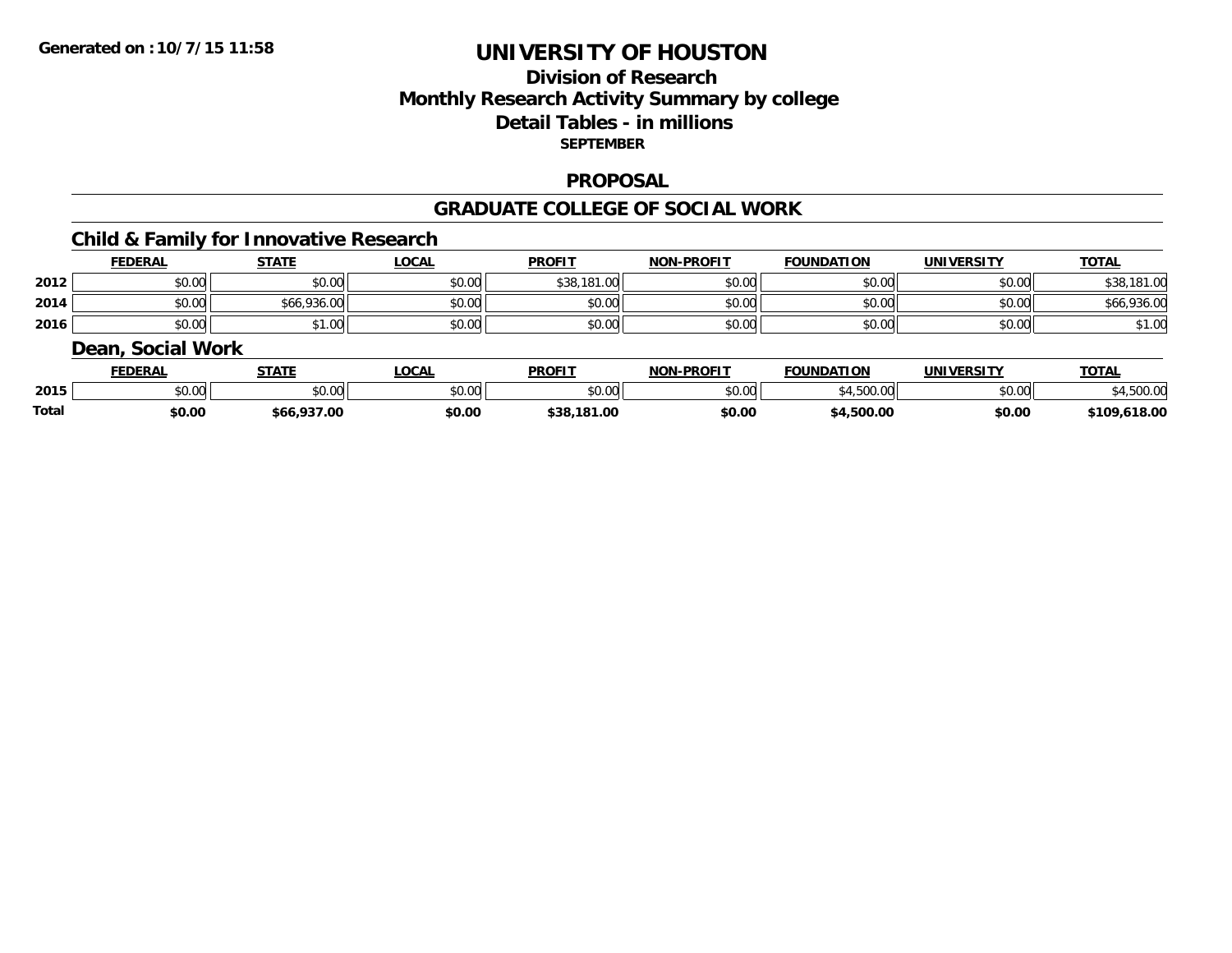# **Division of ResearchMonthly Research Activity Summary by college Detail Tables - in millions SEPTEMBER**

#### **PROPOSAL**

### **HILTON COLLEGE OF HOTEL AND RESTAURANT MANAGEMENT**

### **Hotel and Restaurant Management**

|              | <u>FEDERAL</u> | <b>STATE</b>     | <b>LOCAL</b> | <b>PROFIT</b> | <b>NON-PROFIT</b> | <b>FOUNDATION</b> | UNIVERSITY | <b>TOTAL</b> |
|--------------|----------------|------------------|--------------|---------------|-------------------|-------------------|------------|--------------|
| 2012         | \$0.00         | .763.00<br>\$103 | \$0.00       | \$0.00        | \$0.00            | \$0.00            | \$0.00     | ، 63.u       |
| 2013         | \$0.00         | \$0.00           | \$0.00       | \$0.00        | \$0.00            | \$55,874.00       | \$0.00     |              |
| <b>Total</b> | \$0.00         | \$103,763.00     | \$0.00       | \$0.00        | \$0.00            | \$55,874.00       | \$0.00     | \$159,637.00 |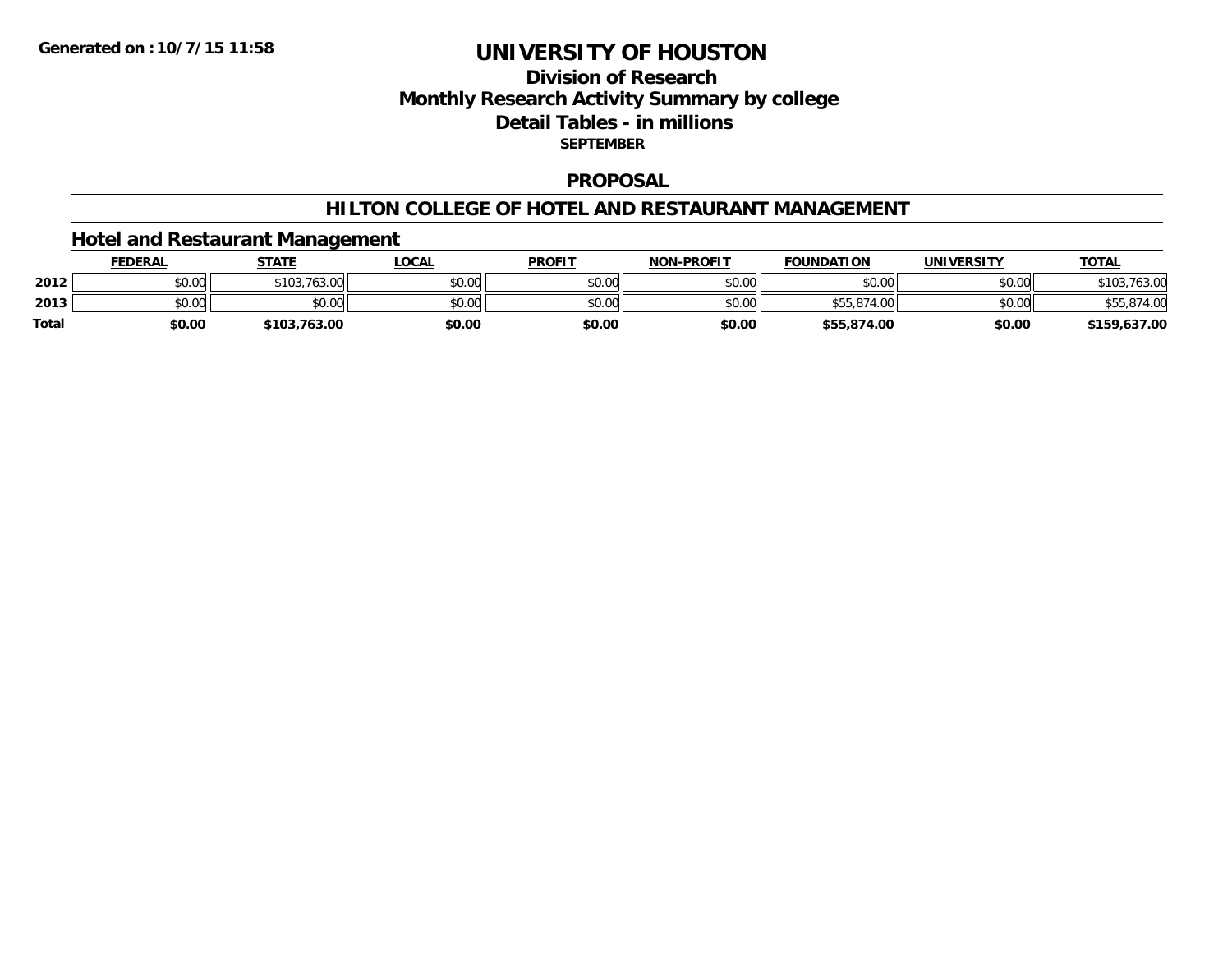# **Division of ResearchMonthly Research Activity Summary by college Detail Tables - in millionsSEPTEMBER**

#### **PROPOSAL**

### **SENIOR V.P. FOR ACADEMIC AFFAIRS AND PROVOST**

#### **Pre-Health Advising FEDERAL STATE LOCAL PROFIT NON-PROFIT FOUNDATION UNIVERSITY TOTALTOTAL 2015** \$0.00 \$0.00 \$0.00 \$0.00 \$0.00 \$0.00 \$0.00 \$0.00 **Undergraduate Student Success FEDERAL STATE LOCAL PROFIT NON-PROFIT FOUNDATION UNIVERSITY TOTALTOTAL 2014**4 \$0.00 \$0.00 \$10,000.00 \$10,000.00 \$0.00 \$0.00 \$0.00 \$0.00 \$0.00 \$0.00 \$0.00 \$0.00 \$0.00 \$10,000.00 **Undergraduate Student Success Center FEDERAL STATE LOCAL PROFIT NON-PROFIT FOUNDATION UNIVERSITY TOTALTOTAL 2015** \$0.00 \$0.00 \$0.00 \$0.00 \$78,500.00 \$0.00 \$0.00 \$78,500.00 **Total \$0.00\$10,000.00 \$0.00 \$0.00 \$78,500.00 \$0.00 \$0.00 \$88,500.00**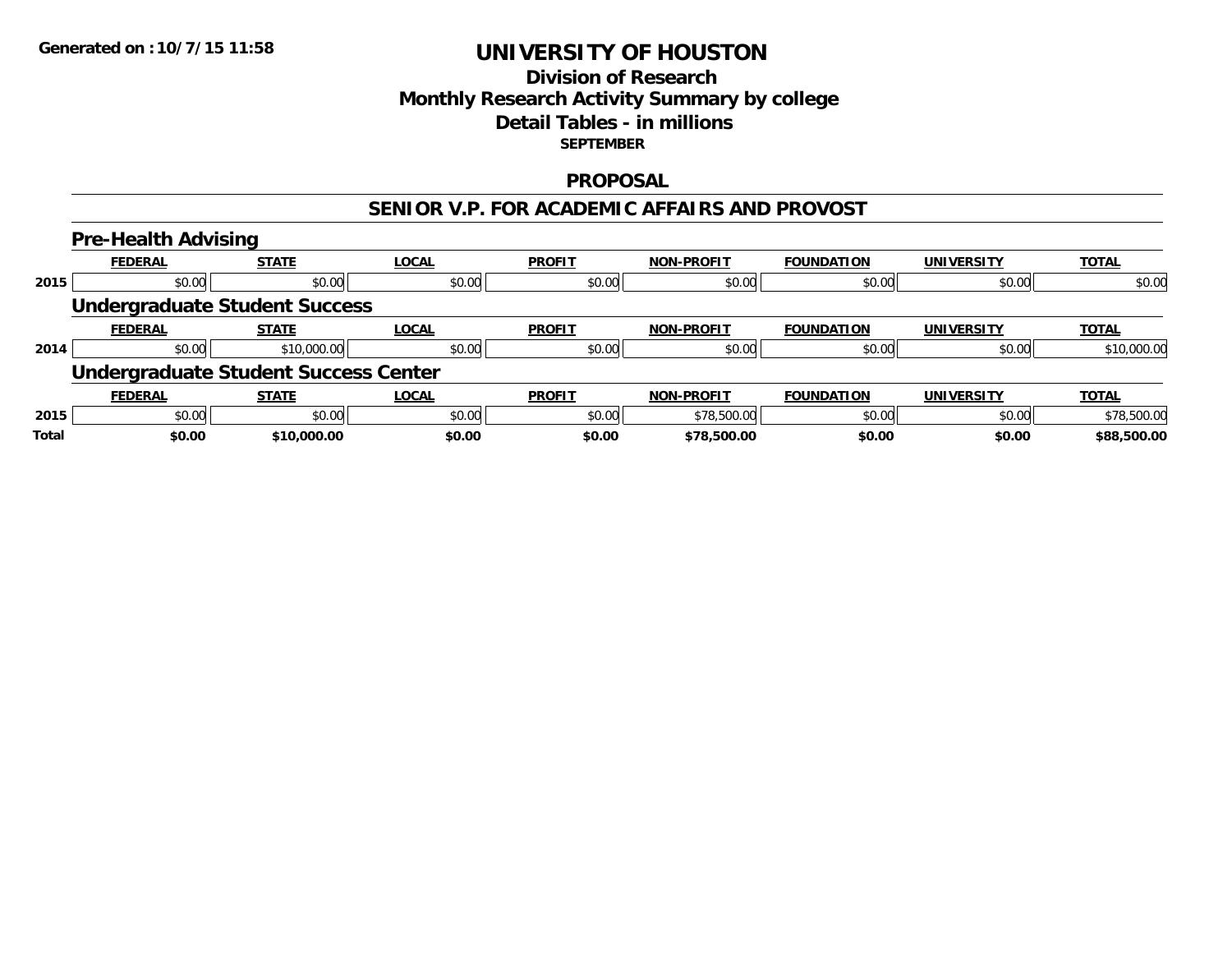# **Division of Research Monthly Research Activity Summary by college Detail Tables - in millions SEPTEMBER**

#### **PROPOSAL**

#### **UH LAW CENTER**

|              | .aw-UH         |              |              |               |                   |                   |            |              |  |  |
|--------------|----------------|--------------|--------------|---------------|-------------------|-------------------|------------|--------------|--|--|
|              | <b>FEDERAL</b> | <b>STATE</b> | <u>LOCAL</u> | <b>PROFIT</b> | <b>NON-PROFIT</b> | <b>FOUNDATION</b> | UNIVERSITY | <b>TOTAL</b> |  |  |
| 2012         | \$0.00         | \$160,000.00 | \$0.00       | \$0.00        | \$0.00            | \$0.00            | \$0.00     | \$160,000.00 |  |  |
| <b>Total</b> | \$0.00         | \$160,000.00 | \$0.00       | \$0.00        | \$0.00            | \$0.00            | \$0.00     | \$160,000.00 |  |  |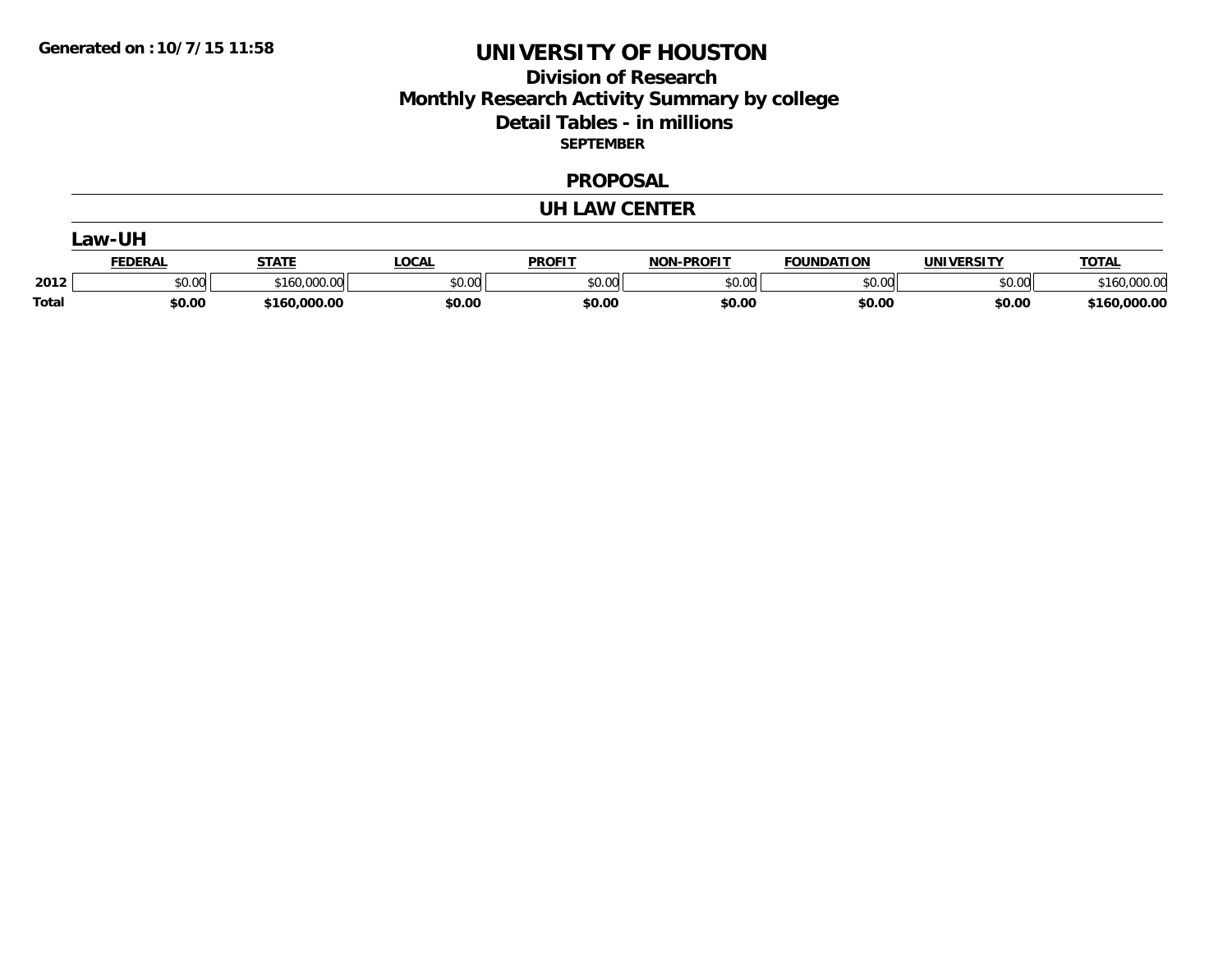# **Division of ResearchMonthly Research Activity Summary by college Detail Tables - in millions SEPTEMBER**

#### **PROPOSAL**

#### **UKNOWN COLLEGE**

# **Wrong Department - Please Dont Select It**

|              |                  | $- - - - -$                                          | OCA               | <b>PROFIT</b> | <b>DDAFIT</b><br>$\sim$ |               |                | $\mathbf{r}$   |
|--------------|------------------|------------------------------------------------------|-------------------|---------------|-------------------------|---------------|----------------|----------------|
| 2013         | $\sim$ 00<br>しいい | $\mathsf{A} \cap \mathsf{A} \cap \mathsf{A}$<br>יש.ט | $\sim$ 00<br>ט.טי | 0.00          | $\sim$ 00<br>וטט.       | $\sim$ $\sim$ | ሐሴ ሰሰ<br>JU.UI | $\sim$<br>DU.U |
| <b>Total</b> | 60.00            | \$0.00                                               | \$0.00            | \$0.00        | \$0.00                  | \$0.00        | \$0.00         | \$0.00         |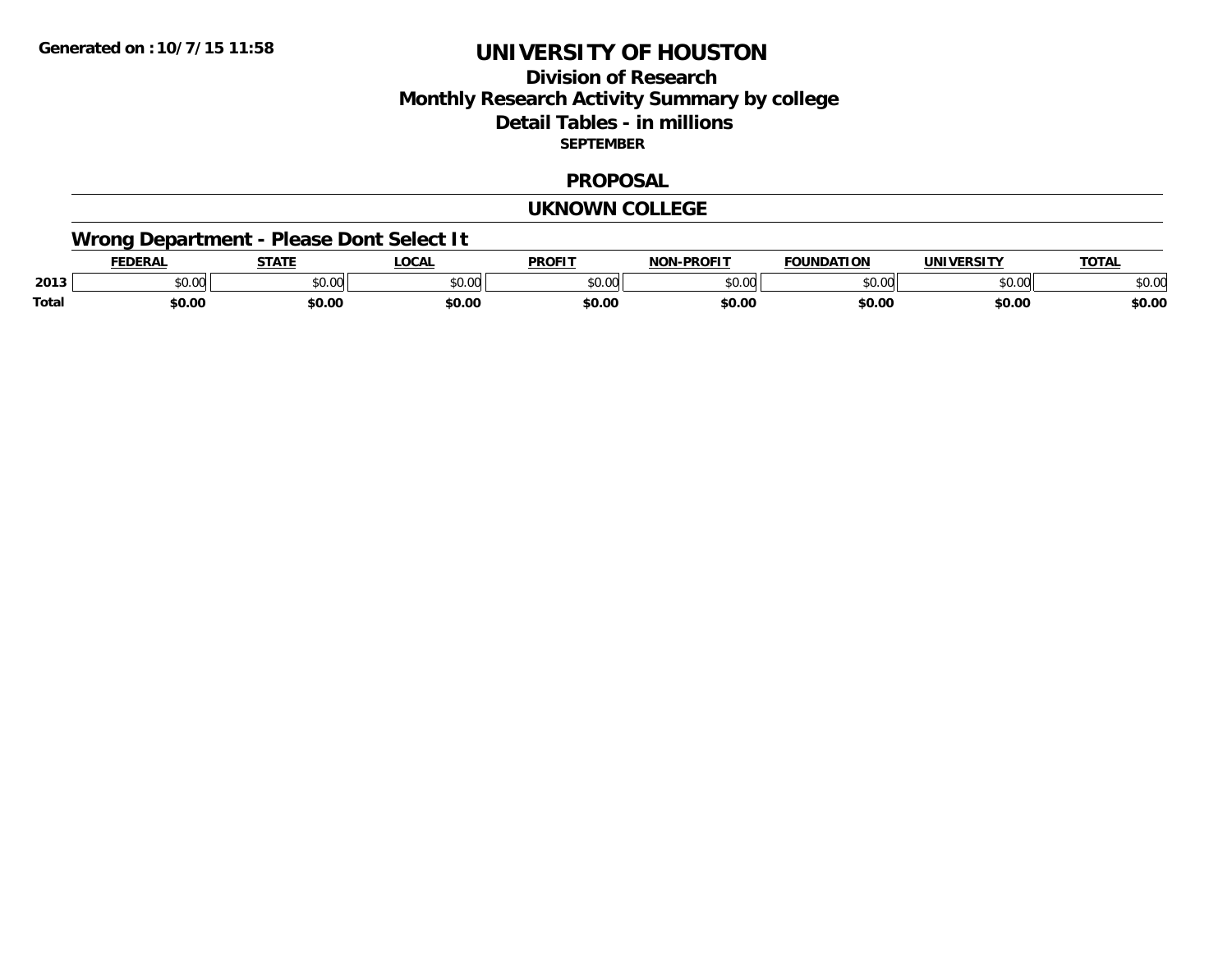# **Division of Research Monthly Research Activity Summary by college Detail Tables - in millions SEPTEMBER**

#### **PROPOSAL**

# **VICE PRESIDENT FOR ADMINISTRATION**

### **UH Police Department**

|              | <b>FEDERAL</b> | <b>STATE</b>         | .OCAL  | <b>PROFIT</b> | <b>NON-PROFIT</b> | <b>FOUNDATION</b> | UNIVERSITY | <b>TOTAL</b> |
|--------------|----------------|----------------------|--------|---------------|-------------------|-------------------|------------|--------------|
| 2014         | \$0.00         | 0.00000<br>wu.uuu,uu | \$0.00 | \$0.00        | \$0.00            | \$0.00            | \$0.00     | ,000.00      |
| 2016         | \$0.00         | 0.00000<br>,uuu.uu   | \$0.00 | \$0.00        | \$0.00            | \$0.00            | \$0.00     | ,000.00      |
| <b>Total</b> | \$0.00         | \$6,000.00           | \$0.00 | \$0.00        | \$0.00            | \$0.00            | \$0.00     | \$6,000.00   |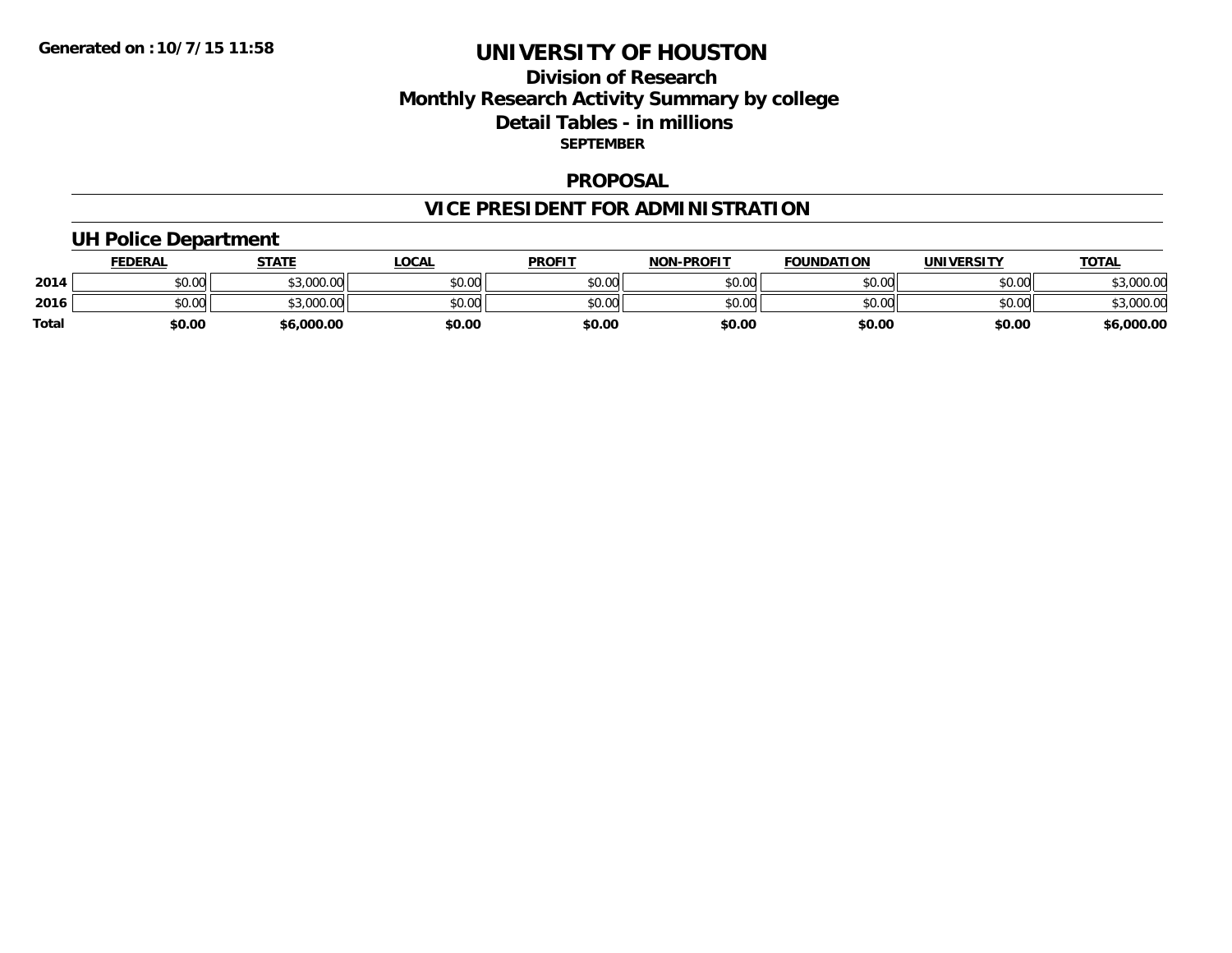# **Division of ResearchMonthly Research Activity Summary by college Detail Tables - in millions SEPTEMBER**

### **AWARD**

### **C.T. BAUER COLLEGE OF BUSINESS**

|       | <b>Accountancy &amp; Taxation</b> |                                          |              |               |                   |                   |                   |              |
|-------|-----------------------------------|------------------------------------------|--------------|---------------|-------------------|-------------------|-------------------|--------------|
|       | <b>FEDERAL</b>                    | <b>STATE</b>                             | <b>LOCAL</b> | <b>PROFIT</b> | <b>NON-PROFIT</b> | <b>FOUNDATION</b> | <b>UNIVERSITY</b> | <b>TOTAL</b> |
| 2014  | \$0.00                            | \$0.00                                   | \$0.00       | \$0.00        | \$0.00            | \$0.00            | \$0.00            | \$0.00       |
|       | <b>Marketing</b>                  |                                          |              |               |                   |                   |                   |              |
|       | <b>FEDERAL</b>                    | <b>STATE</b>                             | <b>LOCAL</b> | <b>PROFIT</b> | <b>NON-PROFIT</b> | <b>FOUNDATION</b> | <b>UNIVERSITY</b> | <b>TOTAL</b> |
| 2012  | \$0.00                            | \$0.00                                   | \$0.00       | \$0.00        | \$0.00            | \$0.00            | \$0.00            | \$0.00       |
|       |                                   | <b>Small Business Development Center</b> |              |               |                   |                   |                   |              |
|       | <b>FEDERAL</b>                    | <b>STATE</b>                             | <b>LOCAL</b> | <b>PROFIT</b> | <b>NON-PROFIT</b> | <b>FOUNDATION</b> | <b>UNIVERSITY</b> | <u>TOTAL</u> |
| 2012  | \$200,000.00                      | \$0.00                                   | \$0.00       | \$0.00        | \$0.00            | \$0.00            | \$0.00            | \$200,000.00 |
| Total | \$200,000.00                      | \$0.00                                   | \$0.00       | \$0.00        | \$0.00            | \$0.00            | \$0.00            | \$200,000.00 |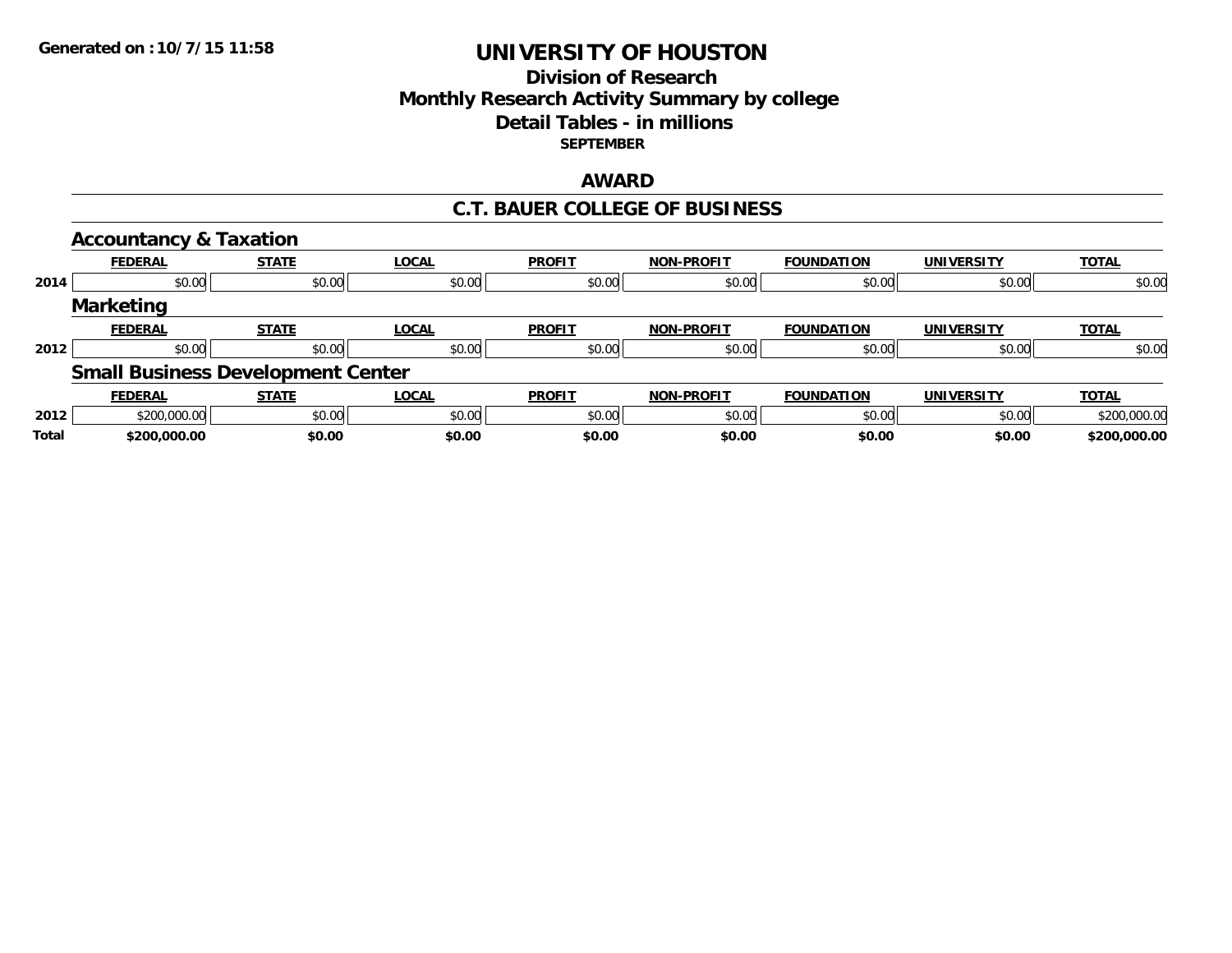# **Division of Research Monthly Research Activity Summary by college Detail Tables - in millions SEPTEMBER**

### **AWARD**

#### **COLLEGE OF EDUCATION**

|       | <b>Curriculum and Instruction</b>                  |              |              |               |                   |                   |                   |                |
|-------|----------------------------------------------------|--------------|--------------|---------------|-------------------|-------------------|-------------------|----------------|
|       | <b>FEDERAL</b>                                     | <b>STATE</b> | <b>LOCAL</b> | <b>PROFIT</b> | <b>NON-PROFIT</b> | <b>FOUNDATION</b> | <b>UNIVERSITY</b> | <b>TOTAL</b>   |
| 2013  | \$449,702.00                                       | \$0.00       | \$0.00       | \$0.00        | \$0.00            | \$0.00            | \$0.00            | \$449,702.00   |
|       | <b>Dean, Education</b>                             |              |              |               |                   |                   |                   |                |
|       | <b>FEDERAL</b>                                     | <b>STATE</b> | <b>LOCAL</b> | <b>PROFIT</b> | <b>NON-PROFIT</b> | <b>FOUNDATION</b> | <b>UNIVERSITY</b> | <b>TOTAL</b>   |
| 2012  | \$0.00                                             | \$0.00       | \$0.00       | \$0.00        | \$0.00            | \$0.00            | \$0.00            | \$0.00         |
|       | <b>Educational Leadership &amp; Policy Studies</b> |              |              |               |                   |                   |                   |                |
|       | <b>FEDERAL</b>                                     | <b>STATE</b> | <b>LOCAL</b> | <b>PROFIT</b> | <b>NON-PROFIT</b> | <b>FOUNDATION</b> | <b>UNIVERSITY</b> | <b>TOTAL</b>   |
| 2013  | \$177,688.00                                       | \$0.00       | \$0.00       | \$0.00        | \$0.00            | \$0.00            | \$0.00            | \$177,688.00   |
| 2015  | \$0.00                                             | \$0.00       | \$0.00       | \$0.00        | \$45,000.00       | \$0.00            | \$0.00            | \$45,000.00    |
|       | Psychological, Health, and Learning Sciences       |              |              |               |                   |                   |                   |                |
|       | <b>FEDERAL</b>                                     | <b>STATE</b> | <b>LOCAL</b> | <b>PROFIT</b> | <b>NON-PROFIT</b> | <b>FOUNDATION</b> | <b>UNIVERSITY</b> | <b>TOTAL</b>   |
| 2013  | \$0.00                                             | \$0.00       | \$0.00       | \$0.00        | \$25,500.00       | \$0.00            | \$0.00            | \$25,500.00    |
| 2014  | \$248,996.00                                       | \$0.00       | \$0.00       | \$0.00        | \$25,193.00       | \$0.00            | \$0.00            | \$274,189.00   |
|       | <b>UH Charter School</b>                           |              |              |               |                   |                   |                   |                |
|       | <b>FEDERAL</b>                                     | <b>STATE</b> | <b>LOCAL</b> | <b>PROFIT</b> | <b>NON-PROFIT</b> | <b>FOUNDATION</b> | <b>UNIVERSITY</b> | <b>TOTAL</b>   |
| 2012  | \$22,375.00                                        | \$988,459.00 | \$0.00       | \$0.00        | \$0.00            | \$0.00            | \$0.00            | \$1,010,834.00 |
| Total | \$898,761.00                                       | \$988,459.00 | \$0.00       | \$0.00        | \$95,693.00       | \$0.00            | \$0.00            | \$1,982,913.00 |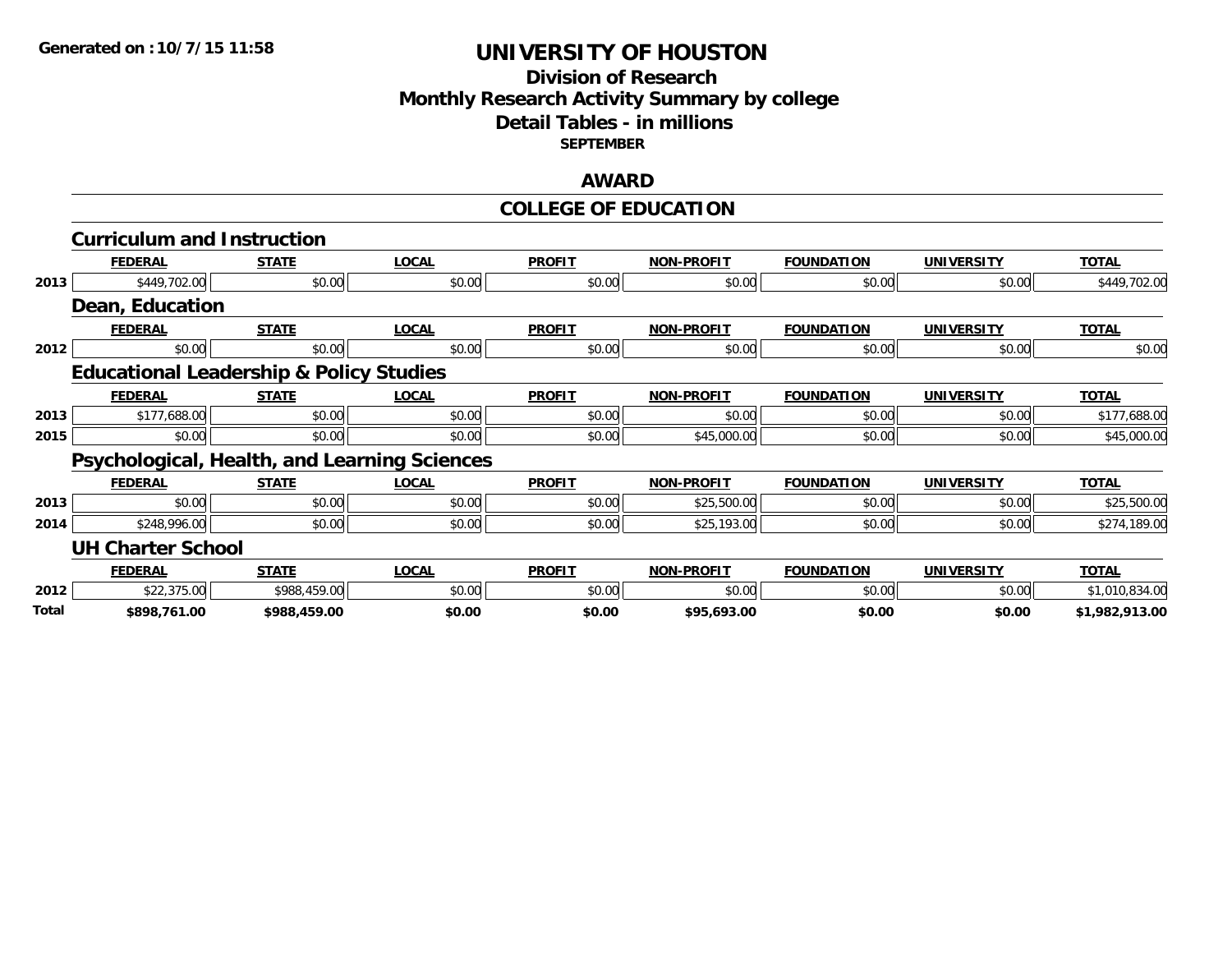### **Division of Research Monthly Research Activity Summary by college Detail Tables - in millions SEPTEMBER**

### **AWARD**

#### **COLLEGE OF LIBERAL ARTS AND SOCIAL SCIENCES**

|      | Art                                               |              |              |               |                   |                   |                   |              |  |  |  |
|------|---------------------------------------------------|--------------|--------------|---------------|-------------------|-------------------|-------------------|--------------|--|--|--|
|      | <b>FEDERAL</b>                                    | <b>STATE</b> | <b>LOCAL</b> | <b>PROFIT</b> | <b>NON-PROFIT</b> | <b>FOUNDATION</b> | UNIVERSITY        | <b>TOTAL</b> |  |  |  |
| 2012 | \$14,979.30                                       | \$0.00       | \$0.00       | \$0.00        | \$0.00            | \$0.00            | \$0.00            | \$14,979.30  |  |  |  |
| 2014 | \$1,400.00                                        | \$0.00       | \$0.00       | \$0.00        | \$0.00            | \$0.00            | \$0.00            | \$1,400.00   |  |  |  |
|      | <b>Arte Publico Press</b>                         |              |              |               |                   |                   |                   |              |  |  |  |
|      | <b>FEDERAL</b>                                    | <b>STATE</b> | <b>LOCAL</b> | <b>PROFIT</b> | <b>NON-PROFIT</b> | <b>FOUNDATION</b> | <b>UNIVERSITY</b> | <b>TOTAL</b> |  |  |  |
| 2014 | \$0.00                                            | \$0.00       | \$0.00       | \$0.00        | \$0.00            | \$50,000.00       | \$0.00            | \$50,000.00  |  |  |  |
|      | <b>Blaffer Gallery</b>                            |              |              |               |                   |                   |                   |              |  |  |  |
|      | <b>FEDERAL</b>                                    | <b>STATE</b> | <b>LOCAL</b> | <b>PROFIT</b> | <b>NON-PROFIT</b> | <b>FOUNDATION</b> | <b>UNIVERSITY</b> | <b>TOTAL</b> |  |  |  |
| 2012 | \$20,000.00                                       | \$0.00       | \$0.00       | \$0.00        | \$0.00            | \$0.00            | \$0.00            | \$20,000.00  |  |  |  |
|      | <b>Center for Public History</b>                  |              |              |               |                   |                   |                   |              |  |  |  |
|      | <b>FEDERAL</b>                                    | <b>STATE</b> | <b>LOCAL</b> | <b>PROFIT</b> | NON-PROFIT        | <b>FOUNDATION</b> | <b>UNIVERSITY</b> | <b>TOTAL</b> |  |  |  |
| 2012 | \$100,000.00                                      | \$0.00       | \$0.00       | \$0.00        | \$0.00            | \$0.00            | \$0.00            | \$100,000.00 |  |  |  |
|      | Communication                                     |              |              |               |                   |                   |                   |              |  |  |  |
|      | <b>FEDERAL</b>                                    | <b>STATE</b> | <b>LOCAL</b> | <b>PROFIT</b> | <u>NON-PROFIT</u> | <b>FOUNDATION</b> | <u>UNIVERSITY</u> | <b>TOTAL</b> |  |  |  |
| 2012 | \$0.00                                            | \$0.00       | \$0.00       | \$0.00        | \$0.00            | \$0.00            | \$0.00            | \$0.00       |  |  |  |
|      | <b>Communication Sciences and Disorders</b>       |              |              |               |                   |                   |                   |              |  |  |  |
|      | <b>FEDERAL</b>                                    | <b>STATE</b> | <u>LOCAL</u> | <b>PROFIT</b> | <b>NON-PROFIT</b> | <b>FOUNDATION</b> | <b>UNIVERSITY</b> | <b>TOTAL</b> |  |  |  |
| 2014 | \$0.00                                            | \$0.00       | \$0.00       | \$0.00        | \$18,752.98       | \$0.00            | \$0.00            | \$18,752.98  |  |  |  |
|      | <b>Cynthia Woods Mitchell Center for the Arts</b> |              |              |               |                   |                   |                   |              |  |  |  |
|      | <b>FEDERAL</b>                                    | <b>STATE</b> | <b>LOCAL</b> | <b>PROFIT</b> | NON-PROFIT        | <b>FOUNDATION</b> | <b>UNIVERSITY</b> | <b>TOTAL</b> |  |  |  |
| 2014 | \$0.00                                            | \$0.00       | \$0.00       | \$5,000.00    | \$0.00            | \$0.00            | \$0.00            | \$5,000.00   |  |  |  |
|      | <b>Economics</b>                                  |              |              |               |                   |                   |                   |              |  |  |  |
|      | <b>FEDERAL</b>                                    | <b>STATE</b> | <b>LOCAL</b> | <b>PROFIT</b> | <b>NON-PROFIT</b> | <b>FOUNDATION</b> | <b>UNIVERSITY</b> | <b>TOTAL</b> |  |  |  |
| 2012 | \$0.00                                            | \$0.00       | \$0.00       | \$0.00        | \$0.00            | \$28,500.00       | \$0.00            | \$28,500.00  |  |  |  |
| 2013 | \$0.00                                            | \$0.00       | \$0.00       | \$0.00        | \$0.00            | \$25,000.00       | \$0.00            | \$25,000.00  |  |  |  |
| 2014 | \$0.00                                            | \$0.00       | \$0.00       | \$0.00        | \$0.00            | \$13,354.00       | \$0.00            | \$13,354.00  |  |  |  |
|      | <b>Health and Human Performance</b>               |              |              |               |                   |                   |                   |              |  |  |  |
|      | <b>FEDERAL</b>                                    | <b>STATE</b> | <b>LOCAL</b> | <b>PROFIT</b> | NON-PROFIT        | <b>FOUNDATION</b> | <b>UNIVERSITY</b> | <b>TOTAL</b> |  |  |  |
| 2012 | \$50,000.00                                       | \$0.00       | \$0.00       | \$0.00        | \$0.00            | \$0.00            | \$0.00            | \$50,000.00  |  |  |  |
| 2013 | \$644,999.41                                      | \$0.00       | \$0.00       | \$0.00        | \$0.00            | \$0.00            | \$0.00            | \$644,999.41 |  |  |  |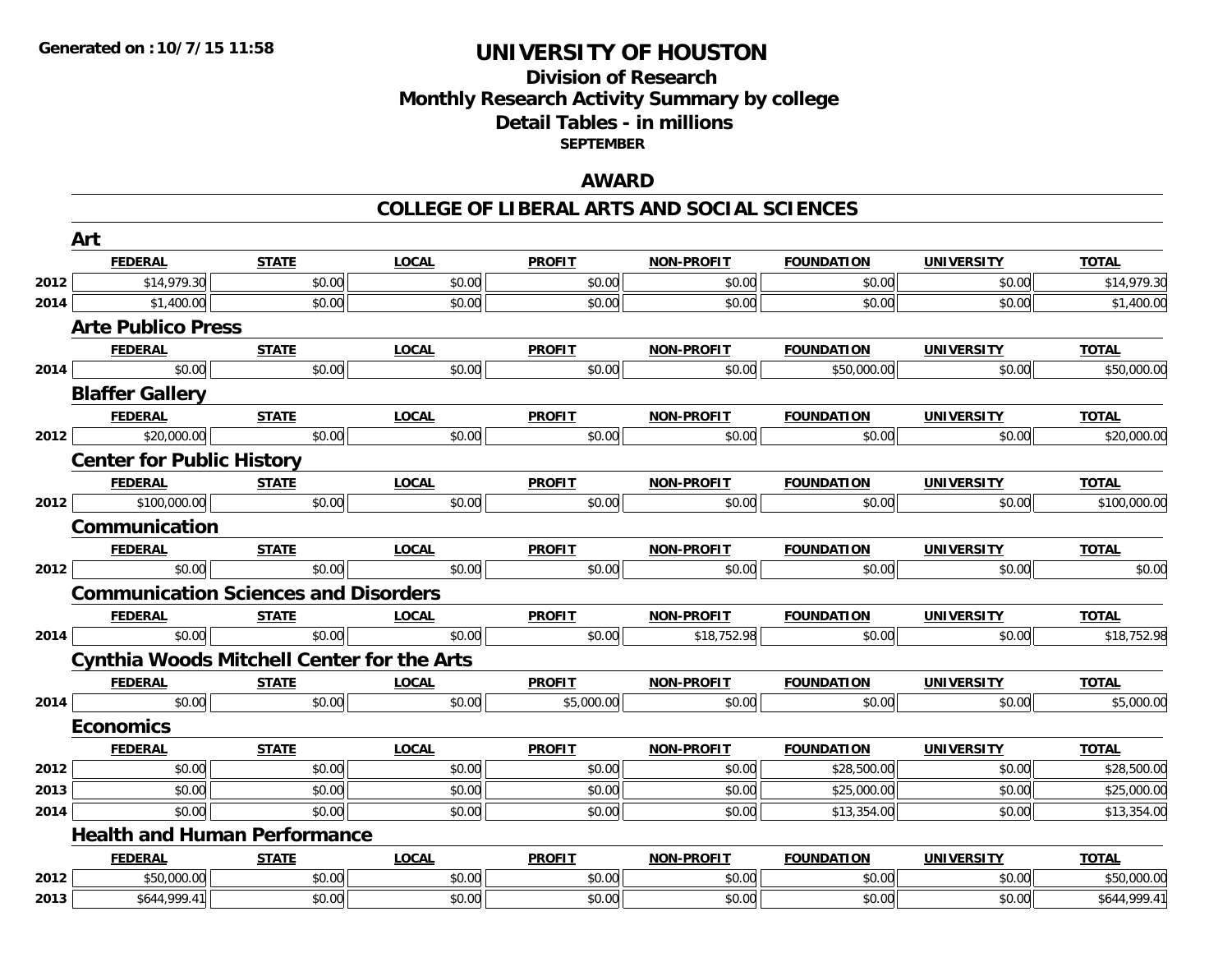### **Division of Research Monthly Research Activity Summary by college Detail Tables - in millions SEPTEMBER**

### **AWARD**

#### **COLLEGE OF LIBERAL ARTS AND SOCIAL SCIENCES**

#### **Health and Human Performance**

|       | <b>FEDERAL</b>    | <b>STATE</b> | <b>LOCAL</b> | <b>PROFIT</b> | <b>NON-PROFIT</b> | <b>FOUNDATION</b> | <b>UNIVERSITY</b> | <b>TOTAL</b>   |
|-------|-------------------|--------------|--------------|---------------|-------------------|-------------------|-------------------|----------------|
| 2014  | \$759,047.09      | \$0.00       | \$0.00       | \$0.00        | \$0.00            | \$0.00            | \$0.00            | \$759,047.09   |
| 2015  | \$741,289.68      | \$0.00       | \$0.00       | \$0.00        | \$0.00            | \$0.00            | \$0.00            | \$741,289.68   |
|       | Philosophy        |              |              |               |                   |                   |                   |                |
|       | <b>FEDERAL</b>    | <b>STATE</b> | <b>LOCAL</b> | <b>PROFIT</b> | <b>NON-PROFIT</b> | <b>FOUNDATION</b> | <b>UNIVERSITY</b> | <b>TOTAL</b>   |
| 2012  | \$29,932.50       | \$0.00       | \$0.00       | \$0.00        | \$0.00            | \$0.00            | \$0.00            | \$29,932.50    |
|       | <b>Psychology</b> |              |              |               |                   |                   |                   |                |
|       | <b>FEDERAL</b>    | <b>STATE</b> | <b>LOCAL</b> | <b>PROFIT</b> | <b>NON-PROFIT</b> | <b>FOUNDATION</b> | <b>UNIVERSITY</b> | <b>TOTAL</b>   |
| 2012  | \$655,634.00      | \$17,447.00  | \$0.00       | \$0.00        | \$71,894.00       | \$0.00            | \$0.00            | \$744,975.00   |
| 2013  | \$93,219.00       | \$0.00       | \$0.00       | \$0.00        | \$0.00            | \$0.00            | \$0.00            | \$93,219.00    |
| 2014  | \$16,299.20       | \$19,559.00  | \$0.00       | \$17,923.92   | \$0.00            | \$0.00            | \$0.00            | \$53,782.12    |
| 2015  | \$40,356.05       | \$20,215.00  | \$0.00       | \$21,507.00   | \$48,170.00       | \$0.00            | \$0.00            | \$130,248.05   |
| 2016  | \$276,974.00      | \$0.00       | \$0.00       | \$21,812.04   | \$11,443.00       | \$0.00            | \$0.00            | \$310,229.04   |
| Total | \$3,444,130.22    | \$57,221.00  | \$0.00       | \$66,242.96   | \$150,259.98      | \$116,854.00      | \$0.00            | \$3,834,708.16 |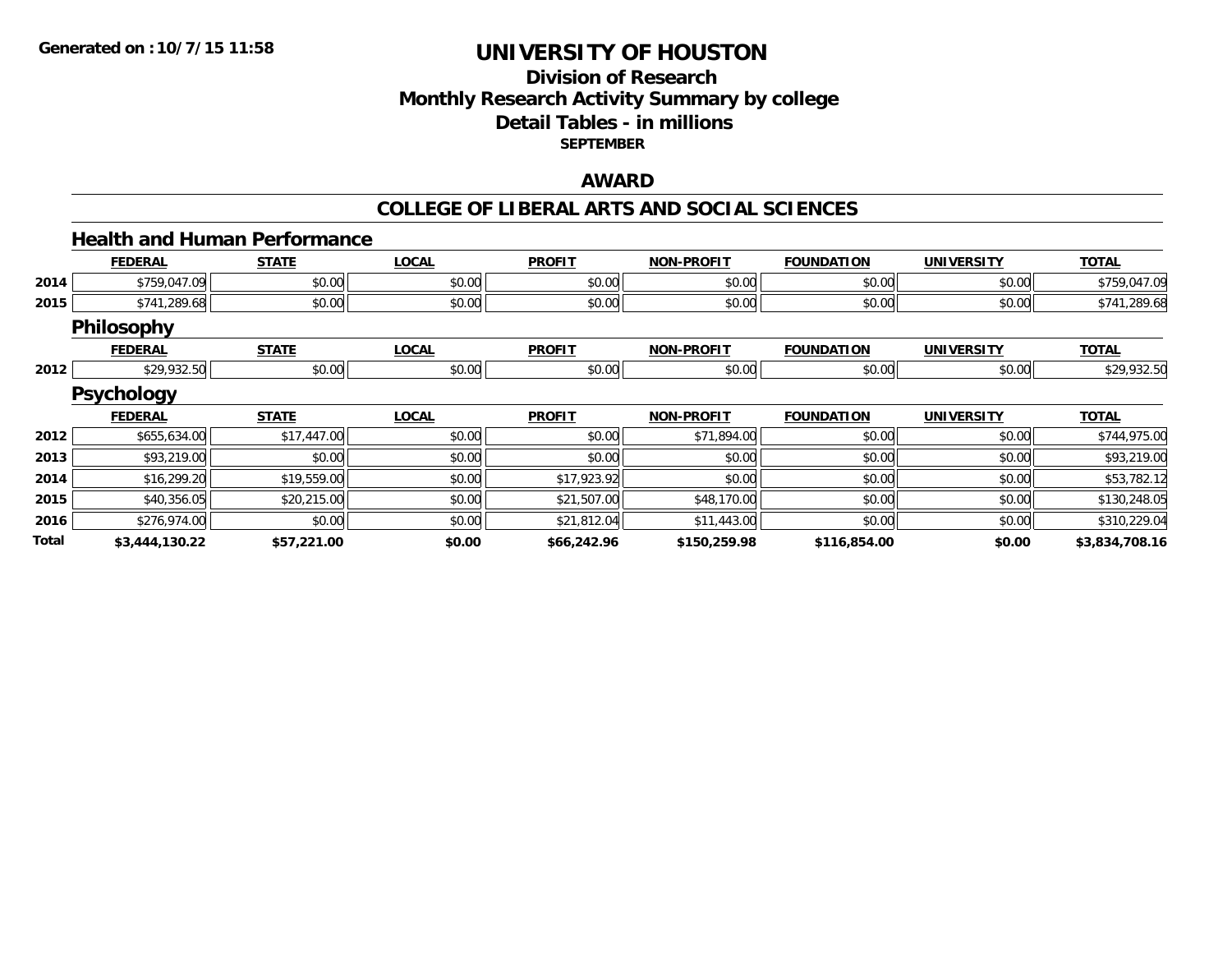# **Division of ResearchMonthly Research Activity Summary by college Detail Tables - in millions SEPTEMBER**

### **AWARD**

#### **COLLEGE OF NATURAL SCIENCES AND MATHEMATICS**

|      | <b>Biology/Biochemistry</b>                            |              |              |               |                   |                   |                   |                |
|------|--------------------------------------------------------|--------------|--------------|---------------|-------------------|-------------------|-------------------|----------------|
|      | <b>FEDERAL</b>                                         | <b>STATE</b> | <b>LOCAL</b> | <b>PROFIT</b> | <b>NON-PROFIT</b> | <b>FOUNDATION</b> | <b>UNIVERSITY</b> | <b>TOTAL</b>   |
| 2012 | \$236,406.00                                           | \$0.00       | \$0.00       | \$0.00        | \$70,000.00       | \$0.00            | \$0.00            | \$306,406.00   |
| 2013 | \$261,451.00                                           | \$0.00       | \$0.00       | \$462,412.00  | \$0.00            | \$0.00            | \$0.00            | \$723,863.00   |
| 2014 | \$15,000.00                                            | \$223.06     | \$0.00       | \$0.00        | \$20,010.00       | \$0.00            | \$0.00            | \$35,233.06    |
| 2015 | \$150,000.00                                           | \$1,582.50   | \$0.00       | \$0.00        | \$45,000.00       | \$0.00            | \$0.00            | \$196,582.50   |
| 2016 | \$217,086.00                                           | \$0.00       | \$0.00       | \$0.00        | \$0.00            | \$0.00            | \$0.00            | \$217,086.00   |
|      | <b>Center for Applied Geoscience Excellence</b>        |              |              |               |                   |                   |                   |                |
|      | <b>FEDERAL</b>                                         | <b>STATE</b> | <b>LOCAL</b> | <b>PROFIT</b> | <b>NON-PROFIT</b> | <b>FOUNDATION</b> | <b>UNIVERSITY</b> | <b>TOTAL</b>   |
| 2014 | \$0.00                                                 | \$0.00       | \$0.00       | \$0.00        | \$0.00            | \$0.00            | \$0.00            | \$0.00         |
| 2016 | \$0.00                                                 | \$0.00       | \$0.00       | \$0.00        | \$0.00            | \$0.00            | \$0.00            | \$0.00         |
|      | <b>Center for Nuclear Receptors and Cell Signaling</b> |              |              |               |                   |                   |                   |                |
|      | <b>FEDERAL</b>                                         | <b>STATE</b> | <b>LOCAL</b> | <b>PROFIT</b> | <b>NON-PROFIT</b> | <b>FOUNDATION</b> | <b>UNIVERSITY</b> | <b>TOTAL</b>   |
| 2012 | \$30,000.00                                            | \$0.00       | \$0.00       | \$0.00        | \$0.00            | \$0.00            | \$0.00            | \$30,000.00    |
| 2014 | \$244,596.00                                           | \$0.00       | \$0.00       | \$0.00        | \$0.00            | \$0.00            | \$0.00            | \$244,596.00   |
| 2015 | \$0.00                                                 | \$1,582.50   | \$0.00       | \$0.00        | \$0.00            | \$0.00            | \$0.00            | \$1,582.50     |
|      | Chemistry                                              |              |              |               |                   |                   |                   |                |
|      | <b>FEDERAL</b>                                         | <b>STATE</b> | <b>LOCAL</b> | <b>PROFIT</b> | <b>NON-PROFIT</b> | <b>FOUNDATION</b> | <b>UNIVERSITY</b> | <b>TOTAL</b>   |
| 2012 | \$354,390.64                                           | \$0.00       | \$0.00       | \$0.00        | \$0.00            | \$0.00            | \$0.00            | \$354,390.64   |
| 2013 | \$62,276.20                                            | \$0.00       | \$0.00       | \$0.00        | \$0.00            | \$0.00            | \$0.00            | \$62,276.20    |
| 2014 | \$405,000.00                                           | \$0.00       | \$0.00       | \$0.00        | \$0.00            | \$0.00            | \$0.00            | \$405,000.00   |
| 2015 | \$0.00                                                 | \$0.00       | \$0.00       | \$0.00        | \$45,000.00       | \$25,000.00       | \$0.00            | \$70,000.00    |
| 2016 | \$345,000.00                                           | \$0.00       | \$0.00       | \$0.00        | \$55,000.00       | \$0.00            | \$0.00            | \$400,000.00   |
|      | <b>Computer Science</b>                                |              |              |               |                   |                   |                   |                |
|      | <b>FEDERAL</b>                                         | <b>STATE</b> | <b>LOCAL</b> | <b>PROFIT</b> | <b>NON-PROFIT</b> | <b>FOUNDATION</b> | <b>UNIVERSITY</b> | <b>TOTAL</b>   |
| 2012 | \$545,796.58                                           | \$0.00       | \$0.00       | \$60,000.00   | \$0.00            | \$0.00            | \$0.00            | \$605,796.58   |
| 2013 | \$894,955.00                                           | \$0.00       | \$0.00       | \$0.00        | \$0.00            | \$0.00            | \$0.00            | \$894,955.00   |
| 2014 | \$825,112.20                                           | \$0.00       | \$0.00       | \$0.00        | \$0.00            | \$0.00            | \$0.00            | \$825,112.20   |
| 2015 | \$999,761.00                                           | \$17,271.00  | \$0.00       | \$0.00        | \$50,000.00       | \$0.00            | \$0.00            | \$1,067,032.00 |
| 2016 | \$447,560.00                                           | \$0.00       | \$0.00       | \$0.00        | \$0.00            | \$0.00            | \$0.00            | \$447,560.00   |

6 \$447,560.00| \$0.00| \$0.00| \$0.00| \$0.00| \$0.00| \$0.00| \$0.00| \$0.00| \$0.00| \$0.00| \$447,560.00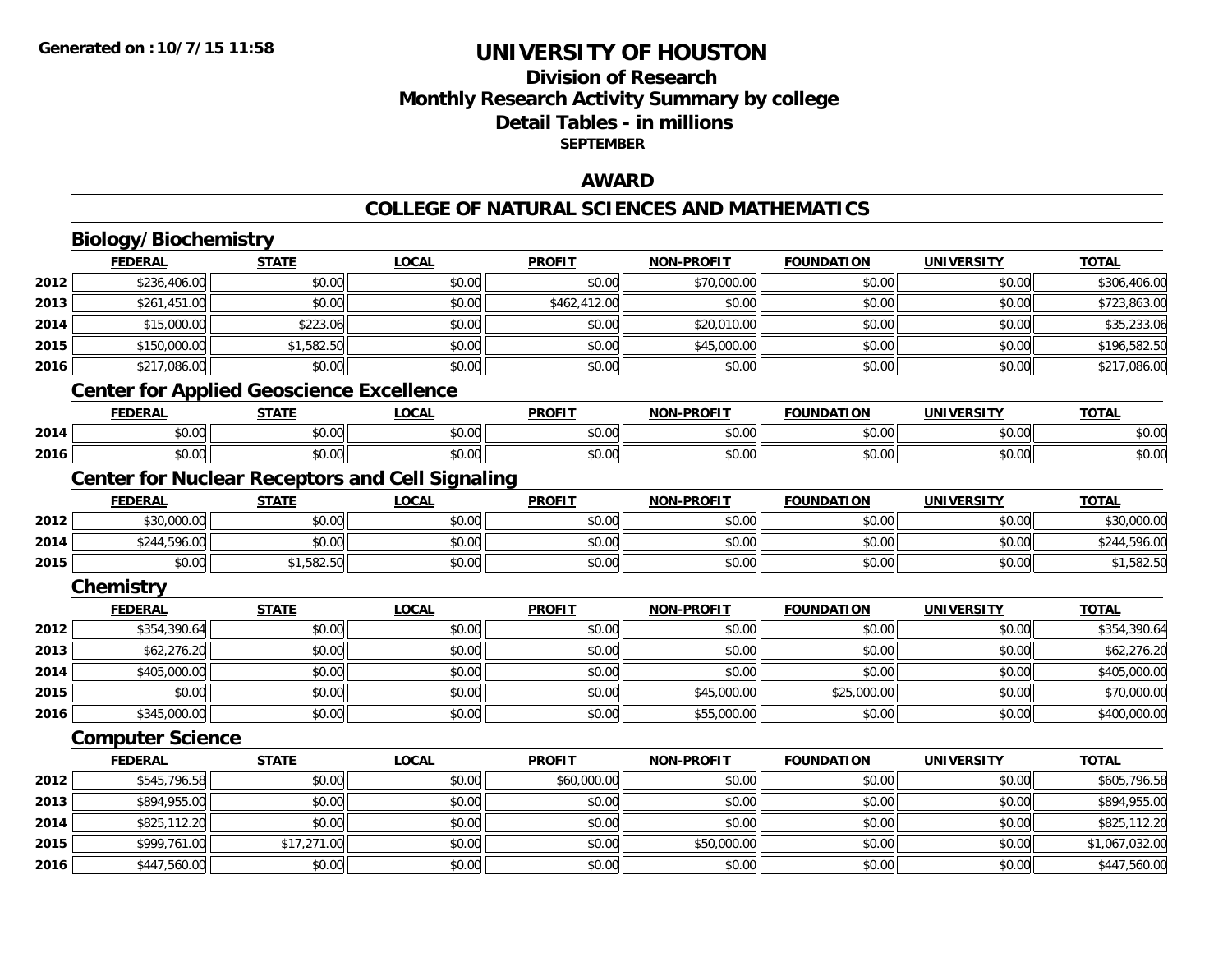# **Division of ResearchMonthly Research Activity Summary by college Detail Tables - in millions SEPTEMBER**

### **AWARD**

# **COLLEGE OF NATURAL SCIENCES AND MATHEMATICS**

### **Dean, Natural Sciences and Mathematics**

|              | <b>FEDERAL</b>                          | <b>STATE</b> | <b>LOCAL</b> | <b>PROFIT</b>  | <b>NON-PROFIT</b> | <b>FOUNDATION</b> | <b>UNIVERSITY</b> | <b>TOTAL</b>    |
|--------------|-----------------------------------------|--------------|--------------|----------------|-------------------|-------------------|-------------------|-----------------|
| 2012         | \$0.00                                  | \$0.00       | \$0.00       | \$0.00         | \$0.00            | \$0.00            | \$0.00            | \$0.00          |
| 2013         | \$113,412.00                            | \$0.00       | \$0.00       | \$0.00         | \$0.00            | \$0.00            | \$0.00            | \$113,412.00    |
| 2015         | \$0.00                                  | \$0.00       | \$0.00       | \$0.00         | \$45,000.00       | \$0.00            | \$0.00            | \$45,000.00     |
| 2016         | \$159,439.00                            | \$0.00       | \$0.00       | \$0.00         | \$0.00            | \$0.00            | \$0.00            | \$159,439.00    |
|              | <b>Earth &amp; Atmospheric Sciences</b> |              |              |                |                   |                   |                   |                 |
|              | <b>FEDERAL</b>                          | <b>STATE</b> | <b>LOCAL</b> | <b>PROFIT</b>  | <b>NON-PROFIT</b> | <b>FOUNDATION</b> | <b>UNIVERSITY</b> | <b>TOTAL</b>    |
| 2012         | \$96,283.00                             | \$0.00       | \$0.00       | \$629,287.15   | \$100,000.00      | \$0.00            | \$0.00            | \$825,570.15    |
| 2013         | \$0.00                                  | \$0.00       | \$0.00       | \$60,000.00    | \$0.00            | \$0.00            | \$0.00            | \$60,000.00     |
| 2014         | \$201,084.81                            | \$0.00       | \$0.00       | \$240,000.00   | \$0.00            | \$0.00            | \$0.00            | \$441,084.81    |
| 2015         | \$144,999.00                            | \$0.00       | \$0.00       | \$0.00         | \$41,119.00       | \$0.00            | \$0.00            | \$186,118.00    |
| 2016         | \$55,896.00                             | \$0.00       | \$0.00       | \$150,000.00   | \$0.00            | \$0.00            | \$0.00            | \$205,896.00    |
|              | <b>Institute for Nanoenergy</b>         |              |              |                |                   |                   |                   |                 |
|              | <b>FEDERAL</b>                          | <b>STATE</b> | <b>LOCAL</b> | <b>PROFIT</b>  | <b>NON-PROFIT</b> | <b>FOUNDATION</b> | <b>UNIVERSITY</b> | <b>TOTAL</b>    |
| 2014         | \$0.00                                  | \$0.00       | \$0.00       | \$0.00         | \$0.00            | \$0.00            | \$0.00            | \$0.00          |
|              | <b>Mathematics</b>                      |              |              |                |                   |                   |                   |                 |
|              | <b>FEDERAL</b>                          | <b>STATE</b> | <b>LOCAL</b> | <b>PROFIT</b>  | <b>NON-PROFIT</b> | <b>FOUNDATION</b> | <b>UNIVERSITY</b> | <b>TOTAL</b>    |
| 2012         | \$563,400.92                            | \$139,679.00 | \$0.00       | \$0.00         | \$49,616.00       | \$0.00            | \$10,000.00       | \$762,695.92    |
| 2013         | \$116,703.00                            | \$0.00       | \$0.00       | \$0.00         | \$0.00            | \$14,000.00       | \$0.00            | \$130,703.00    |
| 2014         | \$184,937.00                            | \$0.00       | \$0.00       | \$0.00         | \$0.00            | \$0.00            | \$0.00            | \$184,937.00    |
| 2015         | \$526,885.00                            | \$0.00       | \$0.00       | \$0.00         | \$45,000.00       | \$0.00            | \$0.00            | \$571,885.00    |
| 2016         | \$0.00                                  | \$0.00       | \$0.00       | \$0.00         | \$0.00            | \$7,000.00        | \$0.00            | \$7,000.00      |
|              | <b>Physics</b>                          |              |              |                |                   |                   |                   |                 |
|              | <b>FEDERAL</b>                          | <b>STATE</b> | <b>LOCAL</b> | <b>PROFIT</b>  | <b>NON-PROFIT</b> | <b>FOUNDATION</b> | <b>UNIVERSITY</b> | <b>TOTAL</b>    |
| 2012         | \$333,733.50                            | \$0.00       | \$0.00       | \$200,000.00   | \$49,225.00       | \$0.00            | \$0.00            | \$582,958.50    |
| 2013         | \$878,627.00                            | \$0.00       | \$0.00       | \$0.00         | \$0.00            | \$0.00            | \$0.00            | \$878,627.00    |
| 2014         | \$750,790.82                            | \$0.00       | \$0.00       | \$40,000.00    | \$0.00            | \$0.00            | \$0.00            | \$790,790.82    |
| 2015         | \$311,814.00                            | \$0.00       | \$0.00       | \$0.00         | \$0.00            | \$0.00            | \$0.00            | \$311,814.00    |
| 2016         | \$249,120.00                            | \$0.00       | \$0.00       | \$0.00         | \$0.00            | \$0.00            | \$0.00            | \$249,120.00    |
| <b>Total</b> | \$10 721 515 67                         | \$160 338 06 | \$0.00       | \$1 841 699 15 | \$614,970,00      | \$46,000,00       | \$10,000,00       | \$13 394 522 88 |

**\$10,721,515.67 \$160,338.06 \$0.00 \$1,841,699.15 \$614,970.00 \$46,000.00 \$10,000.00 \$13,394,522.88**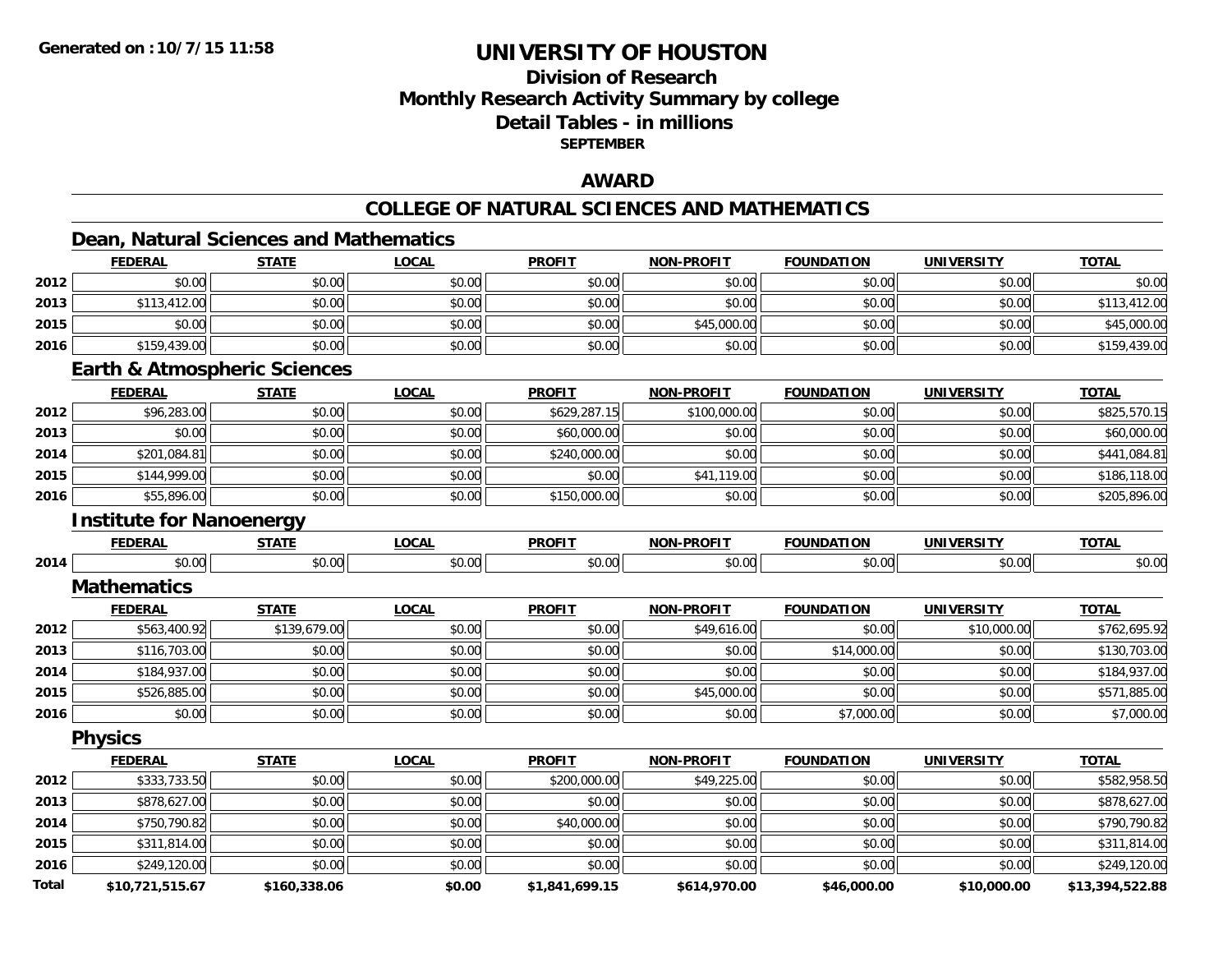### **Division of Research Monthly Research Activity Summary by college Detail Tables - in millions SEPTEMBER**

### **AWARD**

### **COLLEGE OF OPTOMETRY**

# **Optometry Vision Sciences**

|       | <b>FEDERAL</b> | <b>STATE</b> | <b>LOCAL</b> | <b>PROFIT</b> | <b>NON-PROFIT</b> | <b>FOUNDATION</b> | <b>UNIVERSITY</b> | <b>TOTAL</b>   |
|-------|----------------|--------------|--------------|---------------|-------------------|-------------------|-------------------|----------------|
| 2012  | \$1,482,409.80 | \$0.00       | \$0.00       | \$3,080.00    | \$0.00            | \$0.00            | \$0.00            | \$1,485,489.80 |
| 2013  | \$1,164,745.80 | \$0.00       | \$0.00       | \$72,000.00   | \$0.00            | \$0.00            | \$0.00            | \$1,236,745.80 |
| 2014  | \$1,911,143.00 | \$0.00       | \$0.00       | \$617.40      | \$0.00            | \$0.00            | \$0.00            | \$1,911,760.40 |
| 2015  | \$2,312,041.25 | \$0.00       | \$0.00       | \$52,000.00   | \$0.00            | \$0.00            | \$0.00            | \$2,364,041.25 |
| 2016  | \$578,866.00   | \$0.00       | \$0.00       | \$0.00        | \$0.00            | \$0.00            | \$0.00            | \$578,866.00   |
| Total | \$7,449,205.85 | \$0.00       | \$0.00       | \$127,697.40  | \$0.00            | \$0.00            | \$0.00            | \$7,576,903.25 |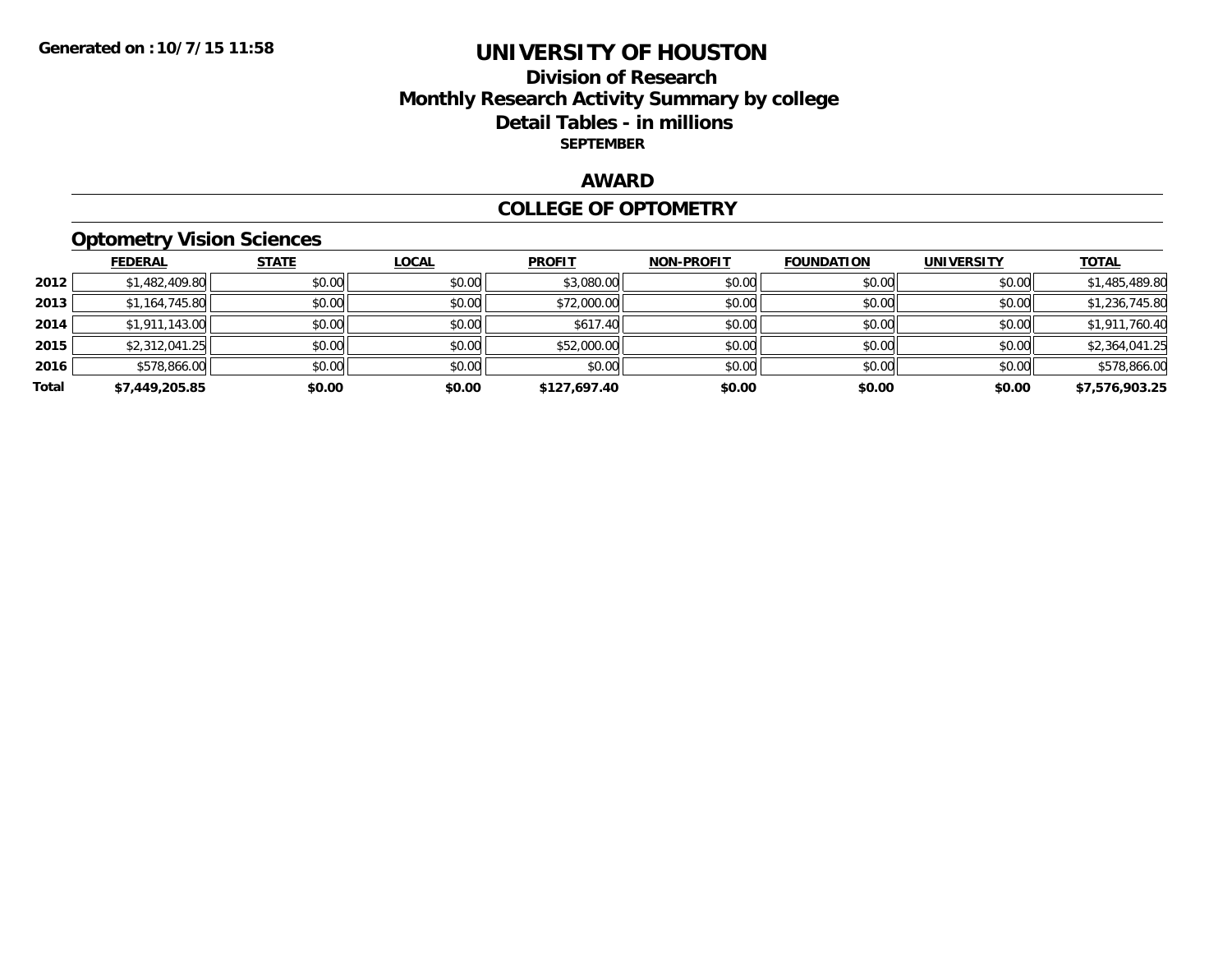# **Division of Research Monthly Research Activity Summary by college Detail Tables - in millions SEPTEMBER**

# **AWARD**

#### **COLLEGE OF PHARMACY**

|       |                                               |              | <b>Center for Experimental Therapeutics and Pharmacoi</b> |               |                   |                   |                   |              |
|-------|-----------------------------------------------|--------------|-----------------------------------------------------------|---------------|-------------------|-------------------|-------------------|--------------|
|       | <b>FEDERAL</b>                                | <b>STATE</b> | <b>LOCAL</b>                                              | <b>PROFIT</b> | <b>NON-PROFIT</b> | <b>FOUNDATION</b> | <b>UNIVERSITY</b> | <b>TOTAL</b> |
| 2012  | \$0.00                                        | \$0.00       | \$0.00                                                    | \$0.00        | \$0.00            | \$0.00            | \$0.00            | \$0.00       |
| 2014  | \$0.00                                        | \$0.00       | \$0.00                                                    | \$0.00        | \$0.00            | \$0.00            | \$0.00            | \$0.00       |
|       | <b>Clinical Pharmacy &amp; Administration</b> |              |                                                           |               |                   |                   |                   |              |
|       | <b>FEDERAL</b>                                | <b>STATE</b> | <b>LOCAL</b>                                              | <b>PROFIT</b> | <b>NON-PROFIT</b> | <b>FOUNDATION</b> | <b>UNIVERSITY</b> | <b>TOTAL</b> |
| 2012  | \$22,818.00                                   | \$0.00       | \$0.00                                                    | \$0.00        | \$6,500.00        | \$0.00            | \$0.00            | \$29,318.00  |
|       | Dean, Pharmacy                                |              |                                                           |               |                   |                   |                   |              |
|       | <b>FEDERAL</b>                                | <b>STATE</b> | <b>LOCAL</b>                                              | <b>PROFIT</b> | <b>NON-PROFIT</b> | <b>FOUNDATION</b> | <b>UNIVERSITY</b> | <b>TOTAL</b> |
| 2012  | \$0.00                                        | \$0.00       | \$0.00                                                    | \$0.00        | \$0.00            | \$0.00            | \$0.00            | \$0.00       |
| 2014  | \$0.00                                        | \$0.00       | \$0.00                                                    | \$0.00        | \$0.00            | \$0.00            | \$0.00            | \$0.00       |
|       |                                               |              | <b>Pharmacological and Pharmaceutical Sciences</b>        |               |                   |                   |                   |              |
|       | <b>FEDERAL</b>                                | <b>STATE</b> | <b>LOCAL</b>                                              | <b>PROFIT</b> | <b>NON-PROFIT</b> | <b>FOUNDATION</b> | <b>UNIVERSITY</b> | <b>TOTAL</b> |
| 2012  | \$465,500.00                                  | \$0.00       | \$0.00                                                    | \$0.00        | \$77,000.00       | \$0.00            | \$0.00            | \$542,500.00 |
| 2014  | \$308,567.00                                  | \$0.00       | \$0.00                                                    | \$0.00        | \$0.00            | \$0.00            | \$0.00            | \$308,567.00 |
| Total | \$796,885.00                                  | \$0.00       | \$0.00                                                    | \$0.00        | \$83,500.00       | \$0.00            | \$0.00            | \$880,385.00 |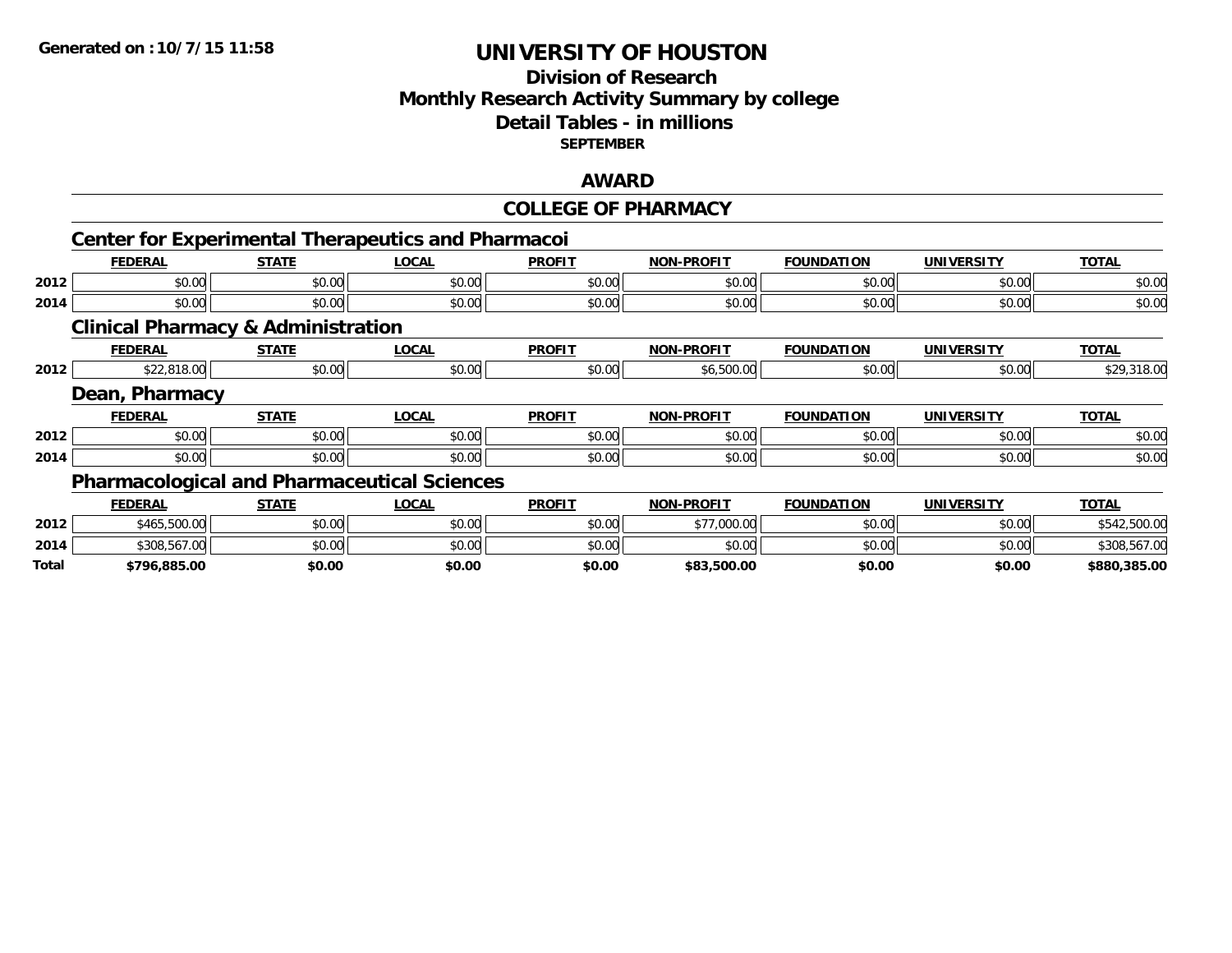### **Division of Research Monthly Research Activity Summary by college Detail Tables - in millions SEPTEMBER**

### **AWARD**

### **COLLEGE OF TECHNOLOGY**

### **Information & Logistics Technology**

|              | EDERAL              | <b>STATE</b>   | <b>LOCAL</b>  | <b>PROFIT</b> | <b>-PROFIT</b><br>NON  | FOUNDATION | <b>'INIVEDSITY</b> | <b>TOTAL</b>    |
|--------------|---------------------|----------------|---------------|---------------|------------------------|------------|--------------------|-----------------|
| 2012         | $+$ $  -$<br>$\sim$ | 0.000<br>JU.UU | 0000<br>JU.UU | 0.00<br>טע.טע | $n \cap \neg$<br>DU.UU | $\sim$ 00  | $\sim$ 00<br>JU.UU | nnn nr<br>uuu.u |
| <b>Total</b> | .000.00             | \$0.00         | \$0.00        | \$0.00        | \$0.00                 | \$0.00     | \$0.00             | 000.00,د        |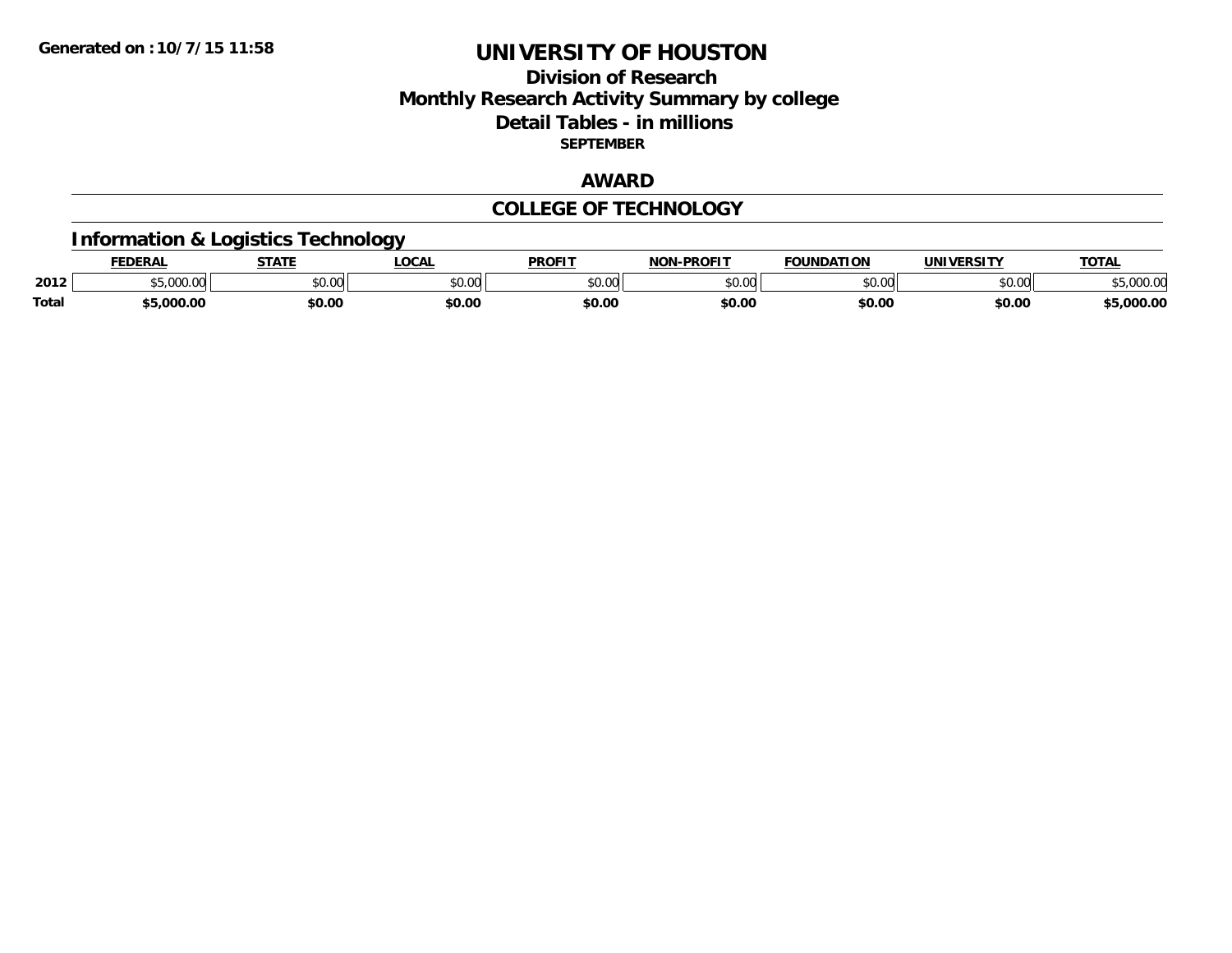### **Division of Research Monthly Research Activity Summary by college Detail Tables - in millions SEPTEMBER**

### **AWARD**

# **CULLEN COLLEGE OF ENGINEERING**

|      | <b>Biomedical Engineering</b>                            |              |              |               |                   |                   |                   |                |
|------|----------------------------------------------------------|--------------|--------------|---------------|-------------------|-------------------|-------------------|----------------|
|      | <b>FEDERAL</b>                                           | <b>STATE</b> | <b>LOCAL</b> | <b>PROFIT</b> | <b>NON-PROFIT</b> | <b>FOUNDATION</b> | <b>UNIVERSITY</b> | <b>TOTAL</b>   |
| 2014 | \$280,003.00                                             | \$0.00       | \$0.00       | \$0.00        | \$0.00            | \$0.00            | \$0.00            | \$280,003.00   |
| 2016 | \$2,300.00                                               | \$0.00       | \$0.00       | \$0.00        | \$0.00            | \$0.00            | \$0.00            | \$2,300.00     |
|      | <b>Center for Innovative Grouting Materials and Tech</b> |              |              |               |                   |                   |                   |                |
|      | <b>FEDERAL</b>                                           | <b>STATE</b> | <b>LOCAL</b> | <b>PROFIT</b> | <b>NON-PROFIT</b> | <b>FOUNDATION</b> | <b>UNIVERSITY</b> | <b>TOTAL</b>   |
| 2012 | \$0.00                                                   | \$0.00       | \$0.00       | \$0.00        | \$0.00            | \$0.00            | \$0.00            | \$0.00         |
| 2014 | \$0.00                                                   | \$0.00       | \$0.00       | \$0.00        | \$0.00            | \$0.00            | \$0.00            | \$0.00         |
|      | <b>Chemical Engineering</b>                              |              |              |               |                   |                   |                   |                |
|      | <b>FEDERAL</b>                                           | <b>STATE</b> | <b>LOCAL</b> | <b>PROFIT</b> | <b>NON-PROFIT</b> | <b>FOUNDATION</b> | <b>UNIVERSITY</b> | <b>TOTAL</b>   |
| 2012 | \$345,895.00                                             | \$0.00       | \$0.00       | \$457,500.00  | \$0.00            | \$0.00            | \$0.00            | \$803,395.00   |
| 2013 | \$538,360.00                                             | \$0.00       | \$0.00       | \$115,518.00  | \$200,000.00      | \$0.00            | \$0.00            | \$853,878.00   |
| 2014 | \$908,799.30                                             | \$0.00       | \$0.00       | \$67,500.00   | \$0.00            | \$0.00            | \$0.00            | \$976,299.30   |
| 2015 | \$662,093.00                                             | \$100,000.00 | \$0.00       | \$0.00        | \$0.00            | \$0.00            | \$0.00            | \$762,093.00   |
| 2016 | \$1,135,315.32                                           | \$0.00       | \$0.00       | \$0.00        | \$0.00            | \$0.00            | \$0.00            | \$1,135,315.32 |
|      | <b>Civil Engineering</b>                                 |              |              |               |                   |                   |                   |                |
|      | <b>FEDERAL</b>                                           | <b>STATE</b> | <b>LOCAL</b> | <b>PROFIT</b> | <b>NON-PROFIT</b> | <b>FOUNDATION</b> | <b>UNIVERSITY</b> | <b>TOTAL</b>   |
| 2012 | \$983,590.40                                             | \$307,577.00 | \$0.00       | \$0.00        | \$0.00            | \$66,667.00       | \$0.00            | \$1,357,834.40 |
| 2013 | \$494,999.91                                             | \$124,566.00 | \$0.00       | \$0.00        | \$0.00            | \$0.00            | \$0.00            | \$619,565.91   |
| 2014 | \$274,563.71                                             | \$226,786.00 | \$0.00       | \$0.00        | \$0.00            | \$0.00            | \$0.00            | \$501,349.71   |
| 2015 | \$201,222.18                                             | \$0.00       | \$0.00       | \$0.00        | \$0.00            | \$0.00            | \$0.00            | \$201,222.18   |
| 2016 | \$874,748.00                                             | \$9,900.00   | \$0.00       | \$0.00        | \$0.00            | \$92,936.42       | \$0.00            | \$977,584.42   |
|      | Dean, Engineering                                        |              |              |               |                   |                   |                   |                |
|      | <b>FEDERAL</b>                                           | <b>STATE</b> | <b>LOCAL</b> | <b>PROFIT</b> | <b>NON-PROFIT</b> | <b>FOUNDATION</b> | <b>UNIVERSITY</b> | <b>TOTAL</b>   |
| 2012 | \$0.00                                                   | \$0.00       | \$0.00       | \$0.00        | \$0.00            | \$0.00            | \$0.00            | \$0.00         |
| 2013 | \$0.00                                                   | \$0.00       | \$0.00       | \$0.00        | \$0.00            | \$0.00            | \$0.00            | \$0.00         |
|      | <b>Electrical &amp; Computer Engineering</b>             |              |              |               |                   |                   |                   |                |
|      | <b>FEDERAL</b>                                           | <b>STATE</b> | <b>LOCAL</b> | <b>PROFIT</b> | <b>NON-PROFIT</b> | <b>FOUNDATION</b> | <b>UNIVERSITY</b> | <b>TOTAL</b>   |
| 2012 | \$398,757.50                                             | \$10,000.00  | \$0.00       | \$108,500.00  | \$0.00            | \$0.00            | \$0.00            | \$517,257.50   |
| 2013 | \$0.00                                                   | \$10,000.00  | \$0.00       | \$75,698.00   | \$0.00            | \$0.00            | \$0.00            | \$85,698.00    |
| 2014 | \$518,711.70                                             | \$0.00       | \$0.00       | \$0.00        | \$0.00            | \$0.00            | \$0.00            | \$518,711.70   |
| 2015 | \$834,320.16                                             | \$0.00       | \$0.00       | \$0.00        | \$0.00            | \$0.00            | \$0.00            | \$834,320.16   |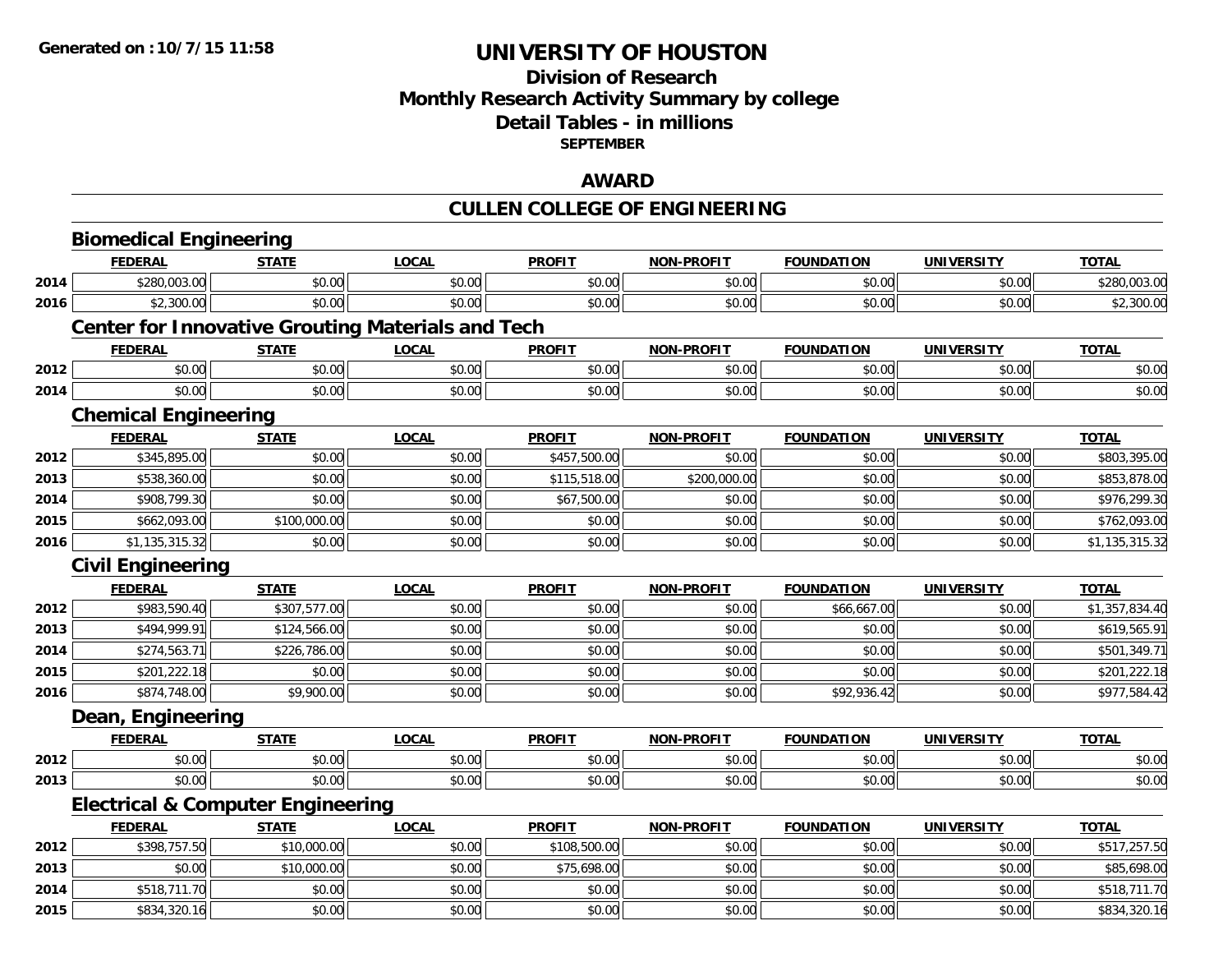# **Division of ResearchMonthly Research Activity Summary by college Detail Tables - in millions SEPTEMBER**

### **AWARD**

# **CULLEN COLLEGE OF ENGINEERING**

|       |                               | <b>Electrical &amp; Computer Engineering</b>      |              |               |                   |                   |                   |                 |
|-------|-------------------------------|---------------------------------------------------|--------------|---------------|-------------------|-------------------|-------------------|-----------------|
|       | <b>FEDERAL</b>                | <b>STATE</b>                                      | <b>LOCAL</b> | <b>PROFIT</b> | <b>NON-PROFIT</b> | <b>FOUNDATION</b> | <b>UNIVERSITY</b> | <b>TOTAL</b>    |
| 2016  | \$636,517.68                  | \$0.00                                            | \$0.00       | \$0.00        | \$0.00            | \$0.00            | \$0.00            | \$636,517.68    |
|       | <b>Industrial Engineering</b> |                                                   |              |               |                   |                   |                   |                 |
|       | <b>FEDERAL</b>                | <b>STATE</b>                                      | <b>LOCAL</b> | <b>PROFIT</b> | <b>NON-PROFIT</b> | <b>FOUNDATION</b> | <b>UNIVERSITY</b> | <b>TOTAL</b>    |
| 2012  | \$0.00                        | \$0.00                                            | \$0.00       | \$0.00        | \$0.00            | \$0.00            | \$0.00            | \$0.00          |
| 2015  | \$40,179.84                   | \$0.00                                            | \$0.00       | \$0.00        | \$0.00            | \$0.00            | \$0.00            | \$40,179.84     |
| 2016  | \$220,000.00                  | \$0.00                                            | \$0.00       | \$0.00        | \$0.00            | \$0.00            | \$0.00            | \$220,000.00    |
|       | <b>Mechanical Engineering</b> |                                                   |              |               |                   |                   |                   |                 |
|       | <b>FEDERAL</b>                | <b>STATE</b>                                      | <b>LOCAL</b> | <b>PROFIT</b> | <b>NON-PROFIT</b> | <b>FOUNDATION</b> | <b>UNIVERSITY</b> | <b>TOTAL</b>    |
| 2012  | \$611,744.00                  | \$0.00                                            | \$0.00       | \$42,000.00   | \$0.00            | \$0.00            | \$0.00            | \$653,744.00    |
| 2014  | \$0.00                        | \$0.00                                            | \$0.00       | \$0.00        | \$0.00            | \$0.00            | \$0.00            | \$0.00          |
| 2015  | \$546,605.00                  | \$0.00                                            | \$0.00       | \$0.00        | \$75,000.00       | \$0.00            | \$0.00            | \$621,605.00    |
|       |                               | <b>National Center for Airborne Laser Mapping</b> |              |               |                   |                   |                   |                 |
|       | <b>FEDERAL</b>                | <b>STATE</b>                                      | <b>LOCAL</b> | <b>PROFIT</b> | <b>NON-PROFIT</b> | <b>FOUNDATION</b> | <b>UNIVERSITY</b> | <b>TOTAL</b>    |
| 2012  | \$8,385.60                    | \$0.00                                            | \$0.00       | \$0.00        | \$0.00            | \$0.00            | \$0.00            | \$8,385.60      |
| 2016  | \$114,702.00                  | \$0.00                                            | \$0.00       | \$0.00        | \$0.00            | \$0.00            | \$0.00            | \$114,702.00    |
| Total | \$10,631,813.29               | \$788,829.00                                      | \$0.00       | \$866,716.00  | \$275,000.00      | \$159,603.42      | \$0.00            | \$12,721,961.70 |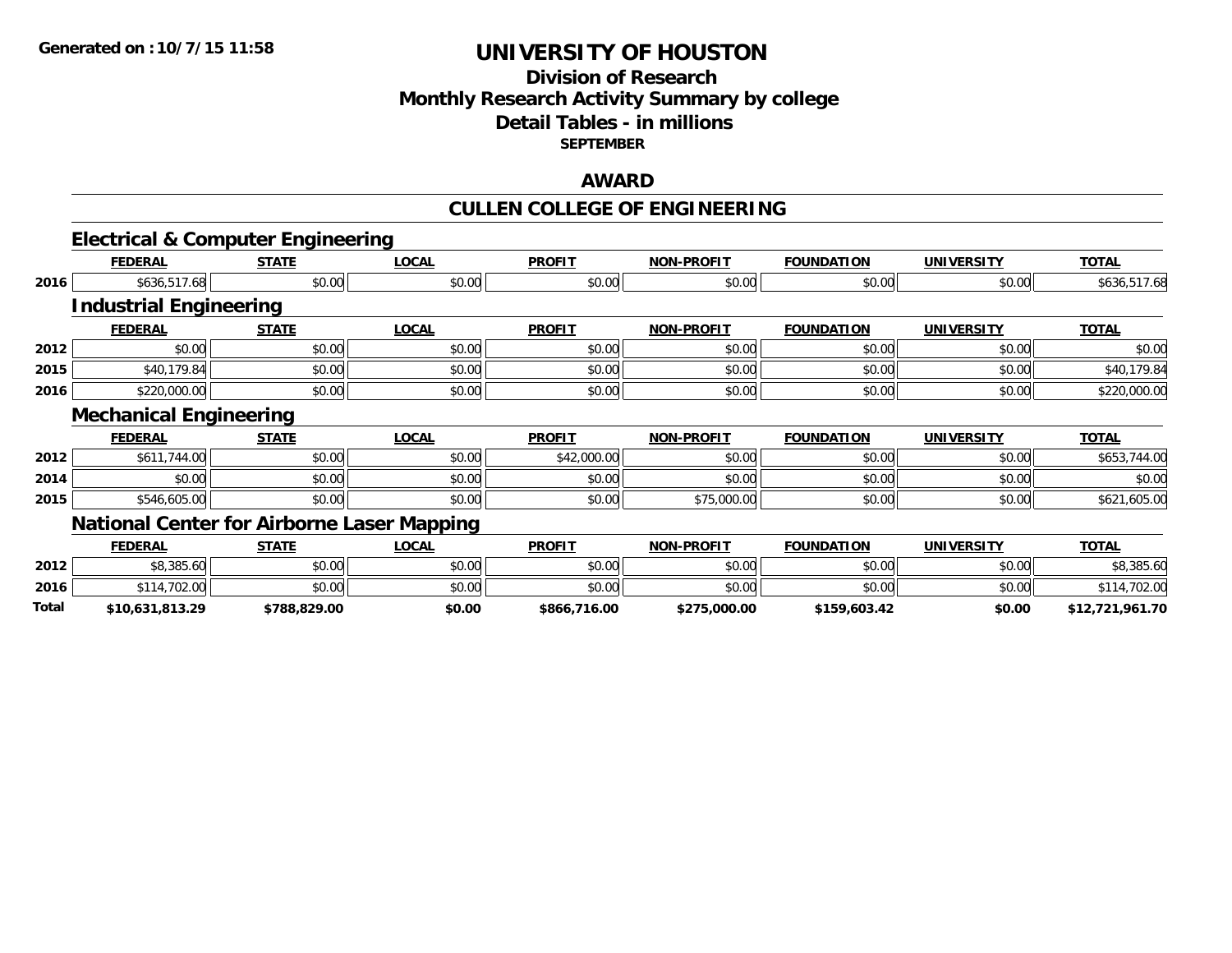# **Division of ResearchMonthly Research Activity Summary by college Detail Tables - in millions SEPTEMBER**

### **AWARD**

# **DIVISION OF RESEARCH**

|              | <b>FEDERAL</b>                       | <b>STATE</b> | <b>LOCAL</b> | <b>PROFIT</b> | <b>NON-PROFIT</b> | <b>FOUNDATION</b> | <b>UNIVERSITY</b> | <b>TOTAL</b>   |
|--------------|--------------------------------------|--------------|--------------|---------------|-------------------|-------------------|-------------------|----------------|
| 2012         | \$0.00                               | \$0.00       | \$0.00       | \$0.00        | \$0.00            | \$0.00            | \$0.00            | \$0.00         |
| 2014         | \$7,475.00                           | \$0.00       | \$0.00       | \$0.00        | \$0.00            | \$0.00            | \$0.00            | \$7,475.00     |
| 2015         | \$0.00                               | \$0.00       | \$0.00       | \$0.00        | \$0.00            | \$0.00            | \$0.00            | \$0.00         |
| 2016         | \$0.00                               | \$0.00       | \$0.00       | \$0.00        | \$0.00            | \$0.00            | \$0.00            | \$0.00         |
|              | <b>Center for Advanced Materials</b> |              |              |               |                   |                   |                   |                |
|              | <b>FEDERAL</b>                       | <b>STATE</b> | <b>LOCAL</b> | <b>PROFIT</b> | <b>NON-PROFIT</b> | <b>FOUNDATION</b> | <b>UNIVERSITY</b> | <b>TOTAL</b>   |
| 2012         | \$0.00                               | \$0.00       | \$0.00       | \$0.00        | \$0.00            | \$0.00            | \$0.00            | \$0.00         |
|              | <b>Division of Research</b>          |              |              |               |                   |                   |                   |                |
|              | <b>FEDERAL</b>                       | <b>STATE</b> | <b>LOCAL</b> | <b>PROFIT</b> | <b>NON-PROFIT</b> | <b>FOUNDATION</b> | <b>UNIVERSITY</b> | <b>TOTAL</b>   |
| 2012         | \$0.00                               | \$0.00       | \$0.00       | \$0.00        | \$0.00            | \$0.00            | \$0.00            | \$0.00         |
|              | <b>TcSUH</b>                         |              |              |               |                   |                   |                   |                |
|              | <b>FEDERAL</b>                       | <b>STATE</b> | <b>LOCAL</b> | <b>PROFIT</b> | <b>NON-PROFIT</b> | <b>FOUNDATION</b> | <b>UNIVERSITY</b> | <b>TOTAL</b>   |
| 2013         | \$0.00                               | \$0.00       | \$0.00       | \$0.00        | \$0.00            | \$0.00            | \$0.00            | \$0.00         |
| 2014         | \$0.00                               | \$0.00       | \$0.00       | \$0.00        | \$0.00            | \$0.00            | \$0.00            | \$0.00         |
| 2015         | \$0.00                               | \$0.00       | \$0.00       | \$0.00        | \$0.00            | \$0.00            | \$0.00            | \$0.00         |
| 2016         | \$0.00                               | \$0.00       | \$0.00       | \$0.00        | \$0.00            | \$0.00            | \$0.00            | \$0.00         |
|              | <b>Texas Obesity Research Center</b> |              |              |               |                   |                   |                   |                |
|              | <b>FEDERAL</b>                       | <b>STATE</b> | <b>LOCAL</b> | <b>PROFIT</b> | <b>NON-PROFIT</b> | <b>FOUNDATION</b> | <b>UNIVERSITY</b> | <b>TOTAL</b>   |
| 2012         | \$0.00                               | \$0.00       | \$0.00       | \$0.00        | \$0.00            | \$0.00            | \$0.00            | \$0.00         |
| 2013         | \$0.00                               | \$0.00       | \$0.00       | \$0.00        | \$0.00            | \$0.00            | \$0.00            | \$0.00         |
| 2014         | \$0.00                               | \$0.00       | \$0.00       | \$0.00        | \$0.00            | \$0.00            | \$0.00            | \$0.00         |
| 2015         | \$0.00                               | \$0.00       | \$0.00       | \$0.00        | \$0.00            | \$0.00            | \$0.00            | \$0.00         |
|              | <b>TIMES</b>                         |              |              |               |                   |                   |                   |                |
|              | <b>FEDERAL</b>                       | <b>STATE</b> | <b>LOCAL</b> | <b>PROFIT</b> | <b>NON-PROFIT</b> | <b>FOUNDATION</b> | <b>UNIVERSITY</b> | <b>TOTAL</b>   |
| 2012         | \$101,289.11                         | \$0.00       | \$0.00       | \$0.00        | \$0.00            | \$0.00            | \$0.00            | \$101,289.11   |
| 2013         | \$299,999.70                         | \$0.00       | \$0.00       | \$0.00        | \$0.00            | \$0.00            | \$0.00            | \$299,999.70   |
| 2014         | \$525,421.70                         | \$0.00       | \$0.00       | \$0.00        | \$0.00            | \$0.00            | \$0.00            | \$525,421.70   |
| 2015         | \$389,428.25                         | \$0.00       | \$0.00       | \$0.00        | \$0.00            | \$0.00            | \$0.00            | \$389,428.25   |
| <b>Total</b> | \$1.323.613.76                       | \$0.00       | \$0.00       | \$0.00        | \$0.00            | \$0.00            | \$0.00            | \$1.323.613.76 |

**\$1,323,613.76 \$0.00 \$0.00 \$0.00 \$0.00 \$0.00 \$0.00 \$1,323,613.76**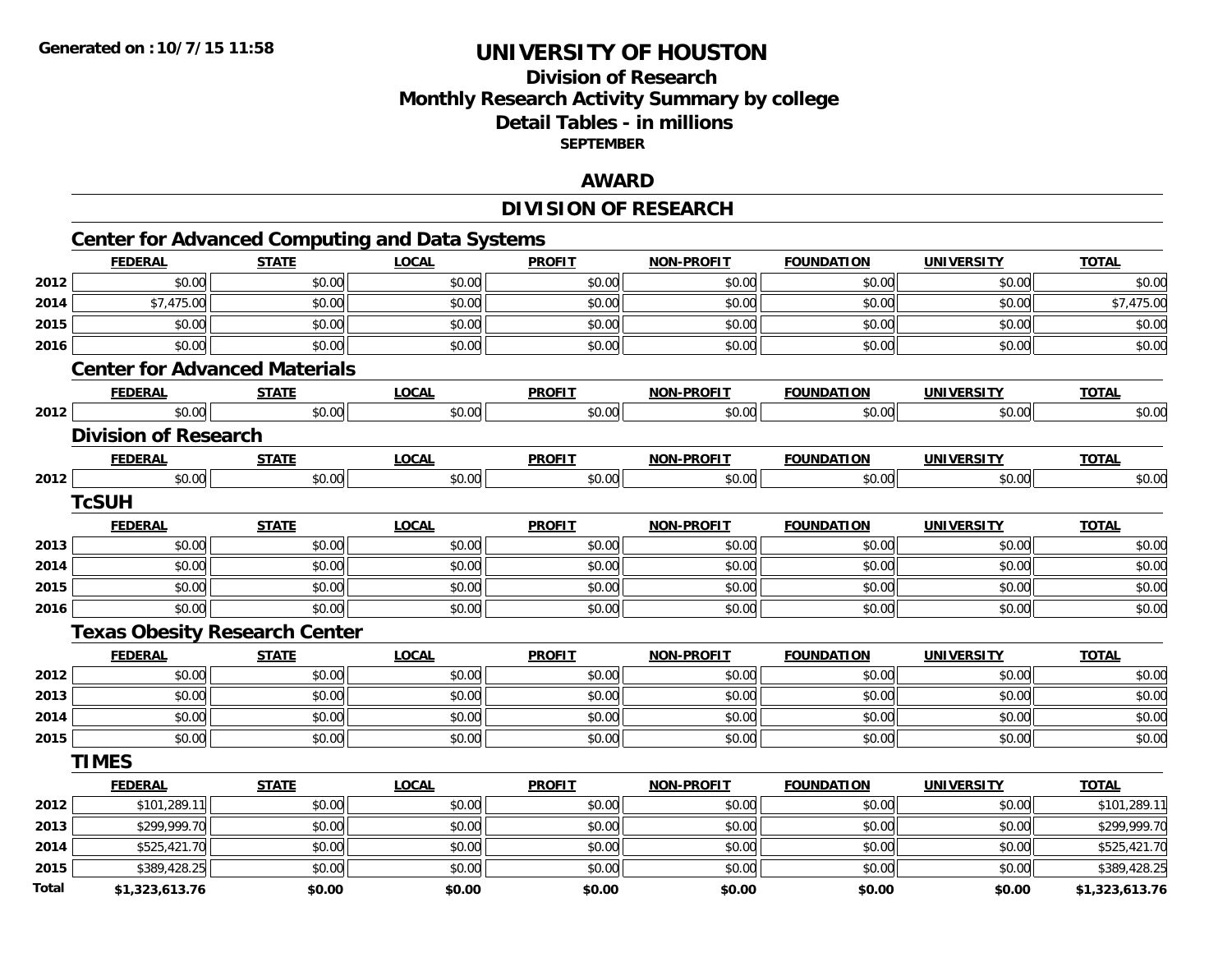# **Division of ResearchMonthly Research Activity Summary by college Detail Tables - in millions SEPTEMBER**

### **AWARD**

### **GRADUATE COLLEGE OF SOCIAL WORK**

# **Center for Health Equities & Evaluation Research**

|      | <b>FEDERAL</b> | <b>STATE</b> | _OCAL  | <b>PROFIT</b> | <b>NON-PROFIT</b> | <b>FOUNDATION</b> | UNIVERSITY | <b>TOTAL</b> |
|------|----------------|--------------|--------|---------------|-------------------|-------------------|------------|--------------|
| 2012 | \$151,349.55   | \$0.00       | \$0.00 | \$0.00        | \$0.00            | \$0.00            | \$0.00     | .349.55      |
| 2013 | \$150,359.00   | \$0.00       | \$0.00 | \$0.00        | \$0.00            | \$0.00            | \$0.00 l   | \$150,359.00 |
| 2014 | \$150,070.00   | \$0.00       | \$0.00 | \$0.00        | \$0.00            | \$0.00            | \$0.00     | \$150,070.00 |

# **Child & Family for Innovative Research**

|       | <b>FEDERAL</b> | <b>STATE</b> | <b>LOCAL</b> | <b>PROFIT</b> | <b>NON-PROFIT</b> | <b>FOUNDATION</b> | <b>UNIVERSITY</b> | <b>TOTAL</b> |
|-------|----------------|--------------|--------------|---------------|-------------------|-------------------|-------------------|--------------|
| 2012  | \$22,000.00    | \$0.00       | \$0.00       | \$0.00        | \$0.00            | \$0.00            | \$0.00            | \$22,000.00  |
| 2013  | \$9,999.99     | \$0.00       | \$0.00       | \$0.00        | \$0.00            | \$0.00            | \$0.00            | \$9,999.99   |
| 2014  | \$9,999.99     | \$0.00       | \$0.00       | \$0.00        | \$0.00            | \$0.00            | \$0.00            | \$9,999.99   |
| 2015  | \$12,458.65    | \$0.00       | \$0.00       | \$0.00        | \$0.00            | \$0.00            | \$0.00            | \$12,458.65  |
| Total | \$506,237.18   | \$0.00       | \$0.00       | \$0.00        | \$0.00            | \$0.00            | \$0.00            | \$506,237.18 |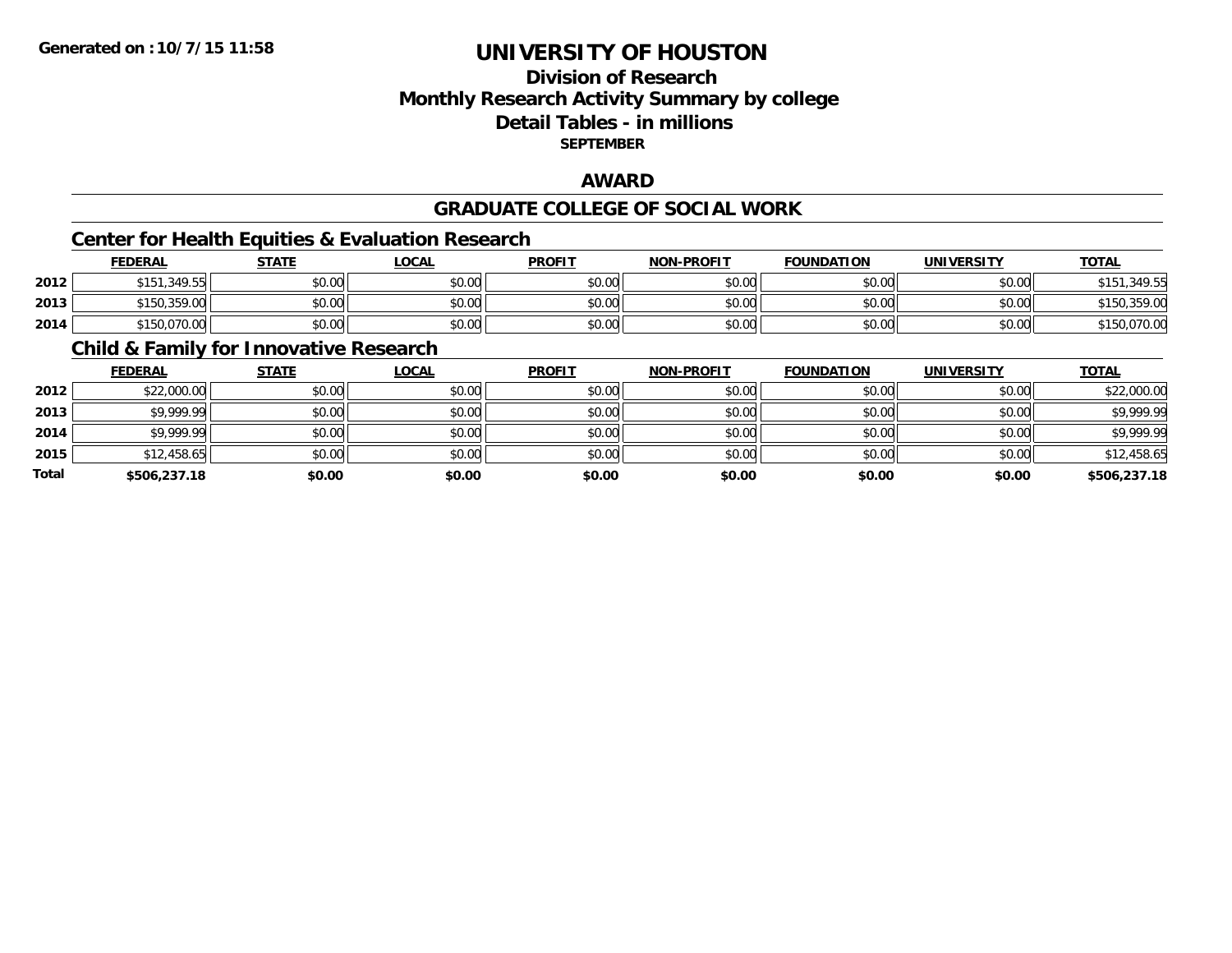# **Division of ResearchMonthly Research Activity Summary by college Detail Tables - in millions SEPTEMBER**

### **AWARD**

### **HILTON COLLEGE OF HOTEL AND RESTAURANT MANAGEMENT**

### **Hotel and Restaurant Management**

|       | <b>FEDERAL</b> | <b>STATE</b> | <b>LOCAL</b> | <b>PROFIT</b> | <b>NON-PROFIT</b> | <b>FOUNDATION</b>                         | <b>UNIVERSITY</b> | <b>TOTAL</b> |
|-------|----------------|--------------|--------------|---------------|-------------------|-------------------------------------------|-------------------|--------------|
| 2014  | \$0.00         | \$0.00       | \$0.00       | \$0.00        | \$0.00            | <b>COO OD</b><br>$\sim$<br>১৩୪,<br>YUZ.UU | tu ∪⊅<br>PU.UU    | 0.902.00     |
| Total | \$0.00         | \$0.00       | \$0.00       | \$0.00        | \$0.00            | \$58,902.00                               | \$0.00            | \$58,902.00  |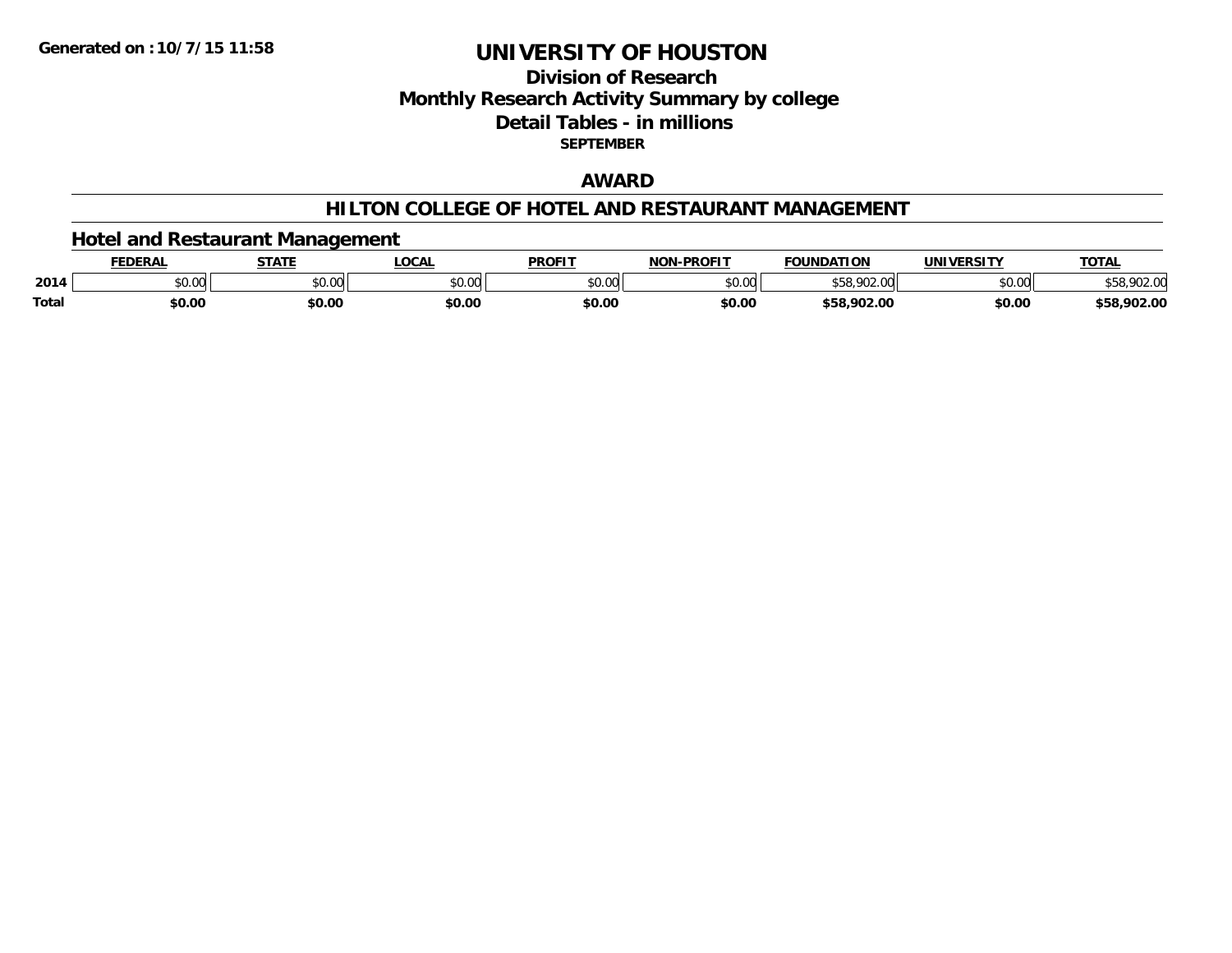### **Division of Research Monthly Research Activity Summary by college Detail Tables - in millions SEPTEMBER**

### **AWARD**

#### **HONORS COLLEGE**

# **Dean, Honors College**

|       | <b>FEDERAL</b> | <b>STATE</b> | <b>OCAL</b>   | <b>PROFIT</b> | <b>NON-PROFIT</b> | <b>FOUNDATION</b> | UNIVERSITY | <b>TOTAL</b>    |
|-------|----------------|--------------|---------------|---------------|-------------------|-------------------|------------|-----------------|
| 2012  | 4 O.E.1<br>.70 | \$0.00       | 0000<br>vv.vv | \$0.00        | ልስ ለሰ<br>PU.UU    | \$0.00            | \$0.00     | \$34,951<br>-70 |
| Total | \$34,951.70    | \$0.00       | \$0.00        | \$0.00        | \$0.00            | \$0.00            | \$0.00     | \$34,951.70     |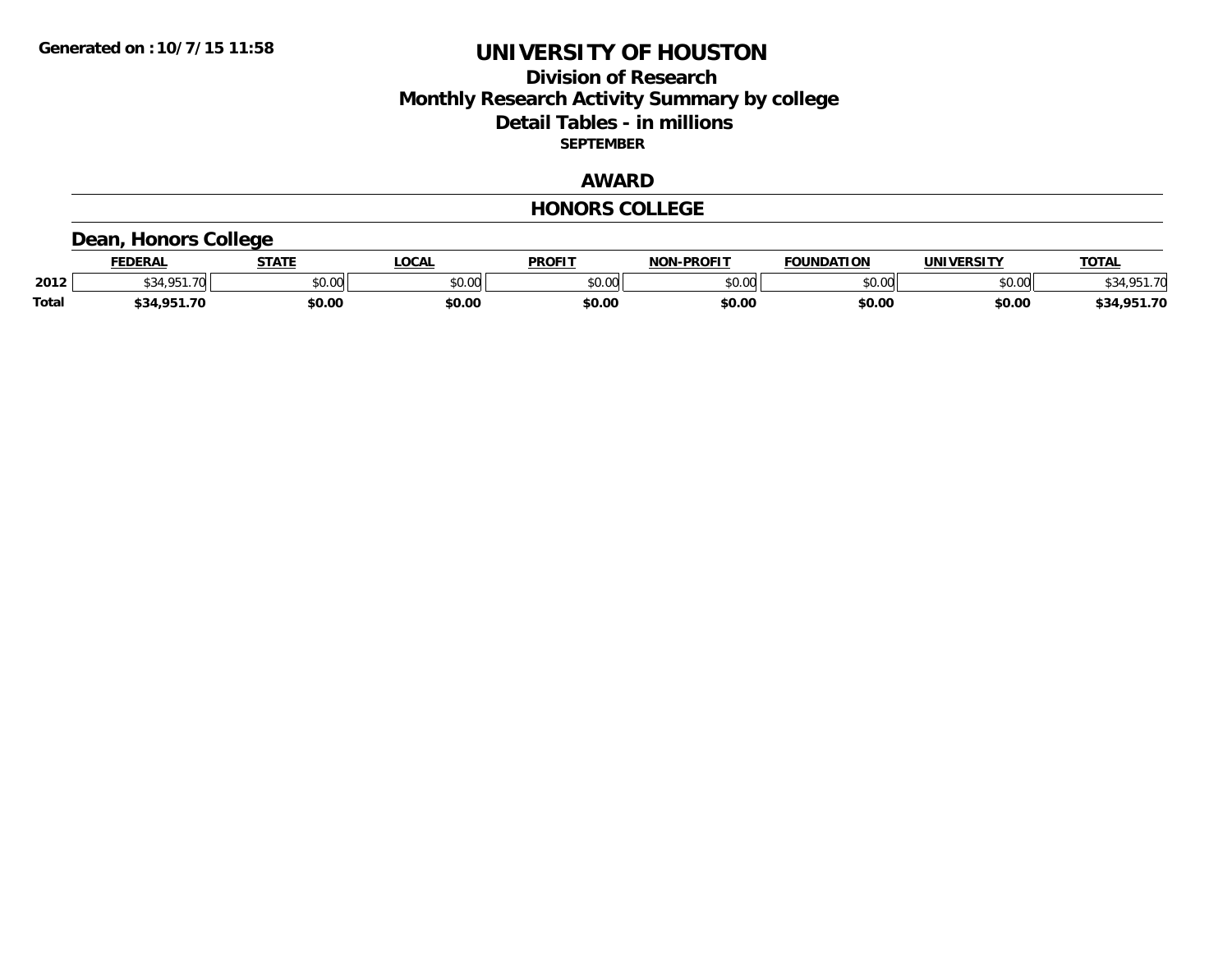# **Division of Research Monthly Research Activity Summary by college Detail Tables - in millions SEPTEMBER**

### **AWARD**

#### **OTHER OUTSIDE ORGANIZATIONS USED FOR CPHS LOGINS**

|       | Center         |        |        |               |                   |                   |            |              |  |  |  |
|-------|----------------|--------|--------|---------------|-------------------|-------------------|------------|--------------|--|--|--|
|       | <b>FEDERAI</b> | STATE  | ∟OCAL  | <b>PROFIT</b> | <b>NON-PROFIT</b> | <b>FOUNDATION</b> | UNIVERSITY | <b>TOTAL</b> |  |  |  |
| 2014  | \$0.00         | \$0.00 | \$0.00 | \$0.00        | \$0.00            | \$0.00            | \$0.00     | \$0.00       |  |  |  |
| Total | \$0.00         | \$0.00 | \$0.00 | \$0.00        | \$0.00            | \$0.00            | \$0.00     | \$0.00       |  |  |  |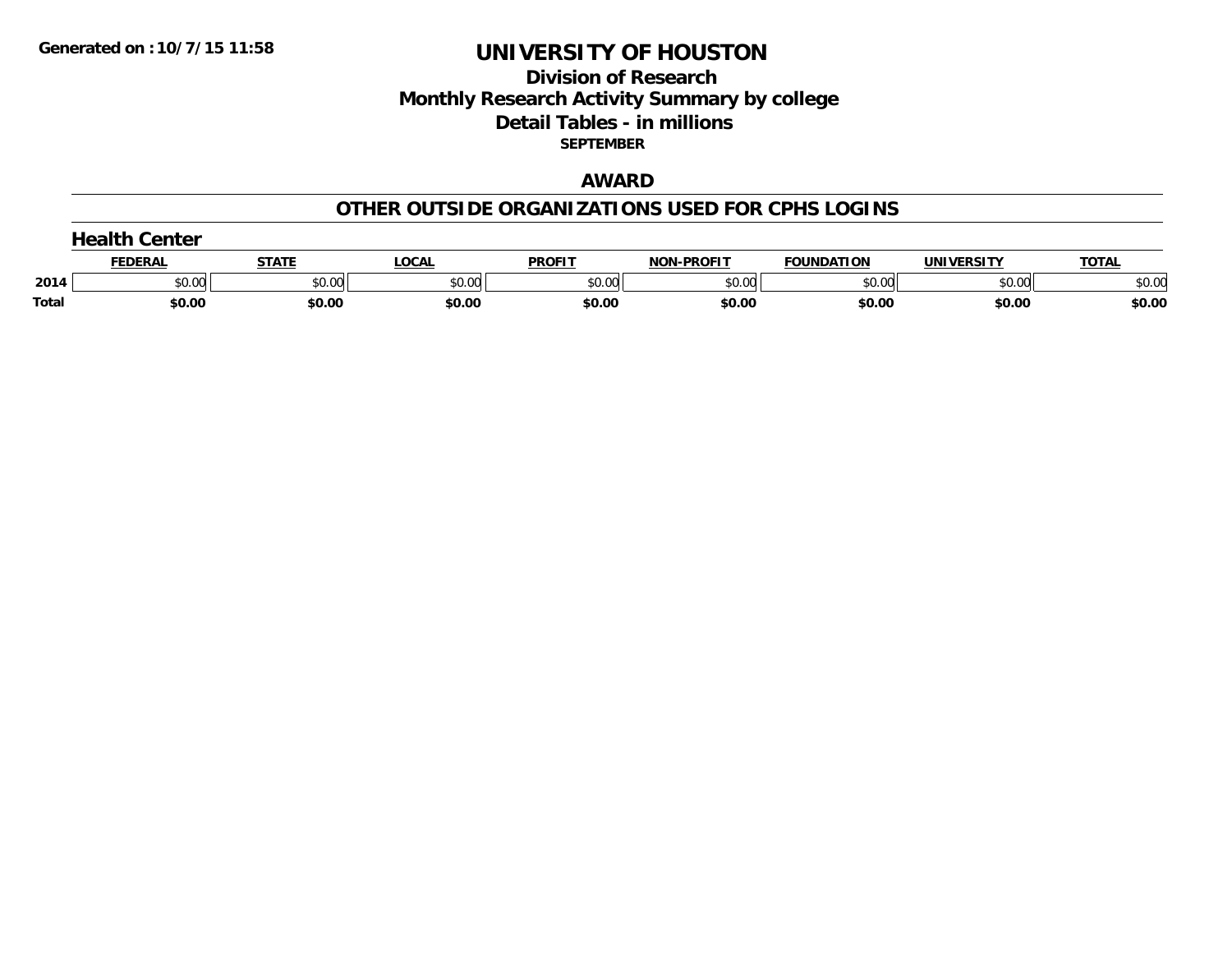### **Division of Research Monthly Research Activity Summary by college Detail Tables - in millions SEPTEMBER**

### **AWARD**

#### **PRESIDENT**

#### **Office of the President**

|              | <b>DERAI</b>    | <b>STATE</b> | LOCAI              | PROFIT          | <b>DDAEIT</b><br>NAN | <b>FOUNDATION</b> | UNIVERSITY | <b>TOTAL</b>   |
|--------------|-----------------|--------------|--------------------|-----------------|----------------------|-------------------|------------|----------------|
| 2016         | $\sim$<br>DU.UU | JU.UU        | $\sim$ 00<br>DU.UL | $\sim$<br>JU.UU | 30.01<br>,u.uu       |                   | \$0.00     | ቀስ ስር<br>⊋∪.∪⊌ |
| <b>Total</b> | \$0.00          | \$0.00       | \$0.00             | \$0.00          | \$0.00               | \$0.00            | \$0.00     | \$0.00         |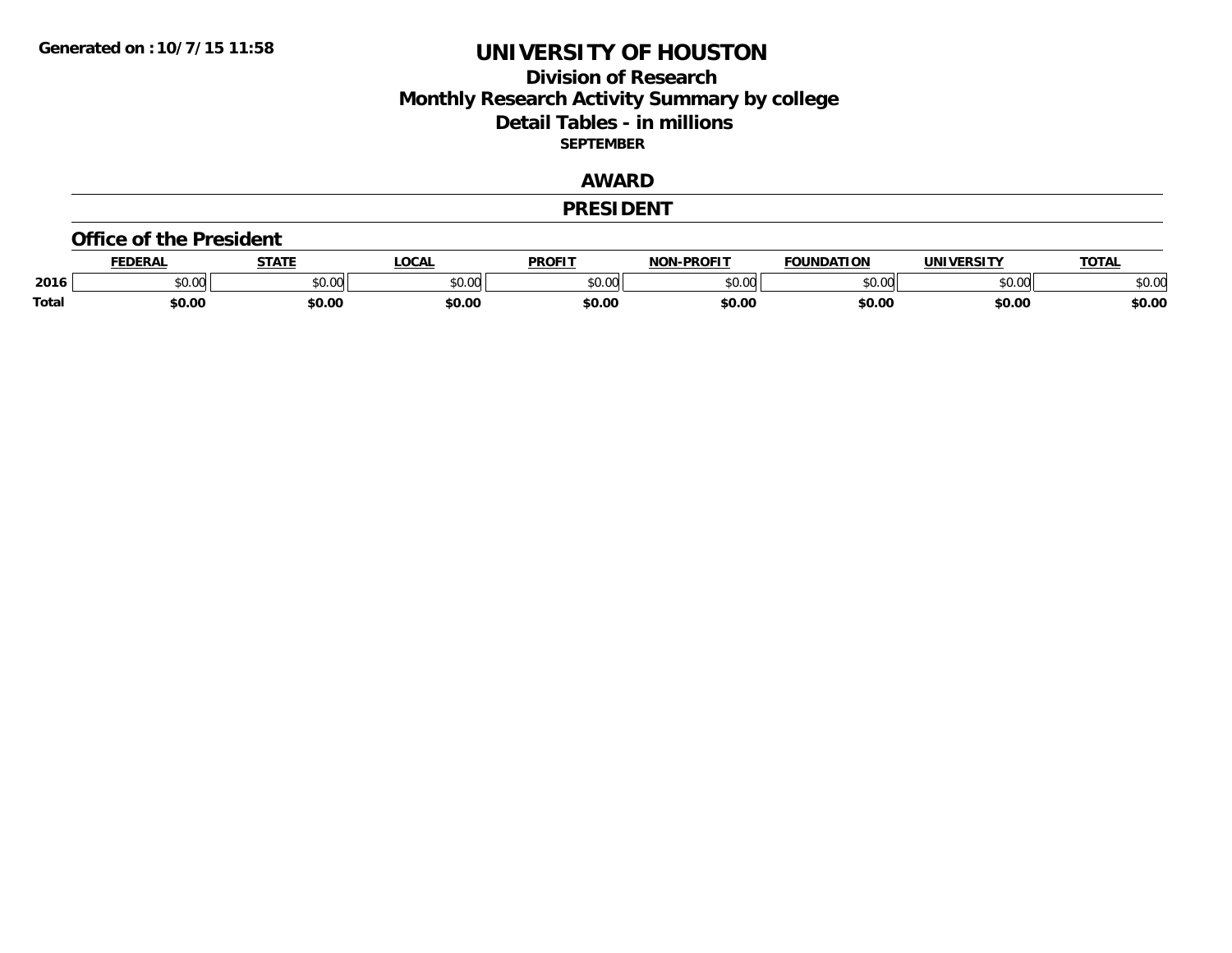### **Division of Research Monthly Research Activity Summary by college Detail Tables - in millions SEPTEMBER**

### **AWARD**

#### **SENIOR V.P. FOR ACADEMIC AFFAIRS AND PROVOST**

|       | <b>Challenger Program</b>        |                                             |              |               |                   |                   |                   |                |  |
|-------|----------------------------------|---------------------------------------------|--------------|---------------|-------------------|-------------------|-------------------|----------------|--|
|       | <b>FEDERAL</b>                   | <b>STATE</b>                                | <b>LOCAL</b> | <b>PROFIT</b> | <b>NON-PROFIT</b> | <b>FOUNDATION</b> | <b>UNIVERSITY</b> | <b>TOTAL</b>   |  |
| 2012  | \$0.00                           | \$0.00                                      | \$0.00       | \$0.00        | \$0.00            | \$0.00            | \$0.00            | \$0.00         |  |
| 2013  | \$0.00                           | \$0.00                                      | \$0.00       | \$0.00        | \$0.00            | \$0.00            | \$0.00            | \$0.00         |  |
| 2014  | \$0.00                           | \$0.00                                      | \$0.00       | \$0.00        | \$0.00            | \$0.00            | \$0.00            | \$0.00         |  |
| 2015  | \$0.00                           | \$0.00                                      | \$0.00       | \$0.00        | \$0.00            | \$0.00            | \$0.00            | \$0.00         |  |
|       | <b>Learning Support Services</b> |                                             |              |               |                   |                   |                   |                |  |
|       | <b>FEDERAL</b>                   | <b>STATE</b>                                | <b>LOCAL</b> | <b>PROFIT</b> | <b>NON-PROFIT</b> | <b>FOUNDATION</b> | <b>UNIVERSITY</b> | <b>TOTAL</b>   |  |
| 2012  | \$0.00                           | \$0.00                                      | \$0.00       | \$0.00        | \$0.00            | \$0.00            | \$0.00            | \$0.00         |  |
|       | <b>Undergraduate Scholars</b>    |                                             |              |               |                   |                   |                   |                |  |
|       | <b>FEDERAL</b>                   | <b>STATE</b>                                | <b>LOCAL</b> | <b>PROFIT</b> | <b>NON-PROFIT</b> | <b>FOUNDATION</b> | <b>UNIVERSITY</b> | <b>TOTAL</b>   |  |
| 2013  | \$0.00                           | \$19,050.00                                 | \$0.00       | \$0.00        | \$0.00            | \$0.00            | \$0.00            | \$19,050.00    |  |
|       |                                  | <b>Undergraduate Student Success</b>        |              |               |                   |                   |                   |                |  |
|       | <b>FEDERAL</b>                   | <b>STATE</b>                                | <b>LOCAL</b> | <b>PROFIT</b> | <b>NON-PROFIT</b> | <b>FOUNDATION</b> | <b>UNIVERSITY</b> | <b>TOTAL</b>   |  |
| 2014  | \$0.00                           | \$0.00                                      | \$0.00       | \$0.00        | \$0.00            | \$0.00            | \$0.00            | \$0.00         |  |
|       |                                  | <b>Undergraduate Student Success Center</b> |              |               |                   |                   |                   |                |  |
|       | <b>FEDERAL</b>                   | <b>STATE</b>                                | <b>LOCAL</b> | <b>PROFIT</b> | <b>NON-PROFIT</b> | <b>FOUNDATION</b> | <b>UNIVERSITY</b> | <b>TOTAL</b>   |  |
| 2012  | \$301,376.00                     | \$130,000.00                                | \$0.00       | \$0.00        | \$0.00            | \$0.00            | \$0.00            | \$431,376.00   |  |
| 2013  | \$301,376.00                     | \$0.00                                      | \$0.00       | \$0.00        | \$0.00            | \$0.00            | \$0.00            | \$301,376.00   |  |
| 2014  | \$364,114.00                     | \$134,767.00                                | \$0.00       | \$0.00        | \$0.00            | \$0.00            | \$0.00            | \$498,881.00   |  |
| 2015  | \$301,376.00                     | \$0.00                                      | \$0.00       | \$0.00        | \$0.00            | \$0.00            | \$0.00            | \$301,376.00   |  |
| Total | \$1,268,242.00                   | \$283,817.00                                | \$0.00       | \$0.00        | \$0.00            | \$0.00            | \$0.00            | \$1,552,059.00 |  |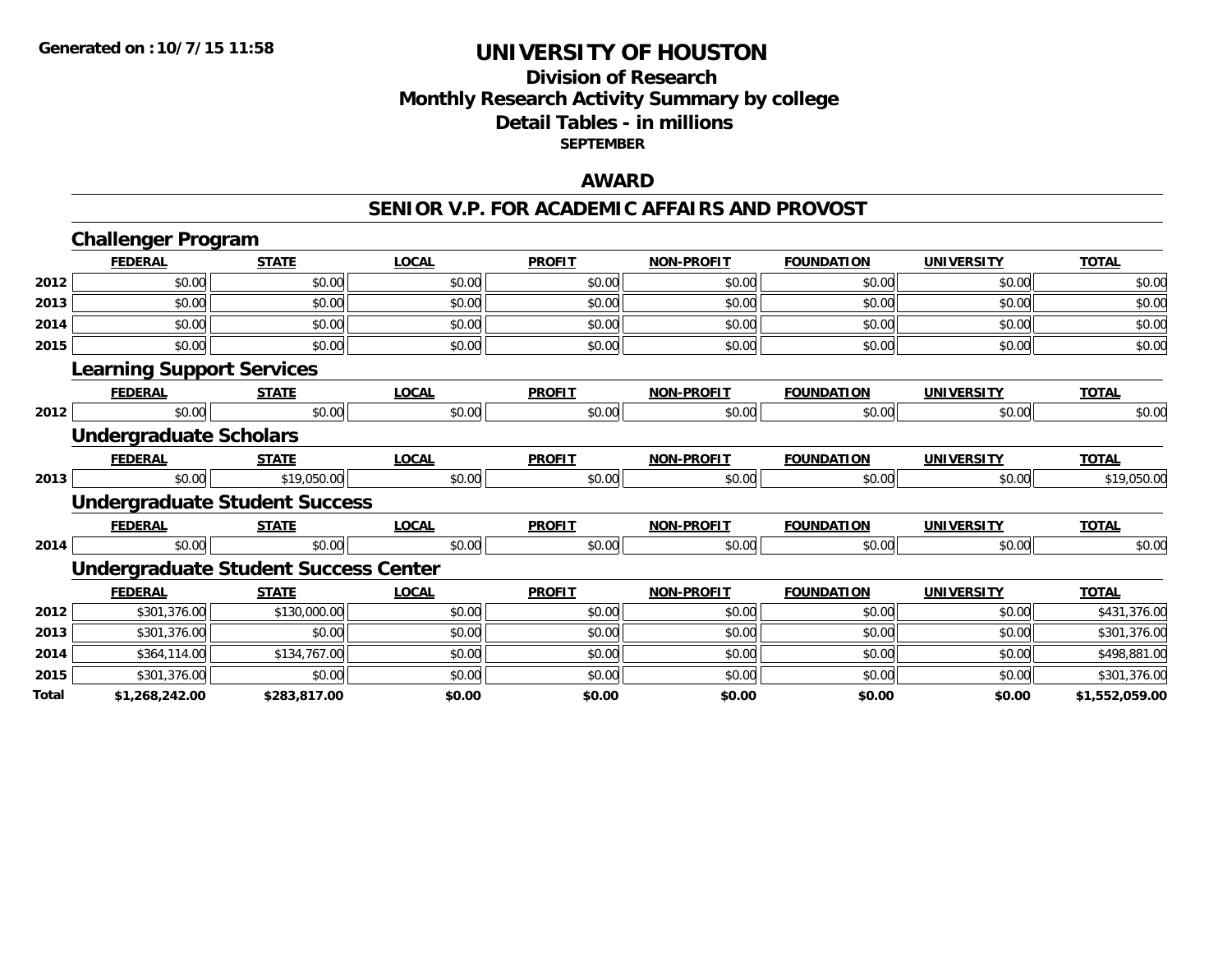## **Division of Research Monthly Research Activity Summary by college Detail Tables - in millions SEPTEMBER**

#### **AWARD**

#### **VICE PRESIDENT FOR STUDENT AFFAIRS**

#### **Vice President, Student Affairs**

|              | <b>EDERAL</b>   | <b>STATE</b>                                      | <b>OCAL</b> | <b>PROFIT</b> | <b>LPROFIT</b><br>חרות | <b>FOUNDATION</b>      | UNIVERSITY | TOTAL            |
|--------------|-----------------|---------------------------------------------------|-------------|---------------|------------------------|------------------------|------------|------------------|
| 2014         | $\sim$<br>JU.UU | $\mathsf{A}\cap\mathsf{A}\cap\mathsf{A}$<br>JU.UU | \$0.00      | 0000<br>JU.UU | \$0.00                 | 340.000<br>- 11<br>.   | \$0.00     | , IU,UUU.Ul      |
| <b>Total</b> | \$0.00          | \$0.00                                            | \$0.00      | \$0.00        | \$0.00                 | 0.000.00<br><b>¢10</b> | \$0.00     | ,000.00<br>$+10$ |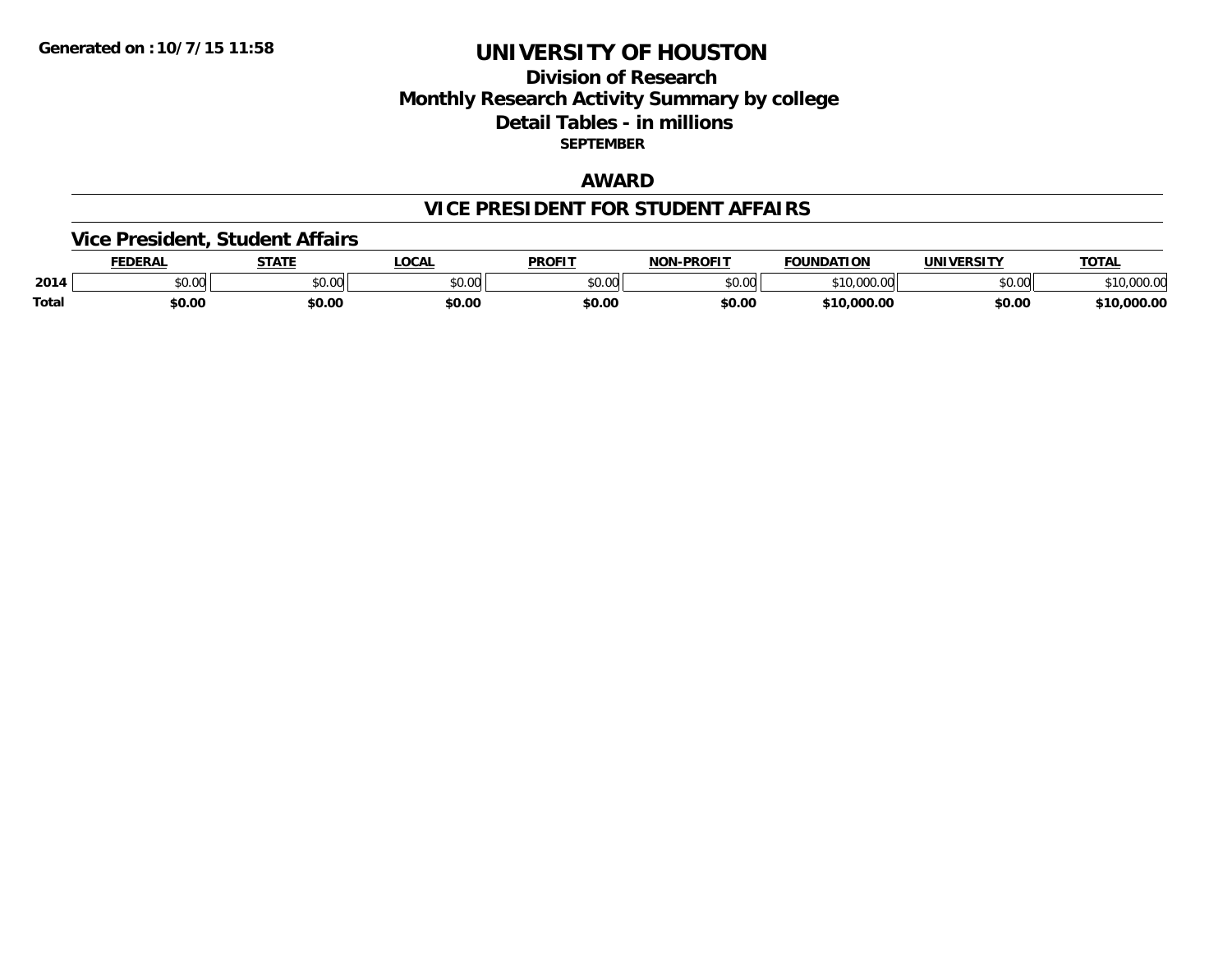## **Division of ResearchMonthly Research Activity Summary by college Detail Tables - in millions SEPTEMBER**

#### **TOTAL EXPENDITURE**

#### **C.T. BAUER COLLEGE OF BUSINESS**

|       | <b>Accountancy &amp; Taxation</b>        |              |              |               |                   |                   |                   |                |
|-------|------------------------------------------|--------------|--------------|---------------|-------------------|-------------------|-------------------|----------------|
|       | <b>FEDERAL</b>                           | <b>STATE</b> | <b>LOCAL</b> | <b>PROFIT</b> | <b>NON-PROFIT</b> | <b>FOUNDATION</b> | <b>UNIVERSITY</b> | <b>TOTAL</b>   |
| 2015  | \$0.00                                   | \$0.00       | \$0.00       | \$0.00        | \$0.00            | \$0.00            | \$0.00            | \$0.00         |
|       | Dean, Business Administration            |              |              |               |                   |                   |                   |                |
|       | <b>FEDERAL</b>                           | <b>STATE</b> | <b>LOCAL</b> | <b>PROFIT</b> | <b>NON-PROFIT</b> | <b>FOUNDATION</b> | <b>UNIVERSITY</b> | <b>TOTAL</b>   |
| 2015  | \$0.00                                   | \$788.00     | \$0.00       | \$0.00        | \$0.00            | \$0.00            | \$0.00            | \$788.00       |
| 2016  | \$0.00                                   | \$22,255.00  | \$0.00       | \$0.00        | \$0.00            | \$0.00            | \$0.00            | \$22,255.00    |
|       | <b>Finance</b>                           |              |              |               |                   |                   |                   |                |
|       | <b>FEDERAL</b>                           | <b>STATE</b> | <b>LOCAL</b> | <b>PROFIT</b> | <b>NON-PROFIT</b> | <b>FOUNDATION</b> | <b>UNIVERSITY</b> | <b>TOTAL</b>   |
| 2015  | \$0.00                                   | \$0.00       | \$0.00       | \$0.00        | \$0.00            | \$0.00            | \$0.00            | \$0.00         |
|       | Management                               |              |              |               |                   |                   |                   |                |
|       | <b>FEDERAL</b>                           | <b>STATE</b> | <b>LOCAL</b> | <b>PROFIT</b> | <b>NON-PROFIT</b> | <b>FOUNDATION</b> | <b>UNIVERSITY</b> | <b>TOTAL</b>   |
| 2012  | \$0.00                                   | \$0.00       | \$0.00       | \$0.00        | \$0.00            | \$13,750.00       | \$0.00            | \$13,750.00    |
| 2015  | \$18,600.00                              | \$0.00       | \$0.00       | \$0.00        | \$0.00            | \$0.00            | \$0.00            | \$18,600.00    |
|       | <b>Marketing</b>                         |              |              |               |                   |                   |                   |                |
|       | <b>FEDERAL</b>                           | <b>STATE</b> | <b>LOCAL</b> | <b>PROFIT</b> | <b>NON-PROFIT</b> | <b>FOUNDATION</b> | <b>UNIVERSITY</b> | <b>TOTAL</b>   |
| 2013  | \$0.00                                   | \$0.00       | \$0.00       | \$0.00        | \$0.00            | \$0.00            | \$0.00            | \$0.00         |
| 2014  | \$0.00                                   | \$0.00       | \$0.00       | \$0.00        | \$0.00            | \$0.00            | \$0.00            | \$0.00         |
| 2015  | \$0.00                                   | \$0.00       | \$0.00       | \$0.00        | \$0.00            | \$0.00            | \$0.00            | \$0.00         |
| 2016  | \$0.00                                   | \$0.00       | \$0.00       | \$0.00        | \$0.00            | \$0.00            | \$0.00            | \$0.00         |
|       | <b>Small Business Development Center</b> |              |              |               |                   |                   |                   |                |
|       | <b>FEDERAL</b>                           | <b>STATE</b> | <b>LOCAL</b> | <b>PROFIT</b> | <b>NON-PROFIT</b> | <b>FOUNDATION</b> | <b>UNIVERSITY</b> | <b>TOTAL</b>   |
| 2012  | \$353,913.87                             | \$0.00       | \$0.00       | \$0.00        | \$0.00            | \$0.00            | \$0.00            | \$353,913.87   |
| 2013  | \$409,062.43                             | \$0.00       | \$0.00       | \$0.00        | \$0.00            | \$21.14           | \$0.00            | \$409,083.57   |
| 2014  | \$383,527.77                             | \$0.00       | \$0.00       | \$0.00        | \$0.00            | \$8,936.14        | \$0.00            | \$392,463.91   |
| 2015  | \$293,469.11                             | \$0.00       | \$0.00       | \$0.00        | \$0.00            | (\$11.24)         | \$0.00            | \$293,457.87   |
| 2016  | \$396,447.53                             | \$0.00       | \$0.00       | \$0.00        | \$0.00            | \$0.00            | \$0.00            | \$396,447.53   |
| Total | \$1,855,020.71                           | \$23,043.00  | \$0.00       | \$0.00        | \$0.00            | \$22,696.04       | \$0.00            | \$1,900,759.75 |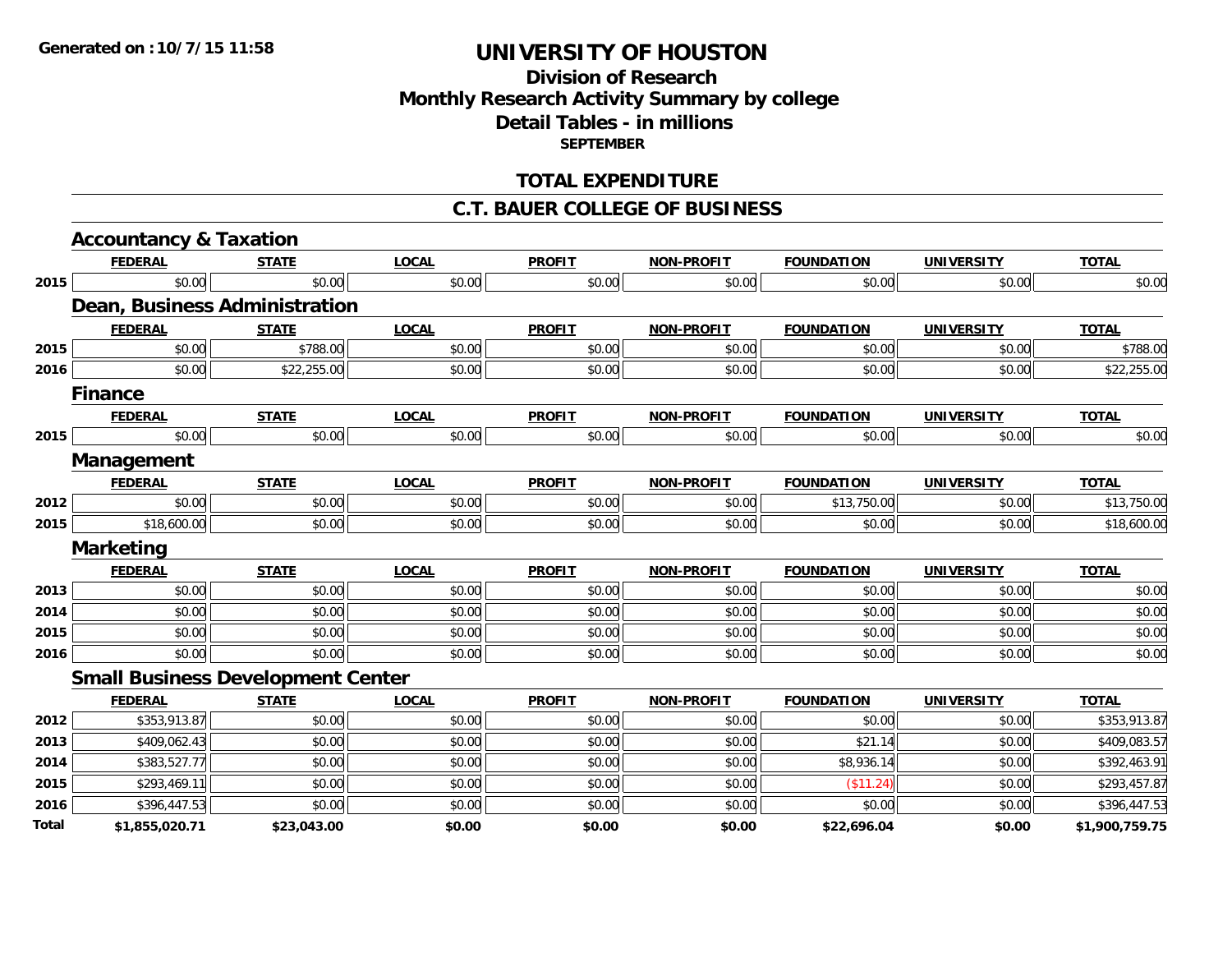## **Division of ResearchMonthly Research Activity Summary by college Detail Tables - in millions SEPTEMBER**

#### **TOTAL EXPENDITURE**

#### **COLLEGE OF ARCHITECTURE**

#### **Architecture**

|      | <b>FEDERAL</b> | <b>STATE</b>   | LOCAL              | <b>PROFIT</b> | <b>NON-PROFIT</b> | <b>FOUNDATION</b> | UNIVERSITY | <b>TOTAL</b> |
|------|----------------|----------------|--------------------|---------------|-------------------|-------------------|------------|--------------|
| 2013 | 0000<br>DU.UU  | ¢∩<br>JU.UU    | 0000<br>JU.UU      | \$0.00        | \$0.00            | \$0.00            | \$202.00   | \$202.00     |
| 2014 | 0000<br>,u.uu  | ≮N UU<br>JU.UU | $\sim$ 00<br>JU.UU | \$0.00        | \$0.00            | \$0.00            | \$0.00     | \$0.OC       |
| 2015 | \$0.00         | \$0.00         | 0000<br>JU.UU      | \$0.00        | \$0.00            | \$0.00            | \$0.00     | \$0.00       |

# **Dean, Architecture**

|       | <b>FEDERAL</b> | <b>STATE</b> | <b>LOCAL</b> | <b>PROFIT</b> | <b>NON-PROFIT</b> | <b>FOUNDATION</b> | <b>UNIVERSITY</b> | <b>TOTAL</b> |
|-------|----------------|--------------|--------------|---------------|-------------------|-------------------|-------------------|--------------|
| 2012  | \$0.00         | \$0.00       | \$0.00       | \$0.00        | \$0.00            | $(\$915.61)$      | \$0.00            | (\$915.61"   |
| 2013  | \$0.00         | \$0.00       | \$0.00       | \$0.00        | \$0.00            | \$372.60          | \$0.00            | \$372.60     |
| 2014  | \$5,172.53     | \$0.00       | \$0.00       | \$0.00        | \$0.00            | \$613.10          | \$0.00            | \$5,785.63   |
| 2015  | \$0.00         | \$0.00       | \$0.00       | \$0.00        | \$0.00            | \$1,258.39        | \$0.00            | \$1,258.39   |
| Total | \$5,172.53     | \$0.00       | \$0.00       | \$0.00        | \$0.00            | \$1,328.48        | \$202.00          | \$6,703.01   |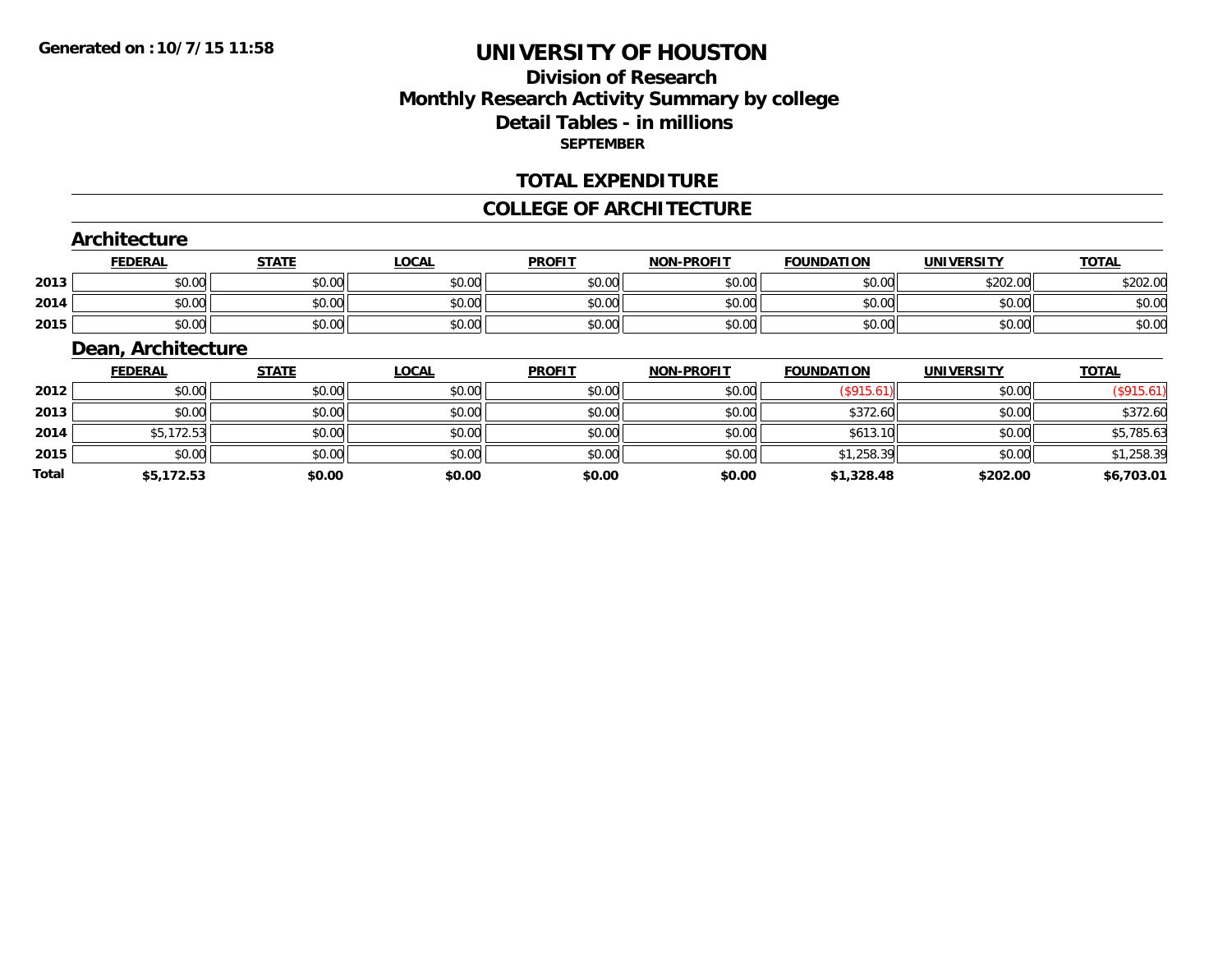## **Division of ResearchMonthly Research Activity Summary by college Detail Tables - in millionsSEPTEMBER**

#### **TOTAL EXPENDITURE**

#### **COLLEGE OF EDUCATION**

## **Consistency Mgmt and Coop Disc**

|      | <b>FEDERAL</b> | <b>STATE</b> | <u>LOCAL</u> | <b>PROFIT</b> | <b>NON-PROFIT</b> | <b>FOUNDATION</b> | <b>UNIVERSITY</b> | <b>TOTAL</b> |
|------|----------------|--------------|--------------|---------------|-------------------|-------------------|-------------------|--------------|
| 2012 | \$0.00         | \$0.00       | \$0.00       | \$0.00        | \$17,600.05       | \$0.00            | \$0.00            | \$17,600.05  |
| 2013 | \$0.00         | \$0.00       | \$0.00       | \$0.00        | \$5,228.50        | \$0.00            | \$0.00            | \$5,228.50   |
| 2014 | \$699.08       | \$0.00       | \$0.00       | \$0.00        | \$0.00            | \$0.00            | \$0.00            | \$699.08     |
| 2015 | \$16,798.51    | \$0.00       | \$14,845.21  | \$0.00        | \$0.00            | \$0.00            | \$0.00            | \$31,643.72  |
| 2016 | \$36,013.45    | \$0.00       | \$7,108.51   | \$0.00        | \$0.00            | \$0.00            | \$0.00            | \$43,121.96  |

#### **Curriculum and Instruction**

|      | <b>FEDERAL</b> | <b>STATE</b> | <b>LOCAL</b> | <b>PROFIT</b> | <b>NON-PROFIT</b> | <b>FOUNDATION</b> | <b>UNIVERSITY</b> | <b>TOTAL</b> |
|------|----------------|--------------|--------------|---------------|-------------------|-------------------|-------------------|--------------|
| 2012 | \$61,999.51    | \$10,523.04  | \$0.00       | \$0.00        | \$6,667.61        | \$746.29          | \$0.00            | \$79,936.45  |
| 2013 | \$70,049.11    | \$2,161.03   | \$0.00       | \$0.00        | \$6,105.64        | \$1,361.16        | \$0.00            | \$79,676.94  |
| 2014 | \$44,340.34    | \$0.00       | \$0.00       | \$0.00        | \$6,833.99        | \$451.13          | \$0.00            | \$51,625.46  |
| 2015 | \$65,365.53    | \$0.00       | \$0.00       | \$0.00        | \$4,079.08        | \$10,169.70       | \$0.00            | \$79,614.30  |
| 2016 | \$54,684.83    | \$0.00       | \$0.00       | \$0.00        | \$11,736.24       | \$8,599.61        | \$0.00            | \$75,020.68  |

## **Dean, Education**

|      | <b>FEDERAL</b> | <b>STATE</b> | <u>LOCAL</u> | <b>PROFIT</b> | <b>NON-PROFIT</b> | <b>FOUNDATION</b> | <b>UNIVERSITY</b> | <b>TOTAL</b> |
|------|----------------|--------------|--------------|---------------|-------------------|-------------------|-------------------|--------------|
| 2012 | \$0.00         | \$0.00       | \$0.00       | \$0.00        | \$0.00            | \$0.00            | \$0.00            | \$0.00       |
| 2013 | \$0.00         | \$0.00       | \$0.00       | \$0.00        | \$0.00            | \$0.00            | \$0.00            | \$0.00       |
| 2014 | \$0.00         | \$0.00       | \$0.00       | \$0.00        | \$0.00            | \$0.00            | \$0.00            | \$0.00       |
| 2015 | \$0.00         | \$0.00       | \$0.00       | \$0.00        | \$0.00            | \$0.00            | \$0.00            | \$0.00       |
| 2016 | \$0.00         | \$19,784.09  | \$0.00       | \$0.00        | \$0.00            | \$0.00            | \$0.00            | \$19,784.09  |

#### **Educational Leadership & Policy Studies**

|      | <b>FEDERAL</b> | <b>STATE</b> | <u>LOCAL</u> | <b>PROFIT</b> | <b>NON-PROFIT</b> | <b>FOUNDATION</b> | <b>UNIVERSITY</b> | <b>TOTAL</b> |
|------|----------------|--------------|--------------|---------------|-------------------|-------------------|-------------------|--------------|
| 2012 | \$14,594.92    | \$0.00       | \$0.00       | \$0.00        | \$0.00            | \$2,985.14        | \$0.00            | \$17,580.06  |
| 2013 | \$34,706.18    | \$0.00       | \$0.00       | \$0.00        | \$0.00            | \$1,835.54        | \$0.00            | \$36,541.72  |
| 2014 | \$14,818.11    | \$0.00       | \$0.00       | \$0.00        | \$0.00            | \$478.52          | \$0.00            | \$15,296.63  |
| 2015 | \$2,455.20     | \$0.00       | \$4,241.22   | \$0.00        | \$0.00            | \$2,672.42        | \$0.00            | \$9,368.85   |
| 2016 | \$21,131.44    | \$0.00       | \$2,500.00   | \$0.00        | \$25,114.26       | \$1,560.87        | \$0.00            | \$50,306.57  |

# **Institute for Urban Education**

|      | <b>FEDERAL</b>                                    | <b>CTATE</b>  | <b>_OCAL</b>          | <b>PROFIT</b>                        | <b>J-PROFIT</b><br><b>BIABI</b> | <b>FOUNDATION</b> | UNIVERSITY           | <b>TOTAL</b>    |
|------|---------------------------------------------------|---------------|-----------------------|--------------------------------------|---------------------------------|-------------------|----------------------|-----------------|
| 2012 | $\uparrow$ $\uparrow$<br>ററ<br>$V = L_1 L$ 14.701 | 0000<br>DU.UU | $\sim$<br>0 t<br>וטט. | $*$ $\circ$ $\circ$ $\circ$<br>DU.UU | 0.00<br>JU.UU                   | \$0.00            | 0000<br><b>JU.UU</b> | 4.98<br>- 14    |
| 2013 | 50.312.85                                         | 0000<br>ט.טע  | $\sim$ 00<br>vv.vv    | $*$ $\cap$ $\cap$<br>DU.UU           | 0.00<br>JU.UU                   | \$0.00            | $\sim$ 00<br>JU.UU   | <b>POID LET</b> |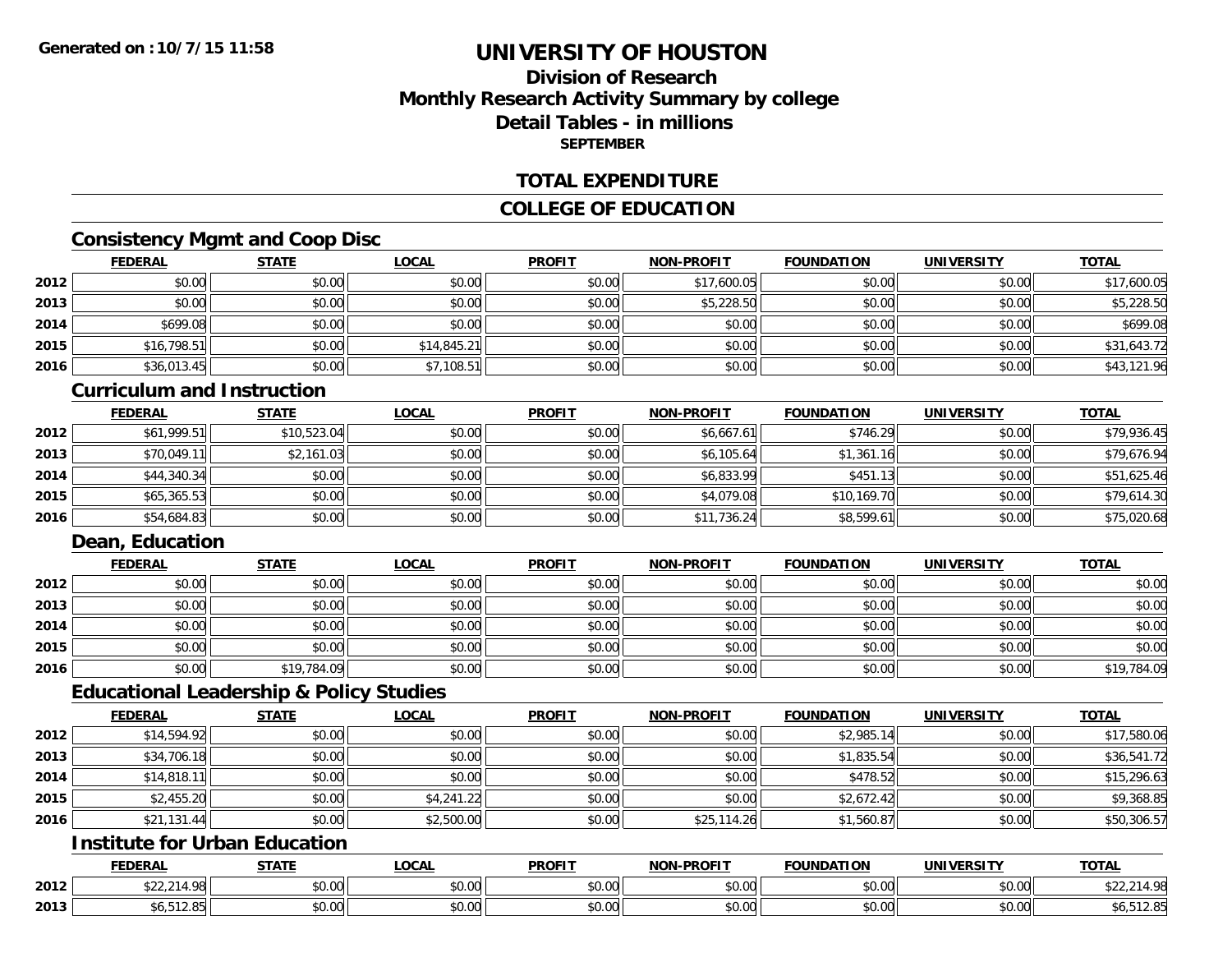## **Division of ResearchMonthly Research Activity Summary by college Detail Tables - in millions SEPTEMBER**

#### **TOTAL EXPENDITURE**

## **COLLEGE OF EDUCATION**

#### **Institute for Urban Education**

|      | FEDERAL  | <b>STATE</b>                               | LOCAL  | <b>PROFIT</b> | <b>NON-PROFIT</b> | <b>FOUNDATION</b> | UNIVERSITY<br>13.JI   | <b>TOTAL</b>   |
|------|----------|--------------------------------------------|--------|---------------|-------------------|-------------------|-----------------------|----------------|
| 2014 | \$634.29 | 40.00<br>vu.vu                             | \$0.00 | \$0.00        | \$0.00            | \$0.00            | <b>co</b> on<br>PU.UU | \$634.29<br>29 |
| 2015 | \$0.00   | $\mathfrak{e}\cap\mathfrak{u}\cap$<br>しいいし | \$0.00 | \$0.00        | \$0.00            | \$0.00            | \$0.00                | \$0.00         |
| 2016 | \$0.00   | \$0.00                                     | \$0.00 | \$0.00        | \$0.00            | \$0.00            | \$0.00                | \$0.00         |

## **Psychological, Health, and Learning Sciences**

|      | <b>FEDERAL</b> | <b>STATE</b> | <u>LOCAL</u> | <b>PROFIT</b> | <b>NON-PROFIT</b> | <b>FOUNDATION</b> | <b>UNIVERSITY</b> | <b>TOTAL</b> |
|------|----------------|--------------|--------------|---------------|-------------------|-------------------|-------------------|--------------|
| 2012 | \$9,111.55     | \$11,563.07  | \$0.00       | \$0.00        | \$49.00           | \$1.915.37        | \$0.00            | \$18,808.25  |
| 2013 | \$47,211.81    | \$119.78     | \$0.00       | \$0.00        | \$2,161.78        | (\$214.71         | \$0.00            | \$49,278.66  |
| 2014 | \$47,976.71    | \$0.00       | \$0.00       | \$0.00        | \$1,882.67        | \$0.00            | \$0.00            | \$49,859.38  |
| 2015 | \$57,718.1     | \$3,984.48   | \$0.00       | \$0.00        | \$0.00            | \$0.00            | \$0.00            | \$61,702.65  |
| 2016 | \$218,606.14   | \$11,358.07  | \$0.00       | \$0.00        | \$21,483.66       | \$0.00            | \$0.00            | \$251,447.86 |

#### **UH Charter School**

|       | <b>FEDERAL</b> | <b>STATE</b> | <b>LOCAL</b> | <b>PROFIT</b> | <b>NON-PROFIT</b> | <b>FOUNDATION</b> | <b>UNIVERSITY</b> | <b>TOTAL</b>   |
|-------|----------------|--------------|--------------|---------------|-------------------|-------------------|-------------------|----------------|
| 2012  | \$5,047.17     | \$87,824.59  | \$0.00       | \$0.00        | \$0.00            | \$0.00            | \$0.00            | \$92,871.76    |
| 2013  | \$1,038.96     | \$61,103.41  | \$0.00       | \$0.00        | \$0.00            | \$0.00            | \$0.00            | \$62,142.37    |
| 2014  | \$1,607.32     | \$73,916.58  | \$0.00       | \$0.00        | \$0.00            | \$0.00            | \$0.00            | \$75,523.90    |
| 2015  | \$1,446.30     | \$81,883.54  | \$0.00       | \$0.00        | \$0.00            | \$0.00            | \$0.00            | \$83,329.84    |
| 2016  | \$0.00         | \$14,039.36  | \$0.00       | \$0.00        | \$0.00            | \$0.00            | \$0.00            | \$14,039.36    |
| Total | \$856,782.44   | \$378,261.04 | \$28,694.94  | \$0.00        | \$108,942.48      | \$28,730.30       | \$0.00            | \$1,401,411.20 |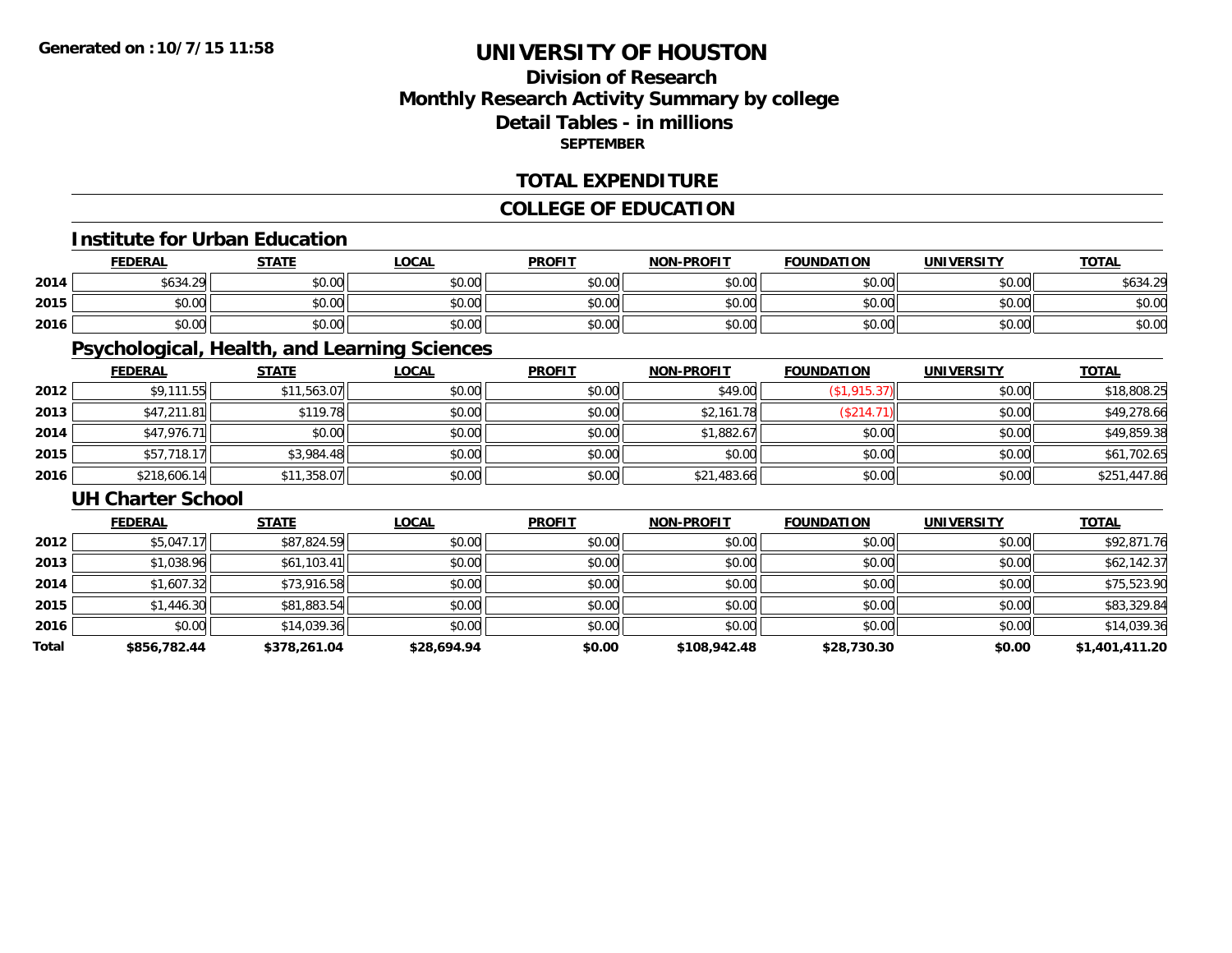## **Division of Research Monthly Research Activity Summary by college Detail Tables - in millions SEPTEMBER**

#### **TOTAL EXPENDITURE**

#### **COLLEGE OF LIBERAL ARTS AND SOCIAL SCIENCES**

#### **African-American Studies**

|      | <b>FEDERAL</b>                   | <b>STATE</b> | <b>LOCAL</b> | <b>PROFIT</b> | <b>NON-PROFIT</b> | <b>FOUNDATION</b> | <b>UNIVERSITY</b> | <b>TOTAL</b> |
|------|----------------------------------|--------------|--------------|---------------|-------------------|-------------------|-------------------|--------------|
| 2016 | \$250.00                         | \$0.00       | \$0.00       | \$0.00        | \$0.00            | \$0.00            | \$0.00            | \$250.00     |
|      | Art                              |              |              |               |                   |                   |                   |              |
|      | <b>FEDERAL</b>                   | <b>STATE</b> | <b>LOCAL</b> | <b>PROFIT</b> | <b>NON-PROFIT</b> | <b>FOUNDATION</b> | <b>UNIVERSITY</b> | <b>TOTAL</b> |
| 2013 | \$770.76                         | \$0.00       | \$0.00       | \$0.00        | \$0.00            | \$0.00            | \$0.00            | \$770.76     |
| 2014 | \$1,065.19                       | \$0.00       | \$0.00       | \$0.00        | \$0.00            | \$0.00            | \$0.00            | \$1,065.19   |
| 2015 | \$0.00                           | \$600.00     | \$0.00       | \$0.00        | \$0.00            | \$0.00            | \$0.00            | \$600.00     |
| 2016 | \$0.00                           | \$1,395.46   | \$0.00       | \$0.00        | \$0.00            | \$0.00            | \$0.00            | \$1,395.46   |
|      | <b>Arte Publico Press</b>        |              |              |               |                   |                   |                   |              |
|      | <b>FEDERAL</b>                   | <b>STATE</b> | <b>LOCAL</b> | <b>PROFIT</b> | <b>NON-PROFIT</b> | <b>FOUNDATION</b> | <b>UNIVERSITY</b> | <b>TOTAL</b> |
| 2012 | \$3,487.59                       | \$0.00       | \$0.00       | \$0.00        | \$0.00            | \$0.00            | \$0.00            | \$3,487.59   |
| 2013 | \$14,471.64                      | \$0.00       | \$0.00       | \$0.00        | \$0.00            | \$6,694.22        | \$0.00            | \$21,165.86  |
| 2014 | \$0.00                           | \$0.00       | \$0.00       | \$0.00        | \$0.00            | \$19,025.86       | \$0.00            | \$19,025.86  |
| 2015 | \$12,217.09                      | \$0.00       | \$0.00       | \$0.00        | \$262.56          | \$10,699.93       | \$0.00            | \$23,179.58  |
| 2016 | \$0.00                           | \$0.00       | \$0.00       | \$0.00        | \$6,407.01        | \$44,047.54       | \$0.00            | \$50,454.55  |
|      | <b>Blaffer Gallery</b>           |              |              |               |                   |                   |                   |              |
|      | <b>FEDERAL</b>                   | <b>STATE</b> | <b>LOCAL</b> | <b>PROFIT</b> | <b>NON-PROFIT</b> | <b>FOUNDATION</b> | <b>UNIVERSITY</b> | <b>TOTAL</b> |
| 2012 | \$0.00                           | \$959.97     | \$0.00       | \$0.00        | \$0.00            | \$0.00            | \$0.00            | \$959.97     |
| 2013 | \$698.71                         | \$0.00       | \$0.00       | \$0.00        | \$0.00            | \$0.00            | \$0.00            | \$698.71     |
| 2014 | \$0.00                           | \$457.55     | \$0.00       | \$0.00        | \$7,143.75        | \$0.00            | \$0.00            | \$7,601.30   |
| 2015 | \$0.00                           | \$0.00       | \$0.00       | \$0.00        | \$4,792.05        | \$0.00            | \$0.00            | \$4,792.05   |
| 2016 | \$3,590.81                       | \$598.00     | \$0.00       | \$0.00        | \$11,258.79       | \$3,367.62        | \$0.00            | \$18,815.22  |
|      | <b>Center for Public History</b> |              |              |               |                   |                   |                   |              |
|      | <b>FEDERAL</b>                   | <b>STATE</b> | <b>LOCAL</b> | <b>PROFIT</b> | <b>NON-PROFIT</b> | <b>FOUNDATION</b> | <b>UNIVERSITY</b> | <b>TOTAL</b> |
| 2013 | \$16,422.50                      | \$0.00       | \$0.00       | \$0.00        | \$0.00            | \$0.00            | \$0.00            | \$16,422.50  |
| 2014 | \$237.50                         | \$0.00       | \$0.00       | \$0.00        | \$0.00            | \$0.00            | \$0.00            | \$237.50     |
|      | Communication                    |              |              |               |                   |                   |                   |              |
|      | <b>FEDERAL</b>                   | <b>STATE</b> | <b>LOCAL</b> | <b>PROFIT</b> | <b>NON-PROFIT</b> | <b>FOUNDATION</b> | <b>UNIVERSITY</b> | <b>TOTAL</b> |
| 2012 | \$0.00                           | \$0.00       | \$0.00       | \$0.00        | \$0.00            | \$0.00            | \$0.00            | \$0.00       |
| 2013 | \$0.00                           | \$0.00       | \$0.00       | \$0.00        | \$0.00            | \$0.00            | \$0.00            | \$0.00       |
| 2015 | \$0.00                           | \$1,674.86   | \$0.00       | \$0.00        | \$0.00            | \$0.00            | \$0.00            | \$1,674.86   |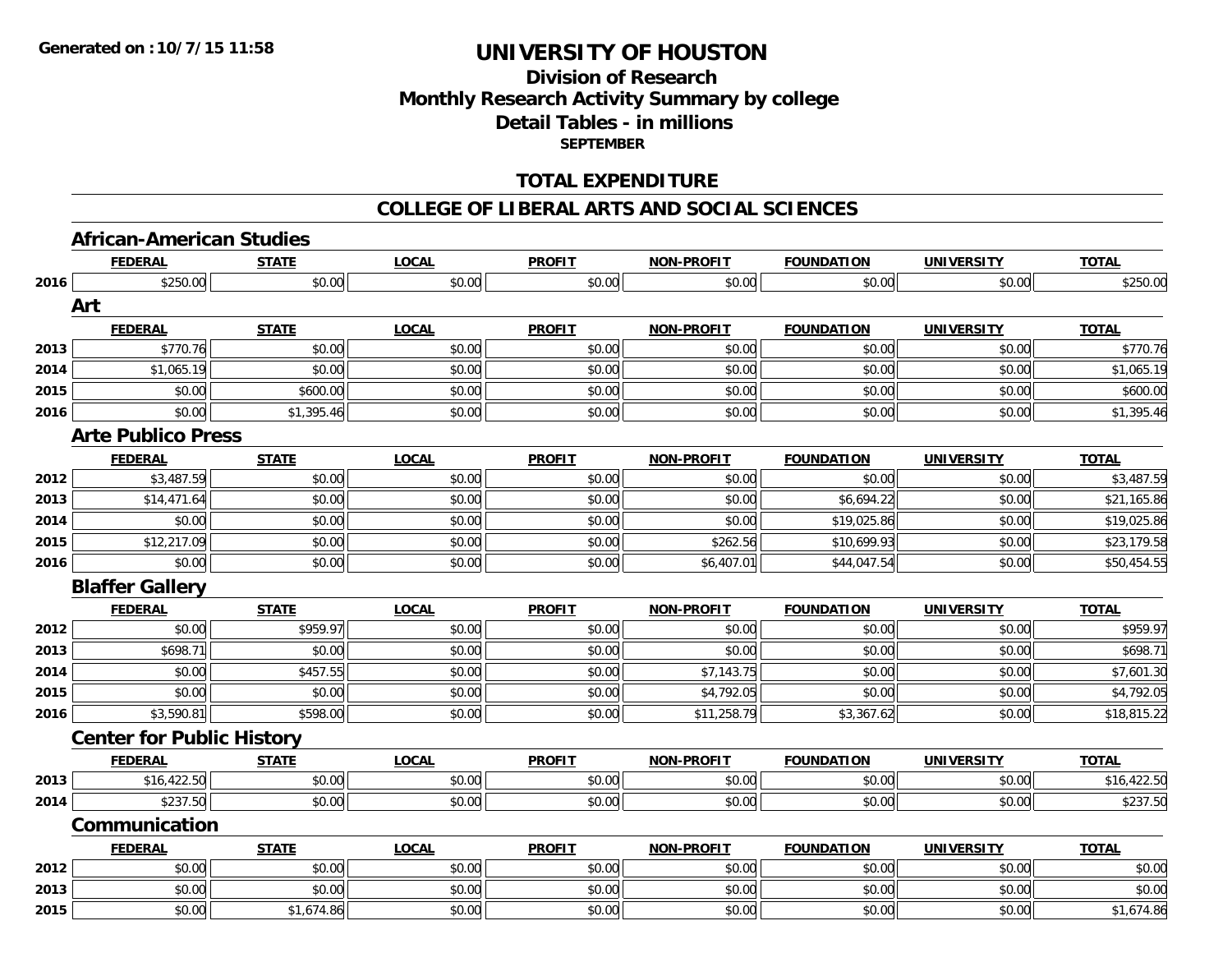## **Division of Research Monthly Research Activity Summary by college Detail Tables - in millions SEPTEMBER**

#### **TOTAL EXPENDITURE**

#### **COLLEGE OF LIBERAL ARTS AND SOCIAL SCIENCES**

|      | Communication                                     |              |              |               |                   |                   |                   |              |
|------|---------------------------------------------------|--------------|--------------|---------------|-------------------|-------------------|-------------------|--------------|
|      | <b>FEDERAL</b>                                    | <b>STATE</b> | <b>LOCAL</b> | <b>PROFIT</b> | NON-PROFIT        | <b>FOUNDATION</b> | <b>UNIVERSITY</b> | <b>TOTAL</b> |
| 2016 | \$0.00                                            | \$0.00       | \$0.00       | \$0.00        | \$0.00            | \$2,933.89        | \$0.00            | \$2,933.89   |
|      | <b>Communication Sciences and Disorders</b>       |              |              |               |                   |                   |                   |              |
|      | <b>FEDERAL</b>                                    | <b>STATE</b> | <b>LOCAL</b> | <b>PROFIT</b> | <b>NON-PROFIT</b> | <b>FOUNDATION</b> | <b>UNIVERSITY</b> | <b>TOTAL</b> |
| 2012 | \$1,107.24                                        | \$0.00       | \$0.00       | \$0.00        | \$12,605.78       | \$0.00            | \$0.00            | \$13,713.02  |
| 2013 | \$0.00                                            | \$0.00       | \$0.00       | \$0.00        | \$21,504.64       | \$0.00            | \$0.00            | \$21,504.64  |
| 2014 | \$4,312.93                                        | \$0.00       | \$0.00       | \$0.00        | \$0.00            | \$0.00            | \$0.00            | \$4,312.93   |
| 2015 | \$6,547.90                                        | \$0.00       | \$0.00       | \$0.00        | \$33,357.20       | \$0.00            | \$0.00            | \$39,905.10  |
| 2016 | \$3,198.00                                        | \$0.00       | \$0.00       | \$0.00        | \$0.00            | \$0.00            | \$0.00            | \$3,198.00   |
|      | <b>Comparative Cultural Studies</b>               |              |              |               |                   |                   |                   |              |
|      | <b>FEDERAL</b>                                    | <b>STATE</b> | <b>LOCAL</b> | <b>PROFIT</b> | <b>NON-PROFIT</b> | <b>FOUNDATION</b> | <b>UNIVERSITY</b> | <b>TOTAL</b> |
| 2015 | \$0.00                                            | \$1,842.70   | \$0.00       | \$0.00        | \$0.00            | \$0.00            | \$0.00            | \$1,842.70   |
|      | <b>Cynthia Woods Mitchell Center for the Arts</b> |              |              |               |                   |                   |                   |              |
|      | <b>FEDERAL</b>                                    | <b>STATE</b> | <b>LOCAL</b> | <b>PROFIT</b> | <b>NON-PROFIT</b> | <b>FOUNDATION</b> | <b>UNIVERSITY</b> | <b>TOTAL</b> |
| 2015 | \$0.00                                            | \$8,000.00   | \$0.00       | \$0.00        | \$0.00            | \$0.00            | \$0.00            | \$8,000.00   |
| 2016 | \$0.00                                            | \$0.00       | \$0.00       | (\$101.92)    | \$0.00            | \$0.00            | \$0.00            | (\$101.92)   |
|      | Dean, Liberal Arts and Social Sciences            |              |              |               |                   |                   |                   |              |
|      | <b>FEDERAL</b>                                    | <b>STATE</b> | <b>LOCAL</b> | <b>PROFIT</b> | <b>NON-PROFIT</b> | <b>FOUNDATION</b> | <b>UNIVERSITY</b> | <b>TOTAL</b> |
| 2013 | \$0.00                                            | \$0.00       | \$0.00       | \$0.00        | \$0.00            | \$0.00            | \$0.00            | \$0.00       |
| 2014 | \$0.00                                            | \$0.00       | \$0.00       | \$0.00        | \$0.00            | \$0.00            | \$0.00            | \$0.00       |
| 2015 | \$0.00                                            | \$0.00       | \$0.00       | \$0.00        | \$0.00            | \$0.00            | \$0.00            | \$0.00       |
| 2016 | \$0.00                                            | \$0.00       | \$0.00       | \$0.00        | \$0.00            | \$0.00            | \$0.00            | \$0.00       |
|      | <b>Economics</b>                                  |              |              |               |                   |                   |                   |              |
|      | <b>FEDERAL</b>                                    | <b>STATE</b> | <b>LOCAL</b> | <b>PROFIT</b> | <b>NON-PROFIT</b> | <b>FOUNDATION</b> | <b>UNIVERSITY</b> | <b>TOTAL</b> |
| 2012 | \$0.00                                            | \$0.00       | \$0.00       | \$0.00        | \$0.00            | \$2,427.63        | \$0.00            | \$2,427.63   |
| 2013 | \$0.00                                            | \$0.00       | \$0.00       | \$0.00        | \$72,400.00       | \$2,627.55        | \$0.00            | \$75,027.55  |
| 2014 | \$0.00                                            | \$0.00       | \$0.00       | \$0.00        | \$33,972.45       | \$0.00            | \$0.00            | \$33,972.45  |
| 2015 | \$6,254.68                                        | \$0.00       | \$0.00       | \$0.00        | \$22,992.37       | \$0.00            | \$0.00            | \$29,247.05  |
| 2016 | \$0.00                                            | \$0.00       | \$0.00       | \$0.00        | \$0.00            | \$0.00            | \$0.00            | \$0.00       |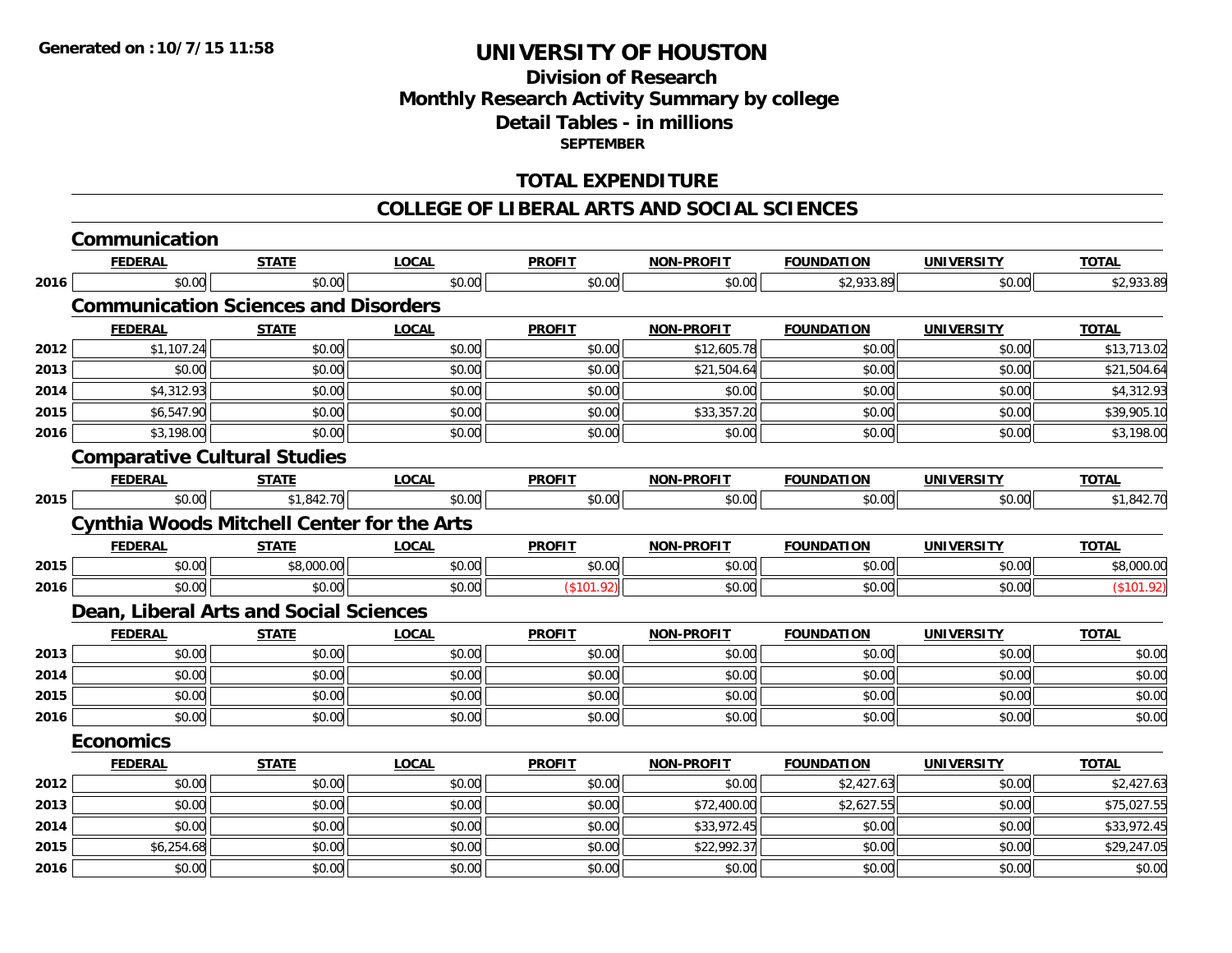## **Division of ResearchMonthly Research Activity Summary by college Detail Tables - in millions SEPTEMBER**

#### **TOTAL EXPENDITURE**

#### **COLLEGE OF LIBERAL ARTS AND SOCIAL SCIENCES**

|      | English                 |                                       |              |               |                   |                   |                   |              |
|------|-------------------------|---------------------------------------|--------------|---------------|-------------------|-------------------|-------------------|--------------|
|      | <b>FEDERAL</b>          | <b>STATE</b>                          | <b>LOCAL</b> | <b>PROFIT</b> | NON-PROFIT        | <b>FOUNDATION</b> | <b>UNIVERSITY</b> | <b>TOTAL</b> |
| 2012 | \$0.00                  | \$0.00                                | \$0.00       | \$0.00        | \$0.00            | \$0.00            | \$0.00            | \$0.00       |
| 2013 | \$8,596.25              | \$0.00                                | \$0.00       | \$0.00        | \$0.00            | \$0.00            | \$0.00            | \$8,596.25   |
| 2015 | \$469.55                | \$4,000.00                            | \$0.00       | \$0.00        | \$0.00            | \$0.00            | \$0.00            | \$4,469.55   |
| 2016 | \$2,648.42              | \$0.00                                | \$0.00       | \$0.00        | \$0.00            | \$0.00            | \$0.00            | \$2,648.42   |
|      |                         | <b>Health and Human Performance</b>   |              |               |                   |                   |                   |              |
|      | <b>FEDERAL</b>          | <b>STATE</b>                          | <b>LOCAL</b> | <b>PROFIT</b> | NON-PROFIT        | <b>FOUNDATION</b> | <b>UNIVERSITY</b> | <b>TOTAL</b> |
| 2012 | \$14,035.79             | \$0.00                                | \$0.00       | \$7,632.25    | \$0.00            | \$779.43          | \$0.00            | \$22,447.47  |
| 2013 | \$186,473.06            | \$0.00                                | \$0.00       | \$10,585.09   | \$0.00            | (\$71.57)         | \$0.00            | \$196,986.58 |
| 2014 | \$209,546.97            | \$0.00                                | \$0.00       | \$7,304.46    | \$0.00            | \$0.00            | \$0.00            | \$216,851.43 |
| 2015 | \$186,509.90            | \$0.00                                | \$0.00       | \$10,054.44   | \$0.00            | \$9,586.70        | \$0.00            | \$206,151.04 |
| 2016 | \$166,033.58            | \$0.00                                | \$0.00       | \$5,682.32    | \$1,460.39        | \$4,697.22        | \$0.00            | \$177,873.51 |
|      | <b>Hispanic Studies</b> |                                       |              |               |                   |                   |                   |              |
|      | <b>FEDERAL</b>          | <b>STATE</b>                          | <b>LOCAL</b> | <b>PROFIT</b> | <b>NON-PROFIT</b> | <b>FOUNDATION</b> | <b>UNIVERSITY</b> | <b>TOTAL</b> |
| 2012 | \$0.00                  | \$0.00                                | \$0.00       | \$0.00        | \$0.00            | \$20,015.81       | \$0.00            | \$20,015.81  |
| 2013 | \$0.00                  | \$0.00                                | \$0.00       | \$0.00        | \$0.00            | \$2,706.83        | \$0.00            | \$2,706.83   |
| 2014 | \$0.00                  | \$0.00                                | \$0.00       | \$0.00        | \$0.00            | \$994.50          | \$0.00            | \$994.50     |
| 2015 | \$0.00                  | \$0.00                                | \$0.00       | \$0.00        | \$0.00            | \$0.00            | \$0.00            | \$0.00       |
| 2016 | \$0.00                  | \$0.00                                | \$0.00       | \$0.00        | \$0.00            | \$0.00            | \$0.00            | \$0.00       |
|      | <b>History</b>          |                                       |              |               |                   |                   |                   |              |
|      | <b>FEDERAL</b>          | <b>STATE</b>                          | <b>LOCAL</b> | <b>PROFIT</b> | NON-PROFIT        | <b>FOUNDATION</b> | <b>UNIVERSITY</b> | <b>TOTAL</b> |
| 2012 | \$0.00                  | \$0.00                                | \$0.00       | \$735.78      | (\$332.43)        | \$0.00            | \$0.00            | \$403.35     |
| 2013 | \$0.00                  | \$0.00                                | \$0.00       | \$377.08      | \$0.00            | \$0.00            | \$0.00            | \$377.08     |
| 2014 | \$0.00                  | \$0.00                                | \$0.00       | \$4,252.35    | \$0.00            | \$0.00            | \$0.00            | \$4,252.35   |
| 2015 | \$1,126.22              | \$0.00                                | \$0.00       | \$573.70      | \$0.00            | \$0.00            | \$0.00            | \$1,699.92   |
| 2016 | \$1,088.08              | \$0.00                                | \$0.00       | \$438.61      | \$0.00            | \$0.00            | \$0.00            | \$1,526.69   |
|      |                         | <b>Hobby Center for Public Policy</b> |              |               |                   |                   |                   |              |
|      | <b>FEDERAL</b>          | <b>STATE</b>                          | <b>LOCAL</b> | <b>PROFIT</b> | <b>NON-PROFIT</b> | <b>FOUNDATION</b> | <b>UNIVERSITY</b> | <b>TOTAL</b> |
| 2015 | \$0.00                  | \$0.00                                | \$0.00       | \$0.00        | \$0.00            | \$16,500.00       | \$0.00            | \$16,500.00  |
| 2016 | \$18,360.77             | \$0.00                                | \$0.00       | \$0.00        | \$0.00            | \$0.00            | \$0.00            | \$18,360.77  |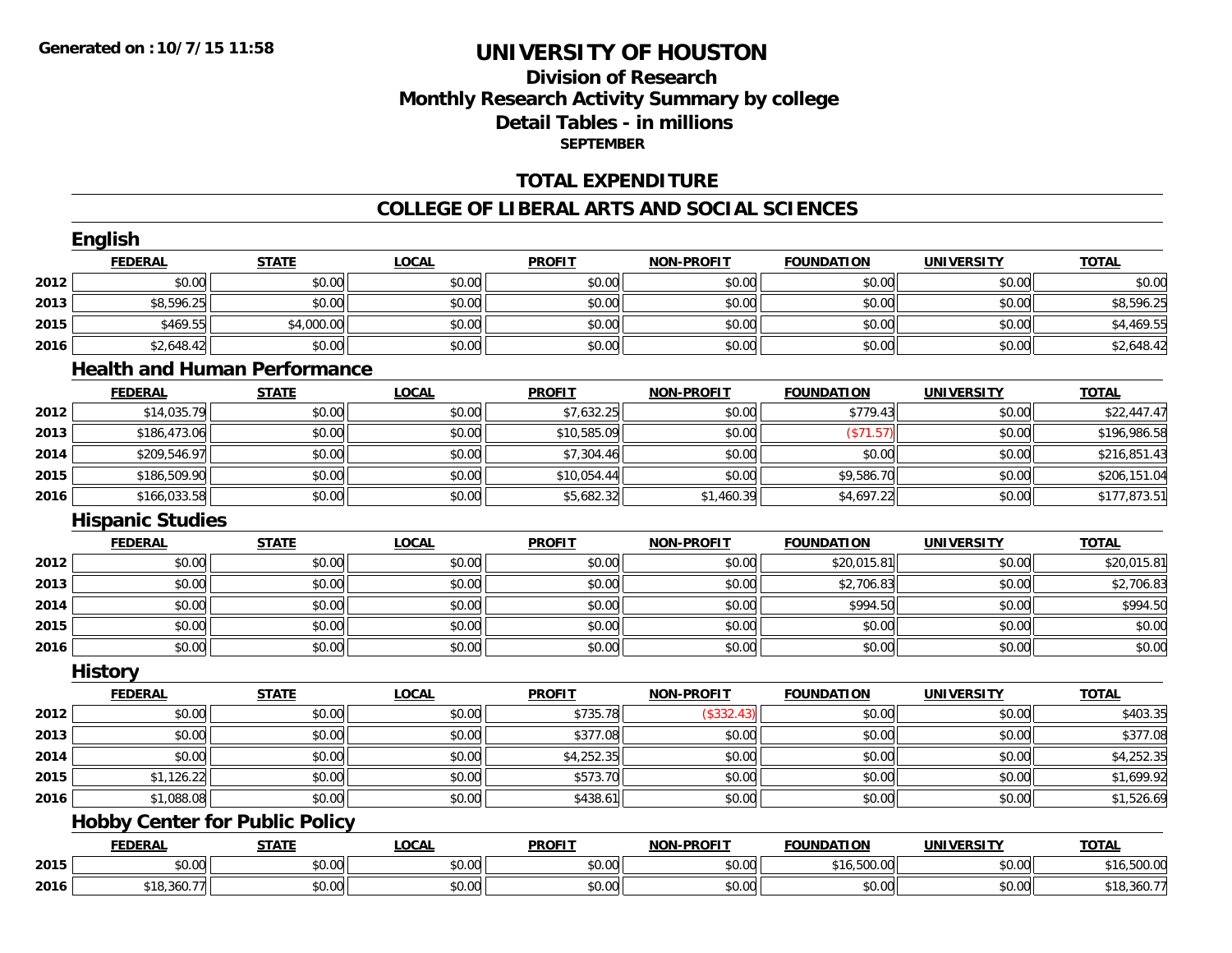# **Division of ResearchMonthly Research Activity Summary by college Detail Tables - in millions SEPTEMBER**

#### **TOTAL EXPENDITURE**

#### **COLLEGE OF LIBERAL ARTS AND SOCIAL SCIENCES**

## **Modern/Classical Languages**

|      | <b>FEDERAL</b>           | <b>STATE</b> | <b>LOCAL</b> | <b>PROFIT</b> | <b>NON-PROFIT</b> | <b>FOUNDATION</b> | <b>UNIVERSITY</b> | <b>TOTAL</b> |
|------|--------------------------|--------------|--------------|---------------|-------------------|-------------------|-------------------|--------------|
| 2012 | \$0.00                   | \$0.00       | \$0.00       | \$0.00        | \$0.00            | \$0.00            | \$0.00            | \$0.00       |
| 2013 | \$7,517.53               | \$0.00       | \$0.00       | \$0.00        | \$0.00            | \$0.00            | \$0.00            | \$7,517.53   |
| 2015 | \$1,770.00               | \$0.00       | \$0.00       | \$0.00        | \$0.00            | \$0.00            | \$0.00            | \$1,770.00   |
| 2016 | \$1,981.50               | \$0.00       | \$0.00       | \$0.00        | \$0.00            | \$0.00            | \$0.00            | \$1,981.50   |
|      | Philosophy               |              |              |               |                   |                   |                   |              |
|      | <b>FEDERAL</b>           | <b>STATE</b> | <b>LOCAL</b> | <b>PROFIT</b> | <b>NON-PROFIT</b> | <b>FOUNDATION</b> | <b>UNIVERSITY</b> | <b>TOTAL</b> |
| 2012 | \$798.68                 | \$0.00       | \$0.00       | \$0.00        | \$0.00            | \$0.00            | \$0.00            | \$798.68     |
| 2013 | \$2,559.64               | \$0.00       | \$0.00       | \$0.00        | \$0.00            | \$0.00            | \$0.00            | \$2,559.64   |
| 2014 | \$1,288.77               | \$0.00       | \$0.00       | \$0.00        | \$0.00            | \$0.00            | \$0.00            | \$1,288.77   |
| 2015 | \$615.79                 | \$330.45     | \$0.00       | \$0.00        | \$0.00            | \$0.00            | \$0.00            | \$946.24     |
| 2016 | \$91.75                  | \$0.00       | \$0.00       | \$0.00        | \$0.00            | \$0.00            | \$0.00            | \$91.75      |
|      | <b>Political Science</b> |              |              |               |                   |                   |                   |              |
|      | <b>FEDERAL</b>           | <b>STATE</b> | <b>LOCAL</b> | <b>PROFIT</b> | <b>NON-PROFIT</b> | <b>FOUNDATION</b> | <b>UNIVERSITY</b> | <b>TOTAL</b> |
| 2012 | \$0.00                   | \$0.00       | \$0.00       | \$0.00        | \$0.00            | \$0.00            | \$0.00            | \$0.00       |
| 2013 | (\$2,396.38)             | \$0.00       | \$0.00       | \$0.00        | \$0.00            | \$0.00            | \$0.00            | (\$2,396.38) |
| 2014 | \$0.00                   | \$0.00       | \$0.00       | \$0.00        | \$0.00            | \$0.00            | \$0.00            | \$0.00       |
| 2015 | \$6,003.35               | \$10,683.29  | \$0.00       | \$0.00        | \$0.00            | \$0.00            | \$0.00            | \$16,686.64  |
| 2016 | \$7,156.62               | \$3,764.76   | \$0.00       | \$0.00        | \$0.00            | \$0.00            | \$0.00            | \$10,921.38  |
|      | <b>Psychology</b>        |              |              |               |                   |                   |                   |              |
|      | <b>FEDERAL</b>           | <b>STATE</b> | <b>LOCAL</b> | <b>PROFIT</b> | <b>NON-PROFIT</b> | <b>FOUNDATION</b> | <b>UNIVERSITY</b> | <b>TOTAL</b> |
| 2012 | \$498,622.80             | \$6,024.63   | \$0.00       | \$4,511.86    | \$10,270.55       | \$4,561.61        | (\$8,376.10)      | \$515,615.35 |
| 2013 | \$681,578.17             | \$21,040.20  | \$0.00       | \$3,952.47    | \$18,463.84       | \$19,780.63       | \$0.00            | \$744,815.31 |
| 2014 | \$420,631.17             | \$358.79     | \$0.00       | \$1,125.82    | \$27,151.81       | (\$0.08)          | \$0.00            | \$449,267.51 |
| 2015 | \$470,681.26             | \$1,618.63   | \$0.00       | \$1,500.32    | \$10,466.23       | \$0.00            | \$2,008.51        | \$486,274.95 |
| 2016 | \$337,693.33             | \$10,962.46  | \$0.00       | \$1,781.17    | \$29,503.85       | \$0.00            | \$3,476.36        | \$383,417.17 |
|      | <b>School of Music</b>   |              |              |               |                   |                   |                   |              |
|      | <b>FEDERAL</b>           | <b>STATE</b> | <b>LOCAL</b> | <b>PROFIT</b> | <b>NON-PROFIT</b> | <b>FOUNDATION</b> | <b>UNIVERSITY</b> | <b>TOTAL</b> |
| 2015 | \$0.00                   | (\$28.12)    | \$0.00       | \$0.00        | \$0.00            | \$0.00            | \$0.00            | (\$28.12)    |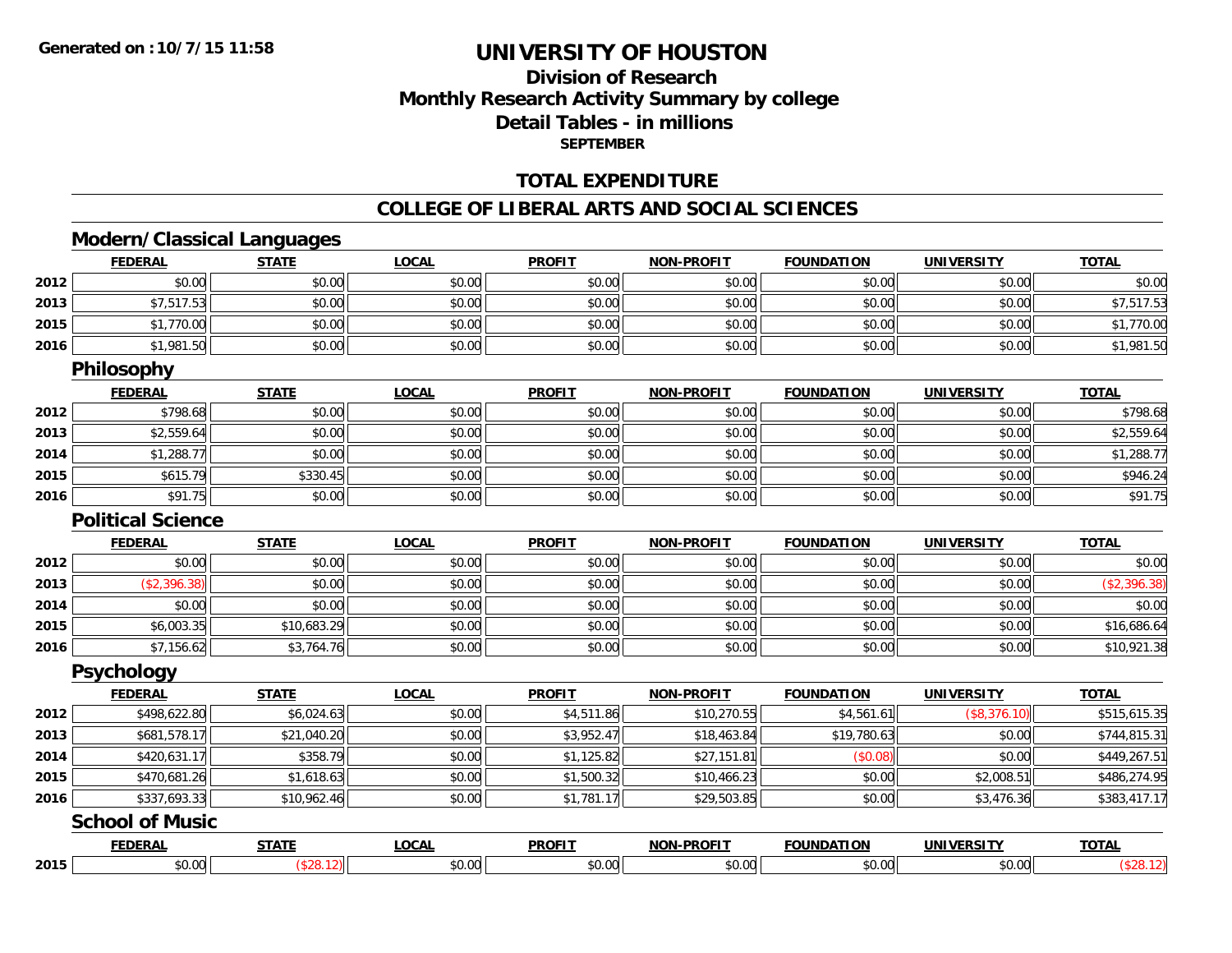## **Division of ResearchMonthly Research Activity Summary by college Detail Tables - in millions SEPTEMBER**

#### **TOTAL EXPENDITURE**

#### **COLLEGE OF LIBERAL ARTS AND SOCIAL SCIENCES**

|              | Sociology      |              |              |               |                   |                   |                   |                |
|--------------|----------------|--------------|--------------|---------------|-------------------|-------------------|-------------------|----------------|
|              | <b>FEDERAL</b> | <b>STATE</b> | <b>LOCAL</b> | <b>PROFIT</b> | <b>NON-PROFIT</b> | <b>FOUNDATION</b> | <b>UNIVERSITY</b> | <b>TOTAL</b>   |
| 2012         | \$2,767.94     | \$0.00       | \$0.00       | \$0.00        | \$0.00            | \$0.00            | \$0.00            | \$2,767.94     |
| 2013         | (\$313.80)     | \$0.00       | \$0.00       | \$0.00        | \$0.00            | \$0.00            | \$0.00            | (\$313.80)     |
| 2014         | \$1,192.50     | \$0.00       | \$0.00       | \$0.00        | \$0.00            | \$0.00            | \$0.00            | \$1,192.50     |
| 2015         | \$10.32        | \$350.00     | \$0.00       | \$0.00        | \$0.00            | \$0.00            | \$0.00            | \$360.32       |
| 2016         | \$0.00         | \$500.00     | \$0.00       | \$0.00        | \$0.00            | \$0.00            | \$0.00            | \$500.00       |
|              | <b>Theatre</b> |              |              |               |                   |                   |                   |                |
|              | <b>FEDERAL</b> | <b>STATE</b> | <b>LOCAL</b> | <b>PROFIT</b> | <b>NON-PROFIT</b> | <b>FOUNDATION</b> | <b>UNIVERSITY</b> | <b>TOTAL</b>   |
| 2016         | \$0.00         | \$0.00       | \$0.00       | \$0.00        | \$2,626.53        | \$0.00            | \$0.00            | \$2,626.53     |
| <b>Total</b> | \$3.309.772.07 | \$75.133.63  | \$0.00       | \$60.405.80   | \$326.307.37      | \$171.375.32      | (S2.891.23)       | \$3.940.102.95 |

**\$3,309,772.07 \$75,133.63 \$0.00 \$60,405.80 \$326,307.37 \$171,375.32 (\$2,891.23) \$3,940,102.95**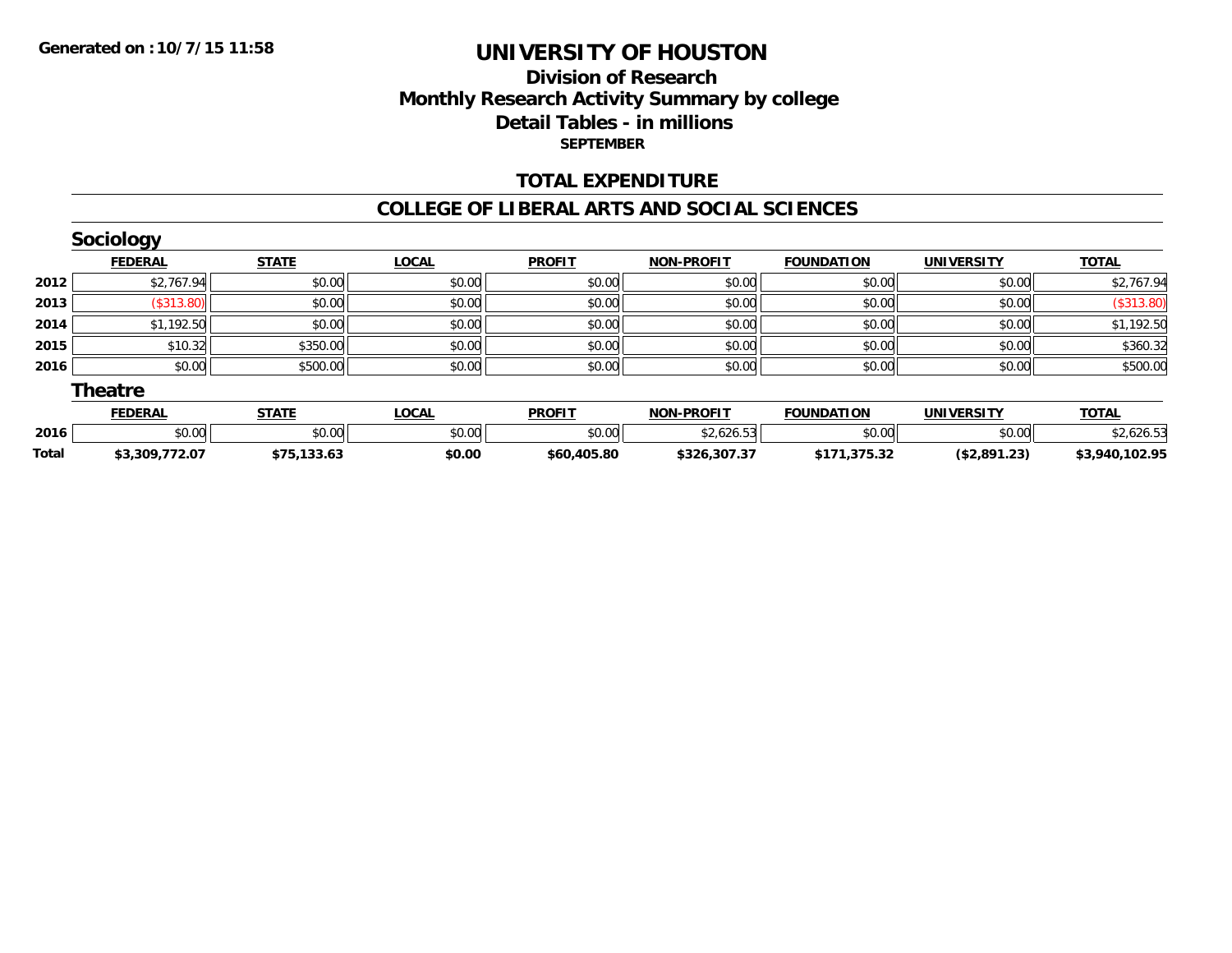## **Division of ResearchMonthly Research Activity Summary by college Detail Tables - in millionsSEPTEMBER**

#### **TOTAL EXPENDITURE**

## **COLLEGE OF NATURAL SCIENCES AND MATHEMATICS**

# **Biology/Biochemistry**

|      | <b>FEDERAL</b> | <b>STATE</b> | <u>LOCAL</u> | <b>PROFIT</b> | <b>NON-PROFIT</b> | <b>FOUNDATION</b> | <b>UNIVERSITY</b> | <b>TOTAL</b> |
|------|----------------|--------------|--------------|---------------|-------------------|-------------------|-------------------|--------------|
| 2012 | \$267,069.03   | \$104,458.71 | \$0.00       | \$0.00        | \$70,052.00       | \$20,150.94       | \$0.00            | \$461,730.69 |
| 2013 | \$200,240.74   | \$70,415.56  | \$0.00       | \$2,336.14    | \$55,596.52       | \$13,993.83       | \$0.00            | \$342,582.79 |
| 2014 | \$218,843.46   | \$58,195.99  | \$0.00       | \$18,077.14   | \$45,348.84       | \$7,393.03        | \$0.00            | \$347,858.46 |
| 2015 | \$166,238.73   | \$82,292.52  | \$0.00       | \$24,147.68   | \$30,826.14       | \$32,327.50       | \$0.00            | \$335,832.57 |
| 2016 | \$284,784.01   | \$72,626.33  | \$0.00       | \$10,418.15   | \$9,011.29        | \$69,647.05       | \$0.00            | \$446,486.82 |
|      |                |              |              |               |                   |                   |                   |              |

#### **Center for Applied Geoscience Excellence**

|      | <b>FEDERAL</b>                           | <b>STATE</b>                       | <u>LOCAL</u> | <b>PROFIT</b> | <b>NON-PROFIT</b> | <b>FOUNDATION</b> | <b>UNIVERSITY</b> | <b>TOTAL</b> |
|------|------------------------------------------|------------------------------------|--------------|---------------|-------------------|-------------------|-------------------|--------------|
| 2014 | ሖ ∩<br>$\sim$<br>vv.vv                   | \$0.00                             | \$0.00       | \$0.00        | \$0.00            | \$0.00            | \$0.00            | \$0.00       |
| 2015 | ሖ ∩<br>$\sim$<br>JU.UU                   | \$0.00                             | \$0.00       | \$0.00        | \$0.00            | \$0.00            | \$0.00            | \$0.00       |
| 2016 | $\uparrow$ $\uparrow$<br>$\sim$<br>pu.uu | $\uparrow$ $\cap$ $\cap$<br>\$U.UU | \$0.00       | \$0.00        | \$0.00            | \$0.00            | \$0.00            | \$0.00       |

## **Center for Nuclear Receptors and Cell Signaling**

|      | <b>FEDERAL</b> | <u>STATE</u> | <u>LOCAL</u> | <b>PROFIT</b> | <b>NON-PROFIT</b> | <b>FOUNDATION</b> | <b>UNIVERSITY</b> | <b>TOTAL</b> |
|------|----------------|--------------|--------------|---------------|-------------------|-------------------|-------------------|--------------|
| 2012 | \$211,743.47   | \$15,031.14  | \$0.00       | \$7,537.37    | \$0.00            | \$3,517.13        | \$0.00            | \$237,829.11 |
| 2013 | \$138,385.53   | \$28,647.13  | \$0.00       | \$0.00        | \$150.00          | \$0.00            | \$0.00            | \$167,182.66 |
| 2014 | \$147.895.47   | \$78,828.81  | \$0.00       | \$0.00        | \$7,746.78        | \$1,903.26        | \$0.00            | \$236,374.32 |
| 2015 | \$42,093.67    | \$116,016.84 | \$0.00       | \$0.00        | \$236.55          | \$41,066.46       | \$0.00            | \$199,413.52 |
| 2016 | \$114,097.72   | \$27,321.49  | \$0.00       | \$0.00        | \$2,358.51        | \$16,510.95       | \$0.00            | \$160,288.67 |

#### **Chemistry**

|      | <b>FEDERAL</b> | <b>STATE</b> | <b>LOCAL</b> | <b>PROFIT</b> | <b>NON-PROFIT</b> | <b>FOUNDATION</b> | <b>UNIVERSITY</b> | <b>TOTAL</b> |
|------|----------------|--------------|--------------|---------------|-------------------|-------------------|-------------------|--------------|
| 2012 | \$163,252.27   | \$25,269.61  | \$0.00       | \$0.00        | \$2,974.33        | \$104,547.40      | (\$2,024.95)      | \$294,018.66 |
| 2013 | \$155,524.01   | \$106,785.21 | \$0.00       | \$6,322.34    | \$1,356.29        | \$85,686.92       | (\$894.00)        | \$354,780.77 |
| 2014 | \$217,240.13   | \$47,403.98  | \$0.00       | \$0.00        | \$6,107.61        | \$72,265.84       | \$0.00            | \$343,017.56 |
| 2015 | \$161,842.66   | \$1,281.62   | \$0.00       | \$0.00        | \$4,313.02        | \$214,185.32      | \$0.00            | \$381,622.62 |
| 2016 | \$195,478.39   | \$14,667.04  | \$0.00       | \$568.01      | \$21,406.58       | \$93,837.60       | \$0.00            | \$325,957.62 |

#### **Computer Science**

|      | <b>FEDERAL</b> | <u>STATE</u> | <u>LOCAL</u> | <b>PROFIT</b> | <b>NON-PROFIT</b> | <b>FOUNDATION</b> | UNIVERSITY | <b>TOTAL</b> |
|------|----------------|--------------|--------------|---------------|-------------------|-------------------|------------|--------------|
| 2012 | \$185.766.55   | \$5,878.95   | \$0.00       | \$35,790.71   | \$11,095.60       | \$0.00            | \$0.00     | \$238,531.81 |
| 2013 | \$158,210.87   | \$4,004.67   | \$0.00       | \$33,119.15   | \$9.590.31        | \$10,965.00       | \$1,632.00 | \$217,522.00 |
| 2014 | \$140,292.93   | \$0.00       | \$0.00       | \$33,210.28   | \$22,272.97       | \$772.11          | \$2,161.91 | \$198,710.20 |
| 2015 | \$189,741.38   | \$2,187.16   | \$0.00       | \$34,143.31   | \$17,255.30       | \$0.00            | \$8,152.91 | \$251,480.06 |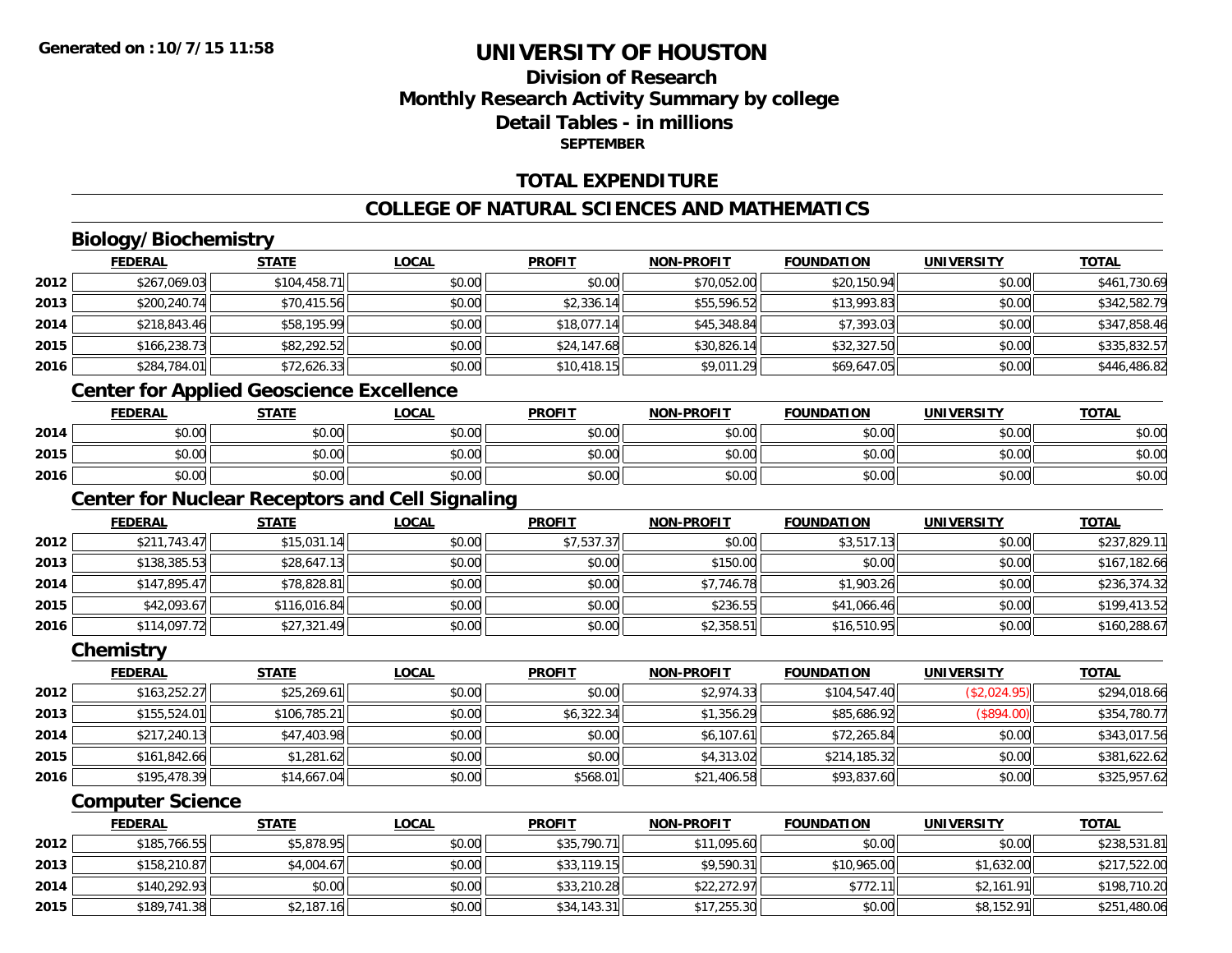## **Division of Research Monthly Research Activity Summary by college Detail Tables - in millions SEPTEMBER**

#### **TOTAL EXPENDITURE**

#### **COLLEGE OF NATURAL SCIENCES AND MATHEMATICS**

# **Computer Science**

|      | <b>FEDERAL</b>                  | <b>STATE</b>                                         | LOCAL        | <b>PROFIT</b> | <b>NON-PROFIT</b> | <b>FOUNDATION</b>  | UNIVERSITY        | <b>TOTAL</b> |
|------|---------------------------------|------------------------------------------------------|--------------|---------------|-------------------|--------------------|-------------------|--------------|
| 2016 | \$278,421.43                    | \$13,893.91                                          | \$0.00       | \$13,567.19   | \$8,163.96        | \$0.00             | \$5,542.42        | \$319,588.90 |
|      |                                 | Dean, Natural Sciences and Mathematics               |              |               |                   |                    |                   |              |
|      | <b>FEDERAL</b>                  | <b>STATE</b>                                         | <b>LOCAL</b> | <b>PROFIT</b> | <b>NON-PROFIT</b> | <b>FOUNDATION</b>  | <b>UNIVERSITY</b> | <b>TOTAL</b> |
| 2012 | \$95,517.49                     | \$0.00                                               | \$0.00       | \$0.00        | \$0.00            | \$0.00             | \$0.00            | \$95,517.49  |
| 2013 | \$135,268.37                    | \$0.00                                               | \$0.00       | \$0.00        | \$0.00            | \$0.00             | \$0.00            | \$135,268.37 |
| 2014 | \$53,937.92                     | \$0.00                                               | \$0.00       | \$0.00        | \$0.00            | \$0.00             | \$0.00            | \$53,937.92  |
| 2015 | \$10,000.32                     | \$3,472.33                                           | \$0.00       | \$0.00        | \$0.00            | \$0.00             | \$0.00            | \$13,472.65  |
| 2016 | \$0.00                          | \$762.54                                             | \$0.00       | \$0.00        | \$3,773.66        | \$0.00             | \$0.00            | \$4,536.20   |
|      |                                 | <b>Earth &amp; Atmospheric Sciences</b>              |              |               |                   |                    |                   |              |
|      | <b>FEDERAL</b>                  | <b>STATE</b>                                         | <b>LOCAL</b> | <b>PROFIT</b> | <b>NON-PROFIT</b> | <b>FOUNDATION</b>  | <b>UNIVERSITY</b> | <b>TOTAL</b> |
| 2012 | \$242,024.57                    | \$103,258.93                                         | \$0.00       | \$109,033.64  | \$17,932.23       | \$0.00             | \$0.00            | \$472,249.38 |
| 2013 | \$80,293.05                     | \$10,876.67                                          | \$0.00       | \$192,926.79  | \$25,169.30       | \$0.00             | \$0.00            | \$309,265.82 |
| 2014 | \$136,588.84                    | \$72,881.29                                          | \$0.00       | \$211,967.77  | \$20,357.45       | \$5,105.94         | \$0.00            | \$446,901.29 |
| 2015 | \$102,837.06                    | \$23,349.09                                          | \$0.00       | \$134,764.09  | \$21,947.11       | \$2,513.84         | \$0.00            | \$285,411.19 |
| 2016 | \$47,567.61                     | \$59,233.19                                          | \$0.00       | \$150,372.64  | \$32,579.74       | \$4,863.14         | \$7,354.74        | \$301,971.06 |
|      |                                 | <b>Institute for Climate and Atmospheric Science</b> |              |               |                   |                    |                   |              |
|      | <b>FEDERAL</b>                  | <b>STATE</b>                                         | <b>LOCAL</b> | <b>PROFIT</b> | <b>NON-PROFIT</b> | <b>FOUNDATION</b>  | <b>UNIVERSITY</b> | <b>TOTAL</b> |
| 2012 | \$0.00                          | \$0.00                                               | \$0.00       | \$0.00        | \$0.00            | \$0.00             | \$0.00            | \$0.00       |
| 2013 | \$0.00                          | \$0.00                                               | \$0.00       | \$0.00        | \$0.00            | \$0.00             | \$0.00            | \$0.00       |
| 2014 | \$0.00                          | \$0.00                                               | \$0.00       | \$0.00        | \$0.00            | \$0.00             | \$0.00            | \$0.00       |
| 2015 | \$0.00                          | \$0.00                                               | \$0.00       | \$0.00        | \$0.00            | \$0.00             | \$0.00            | \$0.00       |
| 2016 | \$0.00                          | \$0.00                                               | \$0.00       | \$0.00        | \$0.00            | \$0.00             | \$0.00            | \$0.00       |
|      | <b>Institute for Nanoenergy</b> |                                                      |              |               |                   |                    |                   |              |
|      | <b>FEBEBAL</b>                  | <b>CTATE</b>                                         | 10001        | <b>DDAFIT</b> | NON BROEIT        | <b>COUNIDATION</b> | $1181111F$ $R1$   | <b>TOTAL</b> |

|      | <u>FEDERAL</u> | <b>STATE</b> | <u>LOCAL</u> | <b>PROFIT</b> | <b>NON-PROFIT</b> | <b>FOUNDATION</b> | <b>UNIVERSITY</b> | <b>TOTAL</b> |
|------|----------------|--------------|--------------|---------------|-------------------|-------------------|-------------------|--------------|
| 2012 | \$0.00         | \$0.00       | \$0.00       | \$0.00        | \$0.00            | \$0.00            | \$0.00            | \$0.00       |
| 2013 | \$0.00         | \$0.00       | \$0.00       | \$0.00        | \$0.00            | \$0.00            | \$0.00            | \$0.00       |
| 2014 | \$0.00         | \$0.00       | \$0.00       | \$0.00        | \$0.00            | \$0.00            | \$0.00            | \$0.00       |
| 2016 | \$0.00         | \$0.00       | \$0.00       | \$0.00        | \$0.00            | \$0.00            | \$0.00            | \$0.00       |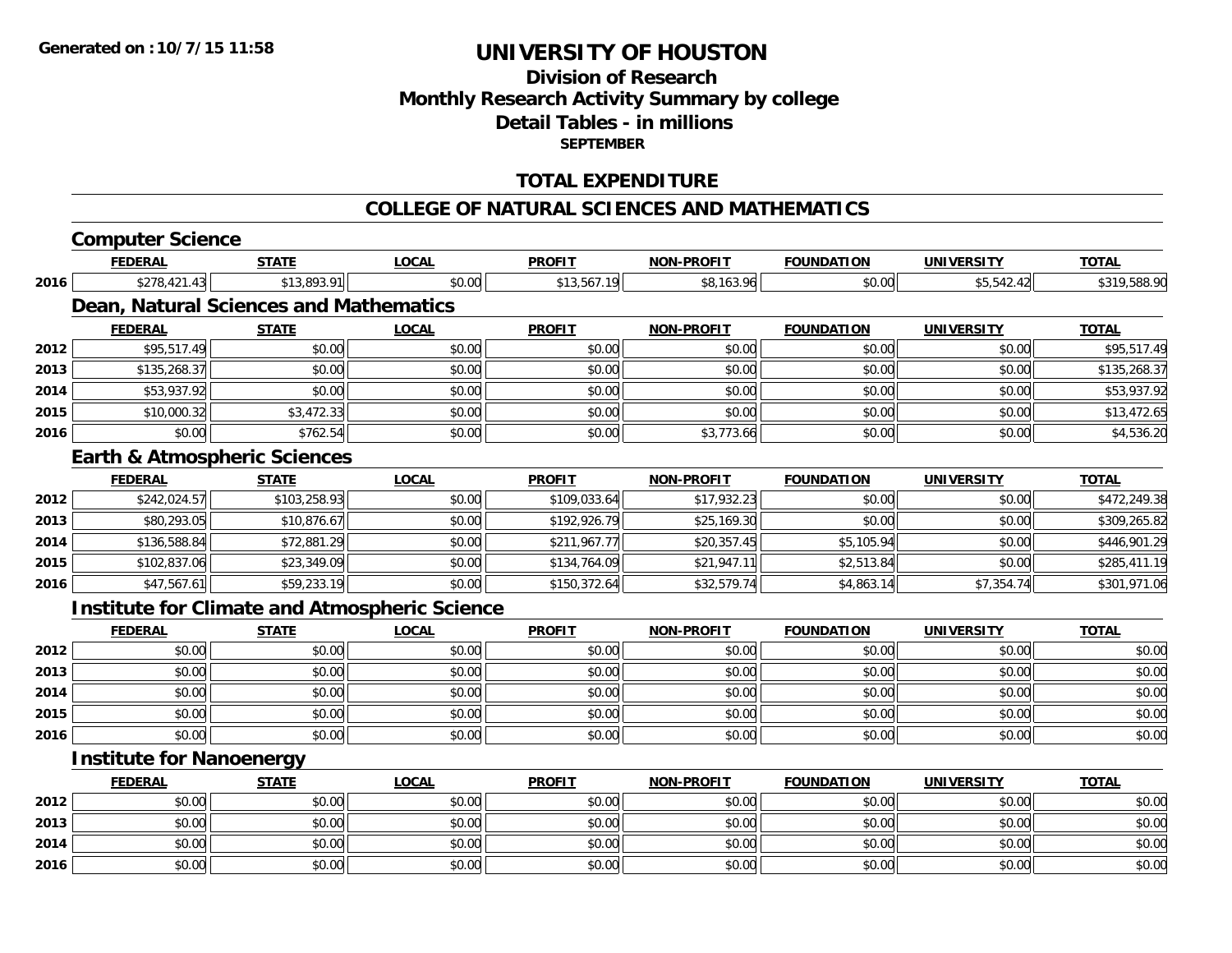## **Division of ResearchMonthly Research Activity Summary by college Detail Tables - in millions SEPTEMBER**

#### **TOTAL EXPENDITURE**

#### **COLLEGE OF NATURAL SCIENCES AND MATHEMATICS**

|       | <b>Mathematics</b> |                |              |                |                   |                   |                   |                 |
|-------|--------------------|----------------|--------------|----------------|-------------------|-------------------|-------------------|-----------------|
|       | <b>FEDERAL</b>     | <b>STATE</b>   | <b>LOCAL</b> | <b>PROFIT</b>  | <b>NON-PROFIT</b> | <b>FOUNDATION</b> | <b>UNIVERSITY</b> | <b>TOTAL</b>    |
| 2012  | \$37,274.28        | \$27,827.71    | \$0.00       | \$5,479.28     | \$13,375.89       | (\$1,077.72)      | \$278.98          | \$83,158.41     |
| 2013  | \$99,169.80        | \$12,808.74    | \$0.00       | \$23,980.13    | \$0.00            | (\$27,729.36)     | \$0.00            | \$108,229.31    |
| 2014  | \$99,448.82        | \$0.00         | \$0.00       | \$7,651.48     | \$0.00            | \$2,657.11        | \$0.00            | \$109,757.41    |
| 2015  | \$93,643.72        | \$0.00         | \$0.00       | \$5,608.59     | \$0.00            | \$202.06          | \$0.00            | \$99,454.37     |
| 2016  | \$102,510.81       | \$0.00         | \$0.00       | \$4,221.84     | \$3,776.16        | \$1,713.10        | \$0.00            | \$112,221.91    |
|       | <b>Physics</b>     |                |              |                |                   |                   |                   |                 |
|       | <b>FEDERAL</b>     | <b>STATE</b>   | <b>LOCAL</b> | <b>PROFIT</b>  | <b>NON-PROFIT</b> | <b>FOUNDATION</b> | <b>UNIVERSITY</b> | <b>TOTAL</b>    |
| 2012  | \$304,892.27       | (\$183.99)     | \$0.00       | (\$36,866.06)  | \$3,169.80        | \$8,021.02        | \$0.00            | \$279,033.05    |
| 2013  | \$219,612.58       | \$0.00         | \$0.00       | \$116,645.50   | \$0.00            | \$15,669.63       | \$0.00            | \$351,927.70    |
| 2014  | \$222,200.44       | \$0.00         | \$0.00       | \$93,500.50    | \$4,452.30        | \$11,852.00       | \$0.00            | \$332,005.24    |
| 2015  | \$232,622.73       | \$2,461.83     | \$0.00       | \$111,324.73   | \$5,904.27        | \$2,919.51        | \$0.00            | \$355,233.07    |
| 2016  | \$209,249.22       | \$3,471.41     | \$0.00       | \$125,314.99   | \$13,353.00       | \$73,231.53       | \$0.00            | \$424,620.15    |
| Total | \$6,161,822.35     | \$1,195,426.39 | \$0.00       | \$1,475,163.37 | \$491,653.51      | \$888,712.14      | \$22,204.01       | \$10,234,981.78 |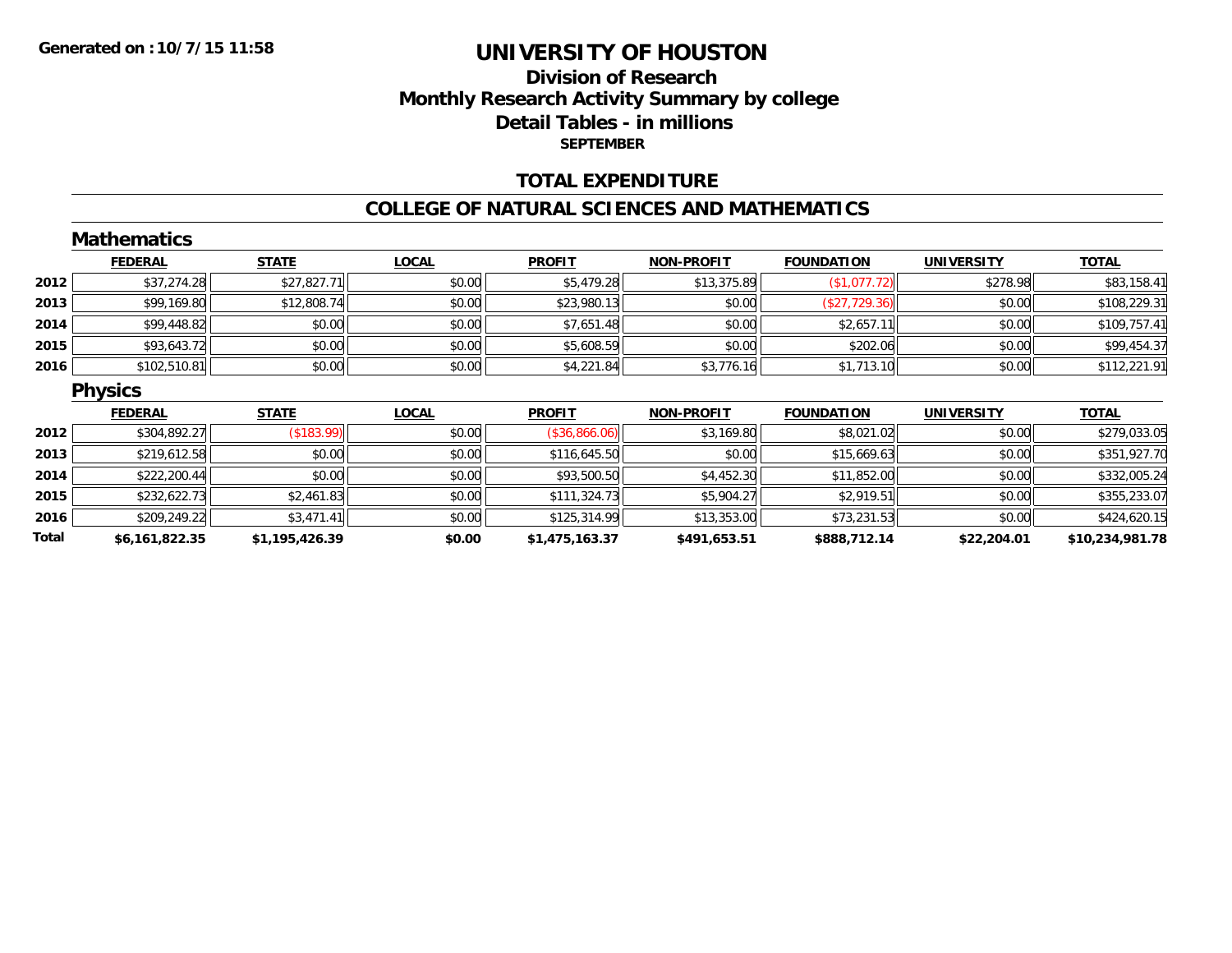## **Division of Research Monthly Research Activity Summary by college Detail Tables - in millions SEPTEMBER**

#### **TOTAL EXPENDITURE**

#### **COLLEGE OF OPTOMETRY**

# **Optometry Vision Sciences**

|       | <b>FEDERAL</b> | <b>STATE</b> | <b>LOCAL</b> | <b>PROFIT</b> | <b>NON-PROFIT</b> | <b>FOUNDATION</b> | <b>UNIVERSITY</b> | <b>TOTAL</b>   |
|-------|----------------|--------------|--------------|---------------|-------------------|-------------------|-------------------|----------------|
| 2012  | \$274,796.21   | \$1,922.24   | \$0.00       | \$32,908.55   | (\$105.00)        | \$2,222.10        | \$31,876.46       | \$343,620.56   |
| 2013  | \$364,948.69   | \$0.00       | \$0.00       | \$59,180.40   | \$0.00            | \$1,861.49        | \$9,185.32        | \$435,175.90   |
| 2014  | \$284,752.17   | \$0.00       | \$0.00       | \$82,972.63   | \$0.00            | \$0.00            | \$41,910.49       | \$409,635.29   |
| 2015  | \$297,046.00   | \$0.00       | \$0.00       | \$53,794.25   | \$0.00            | \$0.00            | \$112,086.27      | \$462,926.52   |
| 2016  | \$314,214.80   | \$0.00       | \$0.00       | \$43,835.28   | \$0.00            | \$0.00            | \$21,688.64       | \$379,738.72   |
| Total | \$1,535,757.87 | \$1,922.24   | \$0.00       | \$272.691.11  | (\$105.00)        | \$4,083.59        | \$216,747.18      | \$2,031,096.99 |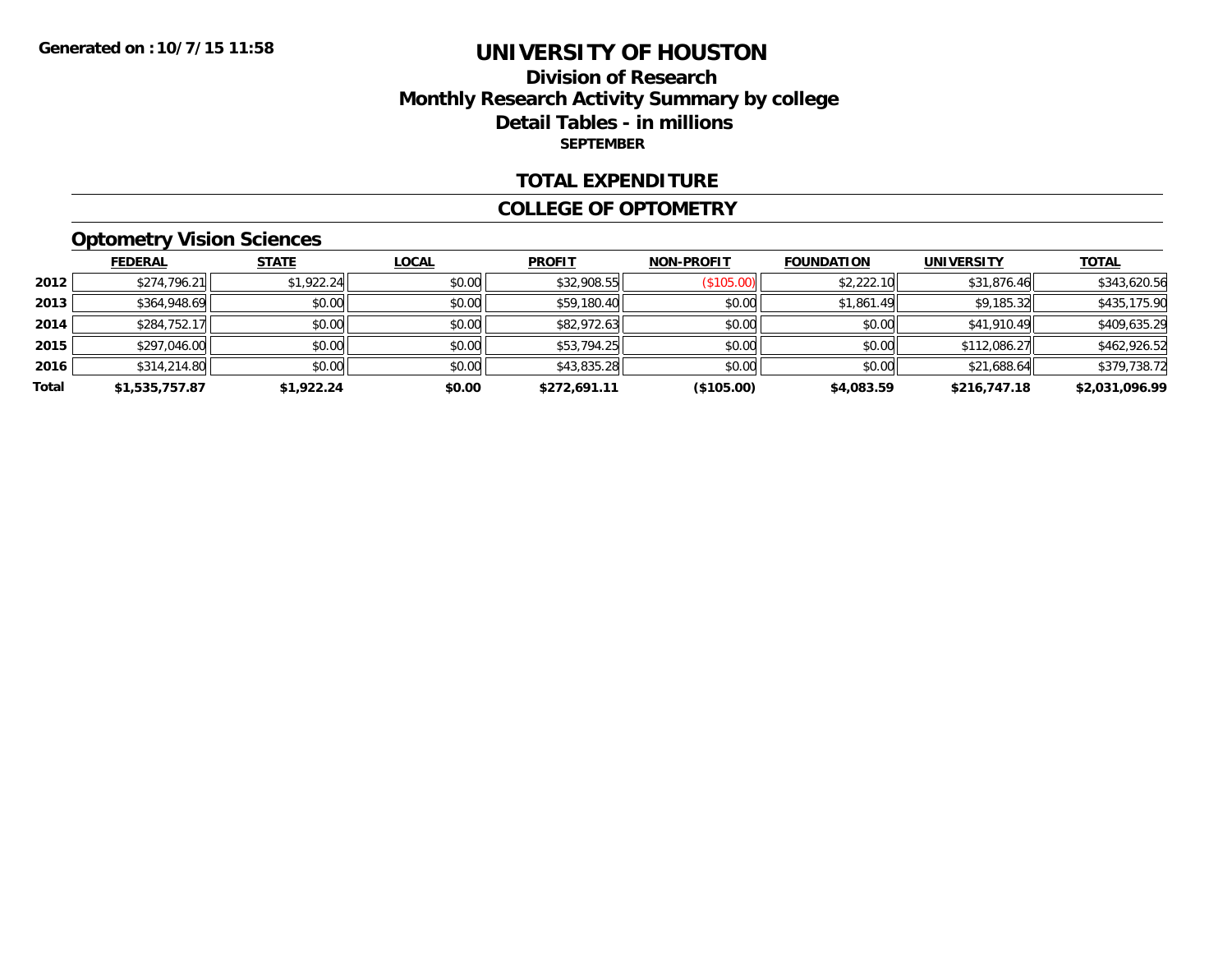## **Division of ResearchMonthly Research Activity Summary by college Detail Tables - in millionsSEPTEMBER**

#### **TOTAL EXPENDITURE**

#### **COLLEGE OF PHARMACY**

## **Center for Experimental Therapeutics and Pharmacoi**

|      | <b>FEDERAL</b> | <b>STATE</b> | <u>LOCAL</u> | <b>PROFIT</b> | <b>NON-PROFIT</b> | <b>FOUNDATION</b> | <b>UNIVERSITY</b> | <b>TOTAL</b> |
|------|----------------|--------------|--------------|---------------|-------------------|-------------------|-------------------|--------------|
| 2012 | \$0.00         | \$0.00       | \$0.00       | \$0.00        | \$0.00            | \$0.00            | \$0.00            | \$0.00       |
| 2013 | \$0.00         | \$0.00       | \$0.00       | \$0.00        | \$0.00            | \$0.00            | \$0.00            | \$0.00       |
| 2014 | \$0.00         | \$0.00       | \$0.00       | \$0.00        | \$0.00            | \$0.00            | \$0.00            | \$0.00       |
| 2015 | \$0.00         | \$0.00       | \$0.00       | \$0.00        | \$0.00            | \$0.00            | \$0.00            | \$0.00       |
| 2016 | \$0.00         | \$0.00       | \$0.00       | \$0.00        | \$0.00            | \$0.00            | \$0.00            | \$0.00       |

## **Clinical Pharmacy & Administration**

|      | <u>FEDERAL</u> | <b>STATE</b> | <u>LOCAL</u> | <b>PROFIT</b> | <b>NON-PROFIT</b> | <b>FOUNDATION</b> | <b>UNIVERSITY</b> | <b>TOTAL</b> |
|------|----------------|--------------|--------------|---------------|-------------------|-------------------|-------------------|--------------|
| 2012 | \$3,978.99     | \$9,494.77   | \$0.00       | \$3,209.73    | (\$8,957.88)      | \$0.00            | \$0.00            | \$7,725.61   |
| 2013 | \$15,345.61    | \$0.00       | \$0.00       | \$13,955.35   | \$0.00            | \$4,103.00        | \$0.00            | \$33,403.96  |
| 2014 | \$193.71       | \$0.00       | \$0.00       | \$34,212.41   | \$0.00            | \$0.00            | \$0.00            | \$34,406.12  |
| 2015 | \$5,342.30     | \$47,283.95  | \$0.00       | \$22,490.70   | (\$5,484.82)      | \$0.00            | \$0.00            | \$69,632.13  |
| 2016 | \$29,223.21    | \$17,894.31  | \$0.00       | \$40,823.20   | (\$54.00)         | \$0.00            | \$0.00            | \$87,886.72  |

## **Dean, Pharmacy**

|      | <b>FEDERAL</b> | <b>STATE</b> | <u>LOCAL</u> | <b>PROFIT</b> | <b>NON-PROFIT</b> | <b>FOUNDATION</b> | <b>UNIVERSITY</b> | <b>TOTAL</b> |
|------|----------------|--------------|--------------|---------------|-------------------|-------------------|-------------------|--------------|
| 2012 | \$0.00         | \$0.00       | \$0.00       | \$0.00        | \$0.00            | \$0.00            | \$0.00            | \$0.00       |
| 2013 | \$0.00         | \$0.00       | \$0.00       | \$0.00        | \$0.00            | \$0.00            | \$0.00            | \$0.00       |
| 2014 | \$0.00         | \$0.00       | \$0.00       | \$0.00        | \$0.00            | \$0.00            | \$0.00            | \$0.00       |
| 2015 | \$0.00         | \$0.00       | \$0.00       | \$0.00        | \$0.00            | \$0.00            | \$0.00            | \$0.00       |
| 2016 | \$0.00         | \$0.00       | \$0.00       | \$0.00        | \$0.00            | \$0.00            | \$0.00            | \$0.00       |

#### **Pharm Health Outcomes & Policy**

|      | <b>FEDERAL</b> | <u>STATE</u> | <u>LOCAL</u> | <b>PROFIT</b> | <b>NON-PROFIT</b> | <b>FOUNDATION</b> | <b>UNIVERSITY</b> | <b>TOTAL</b> |
|------|----------------|--------------|--------------|---------------|-------------------|-------------------|-------------------|--------------|
| 2012 | \$20,796.30    | \$0.00       | \$0.00       | \$0.00        | ,700.00           | \$0.00            | \$0.00            | \$22,496.30  |
| 2014 | \$3,536.24     | \$0.00       | \$0.00       | \$0.00        | \$0.00            | \$0.00            | \$0.00            | \$3,536.24   |
| 2015 | \$6,485.39     | \$0.00       | \$0.00       | \$0.00        | \$0.00            | \$0.00            | \$0.00            | \$6,485.39   |
| 2016 | \$494.99       | \$0.00       | \$0.00       | \$4,869.38    | \$9,487.50        | \$0.00            | \$0.00            | \$5,113.11   |

# **Pharmacological and Pharmaceutical Sciences**

|      | <b>FEDERAL</b> | <b>STATE</b> | <u>LOCAL</u> | <b>PROFIT</b> | <b>NON-PROFIT</b>     | <b>FOUNDATION</b>           | <b>UNIVERSITY</b> | <b>TOTAL</b> |
|------|----------------|--------------|--------------|---------------|-----------------------|-----------------------------|-------------------|--------------|
| 2012 | \$48,891.75    | \$0.01       | \$0.00       | \$0.00        | <b>\$8.901</b><br>.59 | \$0.00                      | \$0.00            | \$57,793.35  |
| 2013 | \$127,018.01   | \$0.00       | \$0.00       | \$1,561.99    | .405.79               | \$6,972.52                  | \$0.00            | \$142,958.31 |
| 2014 | \$169,653.09   | \$0.00       | \$0.00       | \$0.00        | \$4,848.91            | $A \cap F A$<br>44<br>2,511 | \$0.00            | \$177,019.44 |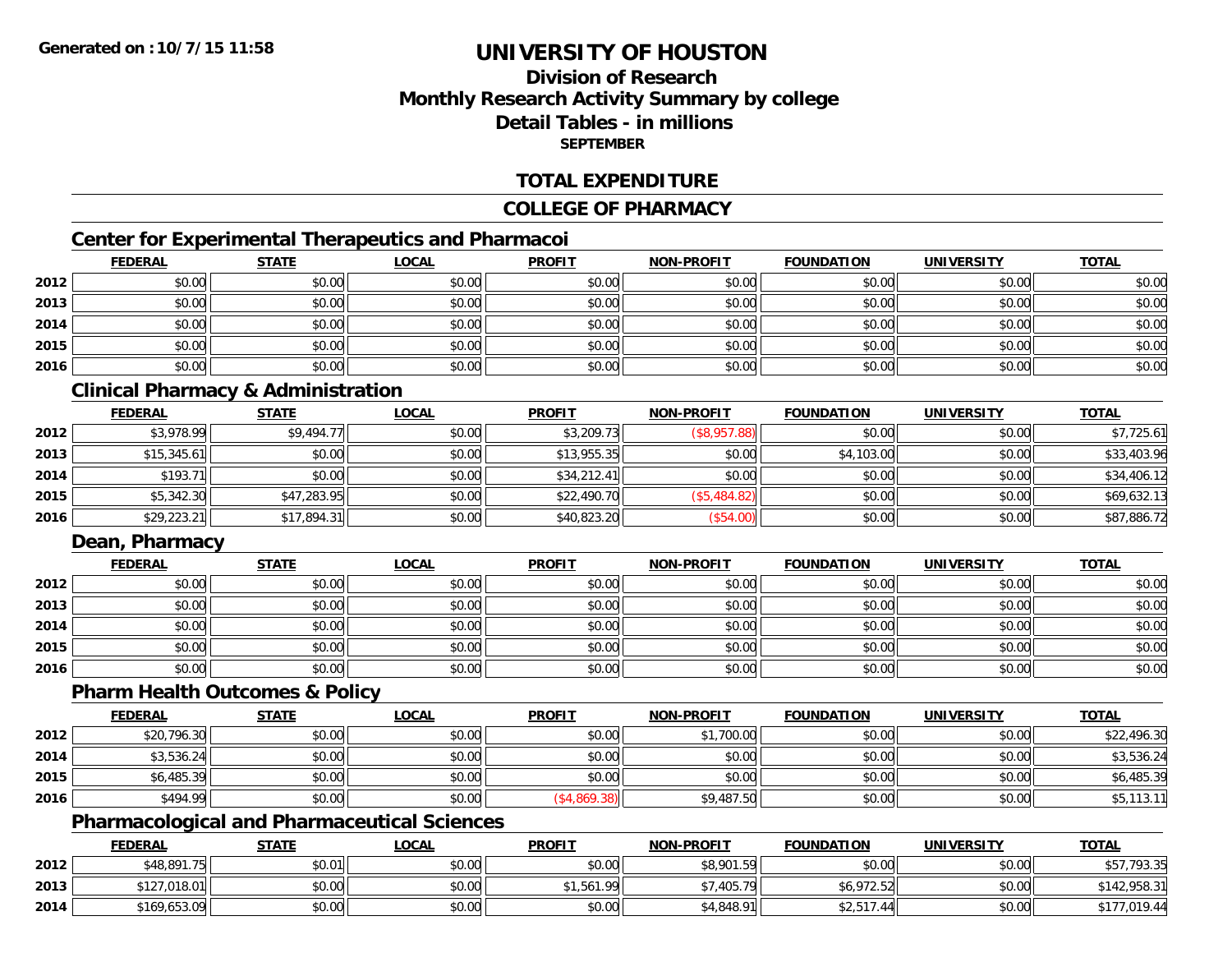## **Division of ResearchMonthly Research Activity Summary by college Detail Tables - in millions SEPTEMBER**

#### **TOTAL EXPENDITURE**

#### **COLLEGE OF PHARMACY**

# **Pharmacological and Pharmaceutical Sciences**

|       | <b>FEDERAL</b> | STATE       | <u>LOCAL</u> | <b>PROFIT</b> | <b>NON-PROFIT</b> | <b>FOUNDATION</b> | <b>UNIVERSITY</b> | <b>TOTAL</b>     |
|-------|----------------|-------------|--------------|---------------|-------------------|-------------------|-------------------|------------------|
| 2015  | \$104,328.24   | \$0.00      | \$0.00       |               | \$0.00            | \$14,175.86       | \$0.00            | .549.2           |
| 2016  | \$180,051.89   | .447.28     | \$0.00       | \$0.00        | ¢1<br>1.544       |                   | \$0.00            | .043.87<br>*193. |
| Total | \$715,339.70   | \$86,120.32 | \$0.00       | \$109,429.11  | \$19,391.81       | \$27,768.80       | \$0.00            | \$958,049.74     |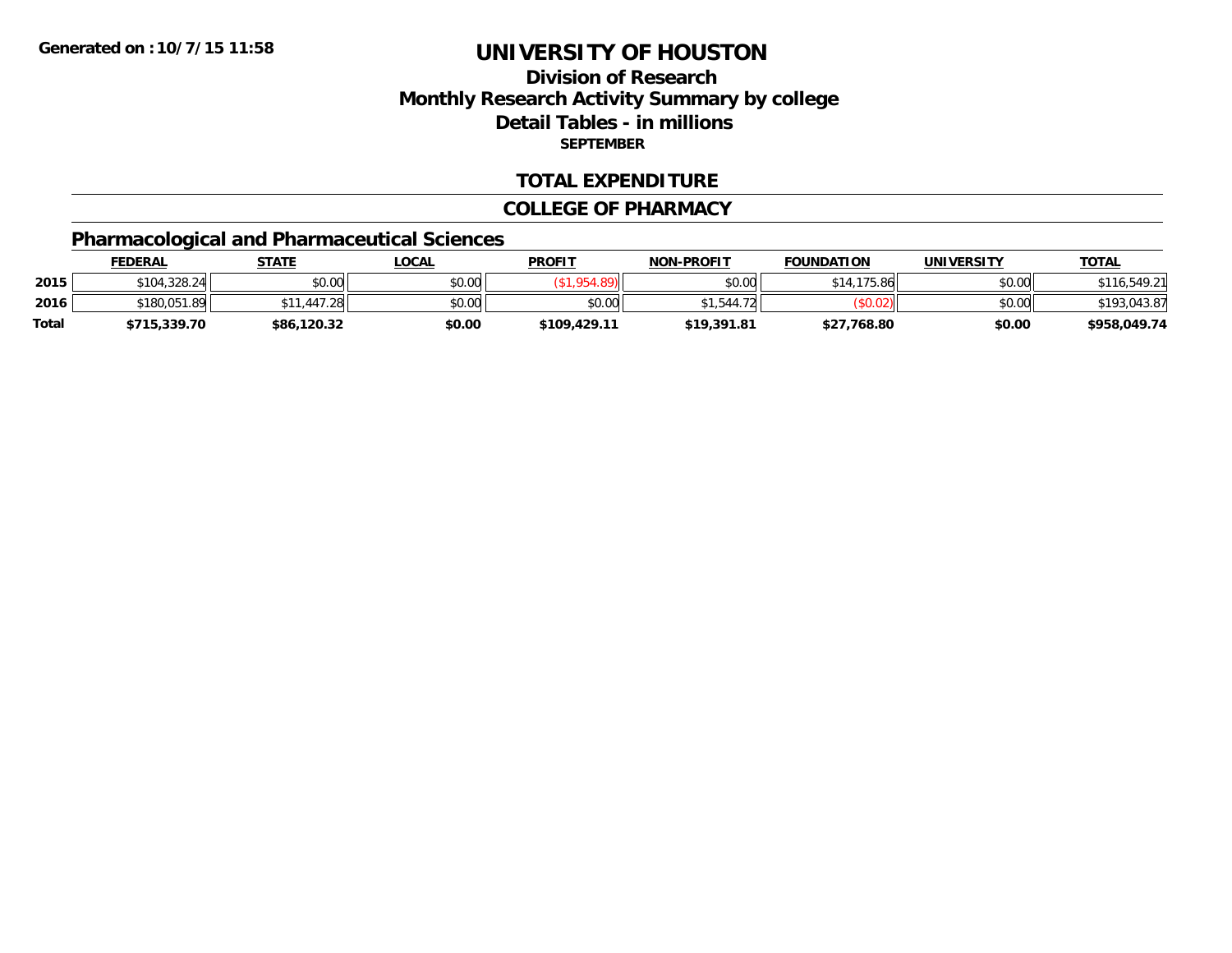## **Division of ResearchMonthly Research Activity Summary by college Detail Tables - in millions SEPTEMBER**

#### **TOTAL EXPENDITURE**

#### **COLLEGE OF TECHNOLOGY**

# **Center for Technology Literacy**

|                  |                                | -------      |              |               |                   |                   |                   |              |
|------------------|--------------------------------|--------------|--------------|---------------|-------------------|-------------------|-------------------|--------------|
|                  | <b>FEDERAL</b>                 | <b>STATE</b> | <b>LOCAL</b> | <b>PROFIT</b> | <b>NON-PROFIT</b> | <b>FOUNDATION</b> | <b>UNIVERSITY</b> | <b>TOTAL</b> |
| 2012             | \$145, 177.67                  | \$0.00       | \$0.00       | \$0.00        | \$0.00            | \$0.00            | \$0.00            | \$145,177.67 |
| 2013             | \$9,879.05                     | \$0.00       | \$0.00       | \$0.00        | \$0.00            | \$0.00            | \$0.00            | \$9,879.05   |
| 2014             | \$1,442.73                     | \$0.00       | \$0.00       | \$0.00        | \$0.00            | \$0.00            | \$0.00            | \$1,442.73   |
| 2015             | \$20,510.22                    | \$0.00       | \$0.00       | \$0.00        | \$0.00            | \$0.00            | \$0.00            | \$20,510.22  |
| 2016             | \$3,280.17                     | \$0.00       | \$0.00       | \$0.00        | \$0.00            | \$0.00            | \$0.00            | \$3,280.17   |
|                  | <b>Construction Management</b> |              |              |               |                   |                   |                   |              |
|                  | <b>FEDERAL</b>                 | <b>STATE</b> | <b>LOCAL</b> | <b>PROFIT</b> | <b>NON-PROFIT</b> | <b>FOUNDATION</b> | <b>UNIVERSITY</b> | <b>TOTAL</b> |
| 2013             | \$0.00                         | \$0.00       | \$0.00       | \$0.00        | \$0.00            | \$1,694.85        | \$0.00            | \$1,694.85   |
| 2014             | \$0.00                         | \$1,626.91   | \$0.00       | \$0.00        | \$0.00            | \$8,945.87        | \$0.00            | \$10,572.78  |
| 2015             | \$0.00                         | \$849.19     | \$0.00       | \$0.00        | \$0.00            | \$0.00            | \$0.00            | \$849.19     |
| 2016             | \$0.00                         | \$2,910.19   | \$0.00       | \$0.00        | \$0.00            | \$0.00            | \$0.00            | \$2,910.19   |
| Dean, Technology |                                |              |              |               |                   |                   |                   |              |
|                  | <b>FEDERAL</b>                 | <b>STATE</b> | <b>LOCAL</b> | <b>PROFIT</b> | <b>NON-PROFIT</b> | <b>FOUNDATION</b> | <b>UNIVERSITY</b> | <b>TOTAL</b> |
| 2012             | \$0.00                         | \$0.00       | \$0.00       | \$0.00        | \$0.00            | \$0.00            | \$0.00            | \$0.00       |
| 2013             | \$29,757.41                    | \$0.00       | \$0.00       | \$0.00        | \$0.00            | \$0.00            | \$0.00            | \$29,757.41  |
| 2014             | \$0.00                         | \$0.00       | \$0.00       | \$0.00        | \$0.00            | \$0.00            | \$0.00            | \$0.00       |
| 2015             | \$0.00                         | \$0.00       | \$0.00       | \$0.00        | \$0.00            | \$0.00            | \$0.00            | \$0.00       |
|                  | <b>Engineering Technology</b>  |              |              |               |                   |                   |                   |              |
|                  | <b>FEDERAL</b>                 | <b>STATE</b> | <b>LOCAL</b> | <b>PROFIT</b> | <b>NON-PROFIT</b> | <b>FOUNDATION</b> | <b>UNIVERSITY</b> | <b>TOTAL</b> |
| 2012             | \$45,083.99                    | \$0.00       | \$0.00       | \$3,270.11    | (\$3,333.00)      | \$5,003.95        | \$0.00            | \$50,025.05  |
| 2013             | (\$2,322.83)                   | \$0.00       | \$0.00       | \$4,053.00    | \$0.00            | \$1,516.82        | \$0.00            | \$3,246.99   |
| 2014             | \$8,469.43                     | \$0.00       | \$0.00       | \$8,035.88    | (\$5,440.00)      | \$0.00            | \$0.00            | \$11,065.31  |
| 2015             | \$25,793.99                    | \$0.00       | \$0.00       | \$6,739.44    | \$0.00            | \$0.00            | \$0.00            | \$32,533.43  |

## **Human Development and Consumer Science**

**2016**

|      | <b>FEDERAL</b> | <b>STATE</b> | <u>LOCAL</u>  | <b>PROFIT</b> | <b>NON-PROFIT</b> | <b>FOUNDATION</b> | UNIVERSITY | <b>TOTAL</b>        |
|------|----------------|--------------|---------------|---------------|-------------------|-------------------|------------|---------------------|
| 2012 |                | \$0.00       | 0000<br>ง∪.∪บ | \$0.00        | \$0.00            | \$0.00            | \$0.00     |                     |
| 2015 | .163.02        | \$0.00       | \$0.00        | \$0.00        | \$0.00            | \$0.00            | \$0.00     | 163.02              |
| 2016 | \$6,305.       | \$0.00       | 0000<br>ง∪.∪บ | \$0.00        | \$0.00            | ホココハ<br>\$772.02  | \$0.00     | $- - -$<br>\$1,011. |

6 \$170,698.16 \$0.00 \$0.00 \$0.00 \$0.00 \$0.00 \$0.00 \$3,000.00 \$0.00 \$0.00 \$0.00 \$0.00 \$173,698.16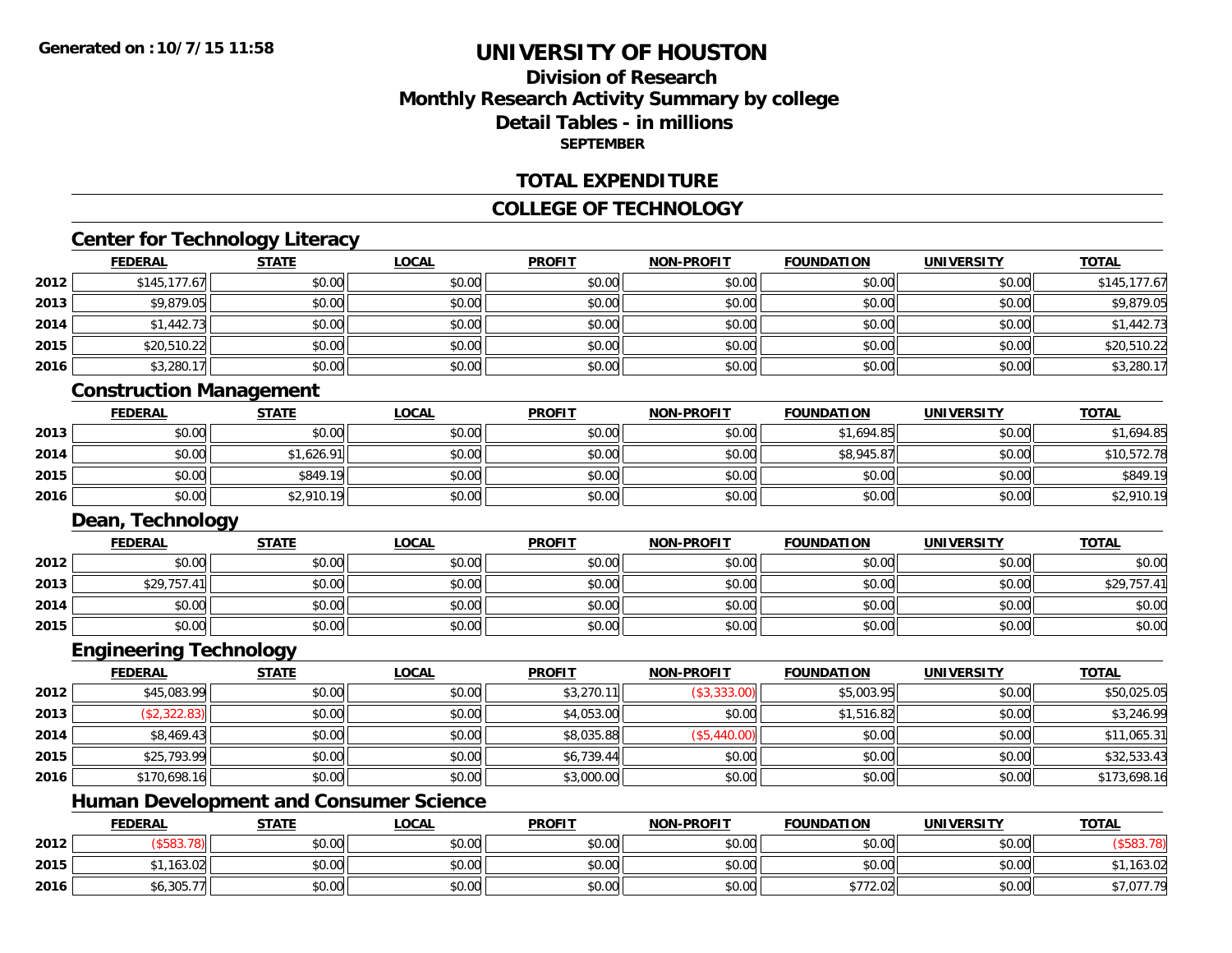## **Division of ResearchMonthly Research Activity Summary by college Detail Tables - in millions SEPTEMBER**

#### **TOTAL EXPENDITURE**

#### **COLLEGE OF TECHNOLOGY**

## **Information & Logistics Technology**

|      | <b>FEDERAL</b> | <b>STATE</b> | <b>LOCAL</b> | <b>PROFIT</b> | <b>NON-PROFIT</b> | <b>FOUNDATION</b> | <b>UNIVERSITY</b> | <b>TOTAL</b> |
|------|----------------|--------------|--------------|---------------|-------------------|-------------------|-------------------|--------------|
| 2012 | \$2,386.05     | \$0.00       | \$0.00       | \$0.00        | \$0.00            | \$0.00            | \$0.00            | \$2,386.05   |
| 2013 | \$0.00         | \$0.00       | \$0.00       | \$0.00        | \$0.00            | \$0.00            | \$0.00            | \$0.00       |
| 2014 | \$0.00         | \$0.00       | \$0.00       | \$0.00        | \$0.00            | \$0.00            | \$0.00            | \$0.00       |
| 2015 | \$67.69        | \$0.00       | \$0.00       | \$0.00        | \$0.00            | \$0.00            | \$0.00            | \$67.69      |
| 2016 | \$2,146.88     | \$0.00       | \$0.00       | \$0.00        | \$0.00            | \$0.00            | \$0.00            | \$2,146.88   |

# **Texas Manufacturing Assistance Center**

|       | FEDERAL           | <b>CTATE</b>   | <b>LOCAL</b>  | <b>PROFIT</b>  | -PROFIT<br><b>NON</b> | <b>FOUNDATION</b>    | <b>UNIVERSITY</b> | $T$ $T$ $T$ $R$<br>101n |
|-------|-------------------|----------------|---------------|----------------|-----------------------|----------------------|-------------------|-------------------------|
| 2013  | $\cdots$<br>JU.UU | nn on<br>DU.UU | 0.00<br>JU.UU | \$0.00         | 40.00<br>DU.UU        | $\sim$ 00<br>JU.UU   | 0.00<br>DU.UG     | \$0.00                  |
| Total | \$469,255.6       | -5.386.29      | \$0.00        | ぐつに<br>.098.43 | 73.00<br>эõ.          | * 4 -<br>$\sim$<br>. | \$0.00            | \$508,900.84            |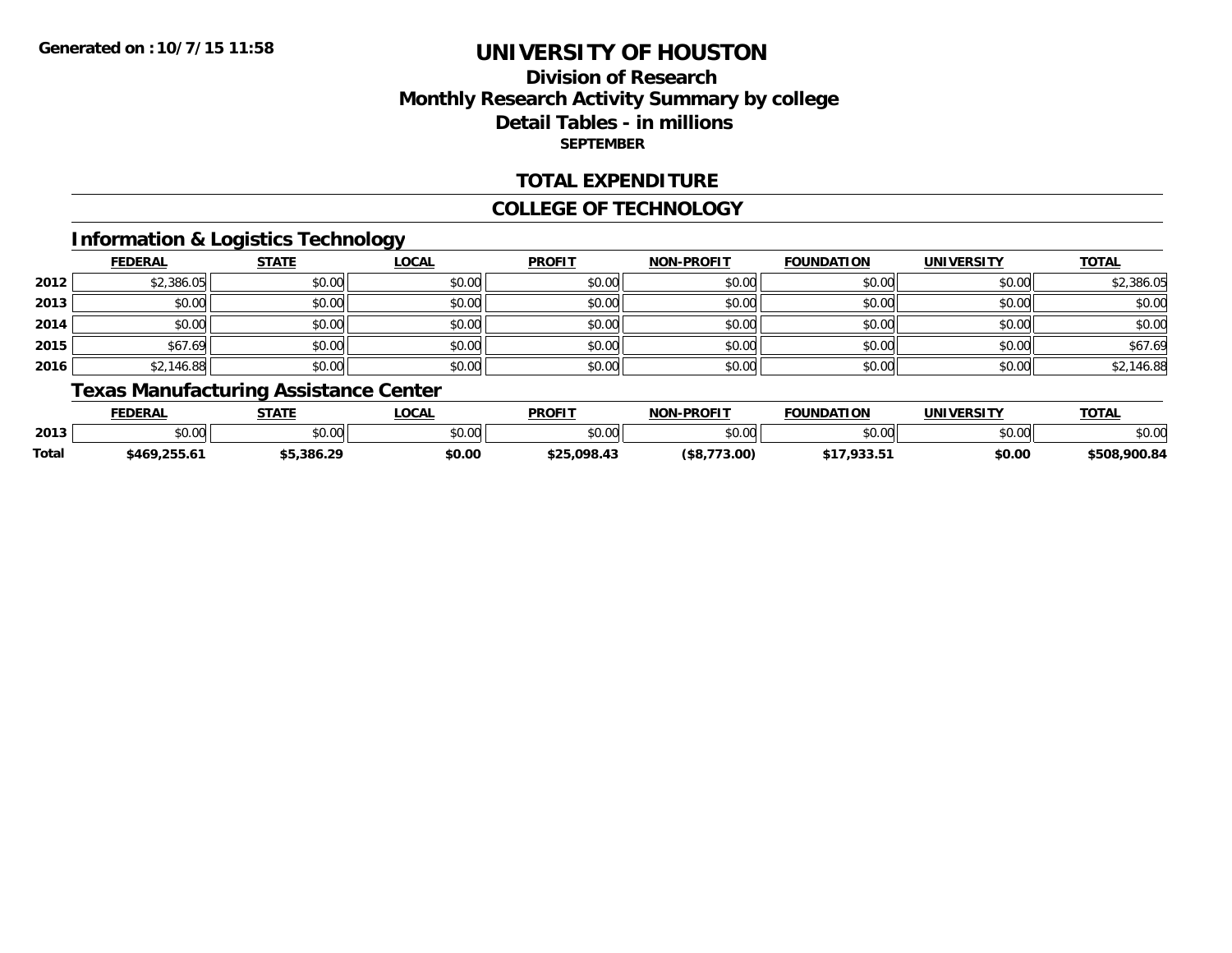## **Division of ResearchMonthly Research Activity Summary by college Detail Tables - in millionsSEPTEMBER**

#### **TOTAL EXPENDITURE**

## **CULLEN COLLEGE OF ENGINEERING**

## **Biomedical Engineering**

|      | <b>FEDERAL</b> | <b>STATE</b> | <b>LOCAL</b> | <b>PROFIT</b> | <b>NON-PROFIT</b> | <b>FOUNDATION</b> | <b>UNIVERSITY</b> | <u>TOTAL</u> |
|------|----------------|--------------|--------------|---------------|-------------------|-------------------|-------------------|--------------|
| 2012 | \$39,344.96    | \$0.00       | \$0.00       | \$0.00        | \$0.00            | \$0.00            | \$0.00            | \$39,344.96  |
| 2013 | \$44,890.87    | \$0.00       | \$0.00       | \$0.00        | \$0.00            | \$0.00            | \$0.00            | \$44,890.87  |
| 2014 | \$114,831.63   | \$0.00       | \$0.00       | \$0.00        | \$0.00            | \$0.00            | \$0.00            | \$114,831.63 |
| 2015 | \$197,905.67   | \$0.00       | \$0.00       | \$0.00        | \$8,127.90        | \$0.00            | \$0.00            | \$206,033.57 |
| 2016 | \$130,696.34   | \$0.00       | \$0.00       | \$0.00        | \$35,607.26       | \$0.00            | \$0.00            | \$166,303.60 |

## **Center for Innovative Grouting Materials and Tech**

|      | <b>FEDERAL</b> | <b>STATE</b> | <u>LOCAL</u> | <b>PROFIT</b> | <b>NON-PROFIT</b> | <b>FOUNDATION</b> | <b>UNIVERSITY</b> | <b>TOTAL</b> |
|------|----------------|--------------|--------------|---------------|-------------------|-------------------|-------------------|--------------|
| 2012 | \$0.00         | \$0.00       | \$0.00       | \$0.00        | \$0.00            | \$0.00            | \$0.00            | \$0.00       |
| 2013 | \$0.00         | \$0.00       | \$0.00       | \$0.00        | \$0.00            | \$0.00            | \$0.00            | \$0.00       |
| 2014 | \$0.00         | \$0.00       | \$0.00       | \$0.00        | \$0.00            | \$0.00            | \$0.00            | \$0.00       |
| 2015 | \$0.00         | \$0.00       | \$0.00       | \$0.00        | \$0.00            | \$0.00            | \$0.00            | \$0.00       |
| 2016 | \$0.00         | \$0.00       | \$0.00       | \$0.00        | \$0.00            | \$0.00            | \$0.00            | \$0.00       |

## **Chemical Engineering**

|      | <b>FEDERAL</b> | <b>STATE</b> | <b>LOCAL</b> | <b>PROFIT</b> | <b>NON-PROFIT</b> | <b>FOUNDATION</b> | <b>UNIVERSITY</b> | <b>TOTAL</b> |
|------|----------------|--------------|--------------|---------------|-------------------|-------------------|-------------------|--------------|
| 2012 | \$518,700.19   | \$5,212.23   | \$0.00       | \$53,942.76   | \$0.00            | \$8,940.97        | \$799.98          | \$587,596.12 |
| 2013 | \$226,170.16   | \$11,145.12  | \$0.00       | \$115,964.13  | \$4,594.32        | \$25,229.39       | \$0.00            | \$383,103.12 |
| 2014 | \$224,072.48   | \$11,859.65  | \$0.00       | \$32,804.16   | \$19,822.01       | \$11,565.78       | \$7,213.10        | \$307,337.18 |
| 2015 | \$178,018.61   | \$33,204.74  | \$0.00       | \$142,965.35  | \$6,626.80        | \$16,326.44       | \$10,803.04       | \$387,944.98 |
| 2016 | \$257,821.76   | \$264,319.10 | \$0.00       | \$144,262.67  | \$11,127.72       | \$18,810.15       | (\$267.17)        | \$696,074.23 |

#### **Civil Engineering**

|      | <b>FEDERAL</b> | <u>STATE</u> | <u>LOCAL</u> | <b>PROFIT</b> | <b>NON-PROFIT</b> | <b>FOUNDATION</b> | <b>UNIVERSITY</b> | <b>TOTAL</b> |
|------|----------------|--------------|--------------|---------------|-------------------|-------------------|-------------------|--------------|
| 2012 | \$80,952.48    | \$42,514.07  | \$16,047.17  | \$17,608.88   | \$2,840.60        | (\$1,858.96)      | \$0.00            | \$158,104.23 |
| 2013 | \$141,509.78   | \$31,642.97  | \$0.00       | \$6,213.66    | \$3,727.61        | (\$2,854.99)      | \$0.00            | \$180,239.03 |
| 2014 | \$265,420.79   | \$3,101.83   | \$0.00       | \$6,702.26    | \$10,008.16       | \$15,000.46       | \$0.00            | \$300,233.50 |
| 2015 | \$209,741.35   | \$11,923.57  | \$0.00       | \$11,394.49   | \$908.16          | \$5,129.16        | \$0.00            | \$239,096.74 |
| 2016 | \$267,233.37   | \$80,999.24  | \$0.00       | \$9,151.13    | \$3,161.96        | \$2,673.56        | \$11,439.66       | \$374,658.93 |

# **Composites Engineering and Applications Center**

|      | <b>DERAL</b>                    | <b>CTATI</b>          | $\bigcap$<br>.OCAI     | <b>PROFIT</b>         | <b>DDAEIT</b><br><b>NION</b> | .<br>ב נוחו<br>LION | - R.J.         | <b>TOTAL</b>   |
|------|---------------------------------|-----------------------|------------------------|-----------------------|------------------------------|---------------------|----------------|----------------|
| 2012 | $\sim$<br>$. \cup . \cup \cup$  | $\overline{ }$<br>ט.ט | $\sim$ 00<br>pu.uu     | $\sim$ 00<br>ັ⊎ບ.ບບ,  | 0.00<br>PO.OO                | vv.vv               | 0.001<br>vv.vv | 0000<br>\$U.UU |
| 2013 | $\sim$ $\sim$<br>$\sim$<br>o.uu | しいい                   | $\sim$ $\sim$<br>vu.uu | $\sim$ 00<br>ັ້ນບ.ບເ∞ | 0.00<br>PO.OO                | JU.UU               | 0.00<br>PO.OO  | ስ ለሰ<br>JU.UU  |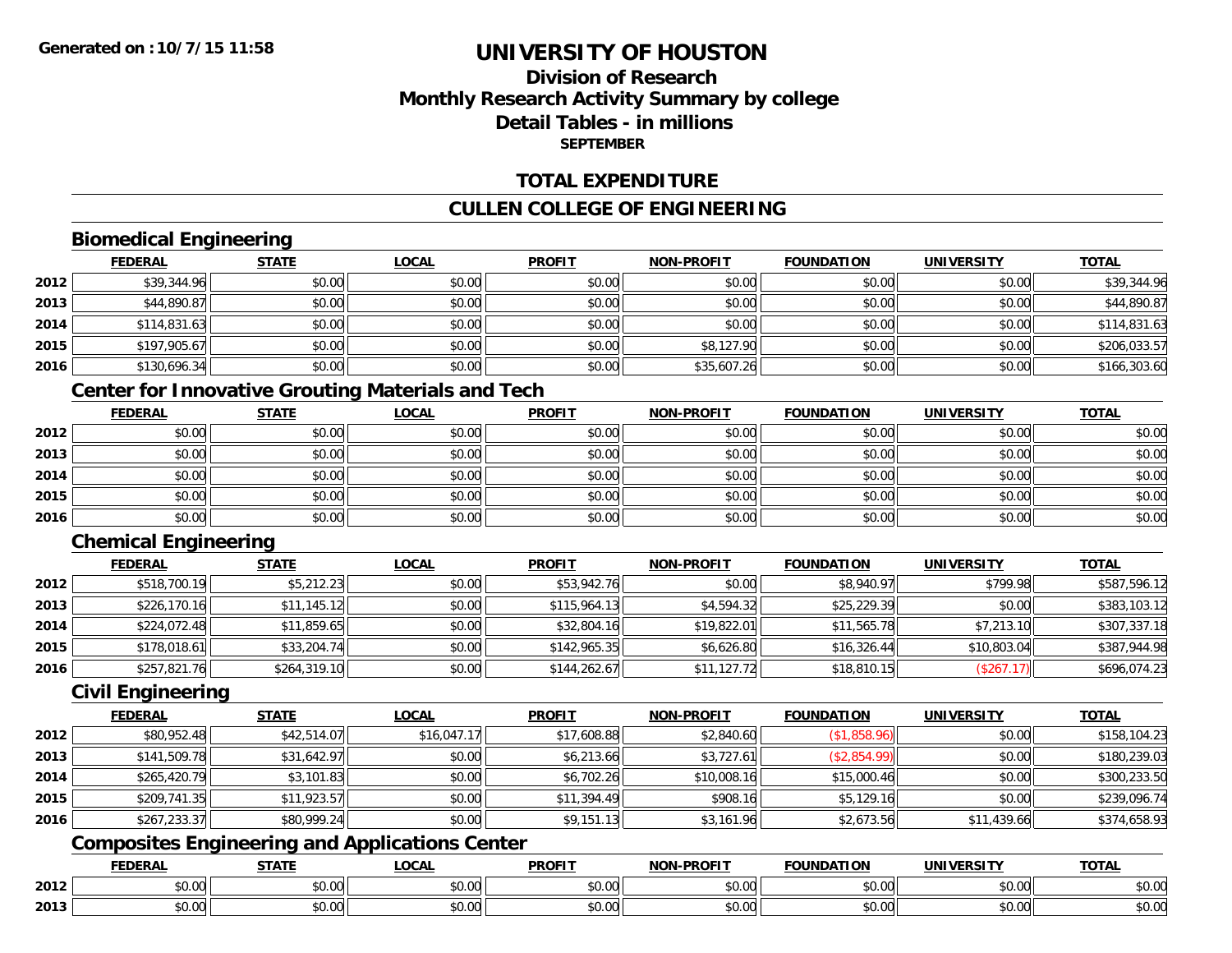## **Division of ResearchMonthly Research Activity Summary by college Detail Tables - in millions SEPTEMBER**

## **TOTAL EXPENDITURE**

## **CULLEN COLLEGE OF ENGINEERING**

# **Composites Engineering and Applications Center**

|      | <b>FEDERAL</b>                               | <b>STATE</b> | <b>LOCAL</b> | <b>PROFIT</b> | <b>NON-PROFIT</b> | <b>FOUNDATION</b> | <b>UNIVERSITY</b> | <b>TOTAL</b> |
|------|----------------------------------------------|--------------|--------------|---------------|-------------------|-------------------|-------------------|--------------|
| 2014 | \$0.00                                       | \$0.00       | \$0.00       | \$0.00        | \$0.00            | \$0.00            | \$0.00            | \$0.00       |
| 2015 | \$0.00                                       | \$0.00       | \$0.00       | \$0.00        | \$0.00            | \$0.00            | \$0.00            | \$0.00       |
|      | Dean, Engineering                            |              |              |               |                   |                   |                   |              |
|      | <b>FEDERAL</b>                               | <b>STATE</b> | <b>LOCAL</b> | <b>PROFIT</b> | <b>NON-PROFIT</b> | <b>FOUNDATION</b> | <b>UNIVERSITY</b> | <b>TOTAL</b> |
| 2012 | \$632.89                                     | \$0.00       | \$0.00       | \$0.00        | \$0.00            | \$0.00            | \$0.00            | \$632.89     |
| 2013 | \$4,258.67                                   | \$0.00       | \$0.00       | \$0.00        | \$0.00            | \$0.00            | \$0.00            | \$4,258.67   |
| 2014 | \$2,474.40                                   | \$0.00       | \$0.00       | \$0.00        | \$0.00            | \$0.00            | \$0.00            | \$2,474.40   |
| 2015 | \$650.80                                     | \$0.00       | \$0.00       | \$0.00        | \$0.00            | \$0.00            | \$0.00            | \$650.80     |
| 2016 | (\$4.44)                                     | \$0.00       | \$0.00       | \$0.00        | \$0.00            | \$0.00            | \$0.00            | (\$4.44)     |
|      | <b>Electrical &amp; Computer Engineering</b> |              |              |               |                   |                   |                   |              |
|      | <b>FEDERAL</b>                               | <b>STATE</b> | <b>LOCAL</b> | <b>PROFIT</b> | <b>NON-PROFIT</b> | <b>FOUNDATION</b> | <b>UNIVERSITY</b> | <b>TOTAL</b> |
| 2012 | \$304,677.77                                 | \$14,454.12  | \$0.00       | \$33,308.25   | \$0.00            | (\$41,944.82)     | (\$0.21)          | \$310,495.11 |
| 2013 | \$209,804.06                                 | \$8,068.60   | \$0.00       | \$33,974.68   | \$1,428.00        | \$4,910.80        | \$0.00            | \$258,186.14 |
| 2014 | \$420,306.30                                 | \$2,968.64   | \$0.00       | \$109,232.30  | \$4,148.41        | \$10,934.56       | \$1,583.71        | \$549,173.92 |
| 2015 | \$321,502.37                                 | \$2,583.55   | \$0.00       | \$54,295.42   | \$5,146.26        | \$5,496.07        | \$0.00            | \$389,023.67 |
| 2016 | \$291,911.37                                 | \$300,185.55 | \$0.00       | \$49,095.95   | \$17,206.58       | \$27,541.14       | \$0.00            | \$685,940.59 |
|      | <b>Industrial Engineering</b>                |              |              |               |                   |                   |                   |              |
|      | <b>FEDERAL</b>                               | <b>STATE</b> | <b>LOCAL</b> | <b>PROFIT</b> | <b>NON-PROFIT</b> | <b>FOUNDATION</b> | <b>UNIVERSITY</b> | <b>TOTAL</b> |
| 2012 | \$16,026.85                                  | \$0.00       | \$5,859.77   | \$0.00        | \$0.00            | \$0.00            | \$0.00            | \$21,886.62  |
| 2013 | \$9,850.09                                   | \$2,450.00   | \$330.36     | \$0.00        | \$0.00            | \$0.00            | \$0.00            | \$12,630.45  |
| 2014 | \$43,343.20                                  | \$31,839.25  | \$3,901.52   | \$0.00        | \$0.00            | \$6,426.01        | \$0.00            | \$85,509.98  |
| 2015 | \$17,657.53                                  | \$6,538.47   | \$5,522.97   | \$0.00        | \$0.00            | \$6,295.70        | \$0.00            | \$36,014.67  |
| 2016 | \$10,371.96                                  | \$9,428.43   | \$95.99      | \$2,760.92    | \$0.00            | \$7,193.24        | \$0.00            | \$29,850.54  |

#### **Mechanical Engineering**

|      | <b>FEDERAL</b> | <u>STATE</u> | <u>LOCAL</u> | <b>PROFIT</b> | <b>NON-PROFIT</b> | <b>FOUNDATION</b> | <b>UNIVERSITY</b> | <b>TOTAL</b> |
|------|----------------|--------------|--------------|---------------|-------------------|-------------------|-------------------|--------------|
| 2012 | \$171,787.59   | \$22,680.28  | \$0.00       | \$39,940.42   | \$3,589.75        | \$0.00            | \$0.00            | \$237,998.04 |
| 2013 | \$180,385.54   | \$89,612.47  | \$0.00       | \$6,728.32    | \$0.00            | \$2,273.68        | \$0.00            | \$279,000.00 |
| 2014 | \$263,346.42   | \$11,452.00  | \$0.00       | \$26,445.17   | \$0.00            | \$36,792.66       | \$0.00            | \$338,036.25 |
| 2015 | \$268,569.08   | \$0.00       | \$0.00       | \$47,853.22   | \$0.00            | \$21,214.77       | \$0.00            | \$337,637.07 |
| 2016 | \$116,929.02   | \$0.00       | \$0.00       | \$67,991.94   | \$23,007.50       | \$5,574.35        | \$0.00            | \$213,502.81 |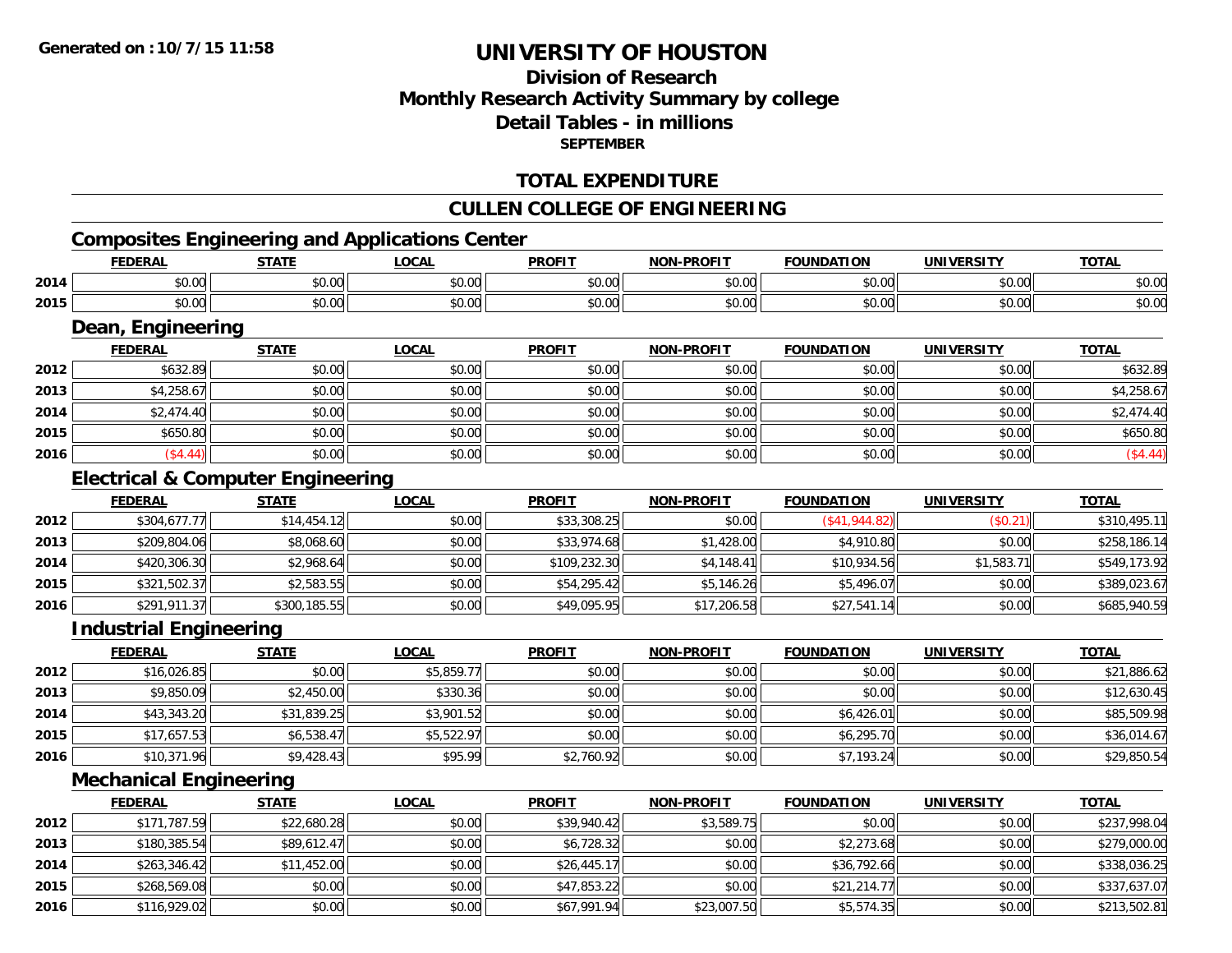## **Division of ResearchMonthly Research Activity Summary by college Detail Tables - in millions SEPTEMBER**

#### **TOTAL EXPENDITURE**

#### **CULLEN COLLEGE OF ENGINEERING**

## **National Center for Airborne Laser Mapping**

|      | <b>FEDERAL</b> | <b>STATE</b> | <b>LOCAL</b> | <b>PROFIT</b> | NON-PROFIT | <b>FOUNDATION</b> | <b>UNIVERSITY</b> | <b>TOTAL</b> |
|------|----------------|--------------|--------------|---------------|------------|-------------------|-------------------|--------------|
| 2012 | \$2,766.92     | \$0.00       | \$0.00       | \$0.00        | \$0.00     | \$0.00            | \$0.00            | \$2,766.92   |
| 2013 | \$392.46]      | \$0.00       | \$0.00       | \$0.00        | \$0.00     | \$0.00            | \$0.00            | \$392.46     |
| 2014 | \$66,150.17    | \$0.00       | \$0.00       | \$0.00        | \$0.00     | \$15,780.08       | \$0.00            | \$81,930.25  |
| 2015 | \$8,183.89     | \$0.00       | \$0.00       | \$0.00        | \$0.00     | \$0.00            | \$0.00            | \$8,183.89   |
| 2016 | \$148,398.93   | \$0.00       | \$0.00       | \$0.00        | \$3,710.76 | \$0.00            | \$0.00            | \$152,109.69 |

## **Wind Energy Center**

|       | <b>FEDERAL</b> | <b>STATE</b> | <b>LOCAL</b> | <b>PROFIT</b>  | <b>NON-PROFIT</b> | <b>FOUNDATION</b> | <b>UNIVERSITY</b> | <b>TOTAL</b>   |
|-------|----------------|--------------|--------------|----------------|-------------------|-------------------|-------------------|----------------|
| 2012  | \$0.00         | \$0.00       | \$0.00       | \$0.00         | \$0.00            | \$0.00            | \$0.00            | \$0.00         |
| 2013  | \$0.00         | \$0.00       | \$0.00       | \$0.00         | \$0.00            | \$0.00            | \$0.00            | \$0.00         |
| 2014  | \$0.00         | \$0.00       | \$0.00       | \$0.00         | \$0.00            | \$0.00            | \$0.00            | \$0.00         |
| 2015  | \$0.00         | \$0.00       | \$0.00       | \$0.00         | \$0.00            | \$0.00            | \$0.00            | \$0.00         |
| 2016  | \$0.00         | \$0.00       | \$0.00       | \$0.00         | \$0.00            | \$0.00            | \$0.00            | \$0.00         |
| Total | \$5,776,899.37 | \$998,183.88 | \$31,757.78  | \$1,012,636.06 | \$164,789.76      | \$207,450.20      | \$31,572.11       | \$8,223,289.16 |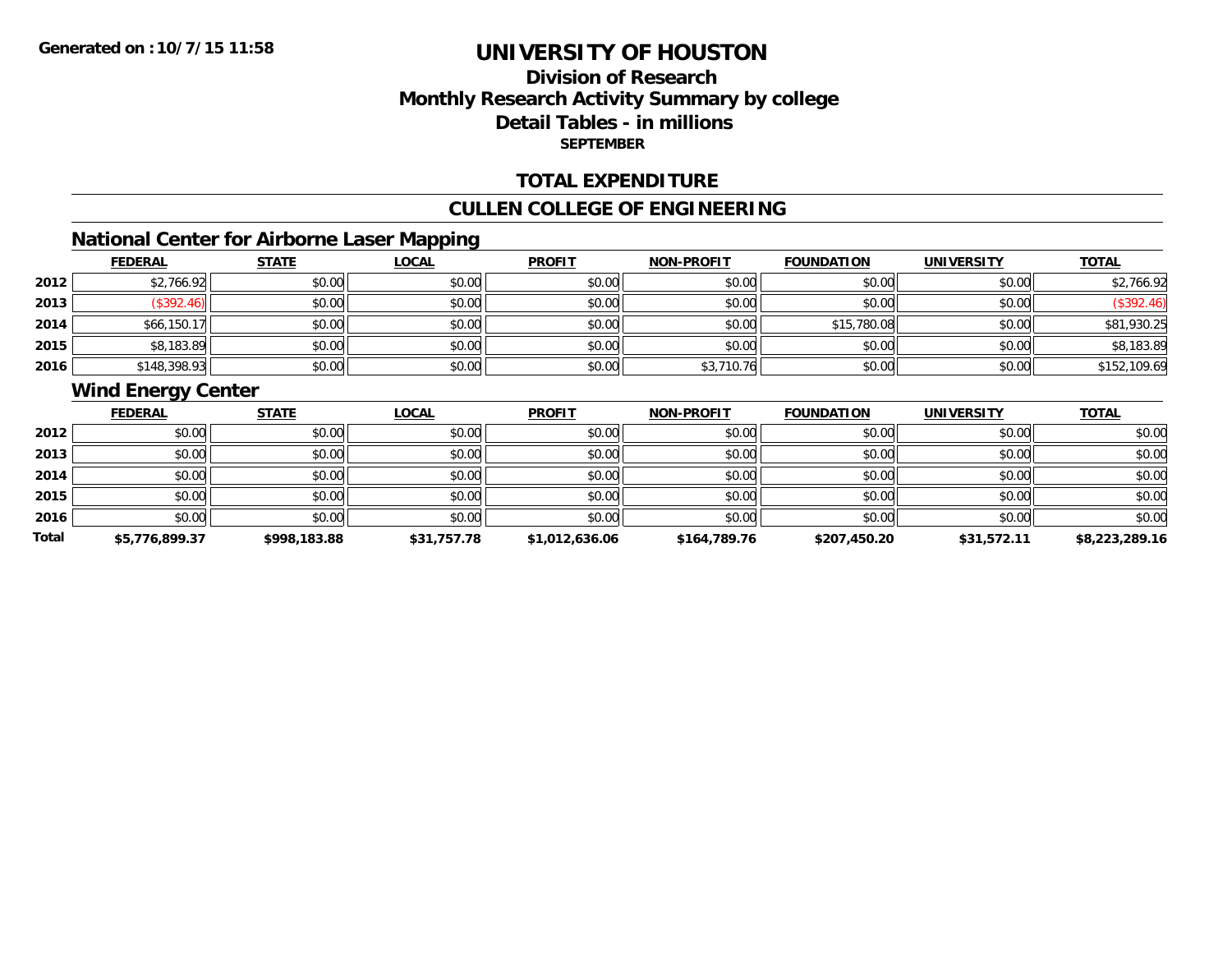## **Division of ResearchMonthly Research Activity Summary by college Detail Tables - in millionsSEPTEMBER**

#### **TOTAL EXPENDITURE**

#### **DIVISION OF RESEARCH**

# **Allied Geophysical Laboratories**

|      | <b>FEDERAL</b> | <b>STATL</b>   | $\sim$<br>.UUAI    | <b>PROFIT</b>  | <b>NON-PROFIT</b> | <b>FOUNDATION</b> | UNIVERSITY            | <b>TOTAL</b> |
|------|----------------|----------------|--------------------|----------------|-------------------|-------------------|-----------------------|--------------|
| 2012 | 0000<br>pu.uu  | ტი იი<br>JU.U' | 0.00<br>pu.uu      |                | 0000<br>PO.OO     | 4000<br>U.UU      | 0.001<br><b>JU.UU</b> |              |
| 2013 | 0000<br>ט.טע   | 0000<br>vu.vu  | $\sim$ 00<br>JU.UU | $\overline{a}$ | 0000<br>PO.OO     | \$0.00            | 0.001<br>DU.UG        |              |

# **Center for Advanced Computing and Data Systems**

|      | <b>FEDERAL</b> | <b>STATE</b> | <b>LOCAL</b> | <b>PROFIT</b> | <b>NON-PROFIT</b> | <b>FOUNDATION</b> | <b>UNIVERSITY</b> | <b>TOTAL</b> |
|------|----------------|--------------|--------------|---------------|-------------------|-------------------|-------------------|--------------|
| 2012 | \$80,775.01    | \$0.00       | \$0.00       | \$0.00        | \$0.00            | \$0.00            | \$0.00            | \$80,775.01  |
| 2013 | \$7,355.79     | \$0.00       | \$0.00       | \$9,344.55    | \$0.00            | \$0.00            | \$0.00            | \$16,700.35  |
| 2014 | \$1,901.71     | \$0.00       | \$0.00       | \$0.00        | \$0.00            | \$0.00            | \$0.00            | \$1,901.71   |
| 2015 | \$0.00         | \$0.00       | \$0.00       | \$0.00        | \$0.00            | \$0.00            | \$0.00            | \$0.00       |
| 2016 | \$659.24       | \$0.00       | \$0.00       | \$0.00        | \$0.00            | \$0.00            | \$0.00            | \$659.24     |

#### **Center for Advanced Materials**

|      | <u>FEDERAL</u> | <b>STATE</b> | <u>LOCAL</u> | <b>PROFIT</b> | <b>NON-PROFIT</b> | <b>FOUNDATION</b> | <b>UNIVERSITY</b> | <b>TOTAL</b> |
|------|----------------|--------------|--------------|---------------|-------------------|-------------------|-------------------|--------------|
| 2012 | \$0.00         | \$0.00       | \$0.00       | \$95.00       | \$0.00            | \$0.00            | \$0.00            | \$95.00      |
| 2013 | \$0.00         | \$0.00       | \$0.00       | \$0.00        | \$0.00            | \$0.00            | \$0.00            | \$0.00       |
| 2014 | \$0.00         | \$0.00       | \$0.00       | \$0.00        | \$0.00            | \$0.00            | \$0.00            | \$0.00       |
| 2015 | \$0.00         | \$0.00       | \$0.00       | \$0.00        | \$0.00            | \$0.00            | \$0.00            | \$0.00       |
| 2016 | \$0.00         | \$0.00       | \$0.00       | \$0.00        | \$0.00            | \$0.00            | \$0.00            | \$0.00       |

## **Center for Biomedical & Environmental Genomics**

|      | <b>FEDERAL</b> | <b>STATE</b> | <u>LOCAL</u> | <b>PROFIT</b> | <b>NON-PROFIT</b> | <b>FOUNDATION</b> | UNIVERSITY | <b>TOTAL</b> |
|------|----------------|--------------|--------------|---------------|-------------------|-------------------|------------|--------------|
| 2012 | \$0.00         | \$0.00       | \$0.00       | \$0.00        | \$0.00            | \$0.00            | \$0.00     | \$0.00       |
| 2013 | \$0.00         | \$0.00       | \$0.00       | \$0.00        | \$0.00            | \$0.00            | \$0.00     | \$0.00       |
| 2014 | \$0.00         | \$0.00       | \$0.00       | \$0.00        | \$0.00            | \$0.00            | \$0.00     | \$0.00       |
| 2016 | \$0.00         | \$0.00       | \$0.00       | \$0.00        | \$0.00            | \$0.00            | \$0.00     | \$0.00       |

## **Center for Industrial Partnerships**

|      | <b>FEDERAL</b> | <b>STATE</b> | <b>LOCAL</b> | <b>PROFIT</b> | <b>NON-PROFIT</b> | <b>FOUNDATION</b> | <b>UNIVERSITY</b> | <b>TOTAL</b> |
|------|----------------|--------------|--------------|---------------|-------------------|-------------------|-------------------|--------------|
| 2012 | \$4,248.06     | \$0.00       | \$0.00       | \$2,179.07    | \$0.00            | \$0.00            | \$0.00            | \$6,427.13   |
| 2013 | \$294.09       | \$0.00       | \$0.00       | \$2,827.50    | \$0.00            | \$0.00            | \$0.00            | \$3,121.59   |
| 2014 | \$430.86       | \$0.00       | \$0.00       | \$2,434.82    | \$0.00            | \$0.00            | \$0.00            | \$2,865.68   |
| 2015 | \$445.64       | \$0.00       | \$0.00       | \$3,351.48    | \$0.00            | \$0.00            | \$0.00            | \$3,797.12   |
| 2016 | \$277.82       | \$0.00       | \$0.00       | \$0.00        | \$0.00            | \$0.00            | \$0.00            | \$277.82     |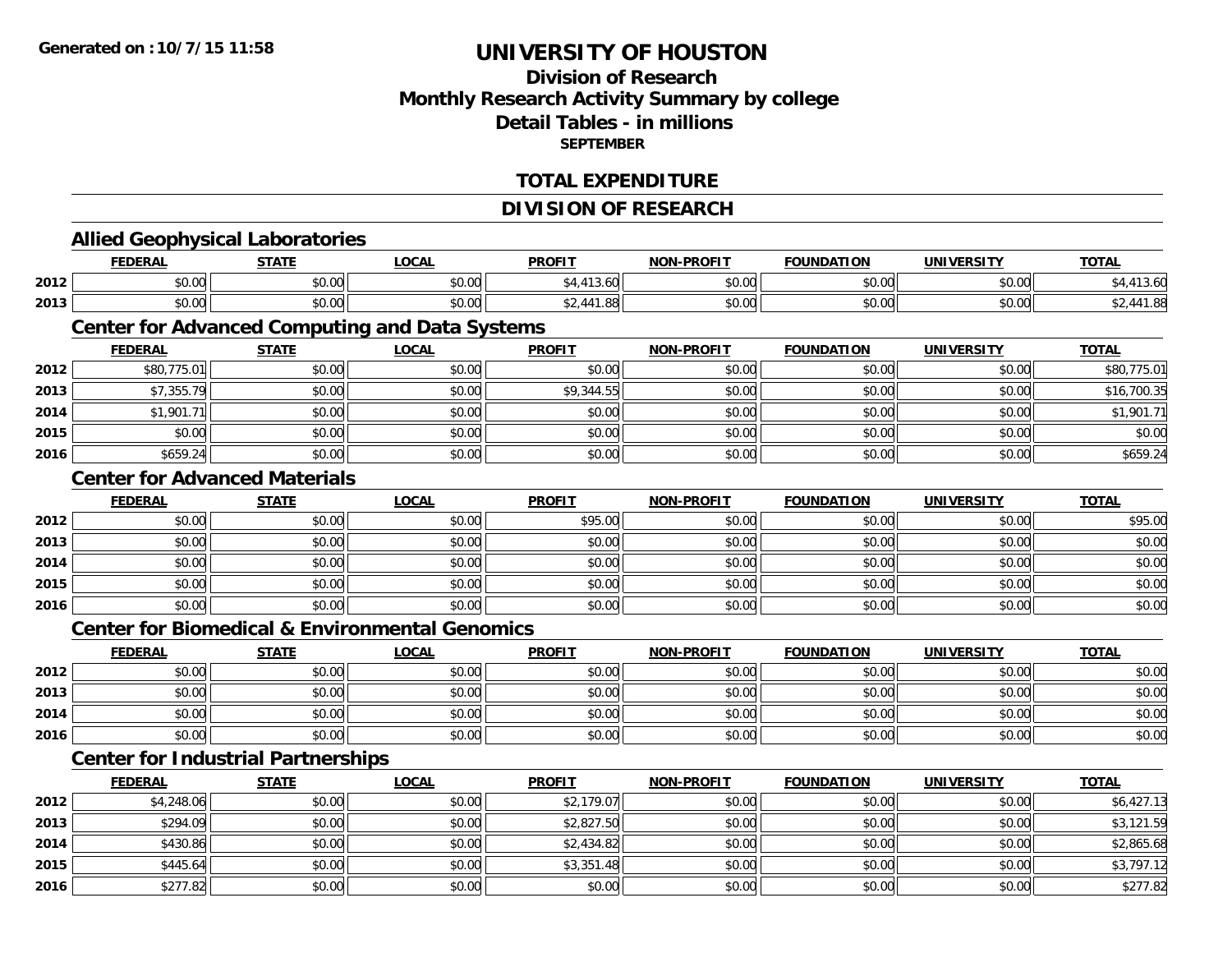## **Division of ResearchMonthly Research Activity Summary by college Detail Tables - in millions SEPTEMBER**

#### **TOTAL EXPENDITURE**

## **DIVISION OF RESEARCH**

|      | <b>Division of Research</b>           |              |              |               |                   |                   |                   |              |
|------|---------------------------------------|--------------|--------------|---------------|-------------------|-------------------|-------------------|--------------|
|      | <b>FEDERAL</b>                        | <b>STATE</b> | <b>LOCAL</b> | <b>PROFIT</b> | <b>NON-PROFIT</b> | <b>FOUNDATION</b> | <b>UNIVERSITY</b> | <b>TOTAL</b> |
| 2013 | \$0.00                                | \$0.00       | \$0.00       | \$0.00        | \$0.00            | \$0.00            | \$0.00            | \$0.00       |
| 2014 | \$0.00                                | \$0.00       | \$0.00       | \$0.00        | \$0.00            | \$0.00            | \$0.00            | \$0.00       |
| 2015 | \$0.00                                | \$69.12      | \$0.00       | \$0.00        | \$0.00            | \$0.00            | \$0.00            | \$69.12      |
| 2016 | \$0.00                                | \$0.00       | \$0.00       | \$0.00        | \$0.00            | \$0.00            | \$0.00            | \$0.00       |
|      | <b>Institute for Molecular Design</b> |              |              |               |                   |                   |                   |              |
|      | <b>FEDERAL</b>                        | <b>STATE</b> | <b>LOCAL</b> | <b>PROFIT</b> | NON-PROFIT        | <b>FOUNDATION</b> | <b>UNIVERSITY</b> | <b>TOTAL</b> |
| 2012 | \$0.00                                | \$0.00       | \$0.00       | \$0.00        | \$0.00            | \$0.00            | \$0.00            | \$0.00       |
|      | <b>Office of Contracts and Grants</b> |              |              |               |                   |                   |                   |              |
|      | <b>FEDERAL</b>                        | <b>STATE</b> | <b>LOCAL</b> | <b>PROFIT</b> | <b>NON-PROFIT</b> | <b>FOUNDATION</b> | <b>UNIVERSITY</b> | <b>TOTAL</b> |
| 2012 | \$0.00                                | \$0.00       | \$0.00       | \$0.00        | \$0.00            | \$0.00            | \$0.00            | \$0.00       |
| 2013 | \$0.00                                | \$0.00       | \$0.00       | \$0.00        | \$0.00            | \$0.00            | \$0.00            | \$0.00       |
|      | <b>TcSUH</b>                          |              |              |               |                   |                   |                   |              |
|      | <b>FEDERAL</b>                        | <b>STATE</b> | <b>LOCAL</b> | <b>PROFIT</b> | NON-PROFIT        | <b>FOUNDATION</b> | <b>UNIVERSITY</b> | <b>TOTAL</b> |
| 2012 | \$15,494.27                           | \$19,698.78  | \$0.00       | \$17,984.32   | \$0.00            | \$0.00            | \$0.00            | \$53,177.37  |
| 2013 | \$3,567.19                            | \$1,620.26   | \$0.00       | \$5,872.01    | \$0.00            | \$0.00            | \$0.00            | \$11,059.46  |
| 2014 | \$15,892.78                           | \$4,452.97   | \$0.00       | \$6,060.12    | \$0.00            | \$0.00            | \$0.00            | \$26,405.87  |
| 2015 | \$10,749.39                           | \$0.00       | \$0.00       | \$2,851.47    | \$0.00            | \$0.00            | \$0.00            | \$13,600.86  |
| 2016 | \$21,831.44                           | \$0.00       | \$0.00       | \$0.00        | \$0.00            | \$0.00            | \$0.00            | \$21,831.44  |
|      | <b>Texas Obesity Research Center</b>  |              |              |               |                   |                   |                   |              |
|      | <b>FEDERAL</b>                        | <b>STATE</b> | <b>LOCAL</b> | <b>PROFIT</b> | <b>NON-PROFIT</b> | <b>FOUNDATION</b> | <b>UNIVERSITY</b> | <b>TOTAL</b> |
| 2012 | \$0.00                                | \$0.00       | \$0.00       | \$0.00        | \$0.00            | \$0.00            | \$0.00            | \$0.00       |
| 2013 | \$0.00                                | \$0.00       | \$0.00       | \$0.00        | \$0.00            | \$0.00            | \$0.00            | \$0.00       |
| 2014 | \$0.00                                | \$0.00       | \$0.00       | \$0.00        | \$0.00            | \$0.00            | \$0.00            | \$0.00       |
| 2015 | \$0.00                                | \$0.00       | \$0.00       | \$0.00        | \$0.00            | \$0.00            | \$0.00            | \$0.00       |
| 2016 | \$0.00                                | \$0.00       | \$0.00       | \$0.00        | \$0.00            | \$0.00            | \$0.00            | \$0.00       |
|      | <b>TIMES</b>                          |              |              |               |                   |                   |                   |              |
|      | <b>FEDERAL</b>                        | <b>STATE</b> | <b>LOCAL</b> | <b>PROFIT</b> | NON-PROFIT        | <b>FOUNDATION</b> | <b>UNIVERSITY</b> | <b>TOTAL</b> |
| 2012 | \$90,904.46                           | \$0.01       | \$0.00       | \$0.00        | \$0.00            | \$0.00            | \$0.00            | \$90,904.47  |
| 2013 | \$174,257.56                          | (\$759.74)   | \$0.00       | \$0.00        | \$0.00            | \$0.00            | \$0.00            | \$173,497.82 |
| 2014 | \$144,158.15                          | \$0.00       | \$0.00       | \$0.00        | \$0.00            | \$0.00            | \$0.00            | \$144,158.15 |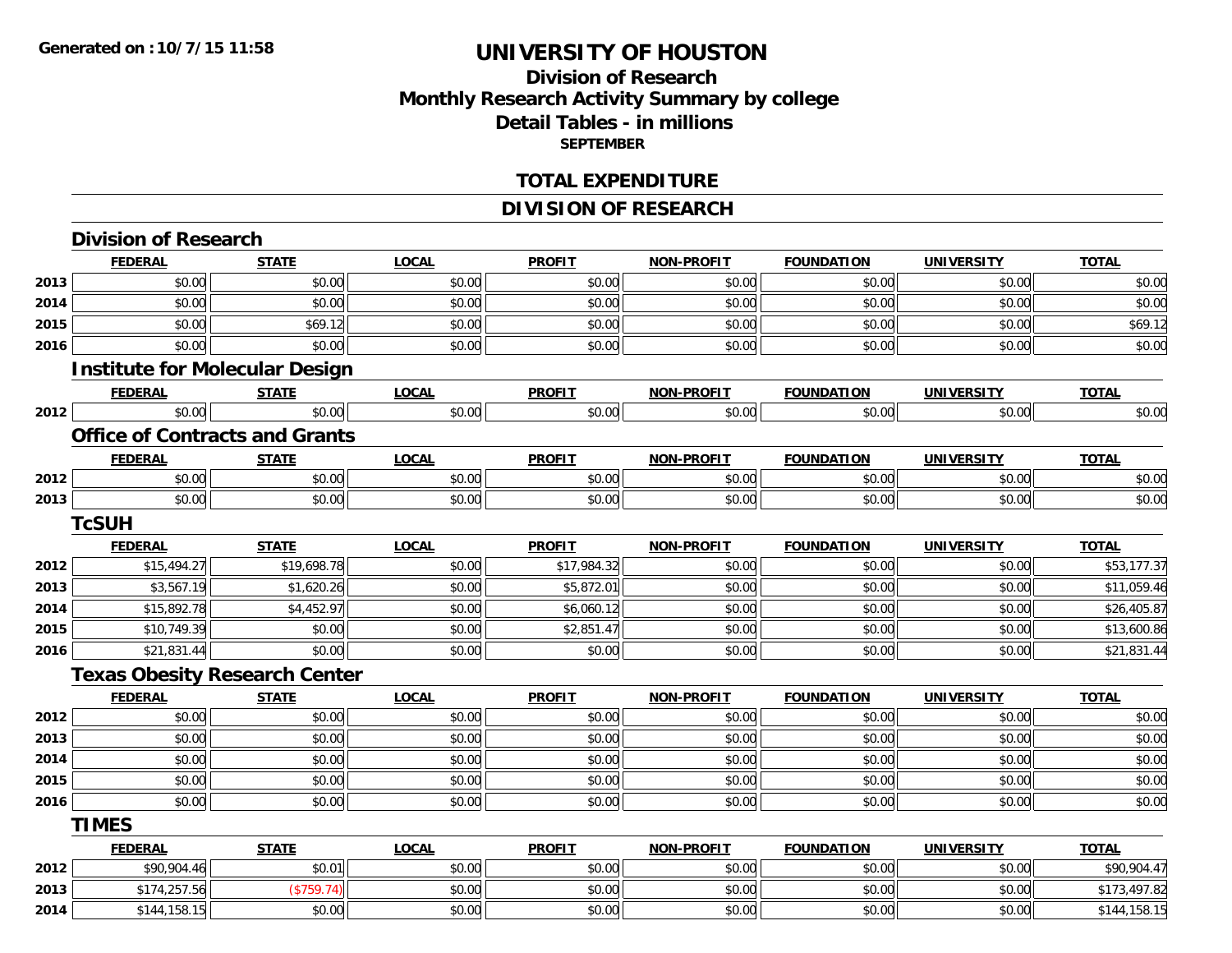## **Division of Research Monthly Research Activity Summary by college Detail Tables - in millions SEPTEMBER**

#### **TOTAL EXPENDITURE**

## **DIVISION OF RESEARCH**

| Л<br>v<br>m |  |
|-------------|--|
|-------------|--|

|              | <b>FEDERAL</b>         | <b>STATE</b> | <b>OCAL</b> | <b>PROFIT</b> | <b>NON-PROFIT</b> | <b>FOUNDATION</b> | <b>UNIVERSITY</b> | <b>TOTAL</b>   |
|--------------|------------------------|--------------|-------------|---------------|-------------------|-------------------|-------------------|----------------|
| 2015         | \$149.448.19           | \$0.00       | \$0.00      | \$0.00        | \$0.00            | \$0.00            | \$0.00            | .448.19<br>149 |
| 2016         | .471.70<br><b>¢191</b> | \$0.00       | \$0.00      | \$0.00        | \$0.00            | \$0.00            | \$0.00            |                |
| <b>Total</b> | \$854,163.35           | \$25,081.39  | \$0.00      | \$59,855.82   | \$0.00            | \$0.00            | \$0.00            | \$939,100.57   |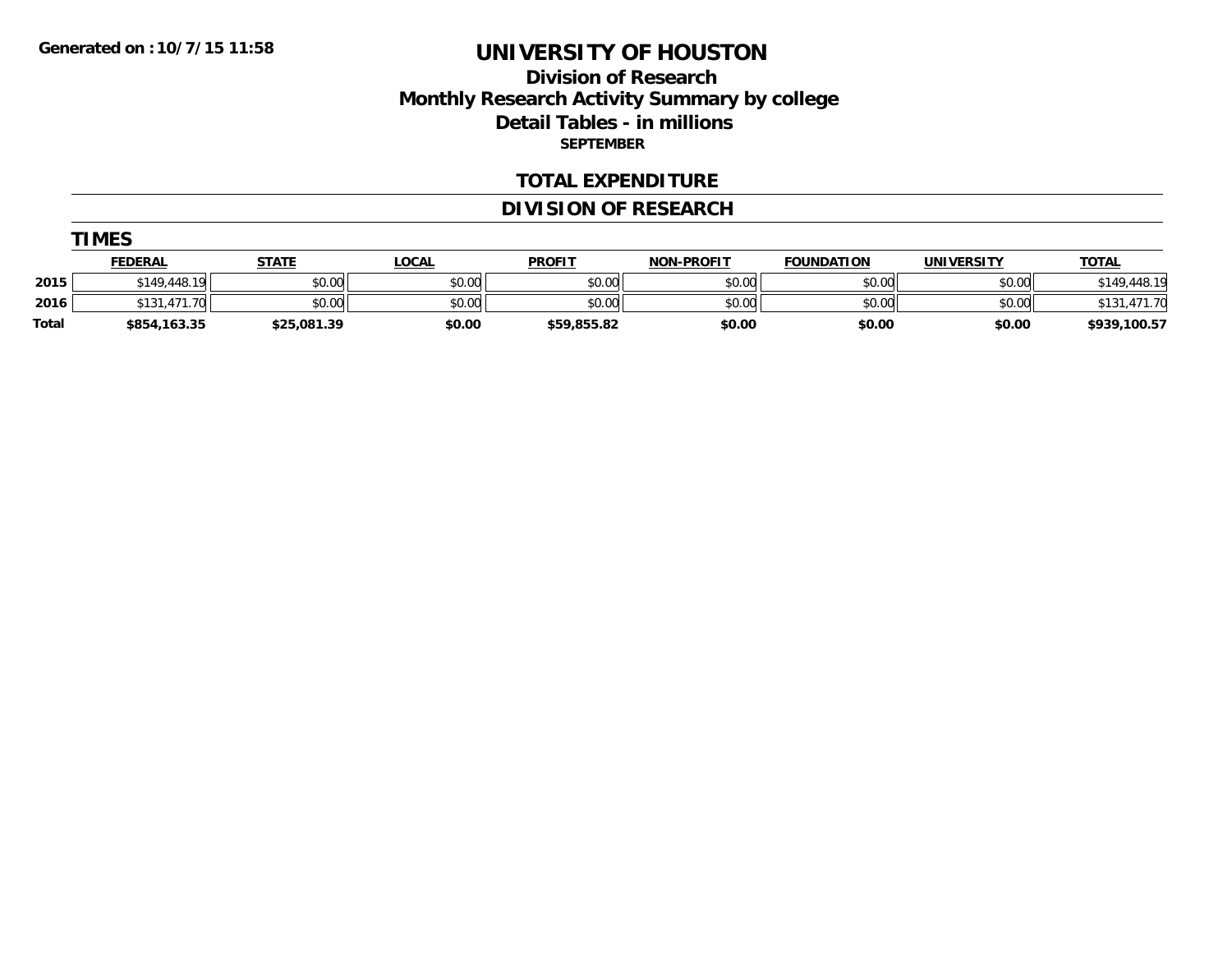## **Division of ResearchMonthly Research Activity Summary by college Detail Tables - in millionsSEPTEMBER**

## **TOTAL EXPENDITURE**

## **GRADUATE COLLEGE OF SOCIAL WORK**

# **Center for Drug and Social Policy Research**

|      | <b>FEDERAL</b> | <b>STATE</b> | <b>LOCAL</b> | <b>PROFIT</b> | <b>NON-PROFIT</b> | <b>FOUNDATION</b> | <b>UNIVERSITY</b> | <b>TOTAL</b> |
|------|----------------|--------------|--------------|---------------|-------------------|-------------------|-------------------|--------------|
| 2012 | \$3,377.73     | \$0.00       | \$0.00       | \$0.00        | \$0.00            | \$0.00            | \$0.00            | \$3,377.73   |
| 2013 | \$99.14        | \$0.00       | \$0.00       | \$0.00        | \$0.00            | \$0.00            | \$0.00            | \$99.14      |
| 2014 | \$0.00         | \$0.00       | \$0.00       | \$0.00        | \$0.00            | \$0.00            | \$0.00            | \$0.00       |
| 2015 | \$22,177.99    | \$0.00       | \$0.00       | \$0.00        | \$0.00            | \$0.00            | \$0.00            | \$22,177.99  |
| 2016 | \$20,911.86    | \$0.00       | \$0.00       | \$0.00        | \$0.00            | \$0.00            | \$0.00            | \$20,911.86  |

# **Center for Health Equities & Evaluation Research**

|      | <b>FEDERAL</b> | <b>STATE</b> | <u>LOCAL</u> | <b>PROFIT</b> | <b>NON-PROFIT</b> | <b>FOUNDATION</b> | <b>UNIVERSITY</b> | <b>TOTAL</b> |
|------|----------------|--------------|--------------|---------------|-------------------|-------------------|-------------------|--------------|
| 2012 | \$26,418.95    | \$0.00       | \$0.00       | \$0.00        | \$0.00            | \$0.00            | \$0.00            | \$26,418.95  |
| 2013 | \$78,319.84    | \$0.00       | \$0.00       | \$0.00        | \$0.00            | \$0.00            | \$42,000.00       | \$120,319.84 |
| 2014 | \$2,357.64     | \$0.00       | \$0.00       | \$0.00        | \$0.00            | \$0.00            | \$0.00            | \$2,357.64   |
| 2015 | \$11,975.59    | \$0.00       | \$0.00       | \$0.00        | \$0.00            | \$0.00            | \$0.00            | \$11,975.59  |
| 2016 | \$19,602.84    | \$0.00       | \$0.00       | \$0.00        | \$0.00            | \$0.00            | \$0.00            | \$19,602.84  |

## **Child & Family for Innovative Research**

|      | <b>FEDERAL</b> | <b>STATE</b> | <b>LOCAL</b> | <b>PROFIT</b> | <b>NON-PROFIT</b> | <b>FOUNDATION</b> | <b>UNIVERSITY</b> | <b>TOTAL</b> |
|------|----------------|--------------|--------------|---------------|-------------------|-------------------|-------------------|--------------|
| 2012 | \$98,031.99    | \$107.66     | \$0.00       | \$0.00        | \$0.00            | \$19,523.74       | \$182.28          | \$117,630.35 |
| 2013 | \$67,036.75    | \$0.00       | \$0.00       | \$319.06      | \$0.00            | \$500.00          | \$0.00            | \$67,855.81  |
| 2014 | \$74,399.90    | \$0.00       | \$0.00       | \$0.00        | \$0.00            | \$26,000.00       | \$0.00            | \$100,399.90 |
| 2015 | \$169,932.90   | \$22,280.46  | \$0.00       | \$864.10      | (\$5,073.66)      | \$331.21          | \$0.00            | \$188,335.01 |
| 2016 | \$36,376.20    | \$0.00       | \$0.00       | \$0.00        | \$0.00            | \$30,440.79       | \$0.00            | \$66,816.99  |

#### **Community Projects - Social Work**

|      | EENEDA<br>LIVE                | <b>CTATE</b>           | $\sim$<br>.UCAL | <b>PROFIT</b>                                       | <b>-PROFIT</b><br>NON. | <b>FOUNDATION</b>      | UNIVERSITY           | <b>TOTAL</b>  |
|------|-------------------------------|------------------------|-----------------|-----------------------------------------------------|------------------------|------------------------|----------------------|---------------|
| 2012 | $\sim$ $\sim$ $\sim$<br>vv.vv | $\sim$ $\sim$<br>90.UU | 0.00<br>vv.vv   | $\uparrow$ $\uparrow$ $\uparrow$ $\uparrow$<br>υυ., | 0000<br>vv.vv          | 0 <sub>n</sub><br>u.uu | $\sigma \cap \Delta$ | 0000<br>DU.UG |
| 2013 | $\sim$ $\sim$<br>PU.UU        | $\sim$ 00<br>DU.UU     | 0.00<br>JU.UU   | JU.                                                 | 0000<br>PO.OO          | 0000<br>u.uu           | 0000<br>JU.UU        | \$0.00        |

#### **Dean, Social Work**

|      | <b>FEDERAL</b> | <b>STATE</b> | <b>LOCAL</b> | <b>PROFIT</b> | NON-PROFIT | <b>FOUNDATION</b> | <b>UNIVERSITY</b> | <b>TOTAL</b> |
|------|----------------|--------------|--------------|---------------|------------|-------------------|-------------------|--------------|
| 2012 | \$15,491.12    | \$0.00       | \$0.00       | \$0.00        | \$0.00     | \$0.00            | \$0.00            | \$15,491.12  |
| 2013 | (\$32.58)      | \$0.00       | \$0.00       | \$0.00        | \$0.00     | \$0.00            | \$0.00            | (\$32.58)    |
| 2014 | \$0.00         | \$0.00       | \$0.00       | \$0.00        | \$0.00     | \$0.00            | \$0.00            | \$0.00       |
| 2015 | \$0.00         | \$0.00       | \$0.00       | \$0.00        | \$0.00     | \$0.00            | \$0.00            | \$0.00       |
| 2016 | \$144.01       | \$0.00       | \$0.00       | \$0.00        | \$0.00     | \$0.00            | \$0.00            | \$144.01     |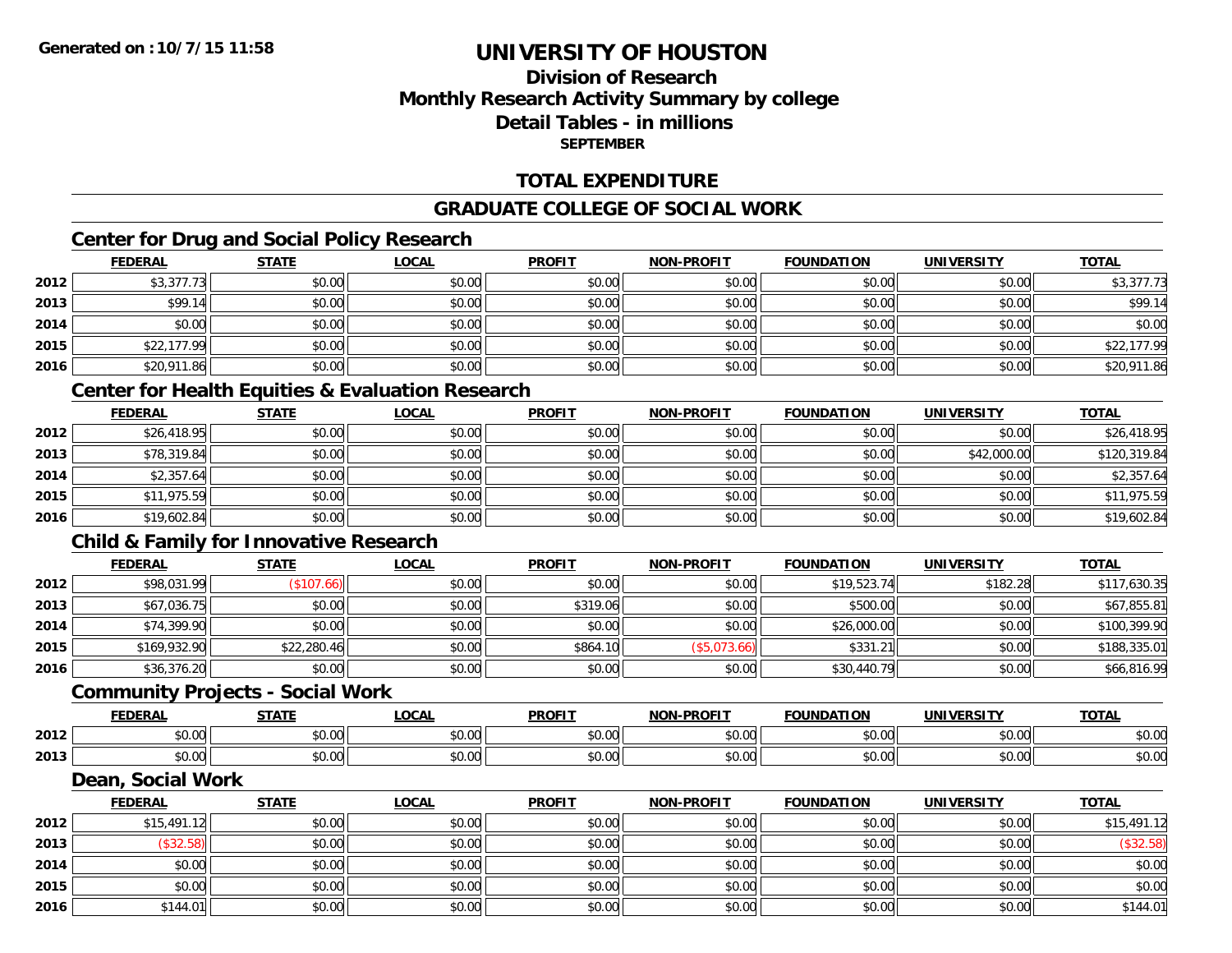## **Division of Research Monthly Research Activity Summary by college Detail Tables - in millions SEPTEMBER**

#### **TOTAL EXPENDITURE**

#### **GRADUATE COLLEGE OF SOCIAL WORK**

# **Office for Drug SPR**

|              | <b>FEDERAL</b> | <b>STATE</b> | <u>LOCAL</u> | <b>PROFIT</b> | <b>NON-PROFIT</b> | <b>FOUNDATION</b> | <b>UNIVERSITY</b> | <b>TOTAL</b> |
|--------------|----------------|--------------|--------------|---------------|-------------------|-------------------|-------------------|--------------|
| 2012         | \$0.00         | \$0.00       | \$0.00       | \$0.00        | \$0.00            | \$0.00            | \$0.00            | \$0.00       |
| 2013         | \$0.00         | \$0.00       | \$0.00       | \$0.00        | \$0.00            | \$0.00            | \$0.00            | \$0.00       |
| 2015         | \$0.00         | \$0.00       | \$0.00       | \$0.00        | \$0.00            | \$0.00            | \$0.00            | \$0.00       |
| <b>Total</b> | \$646.621.87   | \$22,172.80  | \$0.00       | \$1,183.16    | (\$5,073.66)      | \$76.795.74       | \$42,182.28       | \$783,882.19 |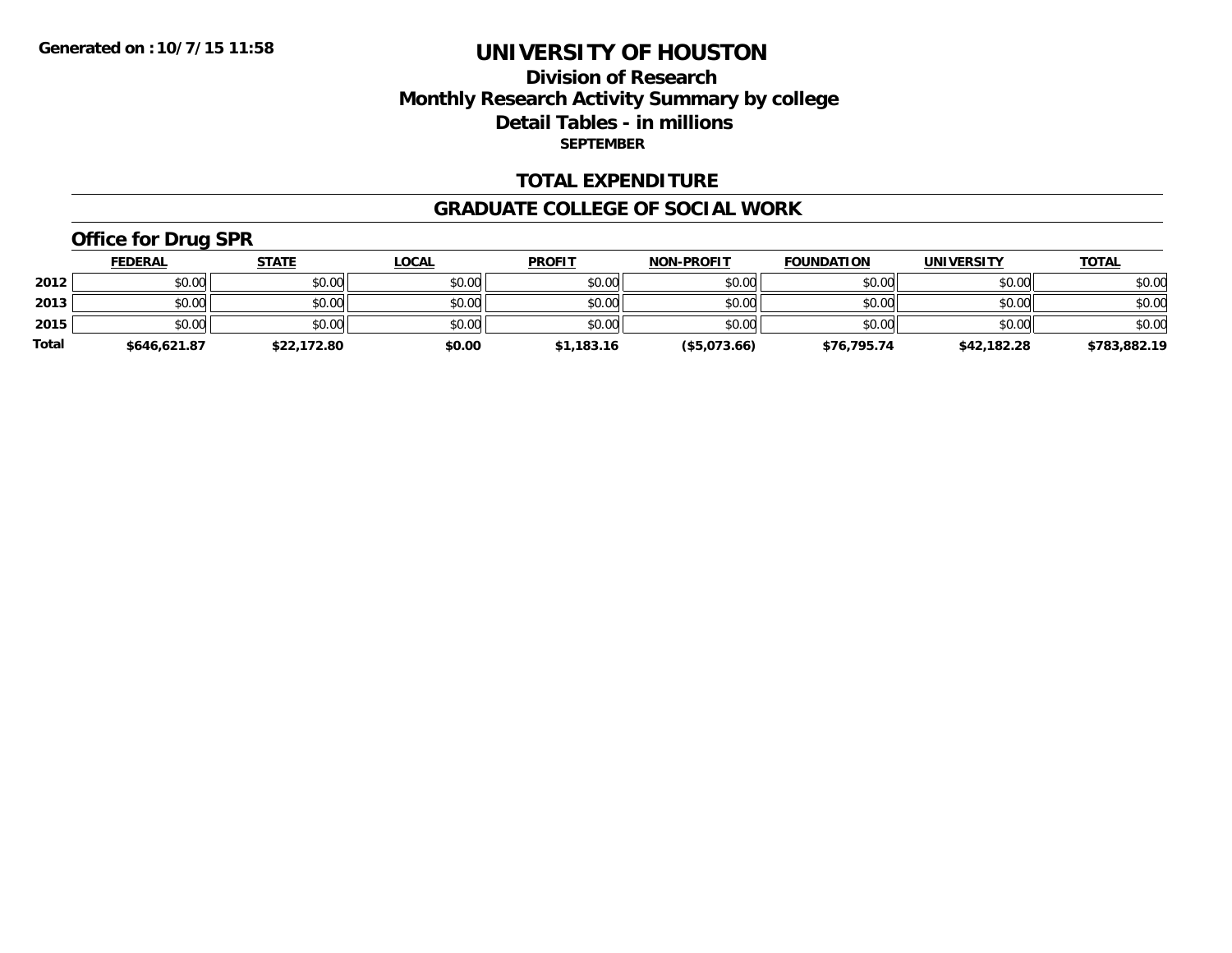## **Division of Research Monthly Research Activity Summary by college Detail Tables - in millions SEPTEMBER**

#### **TOTAL EXPENDITURE**

#### **HILTON COLLEGE OF HOTEL AND RESTAURANT MANAGEMENT**

#### **Hotel and Restaurant Management**

|       | <b>FEDERAL</b> | <b>STATE</b> | <b>LOCAL</b> | <b>PROFIT</b> | NON-PROFIT | <b>FOUNDATION</b> | <b>UNIVERSITY</b> | <b>TOTAL</b> |
|-------|----------------|--------------|--------------|---------------|------------|-------------------|-------------------|--------------|
| 2012  | \$2,384.59     | \$29,979.17  | \$0.00       | \$0.00        | \$0.00     | \$0.00            | \$0.00            | \$32,363.76  |
| 2013  | \$2,862.05     | \$4,985.91   | \$0.00       | \$0.00        | \$0.00     | \$0.00            | \$0.00            | \$7,847.96   |
| 2014  | \$15,068.42    | \$2,330.42   | \$0.00       | \$0.00        | \$0.00     | \$0.00            | \$0.00            | \$17,398.84  |
| 2015  | \$16,298.71    | \$0.00       | \$0.00       | \$0.00        | \$0.00     | \$0.00            | \$0.00            | \$16,298.71  |
| 2016  | \$29,532.74    | \$0.00       | \$0.00       | \$0.00        | \$0.00     | \$0.00            | \$0.00            | \$29,532.74  |
| Total | \$66,146.51    | \$37,295.50  | \$0.00       | \$0.00        | \$0.00     | \$0.00            | \$0.00            | \$103,442.01 |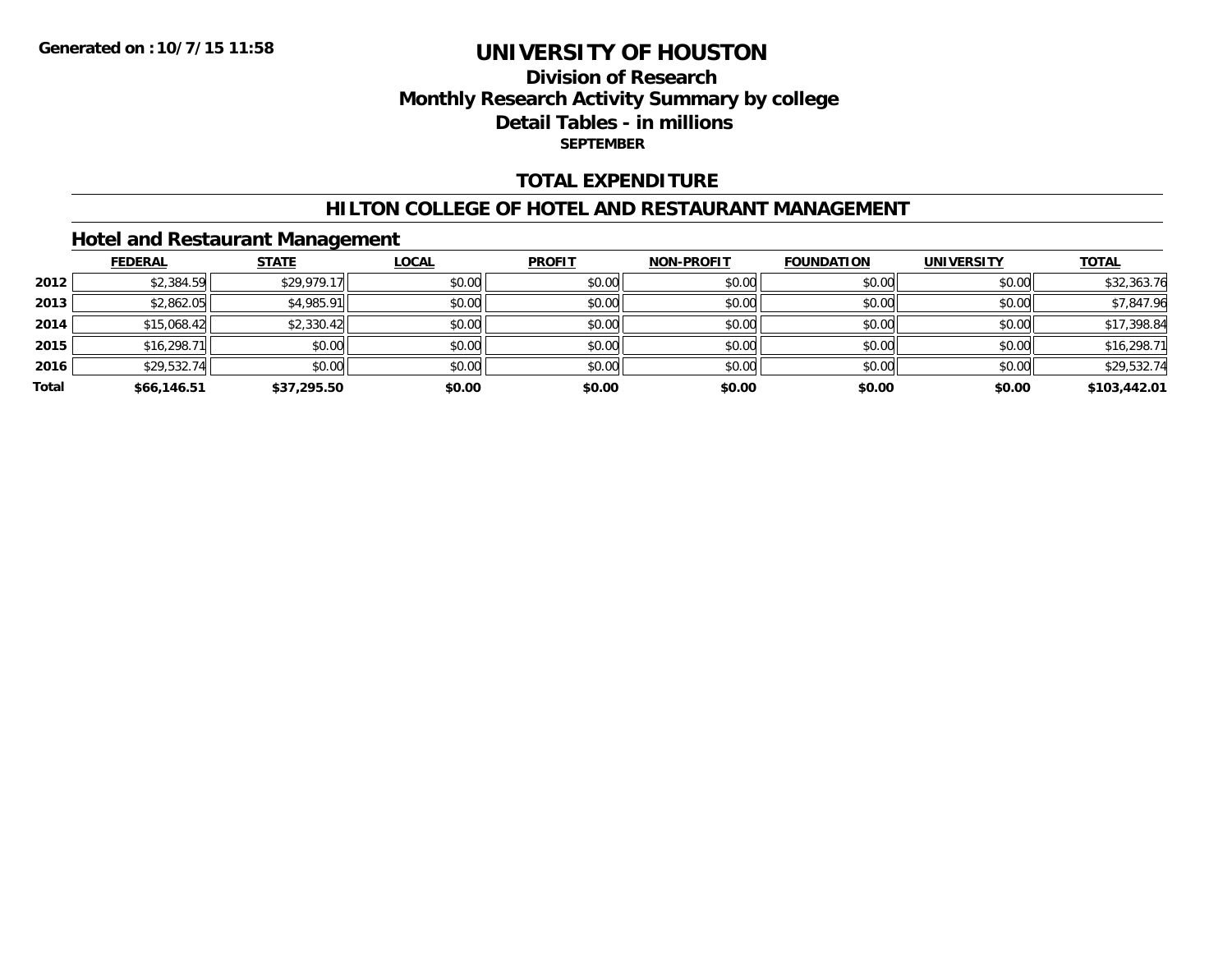#### **Division of Research Monthly Research Activity Summary by college Detail Tables - in millions SEPTEMBER**

#### **TOTAL EXPENDITURE**

#### **HONORS COLLEGE**

# **Dean, Honors College**

|       | <b>FEDERAL</b> | <b>STATE</b> | <b>LOCAL</b> | <b>PROFIT</b> | <b>NON-PROFIT</b> | <b>FOUNDATION</b> | <b>UNIVERSITY</b> | <b>TOTAL</b> |
|-------|----------------|--------------|--------------|---------------|-------------------|-------------------|-------------------|--------------|
| 2012  | \$0.00         | \$0.00       | \$0.00       | \$0.00        | \$319.13          | \$0.00            | \$0.00            | \$319.13     |
| 2013  | \$1,798.43     | \$0.00       | \$0.00       | \$0.00        | \$5,754.19        | \$0.00            | \$0.00            | \$7,552.62   |
| 2014  | \$2,485.44     | \$0.00       | \$0.00       | \$0.00        | \$619.66          | \$212.75          | \$0.00            | \$3,317.84   |
| 2015  | \$0.00         | \$0.00       | \$0.00       | \$0.00        | \$0.00            | \$104.74          | \$0.00            | \$104.74     |
| 2016  | \$0.00         | \$0.00       | \$0.00       | \$0.00        | \$0.00            | \$202.63          | \$0.00            | \$202.63     |
| Total | \$4,283.87     | \$0.00       | \$0.00       | \$0.00        | \$6,692.97        | \$520.12          | \$0.00            | \$11,496.97  |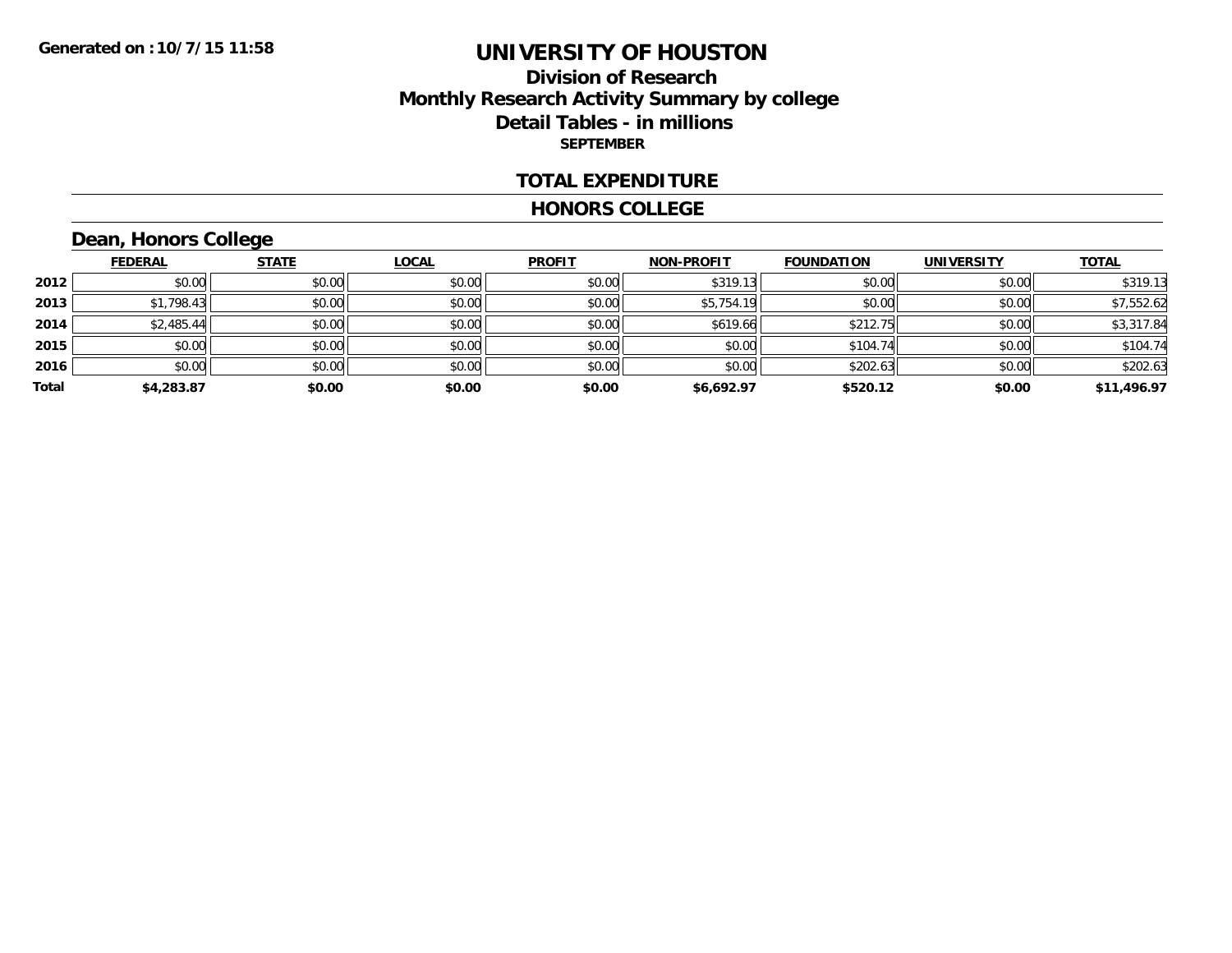## **Division of Research Monthly Research Activity Summary by college Detail Tables - in millions SEPTEMBER**

#### **TOTAL EXPENDITURE**

#### **LIBRARY**

# **Administration, Library**

|       | <b>FEDERAL</b>                             | STATE  | <u>LOCAL</u> | <b>PROFIT</b> | <b>NON-PROFIT</b> | <b>FOUNDATION</b> | <b>UNIVERSITY</b> | <u>TOTAL</u>             |
|-------|--------------------------------------------|--------|--------------|---------------|-------------------|-------------------|-------------------|--------------------------|
| 2012  | A <sub>0</sub><br>$\overline{10}$<br>43.4° | \$0.00 | \$0.00       | \$0.00        | \$0.00            | \$0.00            | \$0.00            | $\overline{ }$<br>643.41 |
| 2013  | ስስ ስስ<br>JU.UU                             | \$0.00 | \$0.00       | \$0.00        | \$0.00            | \$0.00            | \$0.00            | \$0.00                   |
| Total | \$43.40                                    | \$0.00 | \$0.00       | \$0.00        | \$0.00            | \$0.00            | \$0.00            | \$43.40                  |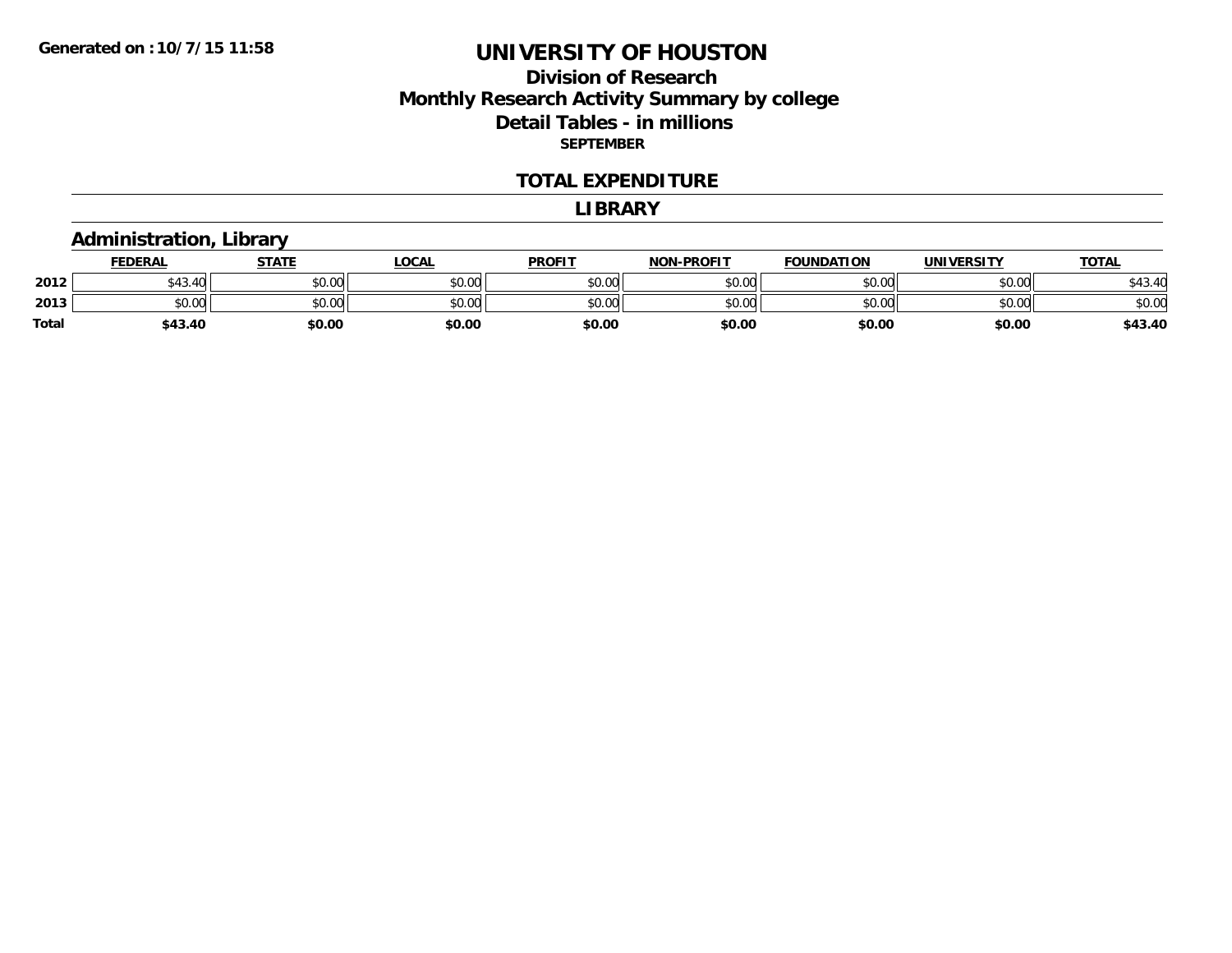## **Division of Research Monthly Research Activity Summary by college Detail Tables - in millions SEPTEMBER**

#### **TOTAL EXPENDITURE**

#### **PRESIDENT**

## **Office of the President**

|       | <u>FEDERAL</u> | <b>STATE</b> | <b>LOCAL</b> | <b>PROFIT</b> | <b>NON-PROFIT</b> | <b>FOUNDATION</b> | <b>UNIVERSITY</b> | <b>TOTAL</b> |
|-------|----------------|--------------|--------------|---------------|-------------------|-------------------|-------------------|--------------|
| 2012  | \$0.00         | \$0.00       | \$0.00       | \$0.00        | \$0.00            | \$0.00            | \$0.00            | \$0.00       |
| 2013  | \$0.00         | \$0.00       | \$0.00       | \$0.00        | \$0.00            | \$0.00            | \$0.00            | \$0.00       |
| 2014  | \$0.00         | \$0.00       | \$0.00       | \$0.00        | \$0.00            | \$0.00            | \$0.00            | \$0.00       |
| 2015  | \$0.00         | \$0.00       | \$0.00       | \$0.00        | \$0.00            | \$0.00            | \$0.00            | \$0.00       |
| 2016  | \$0.00         | \$0.00       | \$0.00       | \$0.00        | \$0.00            | \$0.00            | \$0.00            | \$0.00       |
| Total | \$0.00         | \$0.00       | \$0.00       | \$0.00        | \$0.00            | \$0.00            | \$0.00            | \$0.00       |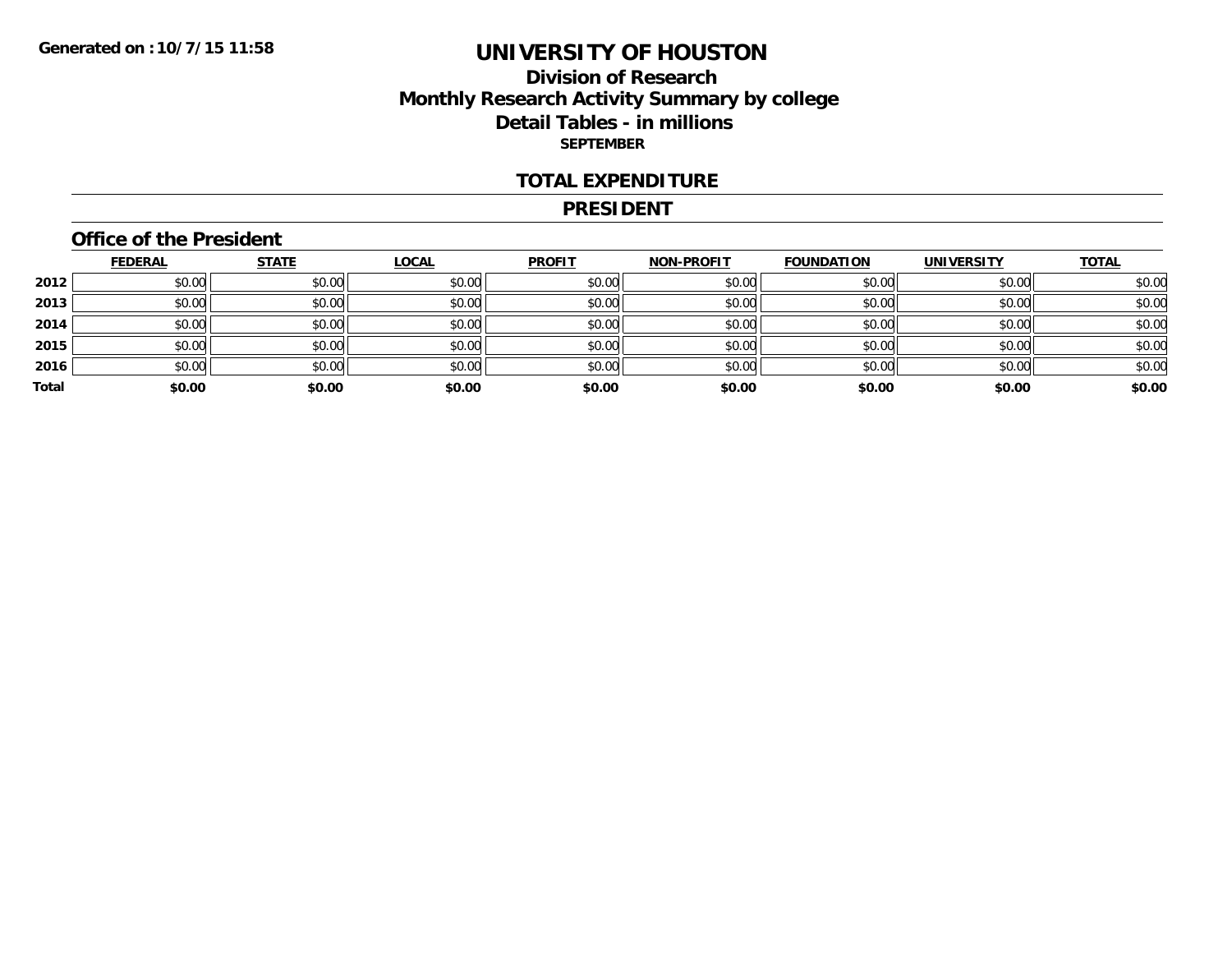## **Division of Research Monthly Research Activity Summary by college Detail Tables - in millions SEPTEMBER**

#### **TOTAL EXPENDITURE**

#### **SENIOR V.P. FOR ACADEMIC AFFAIRS AND PROVOST**

# **Challenger Program**

|      | <b>FEDERAL</b>                       | <b>STATE</b> | <b>LOCAL</b>                                        | <b>PROFIT</b> | <b>NON-PROFIT</b> | <b>FOUNDATION</b> | <b>UNIVERSITY</b> | <b>TOTAL</b> |
|------|--------------------------------------|--------------|-----------------------------------------------------|---------------|-------------------|-------------------|-------------------|--------------|
| 2012 | \$0.00                               | \$0.00       | \$0.00                                              | \$0.00        | \$0.00            | \$0.00            | \$0.00            | \$0.00       |
| 2013 | \$0.00                               | \$0.00       | \$0.00                                              | \$0.00        | \$0.00            | \$0.00            | \$0.00            | \$0.00       |
| 2014 | \$0.00                               | \$0.00       | \$0.00                                              | \$0.00        | \$0.00            | \$0.00            | \$0.00            | \$0.00       |
| 2015 | \$0.00                               | \$0.00       | \$0.00                                              | \$0.00        | \$0.00            | \$0.00            | \$0.00            | \$0.00       |
| 2016 | \$0.00                               | \$0.00       | \$0.00                                              | \$0.00        | \$0.00            | \$0.00            | \$0.00            | \$0.00       |
|      | <b>Learning Support Services</b>     |              |                                                     |               |                   |                   |                   |              |
|      | <b>FEDERAL</b>                       | <b>STATE</b> | <b>LOCAL</b>                                        | <b>PROFIT</b> | <b>NON-PROFIT</b> | <b>FOUNDATION</b> | <b>UNIVERSITY</b> | <b>TOTAL</b> |
| 2012 | \$0.00                               | \$0.00       | \$0.00                                              | \$0.00        | \$0.00            | \$0.00            | \$0.00            | \$0.00       |
| 2013 | \$0.00                               | \$0.00       | \$0.00                                              | \$0.00        | \$0.00            | \$0.00            | \$0.00            | \$0.00       |
|      | <b>Office of Admissions</b>          |              |                                                     |               |                   |                   |                   |              |
|      | <b>FEDERAL</b>                       | <b>STATE</b> | <b>LOCAL</b>                                        | <b>PROFIT</b> | <b>NON-PROFIT</b> | <b>FOUNDATION</b> | <b>UNIVERSITY</b> | <b>TOTAL</b> |
| 2012 | \$0.00                               | \$0.00       | \$0.00                                              | \$0.00        | \$0.00            | \$0.00            | \$0.00            | \$0.00       |
| 2013 | \$0.00                               | \$0.00       | \$0.00                                              | \$0.00        | \$0.00            | \$0.00            | \$0.00            | \$0.00       |
| 2014 | \$0.00                               | \$0.00       | \$0.00                                              | \$0.00        | \$0.00            | \$0.00            | \$0.00            | \$0.00       |
|      |                                      |              | <b>Senior V.P. for Academic Affairs and Provost</b> |               |                   |                   |                   |              |
|      | <b>FEDERAL</b>                       | <b>STATE</b> | <b>LOCAL</b>                                        | <b>PROFIT</b> | <b>NON-PROFIT</b> | <b>FOUNDATION</b> | <b>UNIVERSITY</b> | <b>TOTAL</b> |
| 2012 | \$0.00                               | \$0.00       | \$0.00                                              | \$0.00        | \$0.00            | \$0.00            | \$0.00            | \$0.00       |
| 2013 | \$0.00                               | \$0.00       | \$0.00                                              | \$0.00        | \$0.00            | \$0.00            | \$0.00            | \$0.00       |
| 2014 | \$0.00                               | \$0.00       | \$0.00                                              | \$38,767.38   | \$0.00            | \$0.00            | \$0.00            | \$38,767.38  |
| 2015 | \$0.00                               | \$0.00       | \$0.00                                              | \$0.00        | \$0.00            | \$0.00            | \$0.00            | \$0.00       |
| 2016 | \$0.00                               | \$0.00       | \$0.00                                              | \$0.00        | \$0.00            | \$0.00            | \$0.00            | \$0.00       |
|      | <b>Student Support Services</b>      |              |                                                     |               |                   |                   |                   |              |
|      | <b>FEDERAL</b>                       | <b>STATE</b> | <b>LOCAL</b>                                        | <b>PROFIT</b> | <b>NON-PROFIT</b> | <b>FOUNDATION</b> | <b>UNIVERSITY</b> | <b>TOTAL</b> |
| 2015 | \$0.00                               | \$0.00       | \$0.00                                              | \$0.00        | \$0.00            | \$0.00            | \$0.00            | \$0.00       |
|      | <b>UH Energy</b>                     |              |                                                     |               |                   |                   |                   |              |
|      | <b>FEDERAL</b>                       | <b>STATE</b> | <b>LOCAL</b>                                        | <b>PROFIT</b> | <b>NON-PROFIT</b> | <b>FOUNDATION</b> | <b>UNIVERSITY</b> | <b>TOTAL</b> |
| 2016 | \$0.00                               | \$0.00       | \$0.00                                              | \$0.00        | \$0.00            | \$0.00            | \$0.00            | \$0.00       |
|      | <b>Undergraduate Student Success</b> |              |                                                     |               |                   |                   |                   |              |
|      | <b>FEDERAL</b>                       | <b>STATE</b> | <b>LOCAL</b>                                        | <b>PROFIT</b> | <b>NON-PROFIT</b> | <b>FOUNDATION</b> | <b>UNIVERSITY</b> | <b>TOTAL</b> |
| 2012 | \$0.00                               | \$23,163.56  | \$0.00                                              | \$0.00        | \$0.00            | \$0.00            | \$0.00            | \$23,163.56  |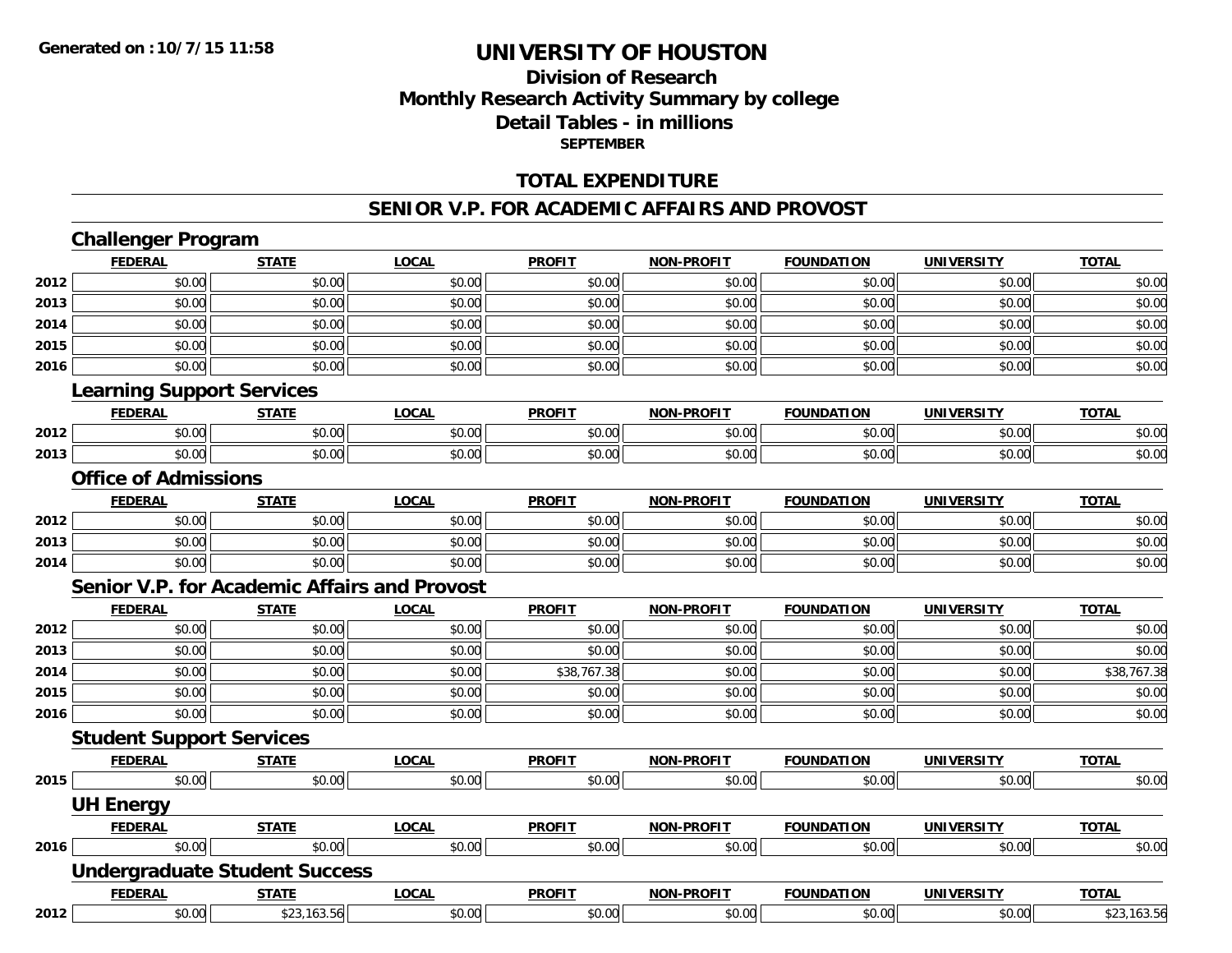## **Division of ResearchMonthly Research Activity Summary by college Detail Tables - in millions SEPTEMBER**

#### **TOTAL EXPENDITURE**

#### **SENIOR V.P. FOR ACADEMIC AFFAIRS AND PROVOST**

#### **Undergraduate Student Success**

|      | <b>FEDERAL</b> | <b>STATE</b> | <b>LOCAL</b> | <b>PROFIT</b> | <b>NON-PROFIT</b> | <b>FOUNDATION</b> | <b>UNIVERSITY</b> | <b>TOTAL</b> |
|------|----------------|--------------|--------------|---------------|-------------------|-------------------|-------------------|--------------|
| 2013 | \$0.00         | \$0.00       | \$0.00       | \$0.00        | \$0.00            | \$0.00            | \$0.00            | \$0.00       |
| 2014 | \$0.00         | \$0.00       | \$0.00       | \$0.00        | \$0.00            | \$0.00            | \$0.00            | \$0.00       |
| 2015 | \$0.00         | \$0.00       | \$0.00       | \$0.00        | \$0.00            | \$0.00            | \$0.00            | \$0.00       |
| 2016 | \$264.81       | \$30,593.52  | \$0.00       | \$0.00        | \$0.00            | \$0.00            | \$0.00            | \$30,858.33  |

#### **Undergraduate Student Success Center**

|       | <b>FEDERAL</b> | <b>STATE</b> | <b>LOCAL</b> | <b>PROFIT</b> | <b>NON-PROFIT</b> | <b>FOUNDATION</b> | <b>UNIVERSITY</b> | <b>TOTAL</b> |
|-------|----------------|--------------|--------------|---------------|-------------------|-------------------|-------------------|--------------|
| 2012  | \$21,621.80    | \$10,674.18  | \$0.00       | \$0.00        | \$5,959.18        | \$0.00            | \$0.00            | \$38,255.16  |
| 2013  | \$26,626.74    | \$8,690.71   | \$0.00       | \$0.00        | (S123.16)         | \$0.00            | \$0.00            | \$35,194.29  |
| 2014  | \$26,664.85    | \$8,437.06   | \$0.00       | \$0.00        | \$0.00            | \$0.00            | \$0.00            | \$35,101.91  |
| 2015  | \$35,512.99    | \$9,171.10   | \$0.00       | \$0.00        | \$5,890.14        | \$0.00            | \$0.00            | \$50,574.23  |
| 2016  | \$0.00         | (\$50.92)    | \$0.00       | \$0.00        | \$647.37          | \$0.00            | \$0.00            | \$596.45     |
| Total | \$110,691.19   | \$90,679.21  | \$0.00       | \$38,767.38   | \$12,373.53       | \$0.00            | \$0.00            | \$252,511.31 |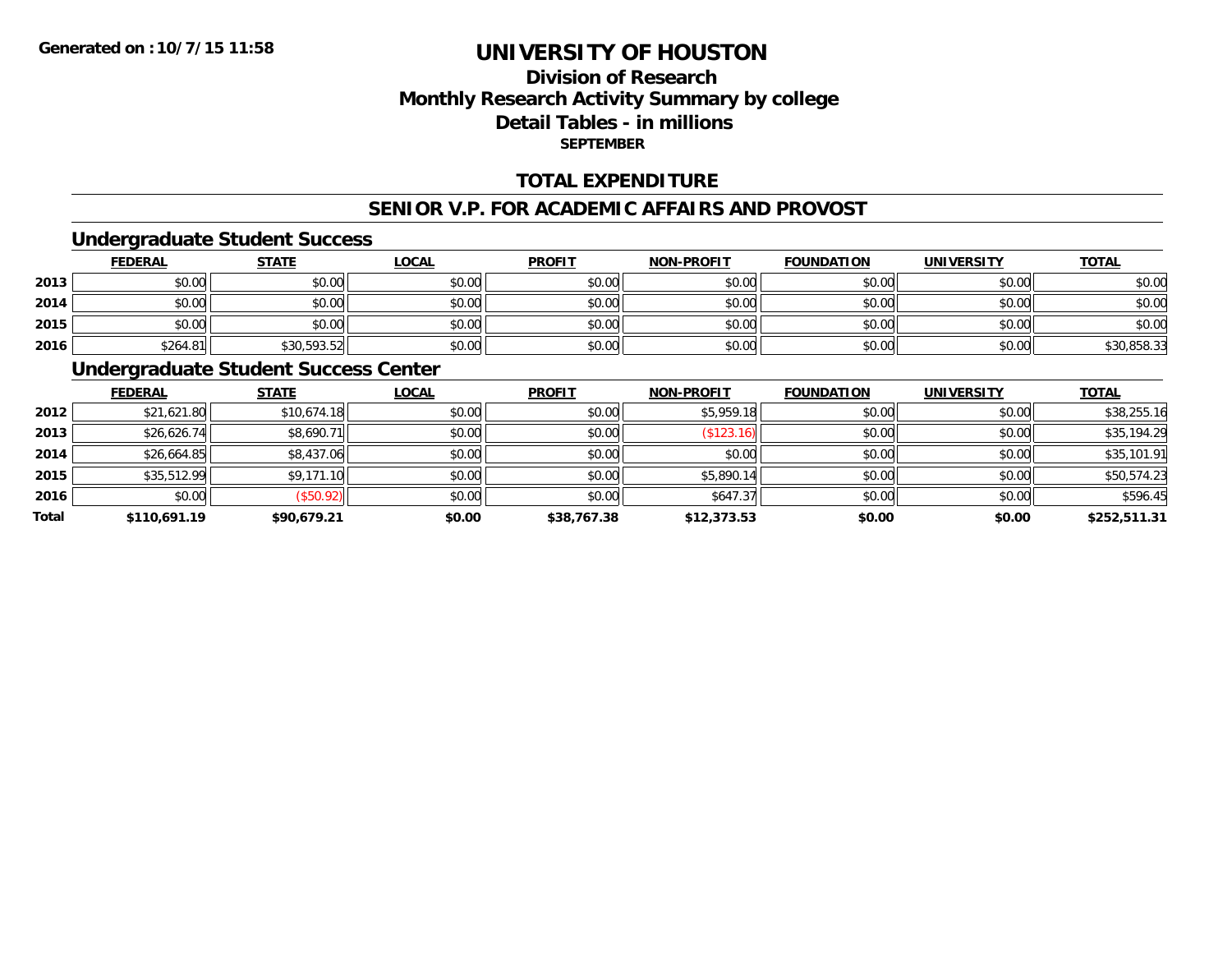## **Division of ResearchMonthly Research Activity Summary by college Detail Tables - in millions SEPTEMBER**

#### **TOTAL EXPENDITURE**

#### **UH LAW CENTER**

|       | Dean, Law      |              |              |               |                   |                   |                   |              |
|-------|----------------|--------------|--------------|---------------|-------------------|-------------------|-------------------|--------------|
|       | <b>FEDERAL</b> | <b>STATE</b> | <b>LOCAL</b> | <b>PROFIT</b> | <b>NON-PROFIT</b> | <b>FOUNDATION</b> | <b>UNIVERSITY</b> | <b>TOTAL</b> |
| 2013  | \$0.00         | \$0.00       | \$0.00       | \$0.00        | \$0.00            | \$0.00            | \$0.00            | \$0.00       |
|       | Law-UH         |              |              |               |                   |                   |                   |              |
|       | <b>FEDERAL</b> | <b>STATE</b> | <b>LOCAL</b> | <b>PROFIT</b> | <b>NON-PROFIT</b> | <b>FOUNDATION</b> | <b>UNIVERSITY</b> | <b>TOTAL</b> |
| 2012  | \$663.76       | \$26,317.70  | \$0.00       | \$0.00        | \$0.00            | $($ \$95.96) $  $ | \$0.00            | \$26,885.50  |
| 2013  | \$29,125.14    | \$4,646.85   | \$0.00       | \$0.00        | \$0.00            | \$0.00            | \$0.00            | \$33,771.99  |
| 2014  | \$0.00         | \$7,169.22   | \$0.00       | \$0.00        | \$0.00            | \$0.00            | \$0.00            | \$7,169.22   |
| 2015  | \$0.00         | \$14,434.74  | \$0.00       | \$0.00        | \$0.00            | \$0.00            | \$0.00            | \$14,434.74  |
| 2016  | \$2,657.97     | \$9,030.00   | \$0.00       | \$0.00        | \$0.00            | \$36,314.13       | \$0.00            | \$48,002.10  |
| Total | \$32,446.87    | \$61,598.51  | \$0.00       | \$0.00        | \$0.00            | \$36,218.17       | \$0.00            | \$130,263.55 |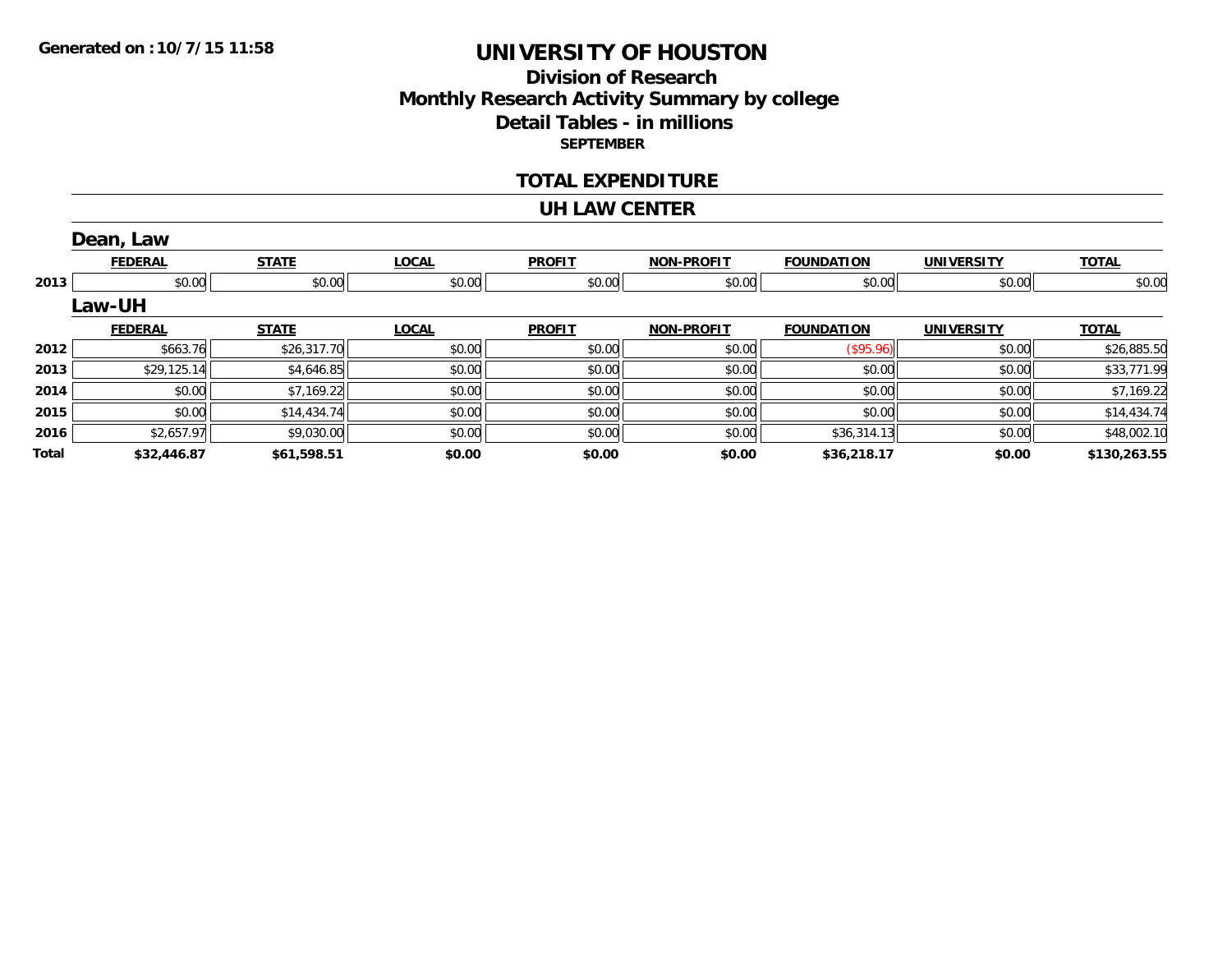## **Division of ResearchMonthly Research Activity Summary by college Detail Tables - in millions SEPTEMBER**

#### **TOTAL EXPENDITURE**

#### **UKNOWN COLLEGE**

#### **Unknown Department**

|      | <b>FEDERAL</b>                        | $   -$                 | <b>_OCAI</b> | <b>DDOFIT</b>            | <b>DRAFIT</b><br>יממ | וסו<br>IΊΔ             |                    | $T^{\prime}$<br>101r    |
|------|---------------------------------------|------------------------|--------------|--------------------------|----------------------|------------------------|--------------------|-------------------------|
| 2015 | $\sim$<br>ት ヘ<br>יש.ש                 | $\sim$ $\sim$<br>JU.UU | \$0.00       | $\epsilon$ n nr<br>JU.UV | $\sim$ 00<br>וטטוע   | $\sim$ $\sim$<br>טט.טע | 0.000<br>DU.UG     | $\sim$ $\sim$<br>50.UC  |
| 2016 | $\sim$ $\sim$<br>$\triangle$<br>JU.UU | $\sim$ $\sim$<br>JU.UU | \$0.00       | \$0.00                   | $\sim$ 00<br>וטטוע   | $\sim$ 00<br>JU.UU     | $\sim$ 00<br>JU.UU | $\sim$ $\sim$<br>\$U.UC |

# **Wrong Department - Please Dont Select It**

|              | <b>FEDERAL</b> | <b>STATE</b> | <u>LOCAL</u> | <b>PROFIT</b> | <b>NON-PROFIT</b> | <b>FOUNDATION</b> | <b>UNIVERSITY</b> | <b>TOTAL</b> |
|--------------|----------------|--------------|--------------|---------------|-------------------|-------------------|-------------------|--------------|
| 2012         | \$0.00         | \$0.00       | \$0.00       | \$0.00        | \$0.00            | \$0.00            | \$0.00            | \$0.00       |
| 2013         | \$0.00         | \$0.00       | \$0.00       | \$0.00        | \$0.00            | \$0.00            | \$0.00            | \$0.00       |
| 2014         | \$0.00         | \$0.00       | \$0.00       | \$0.00        | \$0.00            | \$0.00            | \$0.00            | \$0.00       |
| 2015         | \$0.00         | \$0.00       | \$0.00       | \$0.00        | \$0.00            | \$0.00            | \$0.00            | \$0.00       |
| <b>Total</b> | \$0.00         | \$0.00       | \$0.00       | \$0.00        | \$0.00            | \$0.00            | \$0.00            | \$0.00       |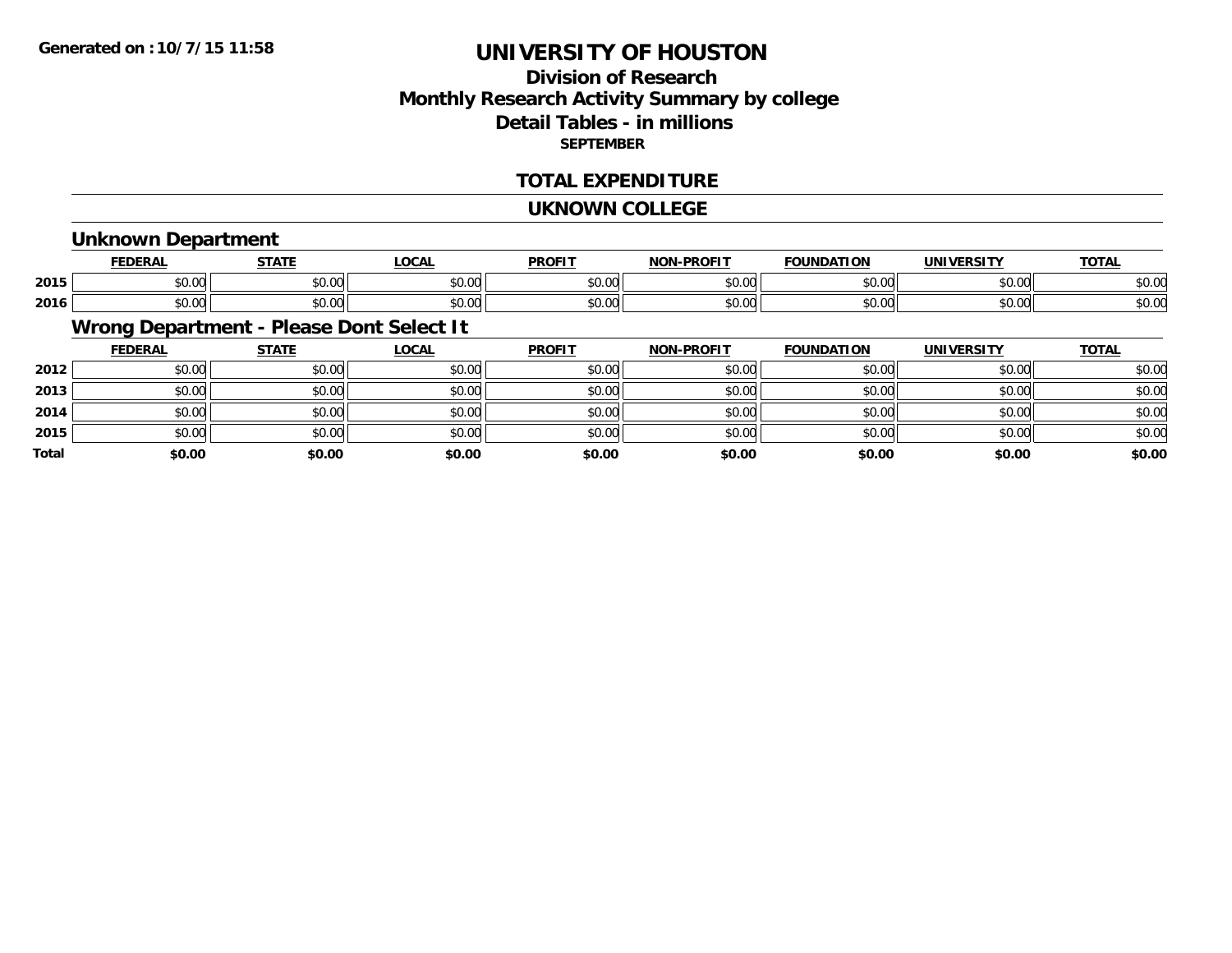#### **Division of Research Monthly Research Activity Summary by college Detail Tables - in millions SEPTEMBER**

#### **TOTAL EXPENDITURE**

## **VICE PRESIDENT FOR ADMINISTRATION**

|              | <b>KUHF - Radio</b>         |              |              |               |                   |                   |                   |              |
|--------------|-----------------------------|--------------|--------------|---------------|-------------------|-------------------|-------------------|--------------|
|              | <b>FEDERAL</b>              | <b>STATE</b> | <b>LOCAL</b> | <b>PROFIT</b> | <b>NON-PROFIT</b> | <b>FOUNDATION</b> | <b>UNIVERSITY</b> | <b>TOTAL</b> |
| 2012         | \$0.00                      | \$10,077.51  | \$0.00       | \$0.00        | \$0.00            | \$0.00            | \$0.00            | \$10,077.51  |
| 2015         | \$44,959.20                 | \$0.00       | \$0.00       | \$0.00        | \$0.00            | \$0.00            | \$0.00            | \$44,959.20  |
|              | <b>Physical Plant</b>       |              |              |               |                   |                   |                   |              |
|              | <b>FEDERAL</b>              | <b>STATE</b> | <b>LOCAL</b> | <b>PROFIT</b> | <b>NON-PROFIT</b> | <b>FOUNDATION</b> | <b>UNIVERSITY</b> | <b>TOTAL</b> |
| 2014         | \$0.00                      | \$0.00       | \$0.00       | \$0.00        | \$0.00            | \$0.00            | \$0.00            | \$0.00       |
| 2015         | \$0.00                      | \$0.00       | \$0.00       | \$0.00        | \$0.00            | \$0.00            | \$0.00            | \$0.00       |
| 2016         | \$0.00                      | \$0.00       | \$0.00       | \$0.00        | \$0.00            | \$0.00            | \$0.00            | \$0.00       |
|              | <b>UH Police Department</b> |              |              |               |                   |                   |                   |              |
|              | <b>FEDERAL</b>              | <b>STATE</b> | <b>LOCAL</b> | <b>PROFIT</b> | <b>NON-PROFIT</b> | <b>FOUNDATION</b> | <b>UNIVERSITY</b> | <b>TOTAL</b> |
| 2014         | \$3,000.00                  | \$0.00       | \$0.00       | \$0.00        | \$0.00            | \$0.00            | \$0.00            | \$3,000.00   |
| <b>Total</b> | \$47,959.20                 | \$10,077.51  | \$0.00       | \$0.00        | \$0.00            | \$0.00            | \$0.00            | \$58,036.71  |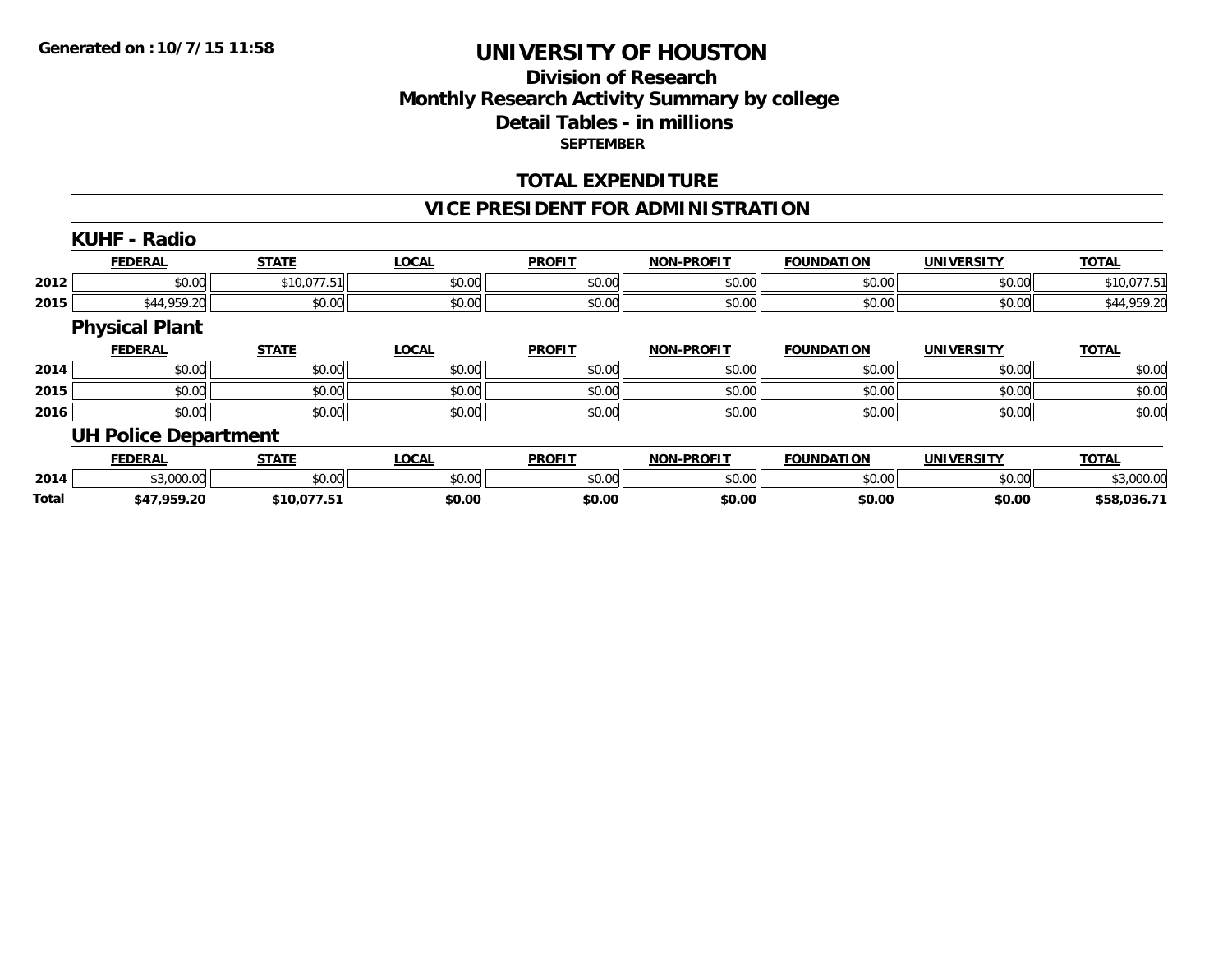## **Division of ResearchMonthly Research Activity Summary by college Detail Tables - in millions SEPTEMBER**

## **TOTAL EXPENDITURE**

#### **VICE PRESIDENT FOR STUDENT AFFAIRS**

#### **Childrens Learning Centers**

|      | EEDEDAI      | <b>CTATE</b>   | $\sim$<br>.uuni        | <b>PROFIT</b>  | <b>DDAEI</b><br>ורות<br>า⊫⊥ | I OB          | <b>UNIVERSITY</b>      | <b>TOTA</b>                  |
|------|--------------|----------------|------------------------|----------------|-----------------------------|---------------|------------------------|------------------------------|
| 2015 | 115<br>$+J.$ | ሶስ ሰሰ<br>JU.UU | $\sim$ $\sim$<br>JU.UU | 0.001<br>JU.UU | \$0.00                      | 0000<br>JU.UU | 0.00<br>JU.UU          | <b>45 OF</b><br>. . <i>.</i> |
| 2016 |              | ሐሴ ሰሰ<br>JU.UU | $\sim$ $\sim$<br>pu.uu | 0.00<br>JU.UU  | \$0.00                      | 0000<br>JU.UU | $\sim$ $\sim$<br>JU.UU | . U                          |

#### **Dean, Student Affairs**

|      | <b>FEDERAI</b>   | <b>CTATE</b>  | ne N<br>. осн.         | <b>PROFIT</b>  | <b>DDOCIT</b><br><b>MONE</b> | <b>FOUNDATION</b> | UNIVERSITY     | <b>TOTAL</b> |
|------|------------------|---------------|------------------------|----------------|------------------------------|-------------------|----------------|--------------|
| 2012 | $\sim$<br>140.JH | 0.00<br>JU.UU | $\sim$ $\sim$<br>vu.vu | 40.00<br>JU.UU | 0.00<br>PU.UU                | 0000<br>DU.UU.    | 0.001<br>JU.UU |              |
| 2013 |                  | 0000<br>JU.UU | vu.vu                  | 0000<br>JU.UL  | 0.00<br>pu.uu                | 0000<br>vu.uu     | 0000<br>JU.UU  |              |

## **Vice President, Student Affairs**

|              | <b>FEDERAL</b> | <u>STATE</u> | <b>LOCAL</b> | <b>PROFIT</b> | <b>NON-PROFIT</b> | <b>FOUNDATION</b> | UNIVERSITY | <b>TOTAL</b> |
|--------------|----------------|--------------|--------------|---------------|-------------------|-------------------|------------|--------------|
| 2012         | \$9,967.48     | \$0.00       | \$0.00       | \$0.00        | \$0.00            | \$0.00            | \$0.00     | \$9,967.48   |
| 2013         | \$10,529.34    | \$0.00       | \$0.00       | \$0.00        | \$0.00            | \$0.00            | \$0.00     | \$10,529.34  |
| 2014         | \$5,302.82     | \$0.00       | \$0.00       | \$0.00        | \$0.00            | \$0.00            | \$0.00     | \$5,302.82   |
| <b>Total</b> | \$58,942.00    | \$0.00       | \$0.00       | \$0.00        | \$0.00            | \$0.00            | \$0.00     | \$58,942.00  |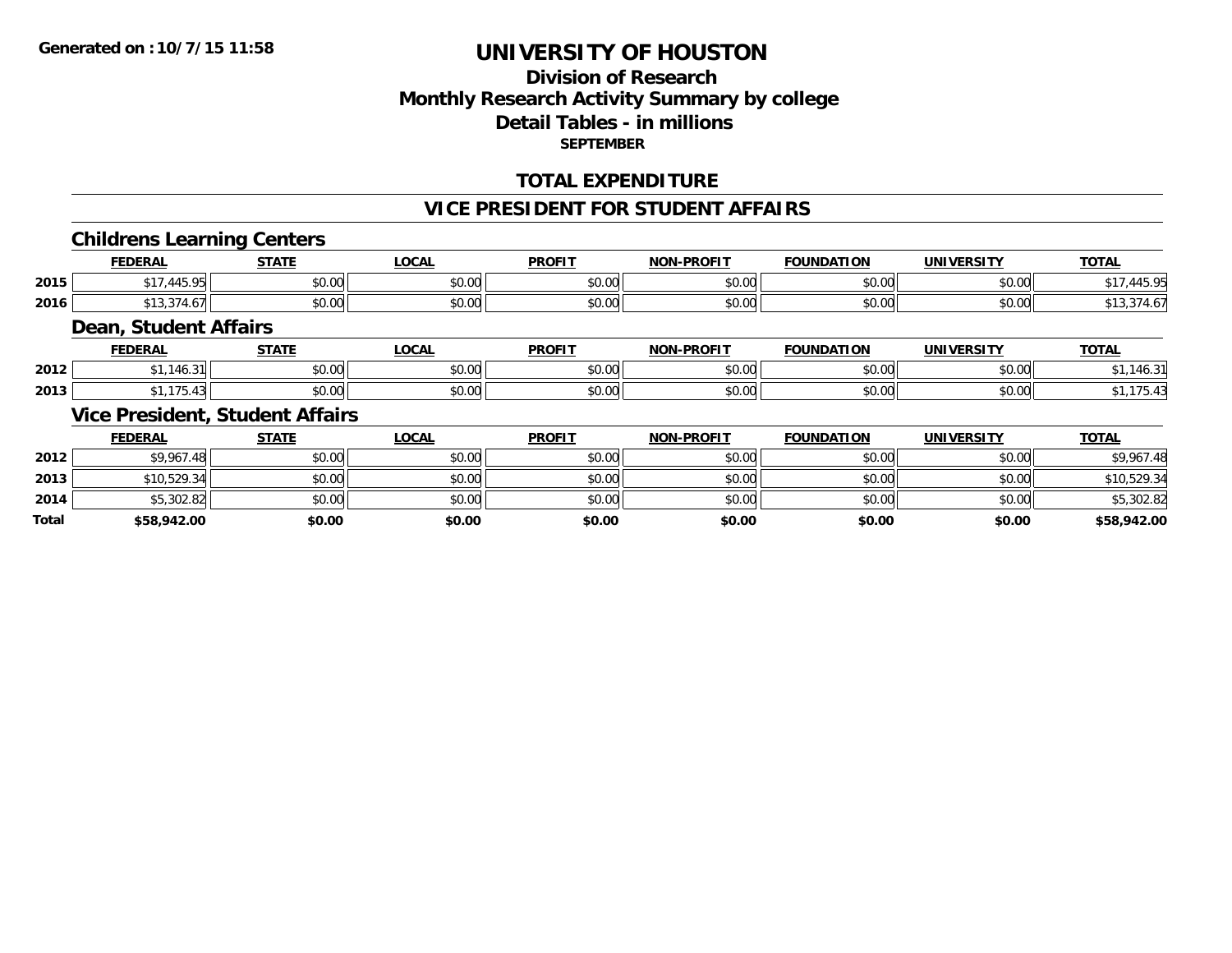### **Division of Research Monthly Research Activity Summary by college Detail Tables - in millions SEPTEMBER**

### **IDC RECOVERY**

#### **C.T. BAUER COLLEGE OF BUSINESS**

|       | <b>Accountancy &amp; Taxation</b>        |              |              |               |                   |                   |                   |              |
|-------|------------------------------------------|--------------|--------------|---------------|-------------------|-------------------|-------------------|--------------|
|       | <b>FEDERAL</b>                           | <b>STATE</b> | <b>LOCAL</b> | <b>PROFIT</b> | <b>NON-PROFIT</b> | <b>FOUNDATION</b> | <b>UNIVERSITY</b> | <b>TOTAL</b> |
| 2015  | \$0.00                                   | \$0.00       | \$0.00       | \$0.00        | \$0.00            | \$0.00            | \$0.00            | \$0.00       |
|       | <b>Finance</b>                           |              |              |               |                   |                   |                   |              |
|       | <b>FEDERAL</b>                           | <b>STATE</b> | <b>LOCAL</b> | <b>PROFIT</b> | <b>NON-PROFIT</b> | <b>FOUNDATION</b> | <b>UNIVERSITY</b> | <b>TOTAL</b> |
| 2015  | \$0.00                                   | \$0.00       | \$0.00       | \$0.00        | \$0.00            | \$0.00            | \$0.00            | \$0.00       |
|       | Management                               |              |              |               |                   |                   |                   |              |
|       | <b>FEDERAL</b>                           | <b>STATE</b> | <b>LOCAL</b> | <b>PROFIT</b> | <b>NON-PROFIT</b> | <b>FOUNDATION</b> | <b>UNIVERSITY</b> | <b>TOTAL</b> |
| 2015  | \$3,600.00                               | \$0.00       | \$0.00       | \$0.00        | \$0.00            | \$0.00            | \$0.00            | \$3,600.00   |
|       | <b>Marketing</b>                         |              |              |               |                   |                   |                   |              |
|       | <b>FEDERAL</b>                           | <b>STATE</b> | <b>LOCAL</b> | <b>PROFIT</b> | <b>NON-PROFIT</b> | <b>FOUNDATION</b> | <b>UNIVERSITY</b> | <b>TOTAL</b> |
| 2013  | \$0.00                                   | \$0.00       | \$0.00       | \$0.00        | \$0.00            | \$0.00            | \$0.00            | \$0.00       |
| 2014  | \$0.00                                   | \$0.00       | \$0.00       | \$0.00        | \$0.00            | \$0.00            | \$0.00            | \$0.00       |
| 2015  | \$0.00                                   | \$0.00       | \$0.00       | \$0.00        | \$0.00            | \$0.00            | \$0.00            | \$0.00       |
| 2016  | \$0.00                                   | \$0.00       | \$0.00       | \$0.00        | \$0.00            | \$0.00            | \$0.00            | \$0.00       |
|       | <b>Small Business Development Center</b> |              |              |               |                   |                   |                   |              |
|       | <b>FEDERAL</b>                           | <b>STATE</b> | <b>LOCAL</b> | <b>PROFIT</b> | <b>NON-PROFIT</b> | <b>FOUNDATION</b> | <b>UNIVERSITY</b> | <b>TOTAL</b> |
| 2012  | \$18,946.25                              | \$0.00       | \$0.00       | \$0.00        | \$0.00            | \$0.00            | \$0.00            | \$18,946.25  |
| 2013  | \$44,514.52                              | \$0.00       | \$0.00       | \$0.00        | \$0.00            | \$4.36            | \$0.00            | \$44,518.88  |
| 2014  | \$30,982.97                              | \$0.00       | \$0.00       | \$0.00        | \$0.00            | \$1,707.06        | \$0.00            | \$32,690.03  |
| 2015  | \$24,008.01                              | \$0.00       | \$0.00       | \$0.00        | \$0.00            | \$139.05          | \$0.00            | \$24,147.06  |
| 2016  | \$31,459.57                              | \$0.00       | \$0.00       | \$0.00        | \$0.00            | \$0.00            | \$0.00            | \$31,459.57  |
| Total | \$153,511.32                             | \$0.00       | \$0.00       | \$0.00        | \$0.00            | \$1,850.47        | \$0.00            | \$155,361.79 |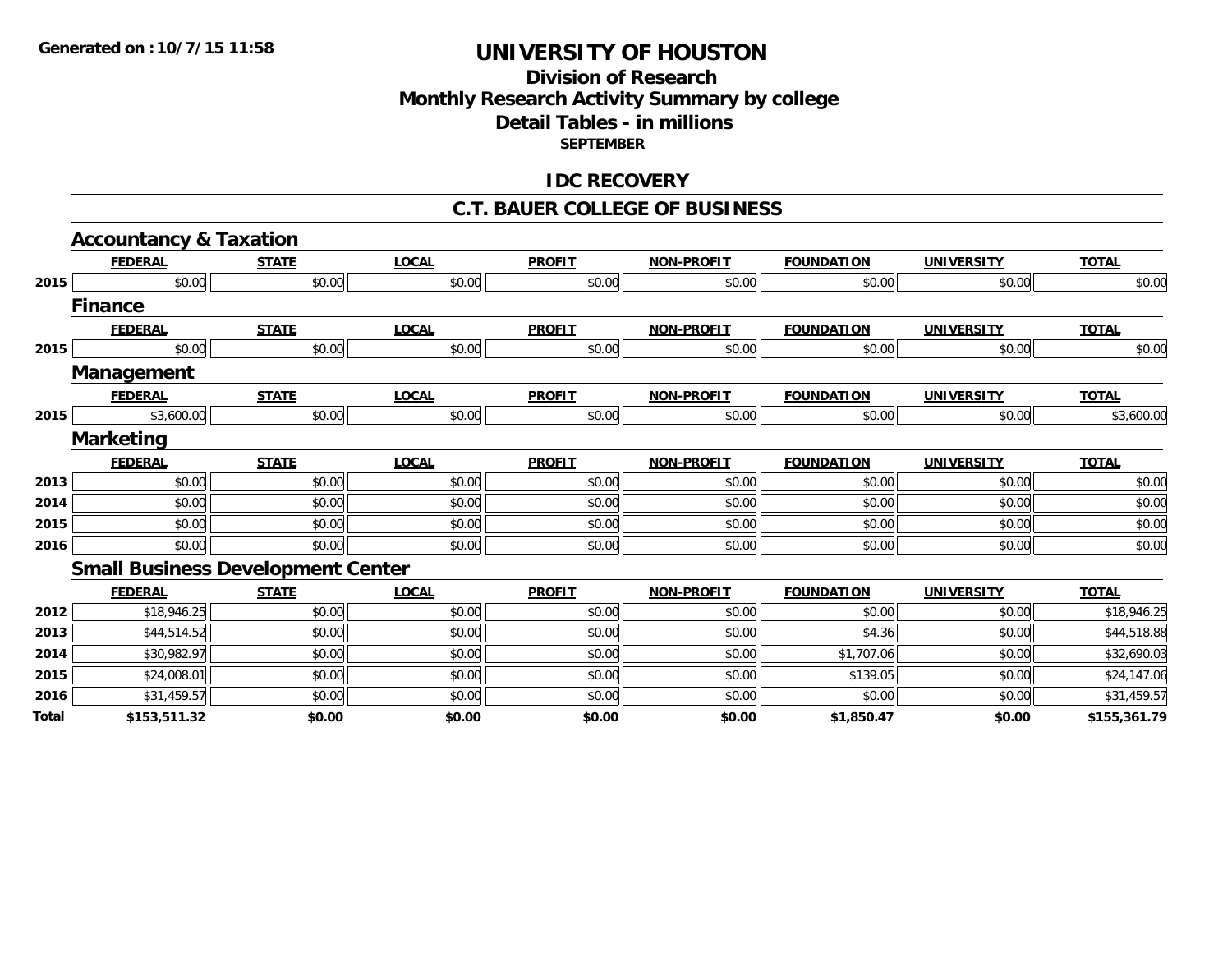# **Division of Research Monthly Research Activity Summary by college Detail Tables - in millions SEPTEMBER**

#### **IDC RECOVERY**

#### **COLLEGE OF ARCHITECTURE**

|       | <b>Architecture</b> |              |              |               |                   |                   |                   |              |
|-------|---------------------|--------------|--------------|---------------|-------------------|-------------------|-------------------|--------------|
|       | <b>FEDERAL</b>      | <b>STATE</b> | <b>LOCAL</b> | <b>PROFIT</b> | <b>NON-PROFIT</b> | <b>FOUNDATION</b> | <b>UNIVERSITY</b> | <b>TOTAL</b> |
| 2015  | \$0.00              | \$0.00       | \$0.00       | \$0.00        | \$0.00            | \$0.00            | \$0.00            | \$0.00       |
|       | Dean, Architecture  |              |              |               |                   |                   |                   |              |
|       | <b>FEDERAL</b>      | <b>STATE</b> | <b>LOCAL</b> | <b>PROFIT</b> | <b>NON-PROFIT</b> | <b>FOUNDATION</b> | <b>UNIVERSITY</b> | <b>TOTAL</b> |
| 2015  | \$0.00              | \$0.00       | \$0.00       | \$0.00        | \$0.00            | \$59.92           | \$0.00            | \$59.92      |
| Total | \$0.00              | \$0.00       | \$0.00       | \$0.00        | \$0.00            | \$59.92           | \$0.00            | \$59.92      |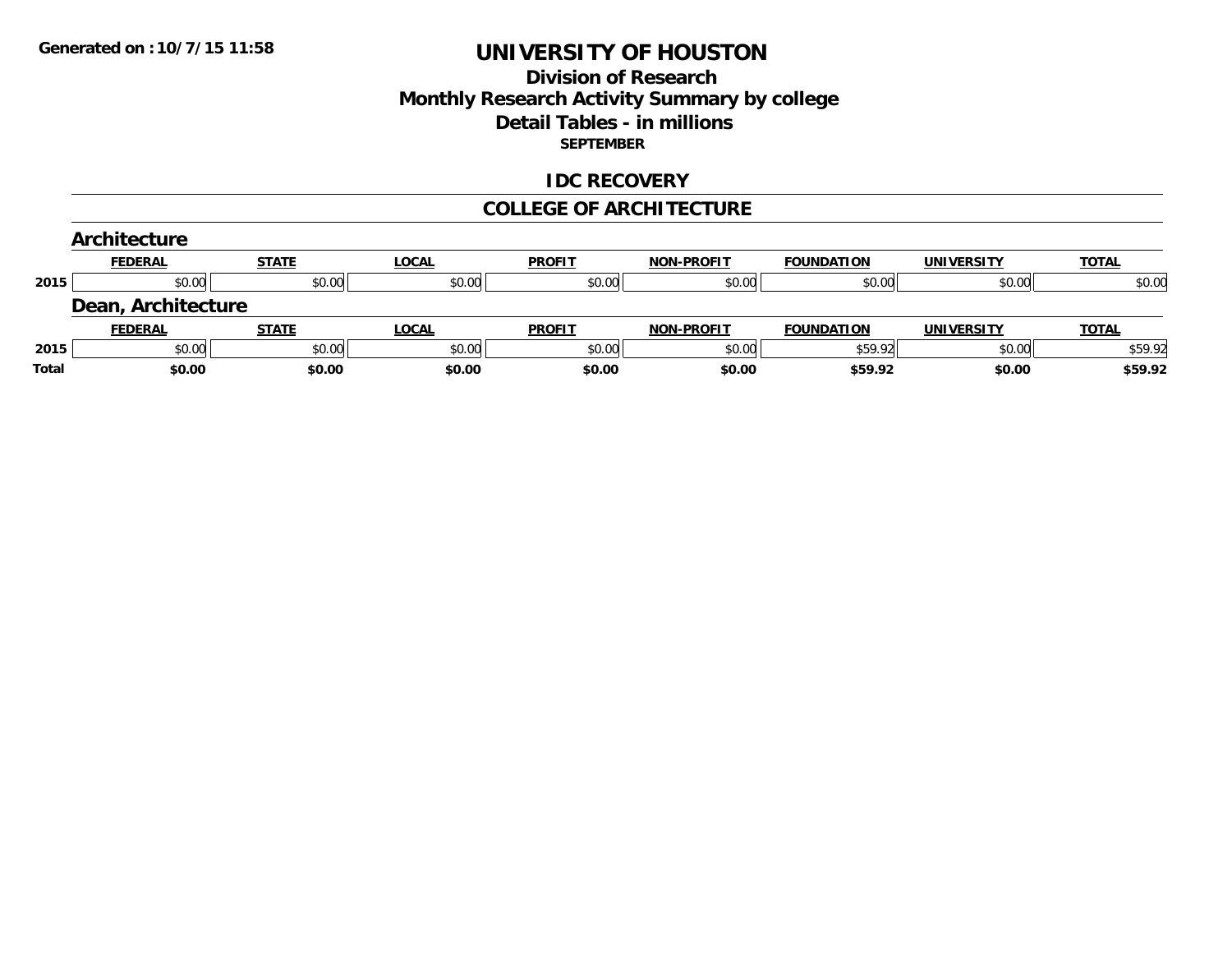# **Division of ResearchMonthly Research Activity Summary by college Detail Tables - in millionsSEPTEMBER**

### **IDC RECOVERY**

# **COLLEGE OF EDUCATION**

# **Consistency Mgmt and Coop Disc**

|      | <b>FEDERAL</b> | <b>STATE</b> | <u>LOCAL</u> | <b>PROFIT</b> | NON-PROFIT | <b>FOUNDATION</b> | <b>UNIVERSITY</b> | <b>TOTAL</b> |
|------|----------------|--------------|--------------|---------------|------------|-------------------|-------------------|--------------|
| 2012 | \$0.00         | \$0.00       | \$0.00       | \$0.00        | \$1,278.08 | \$0.00            | \$0.00            | \$1,278.08   |
| 2013 | \$0.00         | \$0.00       | \$0.00       | \$0.00        | \$387.30   | \$0.00            | \$0.00            | \$387.30     |
| 2014 | \$0.00         | \$0.00       | \$0.00       | \$0.00        | \$0.00     | \$0.00            | \$0.00            | \$0.00       |
| 2015 | \$3,326.83     | \$0.00       | \$1,099.64   | \$0.00        | \$0.00     | \$0.00            | \$0.00            | \$4,426.47   |
| 2016 | \$7,418.84     | \$0.00       | \$526.56     | \$0.00        | \$0.00     | \$0.00            | \$0.00            | \$7,945.40   |

#### **Curriculum and Instruction**

|      | <b>FEDERAL</b> | <u>STATE</u> | <u>LOCAL</u> | <b>PROFIT</b> | <b>NON-PROFIT</b> | <b>FOUNDATION</b> | <b>UNIVERSITY</b> | <b>TOTAL</b> |
|------|----------------|--------------|--------------|---------------|-------------------|-------------------|-------------------|--------------|
| 2012 | \$4,409.65     | \$319.63     | \$0.00       | \$0.00        | \$0.00            | \$35.54           | \$0.00            | \$4,764.82   |
| 2013 | \$4,325.36     | \$281.87     | \$0.00       | \$0.00        | \$0.00            | \$21.85           | \$0.00            | \$4,629.08   |
| 2014 | \$3,753.42     | \$0.00       | \$0.00       | \$0.00        | \$0.00            | \$5.70            | \$0.00            | \$3,759.12   |
| 2015 | \$5,960.86     | \$0.00       | \$0.00       | \$0.00        | \$0.00            | \$484.27          | \$0.00            | \$6,445.14   |
| 2016 | \$6,244.14     | \$0.00       | \$0.00       | \$0.00        | \$0.00            | \$200.54          | \$0.00            | \$6,444.69   |

# **Dean, Education**

|      | <b>FEDERAL</b> | <b>STATE</b> | <u>LOCAL</u> | <b>PROFIT</b> | <b>NON-PROFIT</b> | <b>FOUNDATION</b> | <b>UNIVERSITY</b> | <b>TOTAL</b> |
|------|----------------|--------------|--------------|---------------|-------------------|-------------------|-------------------|--------------|
| 2012 | \$0.00         | \$0.00       | \$0.00       | \$0.00        | \$0.00            | \$0.00            | \$0.00            | \$0.00       |
| 2013 | \$0.00         | \$0.00       | \$0.00       | \$0.00        | \$0.00            | \$0.00            | \$0.00            | \$0.00       |
| 2014 | \$0.00         | \$0.00       | \$0.00       | \$0.00        | \$0.00            | \$0.00            | \$0.00            | \$0.00       |
| 2015 | \$0.00         | \$0.00       | \$0.00       | \$0.00        | \$0.00            | \$0.00            | \$0.00            | \$0.00       |
| 2016 | \$0.00         | \$0.00       | \$0.00       | \$0.00        | \$0.00            | \$0.00            | \$0.00            | \$0.00       |

#### **Educational Leadership & Policy Studies**

|      | <b>FEDERAL</b> | <b>STATE</b> | <b>LOCAL</b> | <b>PROFIT</b> | <b>NON-PROFIT</b> | <b>FOUNDATION</b> | <b>UNIVERSITY</b> | <b>TOTAL</b> |
|------|----------------|--------------|--------------|---------------|-------------------|-------------------|-------------------|--------------|
| 2012 | \$0.00         | \$0.00       | \$0.00       | \$0.00        | \$0.00            | \$142.15          | \$0.00            | \$142.15     |
| 2013 | \$0.00         | \$0.00       | \$0.00       | \$0.00        | \$0.00            | \$87.41           | \$0.00            | \$87.41      |
| 2014 | \$0.00         | \$0.00       | \$0.00       | \$0.00        | \$0.00            | \$22.78           | \$0.00            | \$22.78      |
| 2015 | \$775.09       | \$0.00       | \$0.00       | \$0.00        | \$0.00            | \$121.07          | \$0.00            | \$896.16     |
| 2016 | \$1,057.95     | \$0.00       | \$0.00       | \$0.00        | \$0.00            | \$50.14           | \$0.00            | \$1,108.08   |

# **Institute for Urban Education**

|      | <b>FEDERAL</b>                 | <b>CTATE</b>  | <b>_OCAL</b>          | <b>PROFIT</b>      | <b>M-PROFIT</b><br><b>BIABI</b> | <b>FOUNDATION</b> | <b>UNIVERSITY</b>         | <b>TOTAL</b> |
|------|--------------------------------|---------------|-----------------------|--------------------|---------------------------------|-------------------|---------------------------|--------------|
| 2012 | $\sqrt{24}$<br>1.00<br>. . U U | 0000<br>DU.UU | $\sim$<br>0 t<br>וטט. | $\sim$ 00<br>DU.UU | 0.00<br>JU.UU                   | \$0.00            | $\sim$ 00<br><b>JU.UU</b> | 1,031.00     |
| 2013 | $+100$<br>$\mathbf{u}$<br>בשדי | 0.00<br>ט.טע  | $\sim$ 00<br>vv.vv    | $\sim$ 00<br>DU.UU | 0.00<br>JU.UU                   | \$0.00            | $\sim$ 00<br>JU.UU        | Ψ⊤∪∠.        |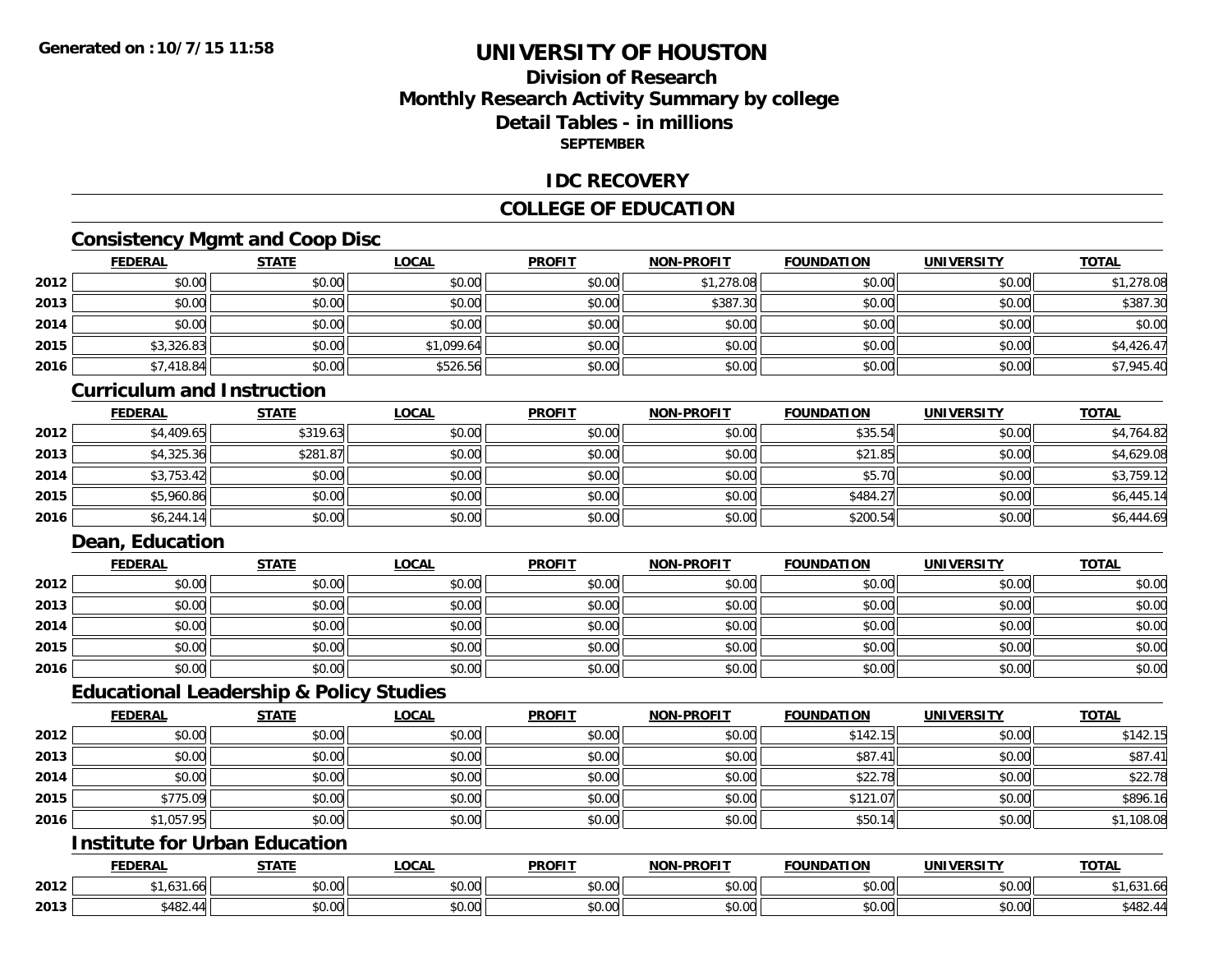# **Division of ResearchMonthly Research Activity Summary by college Detail Tables - in millions SEPTEMBER**

### **IDC RECOVERY**

# **COLLEGE OF EDUCATION**

#### **Institute for Urban Education**

|       | <b>FEDERAL</b> | <b>STATE</b>                                        | <b>LOCAL</b> | <b>PROFIT</b> | <b>NON-PROFIT</b> | <b>FOUNDATION</b> | <b>UNIVERSITY</b> | <b>TOTAL</b> |
|-------|----------------|-----------------------------------------------------|--------------|---------------|-------------------|-------------------|-------------------|--------------|
| 2014  | \$46.99        | \$0.00                                              | \$0.00       | \$0.00        | \$0.00            | \$0.00            | \$0.00            | \$46.99      |
|       |                | <b>Psychological, Health, and Learning Sciences</b> |              |               |                   |                   |                   |              |
|       | <b>FEDERAL</b> | <b>STATE</b>                                        | <b>LOCAL</b> | <b>PROFIT</b> | <b>NON-PROFIT</b> | <b>FOUNDATION</b> | <b>UNIVERSITY</b> | <b>TOTAL</b> |
| 2012  | \$1,382.59     | \$0.00                                              | \$0.00       | \$0.00        | \$0.00            | \$0.00            | \$0.00            | \$1,382.59   |
| 2013  | \$2,742.73     | \$0.00                                              | \$0.00       | \$0.00        | \$0.00            | (\$23.00)         | \$0.00            | \$2,719.73   |
| 2014  | \$13,889.88    | \$0.00                                              | \$0.00       | \$0.00        | \$0.00            | \$0.00            | \$0.00            | \$13,889.88  |
| 2015  | \$17,458.56    | \$0.00                                              | \$0.00       | \$0.00        | \$0.00            | \$0.00            | \$0.00            | \$17,458.56  |
| 2016  | \$24,380.44    | \$0.00                                              | \$0.00       | \$0.00        | \$6.81            | \$0.00            | \$0.00            | \$24,387.25  |
| Total | \$99,287.41    | \$601.50                                            | \$1,626.20   | \$0.00        | \$1,672.19        | \$1,148.45        | \$0.00            | \$104,335.75 |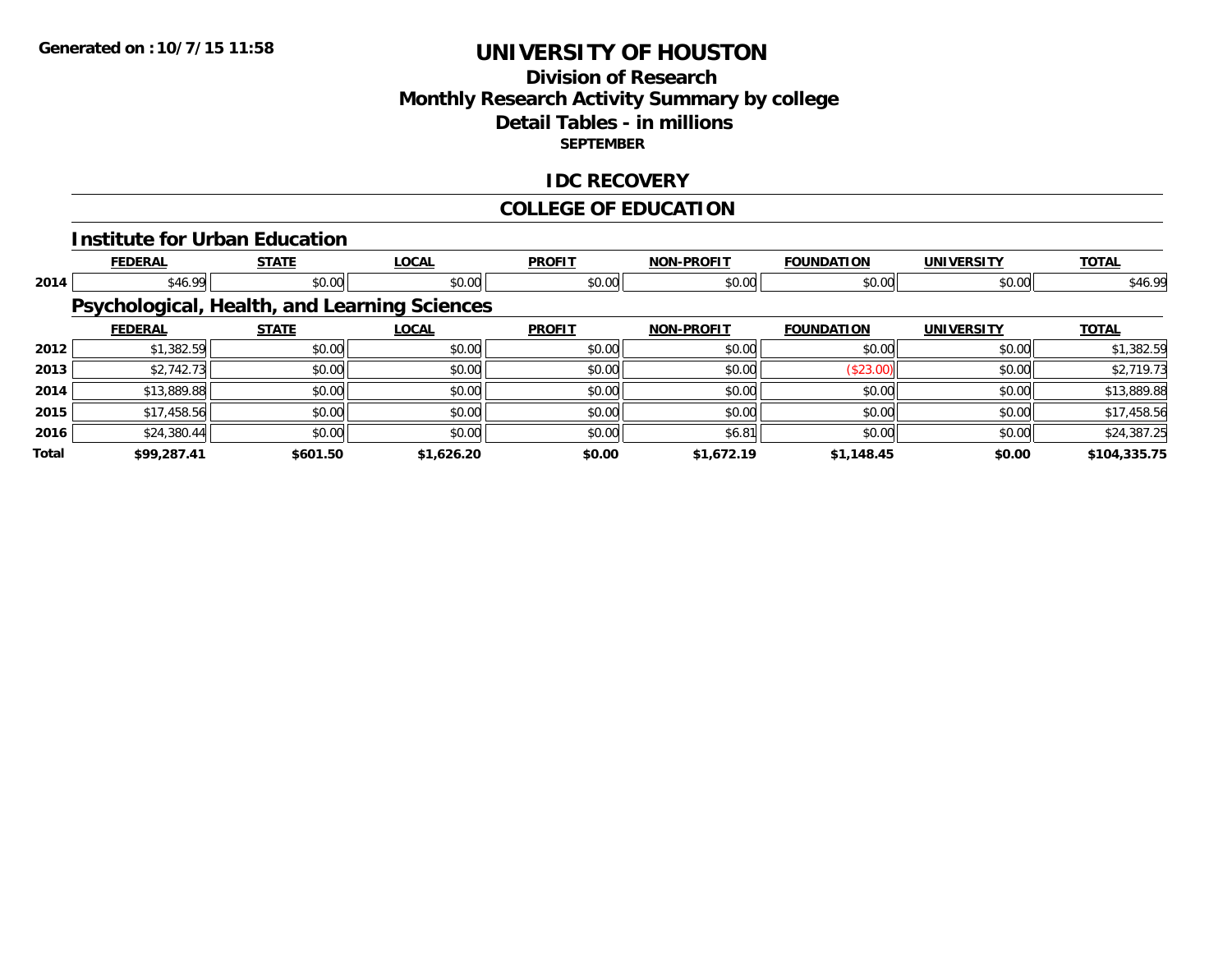# **Division of ResearchMonthly Research Activity Summary by college Detail Tables - in millions SEPTEMBER**

### **IDC RECOVERY**

|      | Art                                         |              |              |               |                   |                   |                   |              |
|------|---------------------------------------------|--------------|--------------|---------------|-------------------|-------------------|-------------------|--------------|
|      | <b>FEDERAL</b>                              | <b>STATE</b> | <b>LOCAL</b> | <b>PROFIT</b> | <b>NON-PROFIT</b> | <b>FOUNDATION</b> | <b>UNIVERSITY</b> | <b>TOTAL</b> |
| 2013 | \$255.20                                    | \$0.00       | \$0.00       | \$0.00        | \$0.00            | \$0.00            | \$0.00            | \$255.20     |
| 2014 | \$352.69                                    | \$0.00       | \$0.00       | \$0.00        | \$0.00            | \$0.00            | \$0.00            | \$352.69     |
|      | <b>Arte Publico Press</b>                   |              |              |               |                   |                   |                   |              |
|      | <b>FEDERAL</b>                              | <b>STATE</b> | <b>LOCAL</b> | <b>PROFIT</b> | <b>NON-PROFIT</b> | <b>FOUNDATION</b> | <b>UNIVERSITY</b> | <b>TOTAL</b> |
| 2013 | \$0.00                                      | \$0.00       | \$0.00       | \$0.00        | \$0.00            | \$873.16          | \$0.00            | \$873.16     |
| 2014 | \$0.00                                      | \$0.00       | \$0.00       | \$0.00        | \$0.00            | \$2,046.85        | \$0.00            | \$2,046.85   |
| 2015 | \$2,520.99                                  | \$0.00       | \$0.00       | \$0.00        | \$0.00            | \$699.93          | \$0.00            | \$3,220.92   |
| 2016 | \$0.00                                      | \$0.00       | \$0.00       | \$0.00        | \$0.00            | \$3,004.64        | \$0.00            | \$3,004.64   |
|      | <b>Blaffer Gallery</b>                      |              |              |               |                   |                   |                   |              |
|      | <b>FEDERAL</b>                              | <b>STATE</b> | <b>LOCAL</b> | <b>PROFIT</b> | <b>NON-PROFIT</b> | <b>FOUNDATION</b> | <b>UNIVERSITY</b> | <b>TOTAL</b> |
| 2016 | \$740.96                                    | \$0.00       | \$0.00       | \$0.00        | \$0.00            | \$0.00            | \$0.00            | \$740.96     |
|      | <b>Center for Public History</b>            |              |              |               |                   |                   |                   |              |
|      | <b>FEDERAL</b>                              | <b>STATE</b> | <b>LOCAL</b> | <b>PROFIT</b> | <b>NON-PROFIT</b> | <b>FOUNDATION</b> | <b>UNIVERSITY</b> | <b>TOTAL</b> |
| 2013 | \$3,184.50                                  | \$0.00       | \$0.00       | \$0.00        | \$0.00            | \$0.00            | \$0.00            | \$3,184.50   |
| 2014 | \$47.50                                     | \$0.00       | \$0.00       | \$0.00        | \$0.00            | \$0.00            | \$0.00            | \$47.50      |
|      | Communication                               |              |              |               |                   |                   |                   |              |
|      | <b>FEDERAL</b>                              | <b>STATE</b> | <b>LOCAL</b> | <b>PROFIT</b> | <b>NON-PROFIT</b> | <b>FOUNDATION</b> | <b>UNIVERSITY</b> | <b>TOTAL</b> |
| 2012 | \$0.00                                      | \$0.00       | \$0.00       | \$0.00        | \$0.00            | \$0.00            | \$0.00            | \$0.00       |
| 2013 | \$0.00                                      | \$0.00       | \$0.00       | \$0.00        | \$0.00            | \$0.00            | \$0.00            | \$0.00       |
| 2015 | \$0.00                                      | \$1,515.00   | \$0.00       | \$0.00        | \$0.00            | \$0.00            | \$0.00            | \$1,515.00   |
| 2016 | \$0.00                                      | \$0.00       | \$0.00       | \$0.00        | \$0.00            | \$0.00            | \$0.00            | \$0.00       |
|      | <b>Communication Sciences and Disorders</b> |              |              |               |                   |                   |                   |              |
|      | <b>FEDERAL</b>                              | <b>STATE</b> | <b>LOCAL</b> | <b>PROFIT</b> | <b>NON-PROFIT</b> | <b>FOUNDATION</b> | <b>UNIVERSITY</b> | <b>TOTAL</b> |
| 2012 | \$369.08                                    | \$0.00       | \$0.00       | \$0.00        | \$0.00            | \$0.00            | \$0.00            | \$369.08     |
| 2013 | \$0.00                                      | \$0.00       | \$0.00       | \$0.00        | \$0.00            | \$0.00            | \$0.00            | \$0.00       |
| 2014 | \$1,437.65                                  | \$0.00       | \$0.00       | \$0.00        | \$0.00            | \$0.00            | \$0.00            | \$1,437.65   |
| 2015 | \$2,182.64                                  | \$0.00       | \$0.00       | \$0.00        | \$0.00            | \$0.00            | \$0.00            | \$2,182.64   |
| 2016 | \$1,066.00                                  | \$0.00       | \$0.00       | \$0.00        | \$0.00            | \$0.00            | \$0.00            | \$1,066.00   |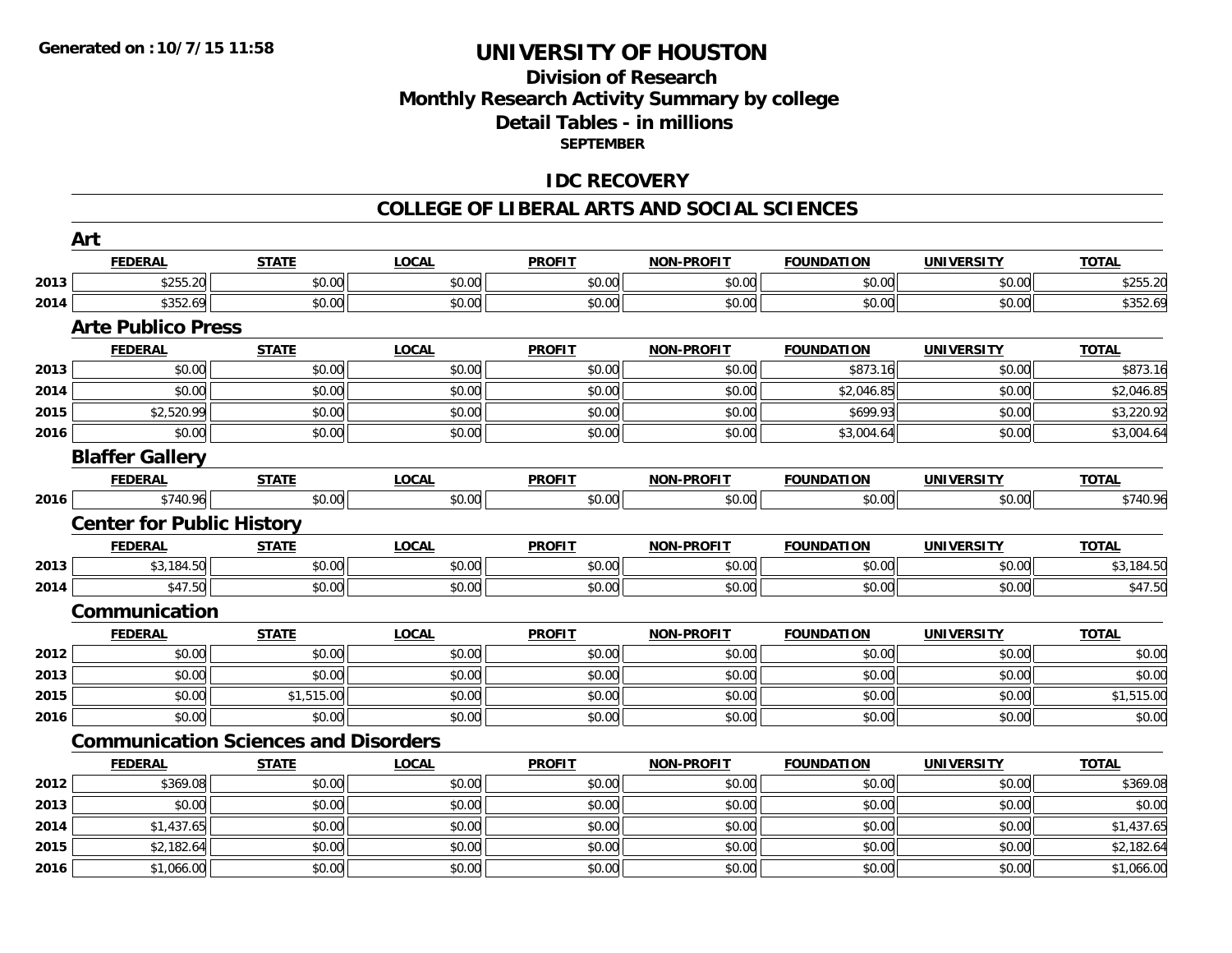# **Division of Research Monthly Research Activity Summary by college Detail Tables - in millions SEPTEMBER**

## **IDC RECOVERY**

|      | <b>Cynthia Woods Mitchell Center for the Arts</b> |              |              |               |                   |                   |                   |              |
|------|---------------------------------------------------|--------------|--------------|---------------|-------------------|-------------------|-------------------|--------------|
|      | <b>FEDERAL</b>                                    | <b>STATE</b> | <b>LOCAL</b> | <b>PROFIT</b> | <b>NON-PROFIT</b> | <b>FOUNDATION</b> | <b>UNIVERSITY</b> | <b>TOTAL</b> |
| 2016 | \$0.00                                            | \$0.00       | \$0.00       | (\$10.92)     | \$0.00            | \$0.00            | \$0.00            | (\$10.92)    |
|      | Dean, Liberal Arts and Social Sciences            |              |              |               |                   |                   |                   |              |
|      | <b>FEDERAL</b>                                    | <b>STATE</b> | <b>LOCAL</b> | <b>PROFIT</b> | <b>NON-PROFIT</b> | <b>FOUNDATION</b> | <b>UNIVERSITY</b> | <b>TOTAL</b> |
| 2013 | \$0.00                                            | \$0.00       | \$0.00       | \$0.00        | \$0.00            | \$0.00            | \$0.00            | \$0.00       |
| 2014 | \$0.00                                            | \$0.00       | \$0.00       | \$0.00        | \$0.00            | \$0.00            | \$0.00            | \$0.00       |
| 2015 | \$0.00                                            | \$0.00       | \$0.00       | \$0.00        | \$0.00            | \$0.00            | \$0.00            | \$0.00       |
| 2016 | \$0.00                                            | \$0.00       | \$0.00       | \$0.00        | \$0.00            | \$0.00            | \$0.00            | \$0.00       |
|      | <b>Economics</b>                                  |              |              |               |                   |                   |                   |              |
|      | <b>FEDERAL</b>                                    | <b>STATE</b> | <b>LOCAL</b> | <b>PROFIT</b> | <b>NON-PROFIT</b> | <b>FOUNDATION</b> | <b>UNIVERSITY</b> | <b>TOTAL</b> |
| 2013 | \$0.00                                            | \$0.00       | \$0.00       | \$0.00        | \$900.00          | \$0.00            | \$0.00            | \$900.00     |
| 2014 | \$0.00                                            | \$0.00       | \$0.00       | \$0.00        | \$0.00            | \$0.00            | \$0.00            | \$0.00       |
| 2015 | \$568.61                                          | \$0.00       | \$0.00       | \$0.00        | \$789.26          | \$0.00            | \$0.00            | \$1,357.87   |
| 2016 | \$0.00                                            | \$0.00       | \$0.00       | \$0.00        | \$0.00            | \$0.00            | \$0.00            | \$0.00       |
|      | <b>English</b>                                    |              |              |               |                   |                   |                   |              |
|      | <b>FEDERAL</b>                                    | <b>STATE</b> | <b>LOCAL</b> | <b>PROFIT</b> | <b>NON-PROFIT</b> | <b>FOUNDATION</b> | <b>UNIVERSITY</b> | <b>TOTAL</b> |
| 2012 | \$0.00                                            | \$0.00       | \$0.00       | \$0.00        | \$0.00            | \$0.00            | \$0.00            | \$0.00       |
| 2013 | \$2,846.25                                        | \$0.00       | \$0.00       | \$0.00        | \$0.00            | \$0.00            | \$0.00            | \$2,846.25   |
| 2015 | \$157.56                                          | \$0.00       | \$0.00       | \$0.00        | \$0.00            | \$0.00            | \$0.00            | \$157.56     |
| 2016 | \$888.67                                          | \$0.00       | \$0.00       | \$0.00        | \$0.00            | \$0.00            | \$0.00            | \$888.67     |
|      | <b>Health and Human Performance</b>               |              |              |               |                   |                   |                   |              |
|      | <b>FEDERAL</b>                                    | <b>STATE</b> | <b>LOCAL</b> | <b>PROFIT</b> | <b>NON-PROFIT</b> | <b>FOUNDATION</b> | <b>UNIVERSITY</b> | <b>TOTAL</b> |
| 2012 | \$3,876.25                                        | \$0.00       | \$0.00       | \$2,232.64    | \$0.00            | \$0.00            | \$0.00            | \$6,108.89   |
| 2013 | \$35,548.26                                       | \$0.00       | \$0.00       | \$2,808.59    | \$0.00            | (\$7.67)          | \$0.00            | \$38,349.18  |
| 2014 | \$59,222.27                                       | \$0.00       | \$0.00       | \$2,418.53    | \$0.00            | \$0.00            | \$0.00            | \$61,640.80  |
| 2015 | \$39,208.32                                       | \$0.00       | \$0.00       | \$3,329.06    | \$0.00            | \$958.58          | \$0.00            | \$43,495.96  |
| 2016 | \$41,801.39                                       | \$0.00       | \$0.00       | \$1,906.69    | \$0.00            | \$427.02          | \$0.00            | \$44,135.10  |
|      | <b>Hispanic Studies</b>                           |              |              |               |                   |                   |                   |              |
|      | <b>FEDERAL</b>                                    | <b>STATE</b> | <b>LOCAL</b> | <b>PROFIT</b> | <b>NON-PROFIT</b> | <b>FOUNDATION</b> | <b>UNIVERSITY</b> | <b>TOTAL</b> |
| 2013 | \$0.00                                            | \$0.00       | \$0.00       | \$0.00        | \$0.00            | \$0.00            | \$0.00            | \$0.00       |
| 2015 | \$0.00                                            | \$0.00       | \$0.00       | \$0.00        | \$0.00            | \$0.00            | \$0.00            | \$0.00       |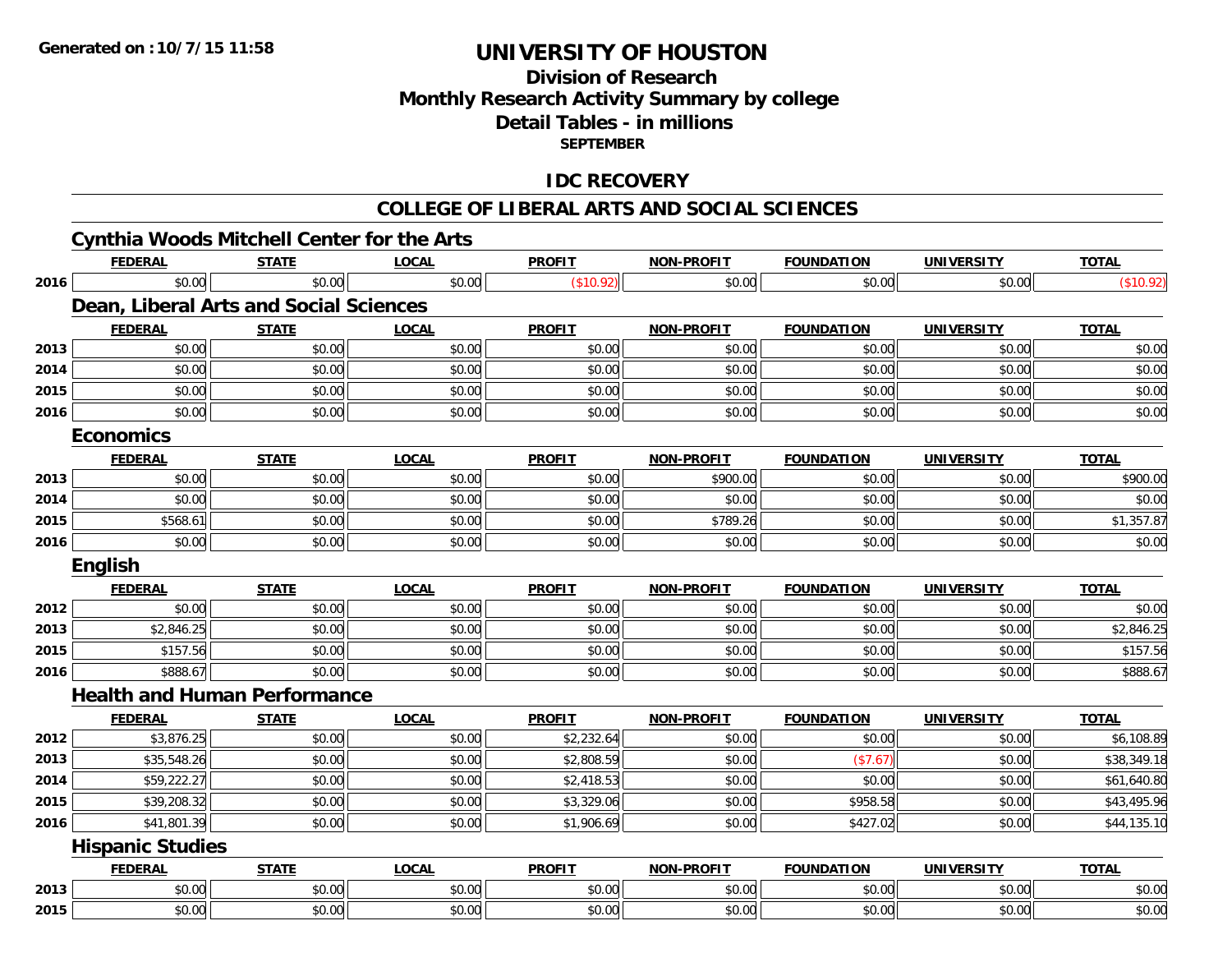# **Division of Research Monthly Research Activity Summary by college Detail Tables - in millions SEPTEMBER**

### **IDC RECOVERY**

|      | <b>Hispanic Studies</b>               |              |              |               |                   |                   |                   |              |
|------|---------------------------------------|--------------|--------------|---------------|-------------------|-------------------|-------------------|--------------|
|      | <b>FEDERAL</b>                        | <b>STATE</b> | <b>LOCAL</b> | <b>PROFIT</b> | <b>NON-PROFIT</b> | <b>FOUNDATION</b> | <b>UNIVERSITY</b> | <b>TOTAL</b> |
| 2016 | \$0.00                                | \$0.00       | \$0.00       | \$0.00        | \$0.00            | \$0.00            | \$0.00            | \$0.00       |
|      | <b>History</b>                        |              |              |               |                   |                   |                   |              |
|      | <b>FEDERAL</b>                        | <b>STATE</b> | <b>LOCAL</b> | <b>PROFIT</b> | <b>NON-PROFIT</b> | <b>FOUNDATION</b> | <b>UNIVERSITY</b> | <b>TOTAL</b> |
| 2015 | \$377.90                              | \$0.00       | \$0.00       | \$0.00        | \$0.00            | \$0.00            | \$0.00            | \$377.90     |
| 2016 | \$365.10                              | \$0.00       | \$0.00       | \$0.00        | \$0.00            | \$0.00            | \$0.00            | \$365.10     |
|      | <b>Hobby Center for Public Policy</b> |              |              |               |                   |                   |                   |              |
|      | <b>FEDERAL</b>                        | <b>STATE</b> | <b>LOCAL</b> | <b>PROFIT</b> | <b>NON-PROFIT</b> | <b>FOUNDATION</b> | <b>UNIVERSITY</b> | <b>TOTAL</b> |
| 2015 | \$0.00                                | \$0.00       | \$0.00       | \$0.00        | \$0.00            | \$1,500.00        | \$0.00            | \$1,500.00   |
| 2016 | \$6,160.92                            | \$0.00       | \$0.00       | \$0.00        | \$0.00            | \$0.00            | \$0.00            | \$6,160.92   |
|      | <b>Modern/Classical Languages</b>     |              |              |               |                   |                   |                   |              |
|      | <b>FEDERAL</b>                        | <b>STATE</b> | <b>LOCAL</b> | <b>PROFIT</b> | <b>NON-PROFIT</b> | <b>FOUNDATION</b> | <b>UNIVERSITY</b> | <b>TOTAL</b> |
| 2013 | \$2,489.08                            | \$0.00       | \$0.00       | \$0.00        | \$0.00            | \$0.00            | \$0.00            | \$2,489.08   |
| 2015 | \$590.00                              | \$0.00       | \$0.00       | \$0.00        | \$0.00            | \$0.00            | \$0.00            | \$590.00     |
| 2016 | \$660.50                              | \$0.00       | \$0.00       | \$0.00        | \$0.00            | \$0.00            | \$0.00            | \$660.50     |
|      | <b>Philosophy</b>                     |              |              |               |                   |                   |                   |              |
|      | <b>FEDERAL</b>                        | <b>STATE</b> | <b>LOCAL</b> | <b>PROFIT</b> | <b>NON-PROFIT</b> | <b>FOUNDATION</b> | <b>UNIVERSITY</b> | <b>TOTAL</b> |
| 2012 | \$266.23                              | \$0.00       | \$0.00       | \$0.00        | \$0.00            | \$0.00            | \$0.00            | \$266.23     |
| 2013 | \$847.51                              | \$0.00       | \$0.00       | \$0.00        | \$0.00            | \$0.00            | \$0.00            | \$847.51     |
| 2014 | \$426.72                              | \$0.00       | \$0.00       | \$0.00        | \$0.00            | \$0.00            | \$0.00            | \$426.72     |
| 2015 | \$203.89                              | \$0.00       | \$0.00       | \$0.00        | \$0.00            | \$0.00            | \$0.00            | \$203.89     |
| 2016 | \$30.38                               | \$0.00       | \$0.00       | \$0.00        | \$0.00            | \$0.00            | \$0.00            | \$30.38      |
|      | <b>Political Science</b>              |              |              |               |                   |                   |                   |              |
|      | <b>FEDERAL</b>                        | <b>STATE</b> | <b>LOCAL</b> | <b>PROFIT</b> | <b>NON-PROFIT</b> | <b>FOUNDATION</b> | <b>UNIVERSITY</b> | <b>TOTAL</b> |
| 2012 | \$0.00                                | \$0.00       | \$0.00       | \$0.00        | \$0.00            | \$0.00            | \$0.00            | \$0.00       |
| 2013 | (\$217.85)                            | \$0.00       | \$0.00       | \$0.00        | \$0.00            | \$0.00            | \$0.00            | (\$217.85)   |
| 2014 | \$0.00                                | \$0.00       | \$0.00       | \$0.00        | \$0.00            | \$0.00            | \$0.00            | \$0.00       |
| 2015 | \$2,014.41                            | \$0.00       | \$0.00       | \$0.00        | \$0.00            | \$0.00            | \$0.00            | \$2,014.41   |
| 2016 | \$2,401.39                            | \$0.00       | \$0.00       | \$0.00        | \$0.00            | \$0.00            | \$0.00            | \$2,401.39   |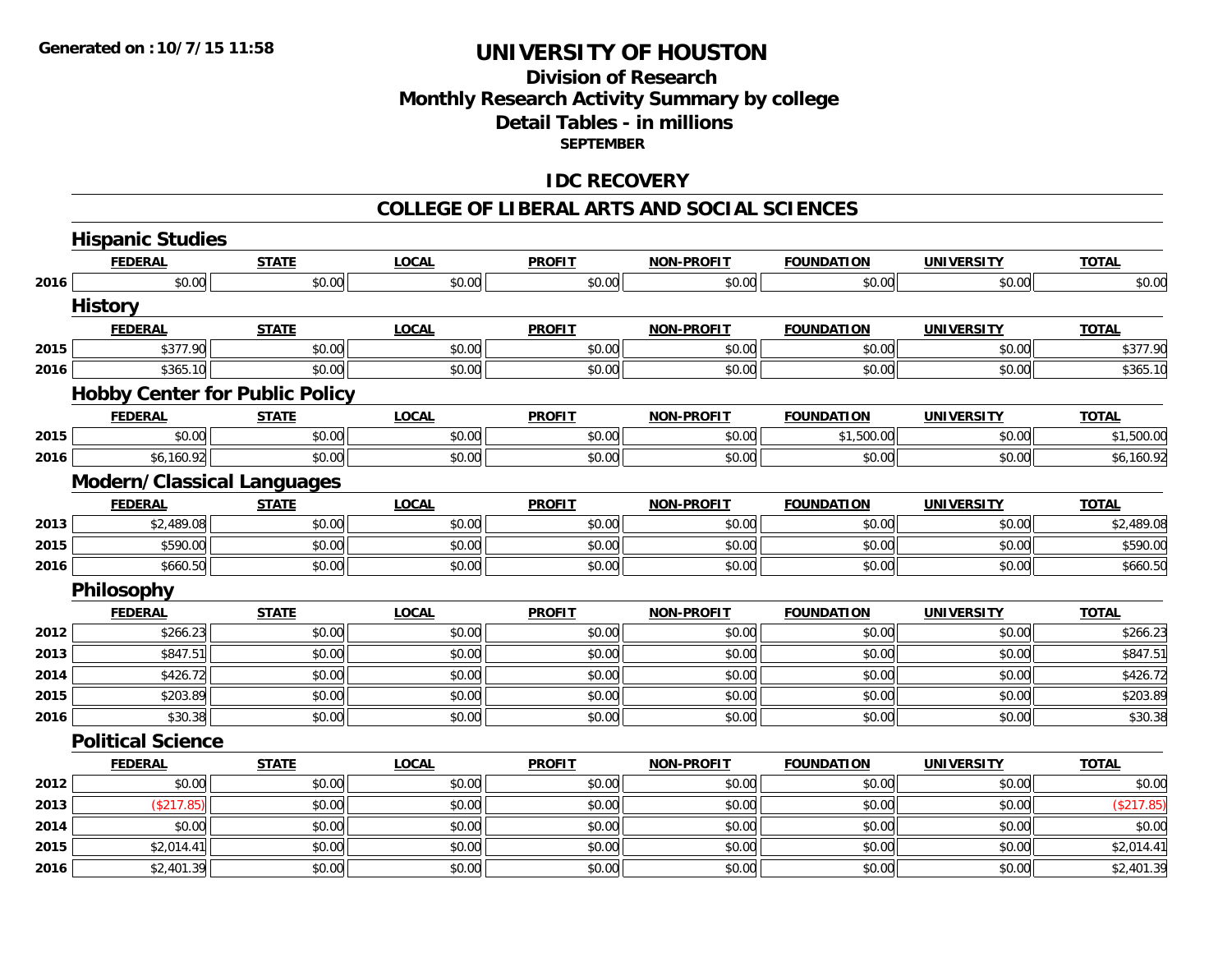# **Division of ResearchMonthly Research Activity Summary by college Detail Tables - in millions SEPTEMBER**

### **IDC RECOVERY**

|              | <b>Psychology</b> |              |              |               |                   |                   |                   |              |
|--------------|-------------------|--------------|--------------|---------------|-------------------|-------------------|-------------------|--------------|
|              | <b>FEDERAL</b>    | <b>STATE</b> | <b>LOCAL</b> | <b>PROFIT</b> | <b>NON-PROFIT</b> | <b>FOUNDATION</b> | <b>UNIVERSITY</b> | <b>TOTAL</b> |
| 2012         | \$103,549.48      | \$24.28      | \$0.00       | \$154.80      | \$214.63          | \$300.22          | (\$3, 117.51)     | \$101,125.90 |
| 2013         | \$101,203.01      | \$17,423.21  | \$0.00       | \$0.00        | \$894.23          | \$3,655.10        | \$0.00            | \$123,175.55 |
| 2014         | \$86,387.58       | \$0.00       | \$0.00       | \$0.00        | \$1,834.08        | (\$0.08)          | \$0.00            | \$88,221.58  |
| 2015         | \$78,063.06       | \$0.00       | \$0.00       | \$0.00        | \$444.30          | \$0.00            | \$0.00            | \$78,507.36  |
| 2016         | \$78,840.53       | \$164.93     | \$0.00       | \$0.00        | \$2,043.58        | \$0.00            | \$0.00            | \$81,049.04  |
|              | <b>Sociology</b>  |              |              |               |                   |                   |                   |              |
|              | <b>FEDERAL</b>    | <b>STATE</b> | <b>LOCAL</b> | <b>PROFIT</b> | <b>NON-PROFIT</b> | <b>FOUNDATION</b> | <b>UNIVERSITY</b> | <b>TOTAL</b> |
| 2012         | \$910.26          | \$0.00       | \$0.00       | \$0.00        | \$0.00            | \$0.00            | \$0.00            | \$910.26     |
| 2013         | (\$103.18)        | \$0.00       | \$0.00       | \$0.00        | \$0.00            | \$0.00            | \$0.00            | (\$103.18)   |
| 2014         | \$397.50          | \$0.00       | \$0.00       | \$0.00        | \$0.00            | \$0.00            | \$0.00            | \$397.50     |
| 2015         | \$3.39            | \$0.00       | \$0.00       | \$0.00        | \$0.00            | \$0.00            | \$0.00            | \$3.39       |
| <b>Total</b> | \$662,142.60      | \$19,127.42  | \$0.00       | \$12,839.39   | \$7,120.08        | \$13,457.75       | (\$3,117.51)      | \$711,569.72 |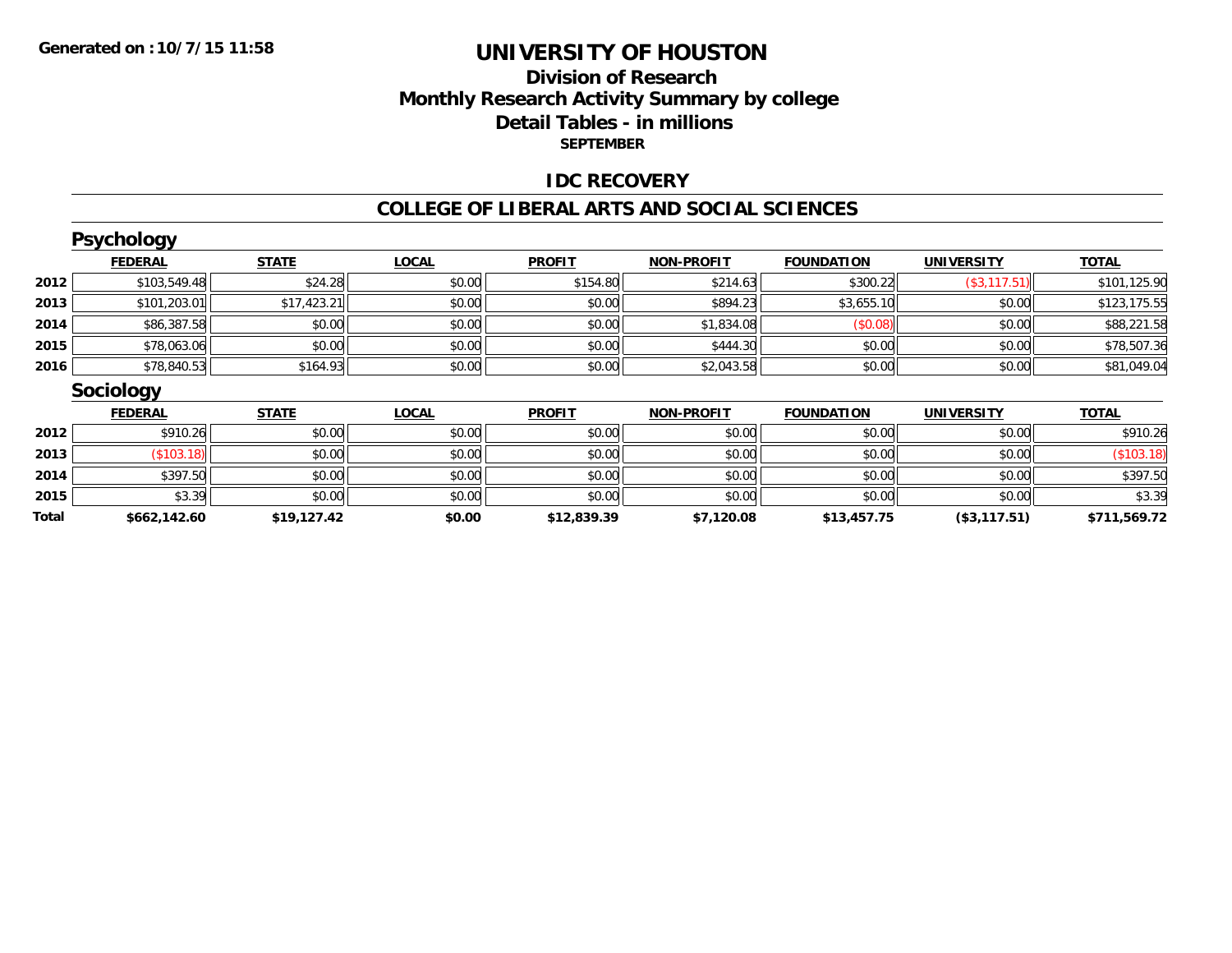# **Division of ResearchMonthly Research Activity Summary by college Detail Tables - in millionsSEPTEMBER**

### **IDC RECOVERY**

# **COLLEGE OF NATURAL SCIENCES AND MATHEMATICS**

# **Biology/Biochemistry**

|      | <b>FEDERAL</b> | <b>STATE</b>                                                                                                | <u>LOCAL</u> | <b>PROFIT</b> | <b>NON-PROFIT</b> | <b>FOUNDATION</b> | <b>UNIVERSITY</b> | <b>TOTAL</b> |
|------|----------------|-------------------------------------------------------------------------------------------------------------|--------------|---------------|-------------------|-------------------|-------------------|--------------|
| 2012 | \$76,935.85    | \$4,170.84                                                                                                  | \$0.00       | \$0.00        | \$3,197.56        | \$0.00            | \$0.00            | \$84,304.25  |
| 2013 | \$56,478.59    | \$2,884.65                                                                                                  | \$0.00       | \$0.00        | \$3,864.48        | \$736.88          | \$0.00            | \$63,964.60  |
| 2014 | \$67,643.62    | \$3,676.31                                                                                                  | \$0.00       | \$3,012.86    | \$2,279.13        | \$285.30          | \$0.00            | \$76,897.22  |
| 2015 | \$63,946.90    | \$2,211.58                                                                                                  | \$0.00       | \$3,721.16    | \$2,129.58        | \$2,443.74        | \$0.00            | \$74,452.96  |
| 2016 | \$59,214.12    | \$701.38                                                                                                    | \$0.00       | \$960.93      | \$473.67          | \$2,385.80        | \$0.00            | \$63,735.90  |
|      |                | $\mathbf{A}$ . The contract of the contract of the contract of $\mathbf{A}$ is the contract of $\mathbf{A}$ |              |               |                   |                   |                   |              |

#### **Center for Applied Geoscience Excellence**

|      | <b>FEDERAL</b>        | STATE                                       | <b>LOCAL</b> | <b>PROFIT</b> | <b>NON-PROFIT</b> | <b>FOUNDATION</b> | UNIVERSITY | <b>TOTAL</b> |
|------|-----------------------|---------------------------------------------|--------------|---------------|-------------------|-------------------|------------|--------------|
| 2014 | ልስ ሰሰ<br>DU.UU        | $\mathfrak{c}\cap\mathfrak{c}\cap$<br>JU.UU | \$0.00       | \$0.00        | \$0.00            | \$0.00            | \$0.00     | \$0.00       |
| 2015 | ልስ ሀህ<br>DU.UU        | 0000<br><b>JU.UU</b>                        | \$0.00       | \$0.00        | \$0.00            | \$0.00            | \$0.00     | \$0.00       |
| 2016 | tη<br>$\cap$<br>DU.UG | 0000<br><b>DU.UU</b>                        | \$0.00       | \$0.00        | \$0.00            | \$0.00            | \$0.00     | \$0.00       |

# **Center for Nuclear Receptors and Cell Signaling**

|      | <b>FEDERAL</b> | <u>STATE</u> | <u>LOCAL</u> | <b>PROFIT</b> | <b>NON-PROFIT</b> | <b>FOUNDATION</b> | <b>UNIVERSITY</b> | <b>TOTAL</b> |
|------|----------------|--------------|--------------|---------------|-------------------|-------------------|-------------------|--------------|
| 2012 | \$22,527.73    | \$458.58     | \$0.00       | \$2,512.46    | \$0.00            | \$0.00            | \$0.00            | \$25,498.77  |
| 2013 | \$29,931.44    | \$1,084.54   | \$0.00       | \$0.00        | \$0.00            | \$0.00            | \$0.00            | \$31,015.98  |
| 2014 | \$49,196.34    | \$1,570.35   | \$0.00       | \$0.00        | \$0.00            | \$0.00            | \$0.00            | \$50,766.69  |
| 2015 | \$14,002.39    | \$5,733.49   | \$0.00       | \$0.00        | \$0.00            | \$0.00            | \$0.00            | \$19,735.88  |
| 2016 | \$35,710.55    | \$1,365.30   | \$0.00       | \$0.00        | \$0.00            | \$0.00            | \$0.00            | \$37,075.85  |

#### **Chemistry**

|      | <b>FEDERAL</b> | <b>STATE</b> | <u>LOCAL</u> | <b>PROFIT</b> | <b>NON-PROFIT</b> | <b>FOUNDATION</b> | <b>UNIVERSITY</b> | <b>TOTAL</b> |
|------|----------------|--------------|--------------|---------------|-------------------|-------------------|-------------------|--------------|
| 2012 | \$53,631.44    | \$140.67     | \$0.00       | \$0.00        | \$0.00            | \$0.00            | (\$665.92)        | \$53,106.19  |
| 2013 | \$51,352.32    | \$0.00       | \$0.00       | \$2,107.45    | \$0.00            | \$0.00            | (\$294.00)        | \$53,165.77  |
| 2014 | \$53,803.53    | \$0.00       | \$0.00       | \$0.00        | \$0.00            | \$0.00            | \$0.00            | \$53,803.53  |
| 2015 | \$53,092.68    | \$0.00       | \$0.00       | \$0.00        | \$0.00            | \$0.00            | \$0.00            | \$53,092.68  |
| 2016 | \$65,401.16    | \$720.11     | \$0.00       | \$185.51      | \$0.00            | \$0.00            | \$0.00            | \$66,306.78  |

### **Computer Science**

|      | <b>FEDERAL</b> | <b>STATE</b> | <u>LOCAL</u> | <b>PROFIT</b> | <b>NON-PROFIT</b> | <b>FOUNDATION</b> | <b>UNIVERSITY</b> | <b>TOTAL</b> |
|------|----------------|--------------|--------------|---------------|-------------------|-------------------|-------------------|--------------|
| 2012 | \$32,215.43    | \$188.00     | \$0.00       | \$8,210.07    | \$3,698.54        | \$0.00            | \$0.00            | \$44,312.04  |
| 2013 | \$40,906.84    | \$522.35     | \$0.00       | \$8,702.64    | \$3,196.77        | \$0.00            | \$0.00            | \$53,328.59  |
| 2014 | \$32,502.48    | \$0.00       | \$0.00       | \$9,002.89    | \$7,424.33        | \$0.00            | \$0.00            | \$48,929.70  |
| 2015 | \$56,649.81    | \$733.90     | \$0.00       | \$3,731.82    | \$5,751.77        | \$0.00            | \$0.00            | \$66,867.30  |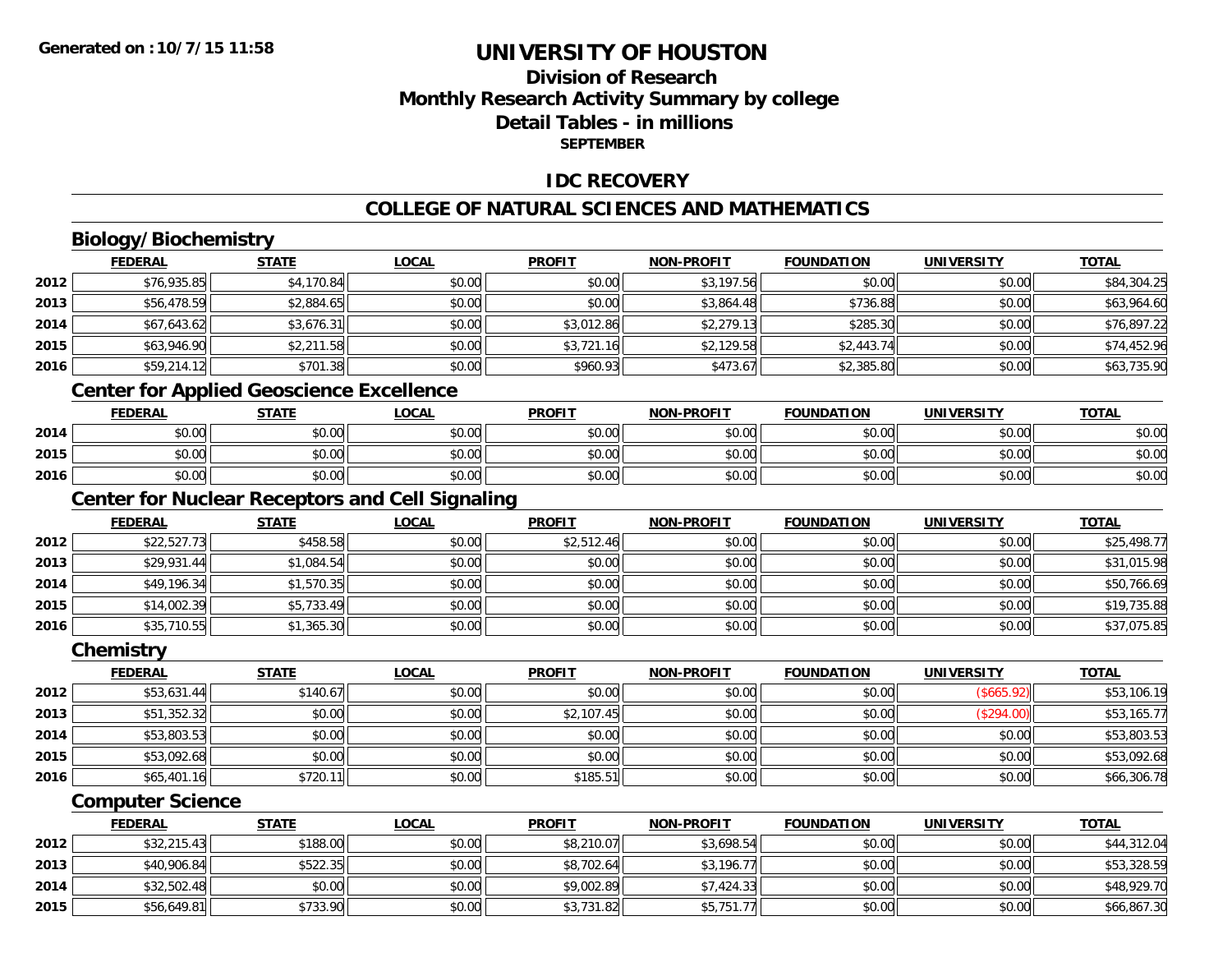**2016**

# **UNIVERSITY OF HOUSTON**

# **Division of ResearchMonthly Research Activity Summary by college Detail Tables - in millions SEPTEMBER**

### **IDC RECOVERY**

#### **COLLEGE OF NATURAL SCIENCES AND MATHEMATICS**

|      | <b>Computer Science</b>         |                                         |                                                      |               |                   |                   |                   |              |
|------|---------------------------------|-----------------------------------------|------------------------------------------------------|---------------|-------------------|-------------------|-------------------|--------------|
|      | <b>FEDERAL</b>                  | <b>STATE</b>                            | <b>LOCAL</b>                                         | <b>PROFIT</b> | <b>NON-PROFIT</b> | <b>FOUNDATION</b> | <b>UNIVERSITY</b> | <b>TOTAL</b> |
| 2016 | \$72,692.71                     | \$3,951.21                              | \$0.00                                               | \$14.95       | \$2,721.32        | \$0.00            | \$1,859.75        | \$81,239.94  |
|      |                                 | Dean, Natural Sciences and Mathematics  |                                                      |               |                   |                   |                   |              |
|      | <b>FEDERAL</b>                  | <b>STATE</b>                            | <b>LOCAL</b>                                         | <b>PROFIT</b> | <b>NON-PROFIT</b> | <b>FOUNDATION</b> | <b>UNIVERSITY</b> | <b>TOTAL</b> |
| 2012 | \$0.00                          | \$0.00                                  | \$0.00                                               | \$0.00        | \$0.00            | \$0.00            | \$0.00            | \$0.00       |
| 2013 | \$0.00                          | \$0.00                                  | \$0.00                                               | \$0.00        | \$0.00            | \$0.00            | \$0.00            | \$0.00       |
| 2014 | \$0.00                          | \$0.00                                  | \$0.00                                               | \$0.00        | \$0.00            | \$0.00            | \$0.00            | \$0.00       |
| 2015 | \$0.00                          | \$0.00                                  | \$0.00                                               | \$0.00        | \$0.00            | \$0.00            | \$0.00            | \$0.00       |
| 2016 | \$0.00                          | \$0.00                                  | \$0.00                                               | \$0.00        | \$0.00            | \$0.00            | \$0.00            | \$0.00       |
|      |                                 | <b>Earth &amp; Atmospheric Sciences</b> |                                                      |               |                   |                   |                   |              |
|      | <b>FEDERAL</b>                  | <b>STATE</b>                            | <b>LOCAL</b>                                         | <b>PROFIT</b> | <b>NON-PROFIT</b> | <b>FOUNDATION</b> | <b>UNIVERSITY</b> | <b>TOTAL</b> |
| 2012 | \$41,218.54                     | \$10,172.55                             | \$0.00                                               | \$18,693.08   | \$3,500.50        | \$0.00            | \$0.00            | \$73,584.66  |
| 2013 | \$23,727.55                     | \$1,110.70                              | \$0.00                                               | \$33,440.60   | \$5,393.62        | \$0.00            | \$0.00            | \$63,672.47  |
| 2014 | \$25,275.80                     | \$9,037.24                              | \$0.00                                               | \$27,397.69   | \$3,779.09        | \$158.32          | \$0.00            | \$65,648.15  |
| 2015 | \$15,291.32                     | \$2,195.11                              | \$0.00                                               | \$20,914.58   | \$4,247.83        | \$17.64           | \$0.00            | \$42,666.47  |
| 2016 | \$12,006.68                     | \$5,099.08                              | \$0.00                                               | \$13,463.69   | \$3,357.29        | \$150.80          | \$1,180.15        | \$35,257.69  |
|      |                                 |                                         | <b>Institute for Climate and Atmospheric Science</b> |               |                   |                   |                   |              |
|      | <b>FEDERAL</b>                  | <b>STATE</b>                            | <b>LOCAL</b>                                         | <b>PROFIT</b> | <b>NON-PROFIT</b> | <b>FOUNDATION</b> | <b>UNIVERSITY</b> | <b>TOTAL</b> |
| 2012 | \$0.00                          | \$0.00                                  | \$0.00                                               | \$0.00        | \$0.00            | \$0.00            | \$0.00            | \$0.00       |
| 2013 | \$0.00                          | \$0.00                                  | \$0.00                                               | \$0.00        | \$0.00            | \$0.00            | \$0.00            | \$0.00       |
| 2014 | \$0.00                          | \$0.00                                  | \$0.00                                               | \$0.00        | \$0.00            | \$0.00            | \$0.00            | \$0.00       |
| 2015 | \$0.00                          | \$0.00                                  | \$0.00                                               | \$0.00        | \$0.00            | \$0.00            | \$0.00            | \$0.00       |
| 2016 | \$0.00                          | \$0.00                                  | \$0.00                                               | \$0.00        | \$0.00            | \$0.00            | \$0.00            | \$0.00       |
|      | <b>Institute for Nanoenergy</b> |                                         |                                                      |               |                   |                   |                   |              |
|      | <b>FEDERAL</b>                  | <b>STATE</b>                            | <b>LOCAL</b>                                         | <b>PROFIT</b> | <b>NON-PROFIT</b> | <b>FOUNDATION</b> | <b>UNIVERSITY</b> | <b>TOTAL</b> |
| 2012 | \$0.00                          | \$0.00                                  | \$0.00                                               | \$0.00        | \$0.00            | \$0.00            | \$0.00            | \$0.00       |
| 2013 | \$0.00                          | \$0.00                                  | \$0.00                                               | \$0.00        | \$0.00            | \$0.00            | \$0.00            | \$0.00       |
| 2014 | \$0.00                          | \$0.00                                  | \$0.00                                               | \$0.00        | \$0.00            | \$0.00            | \$0.00            | \$0.00       |

\$0.00 \$0.00 \$0.00 \$0.00 \$0.00 \$0.00 \$0.00 \$0.00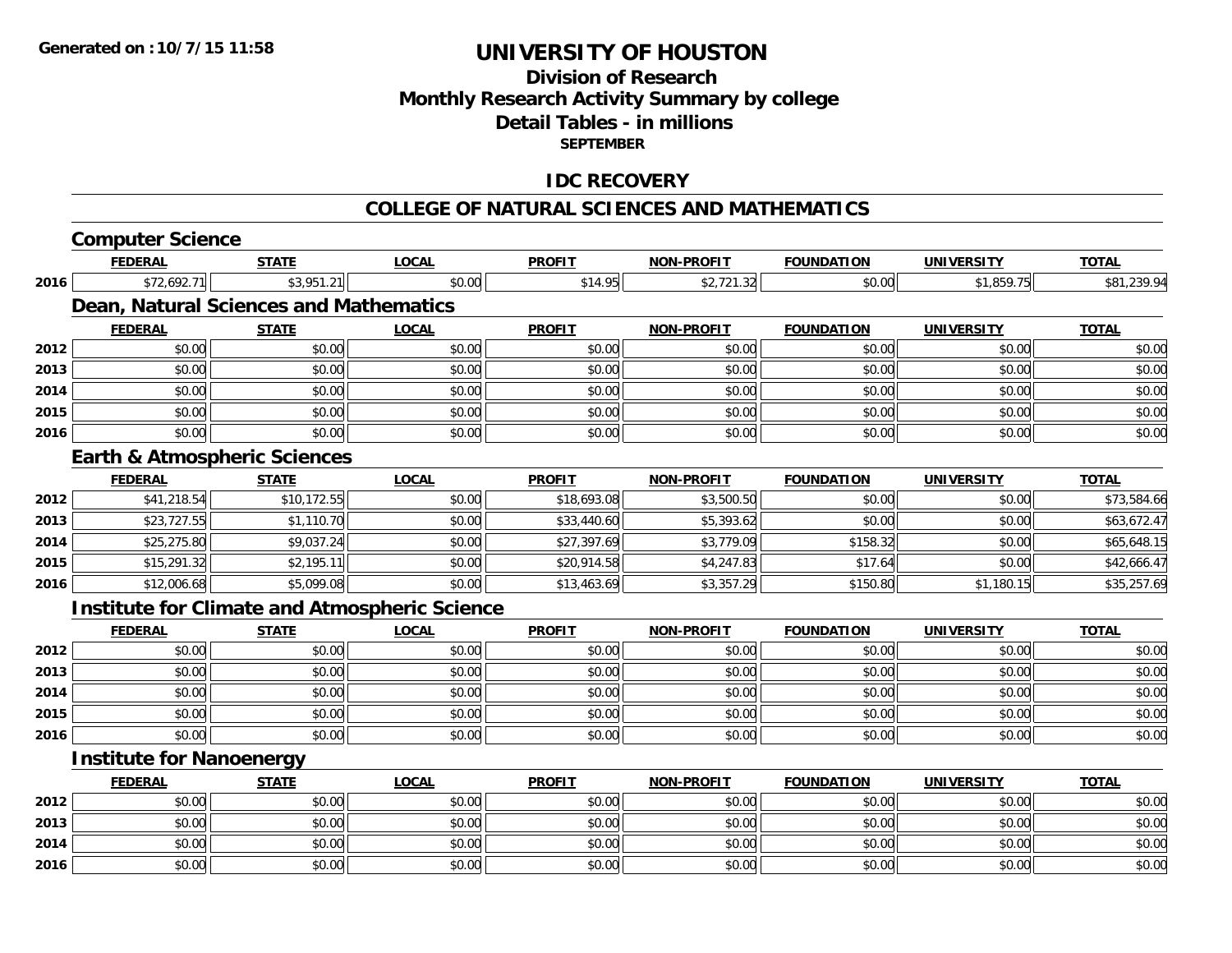# **Division of ResearchMonthly Research Activity Summary by college Detail Tables - in millions SEPTEMBER**

### **IDC RECOVERY**

#### **COLLEGE OF NATURAL SCIENCES AND MATHEMATICS**

|       | <b>Mathematics</b> |              |              |               |                   |                   |                   |                |
|-------|--------------------|--------------|--------------|---------------|-------------------|-------------------|-------------------|----------------|
|       | <b>FEDERAL</b>     | <b>STATE</b> | <b>LOCAL</b> | <b>PROFIT</b> | <b>NON-PROFIT</b> | <b>FOUNDATION</b> | <b>UNIVERSITY</b> | <b>TOTAL</b>   |
| 2012  | \$8,440.29         | \$1,898.93   | \$0.00       | \$1,515.01    | \$0.00            | \$0.00            | \$0.00            | \$11,854.23    |
| 2013  | \$27,891.70        | \$0.00       | \$0.00       | \$7,948.60    | \$0.00            | \$107.23          | \$0.00            | \$35,947.53    |
| 2014  | \$27,394.74        | \$0.00       | \$0.00       | \$2,550.50    | \$0.00            | \$291.34          | \$0.00            | \$30,236.58    |
| 2015  | \$30,520.96        | \$0.00       | \$0.00       | \$1,881.95    | \$0.00            | \$303.47          | \$0.00            | \$32,706.38    |
| 2016  | \$34,095.31        | \$0.00       | \$0.00       | \$1,416.63    | \$0.00            | \$1.83            | \$0.00            | \$35,513.77    |
|       | <b>Physics</b>     |              |              |               |                   |                   |                   |                |
|       | <b>FEDERAL</b>     | <b>STATE</b> | <b>LOCAL</b> | <b>PROFIT</b> | <b>NON-PROFIT</b> | <b>FOUNDATION</b> | <b>UNIVERSITY</b> | <b>TOTAL</b>   |
| 2012  | \$69,101.67        | (\$61.33)    | \$0.00       | (\$95,316.91) | \$394.22          | \$0.00            | \$0.00            | (\$25,882.35)  |
| 2013  | \$56,654.81        | \$0.00       | \$0.00       | (\$5,895.75)  | \$0.00            | \$0.00            | \$0.00            | \$50,759.06    |
| 2014  | \$44,652.13        | \$0.00       | \$0.00       | \$7,790.17    | \$0.00            | \$0.00            | \$0.00            | \$52,442.30    |
| 2015  | \$58,480.03        | \$0.00       | \$0.00       | \$15,729.39   | \$1,981.17        | \$0.00            | \$0.00            | \$76,190.59    |
| 2016  | \$49,944.25        | \$0.00       | \$0.00       | \$16,755.94   | \$0.00            | \$0.00            | \$0.00            | \$66,700.19    |
| Total | \$1,512,531.72     | \$59,565.54  | \$0.00       | \$110,447.90  | \$57,390.86       | \$6,882.35        | \$2,079.98        | \$1,748,898.35 |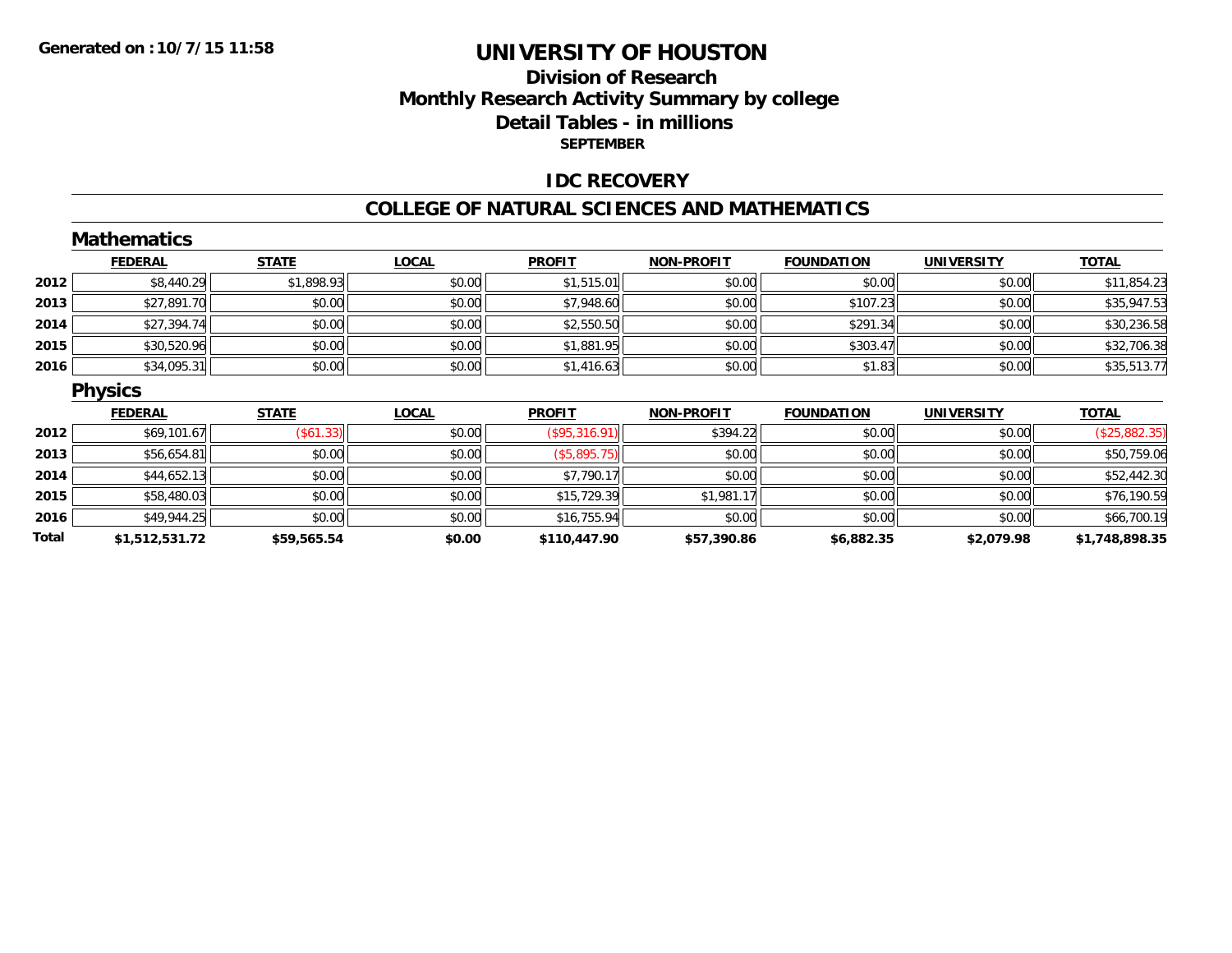# **Division of Research Monthly Research Activity Summary by college Detail Tables - in millions SEPTEMBER**

#### **IDC RECOVERY**

#### **COLLEGE OF OPTOMETRY**

# **Optometry Vision Sciences**

|       | <b>FEDERAL</b> | <b>STATE</b> | <b>LOCAL</b> | <b>PROFIT</b> | <b>NON-PROFIT</b> | <b>FOUNDATION</b> | <b>UNIVERSITY</b> | <b>TOTAL</b> |
|-------|----------------|--------------|--------------|---------------|-------------------|-------------------|-------------------|--------------|
| 2012  | \$73,398.72    | \$0.00       | \$0.00       | \$5,922.42    | \$0.00            | \$0.00            | \$6,169.64        | \$85,490.78  |
| 2013  | \$112,326.07   | \$0.00       | \$0.00       | \$12,690.26   | \$0.00            | \$0.00            | \$1,777.80        | \$126,794.13 |
| 2014  | \$89,176.00    | \$0.00       | \$0.00       | \$18,201.58   | \$0.00            | \$0.00            | \$8,111.71        | \$115,489.29 |
| 2015  | \$79,836.01    | \$0.00       | \$0.00       | \$12,675.78   | \$0.00            | \$0.00            | \$21,694.12       | \$114,205.91 |
| 2016  | \$91,243.23    | \$0.00       | \$0.00       | \$8,159.71    | \$0.00            | \$0.00            | \$4,197.80        | \$103,600.74 |
| Total | \$445,980.03   | \$0.00       | \$0.00       | \$57,649.75   | \$0.00            | \$0.00            | \$41,951.07       | \$545,580.85 |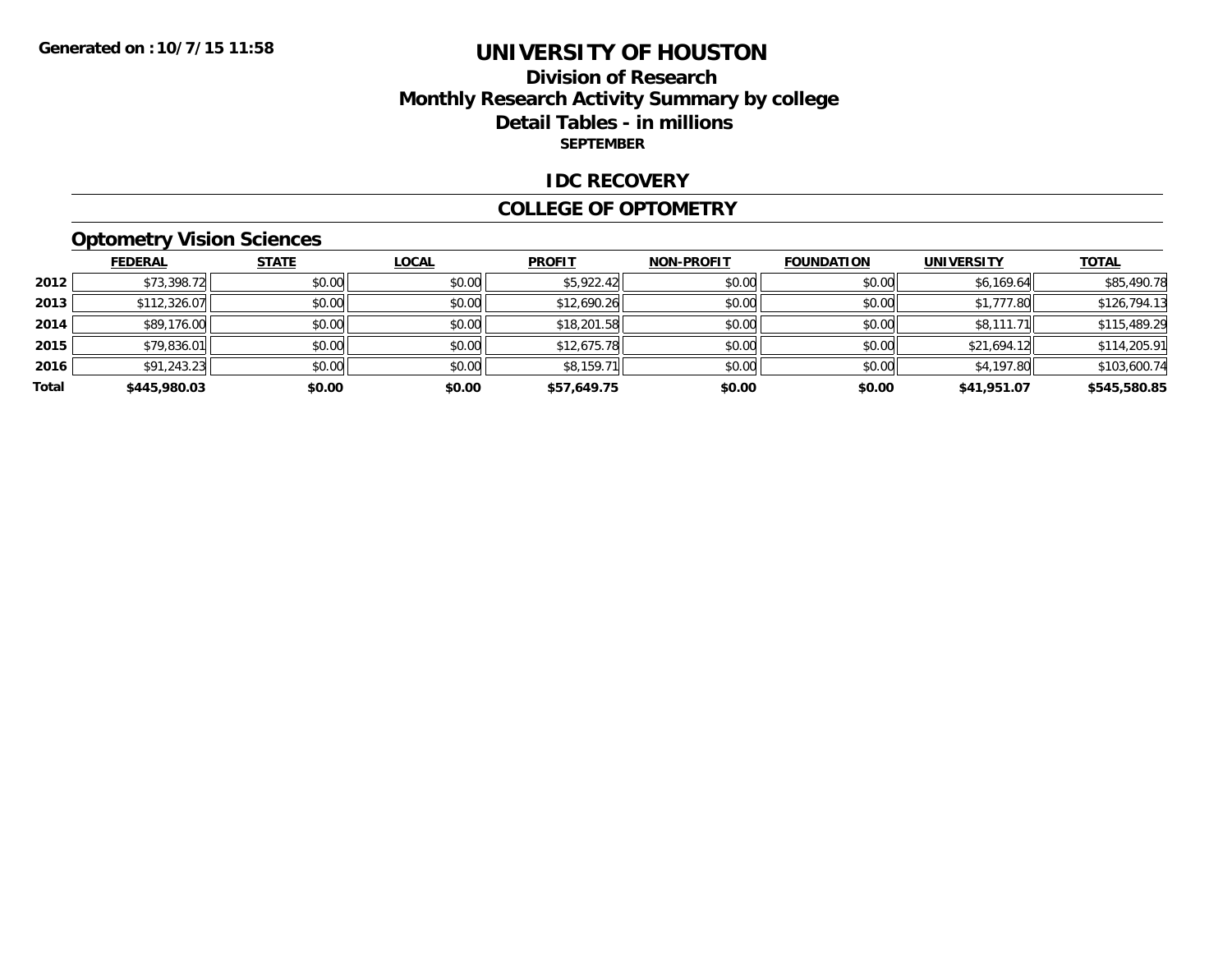# **Division of ResearchMonthly Research Activity Summary by college Detail Tables - in millionsSEPTEMBER**

### **IDC RECOVERY**

### **COLLEGE OF PHARMACY**

# **Center for Experimental Therapeutics and Pharmacoi**

|      | <b>FEDERAL</b> | <b>STATE</b> | <b>LOCAL</b> | <b>PROFIT</b> | <b>NON-PROFIT</b> | <b>FOUNDATION</b> | <b>UNIVERSITY</b> | <b>TOTAL</b> |
|------|----------------|--------------|--------------|---------------|-------------------|-------------------|-------------------|--------------|
| 2012 | \$0.00         | \$0.00       | \$0.00       | \$0.00        | \$0.00            | \$0.00            | \$0.00            | \$0.00       |
| 2013 | \$0.00         | \$0.00       | \$0.00       | \$0.00        | \$0.00            | \$0.00            | \$0.00            | \$0.00       |
| 2014 | \$0.00         | \$0.00       | \$0.00       | \$0.00        | \$0.00            | \$0.00            | \$0.00            | \$0.00       |
| 2015 | \$0.00         | \$0.00       | \$0.00       | \$0.00        | \$0.00            | \$0.00            | \$0.00            | \$0.00       |
| 2016 | \$0.00         | \$0.00       | \$0.00       | \$0.00        | \$0.00            | \$0.00            | \$0.00            | \$0.00       |

# **Clinical Pharmacy & Administration**

|      | <b>FEDERAL</b> | <b>STATE</b> | <b>LOCAL</b> | <b>PROFIT</b> | <b>NON-PROFIT</b> | <b>FOUNDATION</b> | <b>UNIVERSITY</b> | <b>TOTAL</b> |
|------|----------------|--------------|--------------|---------------|-------------------|-------------------|-------------------|--------------|
| 2012 | \$1,326.33     | \$0.00       | \$0.00       | \$549.28      | \$0.00            | \$0.00            | \$0.00            | \$1,875.61   |
| 2013 | \$4,204.38     | \$0.00       | \$0.00       | \$2,671.21    | \$0.00            | \$0.00            | \$0.00            | \$6,875.59   |
| 2014 | \$64.57        | \$0.00       | \$0.00       | \$7,025.03    | \$0.00            | \$0.00            | \$0.00            | \$7,089.60   |
| 2015 | \$1,792.60     | \$10,911.68  | \$0.00       | \$4,742.77    | (\$8,811.84)      | \$0.00            | \$0.00            | \$8,635.21   |
| 2016 | \$9,805.79     | \$3,598.69   | \$0.00       | \$8,606.36    | \$54.00           | \$0.00            | \$0.00            | \$21,956.84  |

# **Dean, Pharmacy**

|      | <b>FEDERAL</b> | <b>STATE</b> | <u>LOCAL</u> | <b>PROFIT</b> | <b>NON-PROFIT</b> | <b>FOUNDATION</b> | <b>UNIVERSITY</b> | <b>TOTAL</b> |
|------|----------------|--------------|--------------|---------------|-------------------|-------------------|-------------------|--------------|
| 2012 | \$0.00         | \$0.00       | \$0.00       | \$0.00        | \$0.00            | \$0.00            | \$0.00            | \$0.00       |
| 2013 | \$0.00         | \$0.00       | \$0.00       | \$0.00        | \$0.00            | \$0.00            | \$0.00            | \$0.00       |
| 2014 | \$0.00         | \$0.00       | \$0.00       | \$0.00        | \$0.00            | \$0.00            | \$0.00            | \$0.00       |
| 2015 | \$0.00         | \$0.00       | \$0.00       | \$0.00        | \$0.00            | \$0.00            | \$0.00            | \$0.00       |
| 2016 | \$0.00         | \$0.00       | \$0.00       | \$0.00        | \$0.00            | \$0.00            | \$0.00            | \$0.00       |

#### **Pharm Health Outcomes & Policy**

|      | <b>FEDERAL</b> | <u>STATE</u> | <b>LOCAL</b> | <b>PROFIT</b> | <b>NON-PROFIT</b> | <b>FOUNDATION</b> | <b>UNIVERSITY</b> | <u>TOTAL</u> |
|------|----------------|--------------|--------------|---------------|-------------------|-------------------|-------------------|--------------|
| 2012 | \$6,839.05     | \$0.00       | \$0.00       | \$0.00        | \$0.00            | \$0.00            | \$0.00            | \$6,839.05   |
| 2014 | ا 1,178.75∣ ہ  | \$0.00       | \$0.00       | \$0.00        | \$0.00            | \$0.00            | \$0.00            | \$1,178.75   |
| 2015 | \$2,161.80     | \$0.00       | \$0.00       | \$0.00        | \$0.00            | \$0.00            | \$0.00            | \$2,161.80   |
| 2016 | \$165.00       | \$0.00       | \$0.00       | \$894.38      | \$0.00            | \$0.00            | \$0.00            | (\$729.38)   |

# **Pharmacological and Pharmaceutical Sciences**

|      | <b>FEDERAL</b> | <b>STATE</b> | <u>LOCAL</u> | <b>PROFIT</b> | <b>NON-PROFIT</b> | <b>FOUNDATION</b> | <b>UNIVERSITY</b> | <b>TOTAL</b> |
|------|----------------|--------------|--------------|---------------|-------------------|-------------------|-------------------|--------------|
| 2012 | \$15,746.97    | \$0.01       | \$0.00       | \$0.00        | \$809.23          | \$0.00            | \$0.00            | \$16,556.21  |
| 2013 | \$35,539.42    | \$0.00       | \$0.00       | \$0.00        | \$673.26          | \$247.81          | \$0.00            | \$36,460.49  |
| 2014 | \$34,143.20    | \$0.00       | \$0.00       | \$0.00        | \$0.00            | \$21.80           | \$0.00            | \$34,165.00  |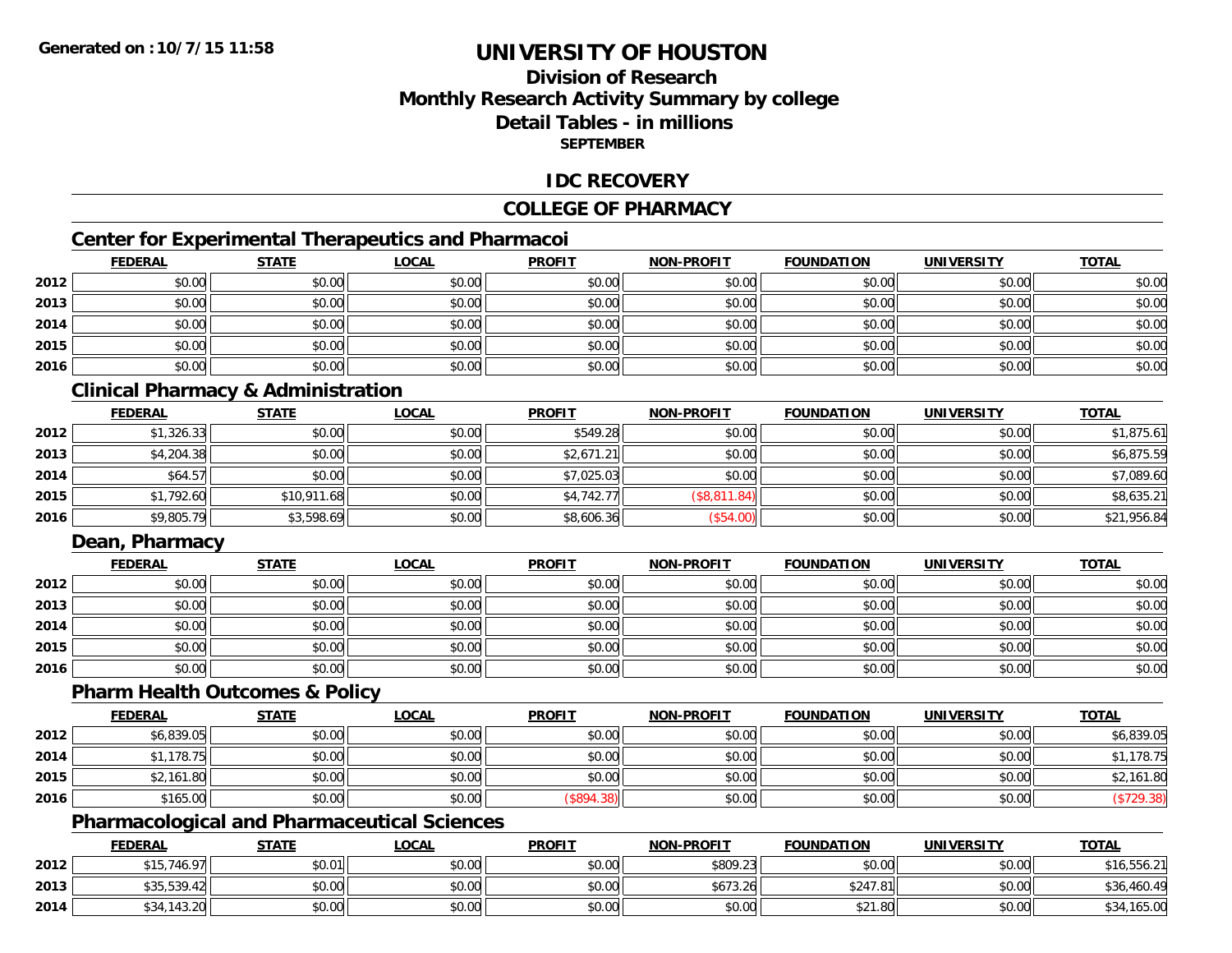# **Division of ResearchMonthly Research Activity Summary by college Detail Tables - in millions SEPTEMBER**

#### **IDC RECOVERY**

#### **COLLEGE OF PHARMACY**

# **Pharmacological and Pharmaceutical Sciences**

|       | <b>FEDERAL</b> | STATE       | _OCAL  | <b>PROFIT</b> | <b>NON-PROFIT</b> | <b>FOUNDATION</b> | UNIVERSITY | <u>TOTAL</u>    |
|-------|----------------|-------------|--------|---------------|-------------------|-------------------|------------|-----------------|
| 2015  | \$35,089.30    | \$0.00      | \$0.00 |               | \$0.00            | \$0.00            | \$0.00     | .698.32<br>\$34 |
| 2016  |                | \$572.04    | \$0.00 | \$0.00        | $^{\circ}140.43$  | \$0.00            | \$0.00     |                 |
| Total | \$202,120.87   | \$15.082.42 | \$0.00 | \$22,309.29   | (\$7,242.92)      | \$269.61          | \$0.00     | \$232,539.27    |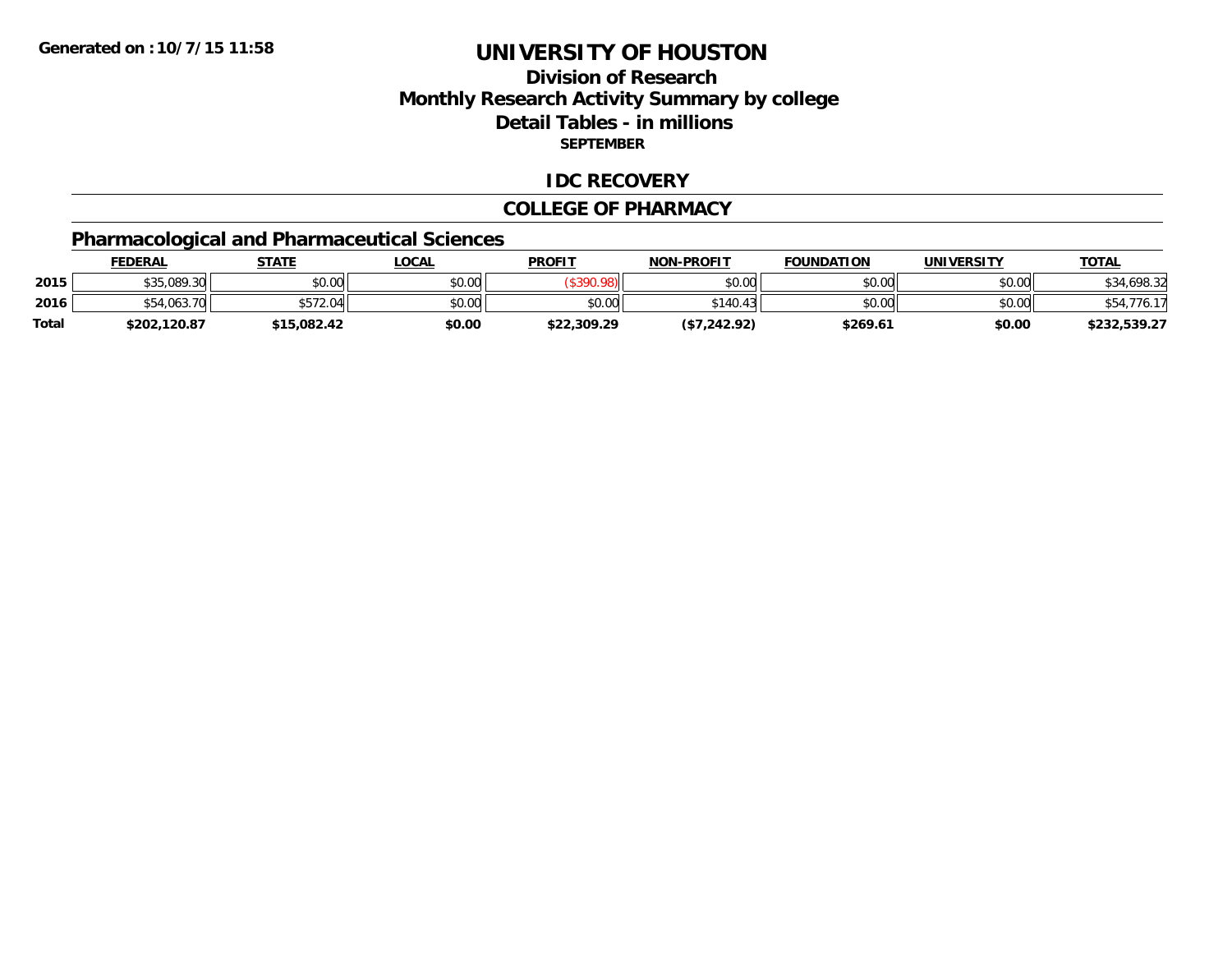**2015**

**2016**

# **UNIVERSITY OF HOUSTON**

# **Division of ResearchMonthly Research Activity Summary by college Detail Tables - in millions SEPTEMBER**

### **IDC RECOVERY**

#### **COLLEGE OF TECHNOLOGY**

# **Center for Technology Literacy**

|      | <b>FEDERAL</b>                                | <b>STATE</b> | <b>LOCAL</b> | <b>PROFIT</b> | <b>NON-PROFIT</b> | <b>FOUNDATION</b> | <b>UNIVERSITY</b> | <b>TOTAL</b> |
|------|-----------------------------------------------|--------------|--------------|---------------|-------------------|-------------------|-------------------|--------------|
| 2012 | \$13,646.30                                   | \$0.00       | \$0.00       | \$0.00        | \$0.00            | \$0.00            | \$0.00            | \$13,646.30  |
| 2013 | \$3,089.85                                    | \$0.00       | \$0.00       | \$0.00        | \$0.00            | \$0.00            | \$0.00            | \$3,089.85   |
| 2014 | \$480.91                                      | \$0.00       | \$0.00       | \$0.00        | \$0.00            | \$0.00            | \$0.00            | \$480.91     |
| 2015 | \$6,515.94                                    | \$0.00       | \$0.00       | \$0.00        | \$0.00            | \$0.00            | \$0.00            | \$6,515.94   |
| 2016 | \$1,100.65                                    | \$0.00       | \$0.00       | \$0.00        | \$0.00            | \$0.00            | \$0.00            | \$1,100.65   |
|      | <b>Construction Management</b>                |              |              |               |                   |                   |                   |              |
|      | <b>FEDERAL</b>                                | <b>STATE</b> | <b>LOCAL</b> | <b>PROFIT</b> | <b>NON-PROFIT</b> | <b>FOUNDATION</b> | <b>UNIVERSITY</b> | <b>TOTAL</b> |
| 2013 | \$0.00                                        | \$0.00       | \$0.00       | \$0.00        | \$0.00            | \$154.08          | \$0.00            | \$154.08     |
| 2014 | \$0.00                                        | \$147.90     | \$0.00       | \$0.00        | \$0.00            | \$813.26          | \$0.00            | \$961.16     |
| 2015 | \$0.00                                        | \$77.20      | \$0.00       | \$0.00        | \$0.00            | \$0.00            | \$0.00            | \$77.20      |
| 2016 | \$0.00                                        | \$264.56     | \$0.00       | \$0.00        | \$0.00            | \$0.00            | \$0.00            | \$264.56     |
|      | Dean, Technology                              |              |              |               |                   |                   |                   |              |
|      | <b>FEDERAL</b>                                | <b>STATE</b> | <b>LOCAL</b> | <b>PROFIT</b> | <b>NON-PROFIT</b> | <b>FOUNDATION</b> | <b>UNIVERSITY</b> | <b>TOTAL</b> |
| 2012 | \$0.00                                        | \$0.00       | \$0.00       | \$0.00        | \$0.00            | \$0.00            | \$0.00            | \$0.00       |
| 2013 | \$9,852.79                                    | \$0.00       | \$0.00       | \$0.00        | \$0.00            | \$0.00            | \$0.00            | \$9,852.79   |
| 2014 | \$0.00                                        | \$0.00       | \$0.00       | \$0.00        | \$0.00            | \$0.00            | \$0.00            | \$0.00       |
| 2015 | \$0.00                                        | \$0.00       | \$0.00       | \$0.00        | \$0.00            | \$0.00            | \$0.00            | \$0.00       |
|      | <b>Engineering Technology</b>                 |              |              |               |                   |                   |                   |              |
|      | <b>FEDERAL</b>                                | <b>STATE</b> | <b>LOCAL</b> | <b>PROFIT</b> | <b>NON-PROFIT</b> | <b>FOUNDATION</b> | <b>UNIVERSITY</b> | <b>TOTAL</b> |
| 2012 | \$10,537.81                                   | \$0.00       | \$0.00       | \$720.64      | \$0.00            | \$0.00            | \$0.00            | \$11,258.45  |
| 2013 | (\$9,649.92)                                  | \$0.00       | \$0.00       | \$740.14      | \$0.00            | \$0.00            | \$0.00            | (\$8,909.78) |
| 2014 | \$2,823.15                                    | \$0.00       | \$0.00       | \$2,109.67    | \$0.00            | \$0.00            | \$0.00            | \$4,932.82   |
| 2015 | \$8,264.73                                    | \$0.00       | \$0.00       | \$2,205.48    | \$0.00            | \$0.00            | \$0.00            | \$10,470.21  |
| 2016 | \$36,104.57                                   | \$0.00       | \$0.00       | \$0.00        | \$0.00            | \$0.00            | \$0.00            | \$36,104.57  |
|      | <b>Human Development and Consumer Science</b> |              |              |               |                   |                   |                   |              |
|      | <b>FEDERAL</b>                                | <b>STATE</b> | <b>LOCAL</b> | <b>PROFIT</b> | <b>NON-PROFIT</b> | <b>FOUNDATION</b> | <b>UNIVERSITY</b> | <b>TOTAL</b> |
| 2012 | (\$191.23)                                    | \$0.00       | \$0.00       | \$0.00        | \$0.00            | \$0.00            | \$0.00            | (\$191.23)   |

(\$191.23) \$0.00 \$0.00 \$0.00 \$0.00 \$0.00 \$0.00 (\$191.23)

\$384.43 \$0.00 \$0.00 \$0.00 \$0.00 \$0.00 \$0.00 \$384.43

6 \$2,115.89 \$0.00 \$0.00 \$0.00 \$0.00 \$0.00 \$0.00 \$0.00 \$0.00 \$0.00 \$2,316.04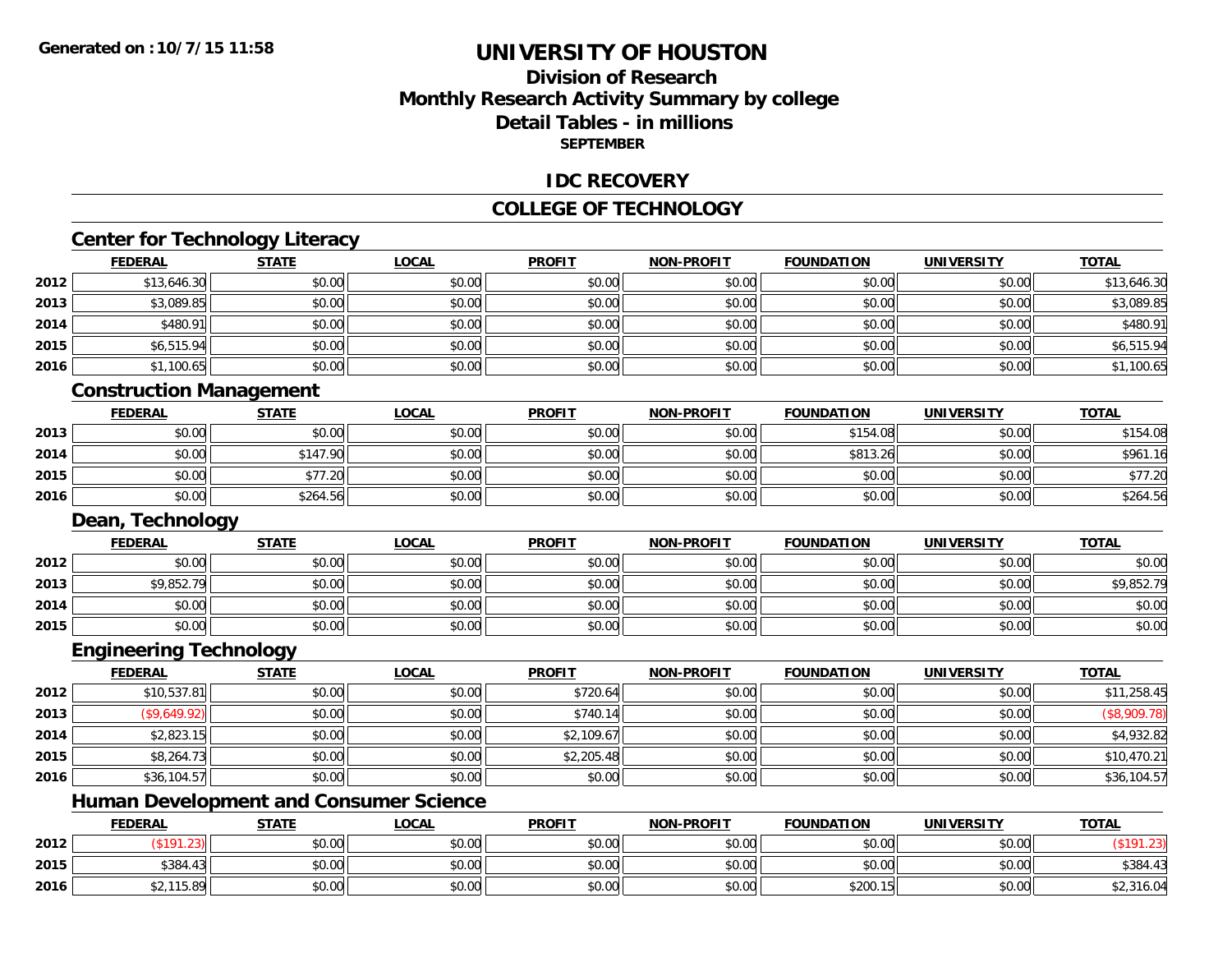# **Division of ResearchMonthly Research Activity Summary by college Detail Tables - in millions SEPTEMBER**

### **IDC RECOVERY**

#### **COLLEGE OF TECHNOLOGY**

# **Information & Logistics Technology**

|      | <b>FEDERAL</b> | <b>STATE</b> | <u>LOCAL</u> | <b>PROFIT</b> | <b>NON-PROFIT</b> | <b>FOUNDATION</b> | <b>UNIVERSITY</b> | <b>TOTAL</b> |
|------|----------------|--------------|--------------|---------------|-------------------|-------------------|-------------------|--------------|
| 2012 | \$2,386.05     | \$0.00       | \$0.00       | \$0.00        | \$0.00            | \$0.00            | \$0.00            | \$2,386.05   |
| 2013 | \$0.00         | \$0.00       | \$0.00       | \$0.00        | \$0.00            | \$0.00            | \$0.00            | \$0.00       |
| 2014 | \$0.00         | \$0.00       | \$0.00       | \$0.00        | \$0.00            | \$0.00            | \$0.00            | \$0.00       |
| 2015 | \$5.01         | \$0.00       | \$0.00       | \$0.00        | \$0.00            | \$0.00            | \$0.00            | \$5.01       |
| 2016 | \$720.38       | \$0.00       | \$0.00       | \$0.00        | \$0.00            | \$0.00            | \$0.00            | \$720.38     |

# **Texas Manufacturing Assistance Center**

|       | FEDERAL            | <b>STATE</b>  | <b>OCAL</b> | <b>PROFIT</b>             | <b>NON-PROFIT</b> | <b>FOUNDATION</b> | <b>IINIIVEDCITV</b><br>$\mathbf{v}$ | <b>TOTAL</b>                     |
|-------|--------------------|---------------|-------------|---------------------------|-------------------|-------------------|-------------------------------------|----------------------------------|
| 2013  | $\sim$ 00<br>JU.UU | 0000<br>JU.UU | JU.UU       | 0000<br>JU.UU             | \$0.00            | ሶስ ሰሰ             | 0000<br>JU.UU                       | ት ባ ሰ<br>\$U.UU                  |
| Total | \$88,187.33        | \$489.66      | \$0.00      | <b>775.03</b><br>.<br>. . | \$0.00            | 16749<br>167.4    | \$0.00                              | <b>TOL</b><br>1.2011<br>73.949.7 |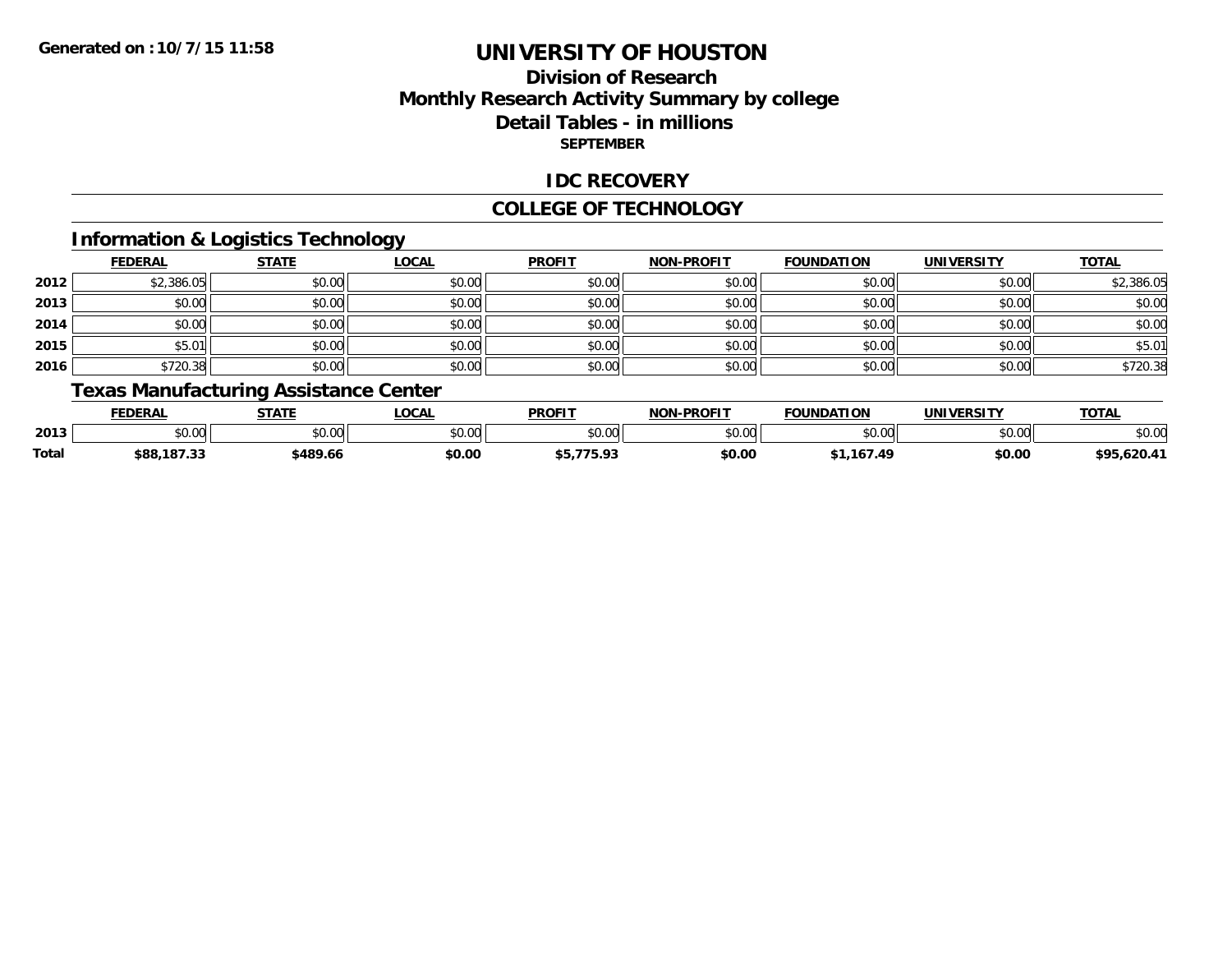# **Division of ResearchMonthly Research Activity Summary by college Detail Tables - in millionsSEPTEMBER**

## **IDC RECOVERY**

# **CULLEN COLLEGE OF ENGINEERING**

# **Biomedical Engineering**

|      | <b>FEDERAL</b> | <b>STATE</b> | <u>LOCAL</u> | <b>PROFIT</b> | <b>NON-PROFIT</b> | <b>FOUNDATION</b> | <b>UNIVERSITY</b> | <b>TOTAL</b> |
|------|----------------|--------------|--------------|---------------|-------------------|-------------------|-------------------|--------------|
| 2012 | \$7,613.27     | \$0.00       | \$0.00       | \$0.00        | \$0.00            | \$0.00            | \$0.00            | \$7,613.27   |
| 2013 | \$9,496.18     | \$0.00       | \$0.00       | \$0.00        | \$0.00            | \$0.00            | \$0.00            | \$9,496.18   |
| 2014 | \$31,467.26    | \$0.00       | \$0.00       | \$0.00        | \$0.00            | \$0.00            | \$0.00            | \$31,467.26  |
| 2015 | \$63,249.22    | \$0.00       | \$0.00       | \$0.00        | \$9.25            | \$0.00            | \$0.00            | \$63,258.47  |
| 2016 | \$29,207.86    | \$0.00       | \$0.00       | \$0.00        | \$502.55          | \$0.00            | \$0.00            | \$29,710.41  |

# **Center for Innovative Grouting Materials and Tech**

|      | <b>FEDERAL</b> | <b>STATE</b> | <u>LOCAL</u> | <b>PROFIT</b> | <b>NON-PROFIT</b> | <b>FOUNDATION</b> | <b>UNIVERSITY</b> | <b>TOTAL</b> |
|------|----------------|--------------|--------------|---------------|-------------------|-------------------|-------------------|--------------|
| 2012 | \$0.00         | \$0.00       | \$0.00       | \$0.00        | \$0.00            | \$0.00            | \$0.00            | \$0.00       |
| 2013 | \$0.00         | \$0.00       | \$0.00       | \$0.00        | \$0.00            | \$0.00            | \$0.00            | \$0.00       |
| 2014 | \$0.00         | \$0.00       | \$0.00       | \$0.00        | \$0.00            | \$0.00            | \$0.00            | \$0.00       |
| 2015 | \$0.00         | \$0.00       | \$0.00       | \$0.00        | \$0.00            | \$0.00            | \$0.00            | \$0.00       |
| 2016 | \$0.00         | \$0.00       | \$0.00       | \$0.00        | \$0.00            | \$0.00            | \$0.00            | \$0.00       |

# **Chemical Engineering**

|      | <b>FEDERAL</b> | <b>STATE</b> | <b>LOCAL</b> | <b>PROFIT</b> | <b>NON-PROFIT</b> | <b>FOUNDATION</b> | <b>UNIVERSITY</b> | <b>TOTAL</b> |
|------|----------------|--------------|--------------|---------------|-------------------|-------------------|-------------------|--------------|
| 2012 | \$42,565.38    | (\$396.41"   | \$0.00       | \$17,778.38   | \$0.00            | \$0.00            | (\$0.02)          | \$59,947.32  |
| 2013 | \$64,943.41    | \$0.00       | \$0.00       | \$18,053.96   | \$0.00            | (\$15.16)         | \$0.00            | \$82,982.21  |
| 2014 | \$66,384.06    | \$352.98     | \$0.00       | \$9,797.42    | \$0.00            | \$271<br>14 I     | \$2,404.37        | \$79,209.97  |
| 2015 | \$58,188.15    | \$1,369.83   | \$0.00       | \$47,752.97   | \$0.00            | \$308.55          | \$3,624.94        | \$111,244.44 |
| 2016 | \$60,886.64    | \$12,880.78  | \$0.00       | \$46,287.82   | \$0.00            | \$399.98          | (\$89.06)         | \$120,366.16 |

#### **Civil Engineering**

|      | <b>FEDERAL</b> | <u>STATE</u> | <u>LOCAL</u> | <b>PROFIT</b> | <b>NON-PROFIT</b> | <b>FOUNDATION</b> | <b>UNIVERSITY</b> | <b>TOTAL</b> |
|------|----------------|--------------|--------------|---------------|-------------------|-------------------|-------------------|--------------|
| 2012 | \$11,560.50    | \$2,668.59   | \$13,888.34  | \$5,712.52    | \$946.87          | \$0.00            | \$0.00            | \$34,776.82  |
| 2013 | \$21,399.13    | \$2,664.58   | \$0.00       | \$2,057.37    | \$1,242.54        | \$0.00            | \$0.00            | \$27,363.61  |
| 2014 | \$71,197.81    | \$688.99     | \$0.00       | \$2,234.02    | \$1,906.83        | \$3,506.68        | \$0.00            | \$79,534.34  |
| 2015 | \$56,715,75    | \$751.01     | \$0.00       | \$3,816.21    | \$302.72          | \$816.47          | \$0.00            | \$62,402.16  |
| 2016 | \$68,043.16    | \$7,382.61   | \$0.00       | \$3,070.64    | \$1,023.56        | \$0.00            | \$1,906.60        | \$81,426.57  |

# **Composites Engineering and Applications Center**

|      | ומם ח<br>ERA   | <b>CTATI</b>       | <b>_OCAI</b>       | <b>PROFIT</b>      | <b>DDAEIT</b><br><b>NON</b><br>зĸ.            | <b>INDA</b><br>.                           | i INIT<br>w     | <b>TOTAL</b> |
|------|----------------|--------------------|--------------------|--------------------|-----------------------------------------------|--------------------------------------------|-----------------|--------------|
| 2012 | 0.00           | $\sim$<br>טט.טע    | $\sim$ 00<br>pu.uu | $\sim$ 00<br>pu.uu | $\mathfrak{g}$ $\mathfrak{g}$<br><b>DU.UU</b> | $\mathsf{A} \cap \mathsf{A} \cap$<br>JU.UU | ADAO<br>vu.vu   | JU.UU        |
| 2013 | $\sim$<br>0.00 | $\triangle$<br>ט.ט | ሶስ ሰሰ<br>PU.UU     | $\sim$ 00<br>JU.UU | \$0.00                                        | $\cdots$<br>JU.UU                          | امہ مہ<br>vv.vv | JU.UL        |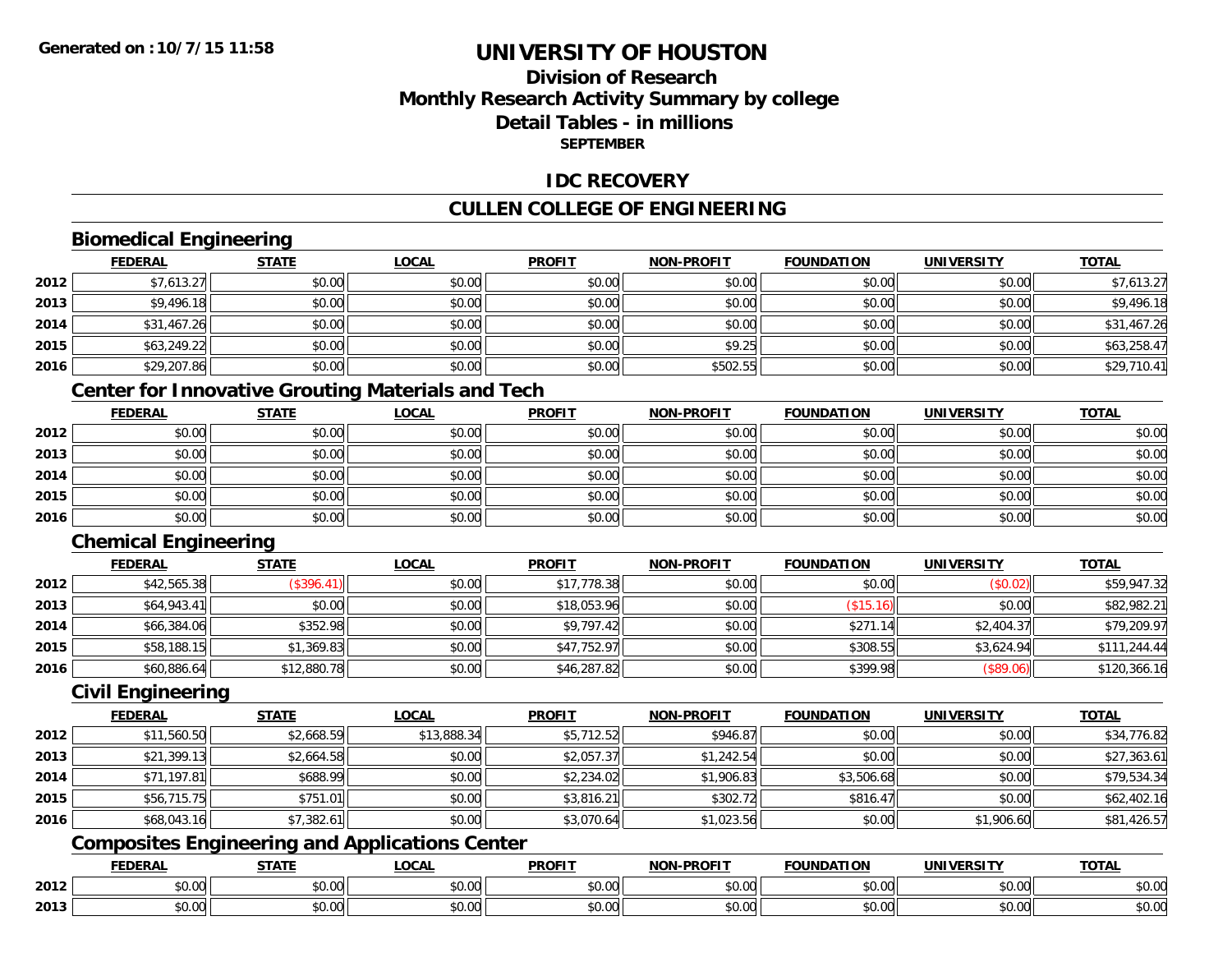# **Division of ResearchMonthly Research Activity Summary by college Detail Tables - in millions SEPTEMBER**

## **IDC RECOVERY**

# **CULLEN COLLEGE OF ENGINEERING**

# **Composites Engineering and Applications Center**

|      | <b>FEDERAL</b>                               | <b>STATE</b> | <b>LOCAL</b> | <b>PROFIT</b> | <b>NON-PROFIT</b> | <b>FOUNDATION</b> | <b>UNIVERSITY</b> | <b>TOTAL</b> |
|------|----------------------------------------------|--------------|--------------|---------------|-------------------|-------------------|-------------------|--------------|
| 2014 | \$0.00                                       | \$0.00       | \$0.00       | \$0.00        | \$0.00            | \$0.00            | \$0.00            | \$0.00       |
| 2015 | \$0.00                                       | \$0.00       | \$0.00       | \$0.00        | \$0.00            | \$0.00            | \$0.00            | \$0.00       |
|      | Dean, Engineering                            |              |              |               |                   |                   |                   |              |
|      | <b>FEDERAL</b>                               | <b>STATE</b> | <b>LOCAL</b> | <b>PROFIT</b> | <b>NON-PROFIT</b> | <b>FOUNDATION</b> | <b>UNIVERSITY</b> | <b>TOTAL</b> |
| 2012 | \$184.30                                     | \$0.00       | \$0.00       | \$0.00        | \$0.00            | \$0.00            | \$0.00            | \$184.30     |
| 2013 | \$202.97                                     | \$0.00       | \$0.00       | \$0.00        | \$0.00            | \$0.00            | \$0.00            | \$202.97     |
| 2014 | \$574.80                                     | \$0.00       | \$0.00       | \$0.00        | \$0.00            | \$0.00            | \$0.00            | \$574.80     |
| 2015 | \$183.60                                     | \$0.00       | \$0.00       | \$0.00        | \$0.00            | \$0.00            | \$0.00            | \$183.60     |
| 2016 | (\$679.19)                                   | \$0.00       | \$0.00       | \$0.00        | \$0.00            | \$0.00            | \$0.00            | (\$679.19)   |
|      | <b>Electrical &amp; Computer Engineering</b> |              |              |               |                   |                   |                   |              |
|      | <b>FEDERAL</b>                               | <b>STATE</b> | <b>LOCAL</b> | <b>PROFIT</b> | <b>NON-PROFIT</b> | <b>FOUNDATION</b> | <b>UNIVERSITY</b> | <b>TOTAL</b> |
| 2012 | \$40,452.56                                  | \$131.55     | \$0.00       | \$3,603.65    | \$0.00            | (\$16, 163.66)    | (\$0.21)          | \$28,023.90  |
| 2013 | \$57,983.26                                  | \$51.44      | \$0.00       | \$2,965.13    | \$0.00            | \$0.00            | \$0.00            | \$60,999.83  |
| 2014 | \$64,250.60                                  | \$141.36     | \$0.00       | \$14,557.87   | \$1,382.81        | \$3,581.75        | \$0.00            | \$83,914.39  |
| 2015 | \$78,589.15                                  | \$129.10     | \$0.00       | \$13,032.75   | \$1,715.42        | \$0.00            | \$0.00            | \$93,466.43  |
| 2016 | \$71,416.78                                  | \$15,000.72  | \$0.00       | \$5,157.64    | \$5,735.53        | \$0.00            | \$0.00            | \$97,310.67  |
|      | <b>Industrial Engineering</b>                |              |              |               |                   |                   |                   |              |
|      | <b>FEDERAL</b>                               | <b>STATE</b> | <b>LOCAL</b> | <b>PROFIT</b> | <b>NON-PROFIT</b> | <b>FOUNDATION</b> | <b>UNIVERSITY</b> | <b>TOTAL</b> |
| 2012 | \$4,427.39                                   | \$0.00       | \$1,953.26   | \$0.00        | \$0.00            | \$0.00            | \$0.00            | \$6,380.65   |
| 2013 | \$2,273.90                                   | \$0.00       | \$110.12     | \$0.00        | \$0.00            | \$0.00            | \$0.00            | \$2,384.02   |

**2014** \$9,292.38 \$0.00 \$1,300.51 \$0.00 \$0.00 \$1,071.00 \$0.00 \$11,663.89 **2015** \$4,024.46 \$876.30 \$1,840.99 \$0.00 \$0.00 \$1,049.28 \$0.00 \$7,791.03 **2016** $\bf{6}$   $\bf{5}$   $\bf{5}$   $\bf{5}$   $\bf{5}$   $\bf{6}$   $\bf{6}$   $\bf{5}$   $\bf{6}$   $\bf{6}$   $\bf{6}$   $\bf{6}$   $\bf{6}$   $\bf{6}$   $\bf{6}$   $\bf{6}$   $\bf{6}$   $\bf{6}$   $\bf{6}$   $\bf{6}$   $\bf{6}$   $\bf{6}$   $\bf{6}$   $\bf{6}$   $\bf{6}$   $\bf{6}$   $\bf{6}$   $\bf{6$ 

# **Mechanical Engineering**

|      | <b>FEDERAL</b> | <b>STATE</b> | <u>LOCAL</u> | <b>PROFIT</b> | <b>NON-PROFIT</b> | <b>FOUNDATION</b> | <b>UNIVERSITY</b> | <b>TOTAL</b> |
|------|----------------|--------------|--------------|---------------|-------------------|-------------------|-------------------|--------------|
| 2012 | \$37,782.21    | \$1,006.23   | \$0.00       | \$7,945.51    | \$0.00            | \$0.00            | \$0.00            | \$46,733.95  |
| 2013 | \$51,353.57    | \$336.60     | \$0.00       | \$2,179.79    | \$0.00            | \$378.94          | \$0.00            | \$54,248.90  |
| 2014 | \$60,146.59    | \$1,933.67   | \$0.00       | \$12,655.55   | \$0.00            | \$6,132.11        | \$0.00            | \$80,867.92  |
| 2015 | \$73,872.12    | \$0.00       | \$0.00       | \$15,734.42   | \$0.00            | \$3,535.79        | \$0.00            | \$93,142.33  |
| 2016 | \$37,599.81    | \$0.00       | \$0.00       | \$21,935.51   | $$5,609.72$       | \$929.06          | \$0.00            | \$66,074.10  |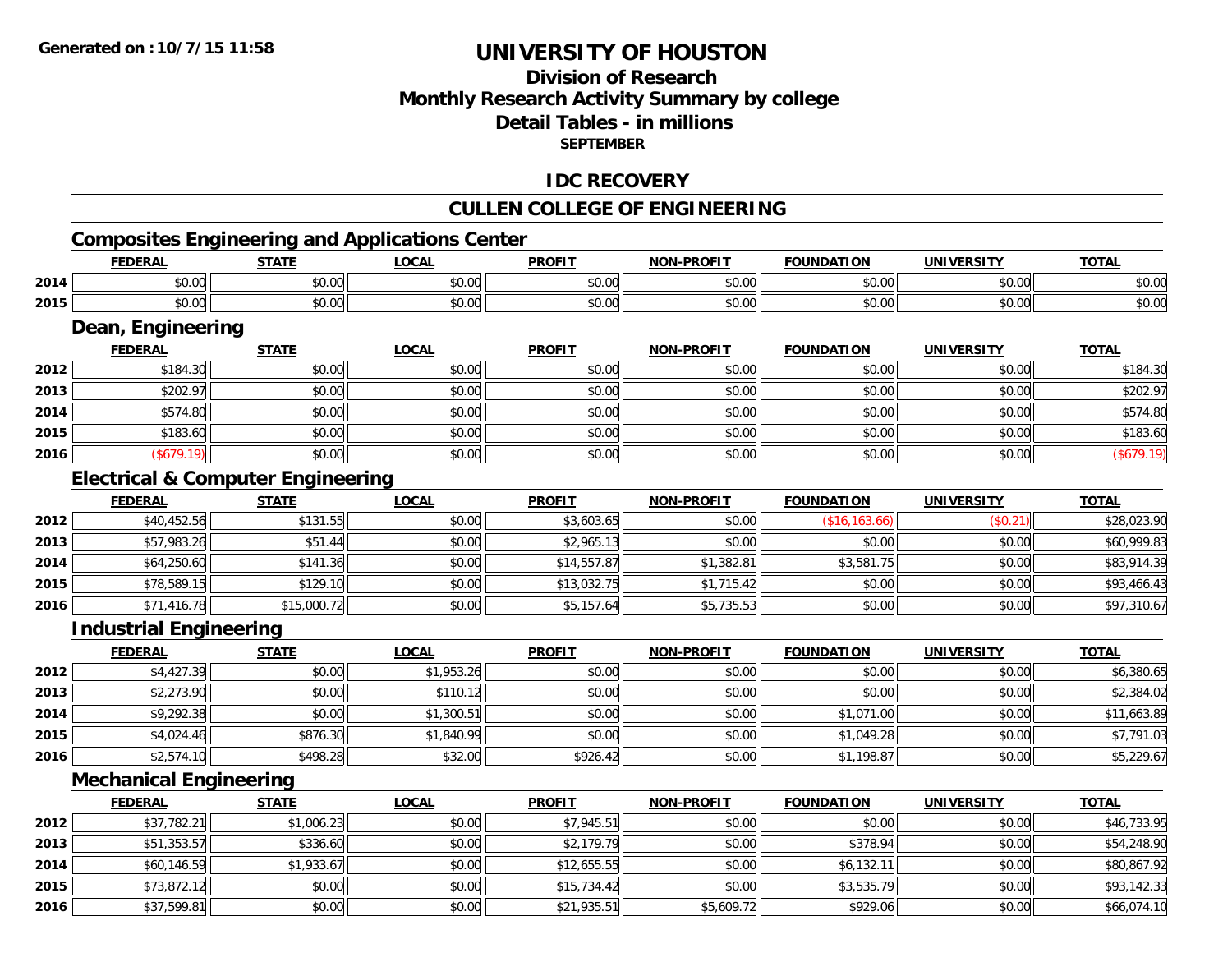# **Division of ResearchMonthly Research Activity Summary by college Detail Tables - in millions SEPTEMBER**

### **IDC RECOVERY**

# **CULLEN COLLEGE OF ENGINEERING**

# **National Center for Airborne Laser Mapping**

|      | <b>FEDERAL</b> | <b>STATE</b> | <b>LOCAL</b> | <b>PROFIT</b> | <b>NON-PROFIT</b> | <b>FOUNDATION</b> | <b>UNIVERSITY</b> | <b>TOTAL</b> |
|------|----------------|--------------|--------------|---------------|-------------------|-------------------|-------------------|--------------|
| 2012 | \$878.24       | \$0.00       | \$0.00       | \$0.00        | \$0.00            | \$0.00            | \$0.00            | \$878.24     |
| 2013 | \$124.91       | \$0.00       | \$0.00       | \$0.00        | \$0.00            | \$0.00            | \$0.00            |              |
| 2014 | \$21,292.85    | \$0.00       | \$0.00       | \$0.00        | \$0.00            | \$5,260.03        | \$0.00            | \$26,552.88  |
| 2015 | \$2,656.82     | \$0.00       | \$0.00       | \$0.00        | \$0.00            | \$0.00            | \$0.00            | \$2,656.82   |
| 2016 | \$49,024.98    | \$0.00       | \$0.00       | \$0.00        | \$1,245.1         | \$0.00            | \$0.00            | \$50,270.12  |

# **Wind Energy Center**

|       | <b>FEDERAL</b> | <b>STATE</b> | <b>LOCAL</b> | <b>PROFIT</b> | <b>NON-PROFIT</b> | <b>FOUNDATION</b> | <b>UNIVERSITY</b> | <b>TOTAL</b>   |
|-------|----------------|--------------|--------------|---------------|-------------------|-------------------|-------------------|----------------|
| 2012  | \$0.00         | \$0.00       | \$0.00       | \$0.00        | \$0.00            | \$0.00            | \$0.00            | \$0.00         |
| 2013  | \$0.00         | \$0.00       | \$0.00       | \$0.00        | \$0.00            | \$0.00            | \$0.00            | \$0.00         |
| 2014  | \$0.00         | \$0.00       | \$0.00       | \$0.00        | \$0.00            | \$0.00            | \$0.00            | \$0.00         |
| 2015  | \$0.00         | \$0.00       | \$0.00       | \$0.00        | \$0.00            | \$0.00            | \$0.00            | \$0.00         |
| 2016  | \$0.00         | \$0.00       | \$0.00       | \$0.00        | \$0.00            | \$0.00            | \$0.00            | \$0.00         |
| Total | \$1,333,151.12 | \$48,468.21  | \$19,125.22  | \$257,255.55  | \$21,622.94       | \$12,260.83       | \$7,846.62        | \$1,699,730.50 |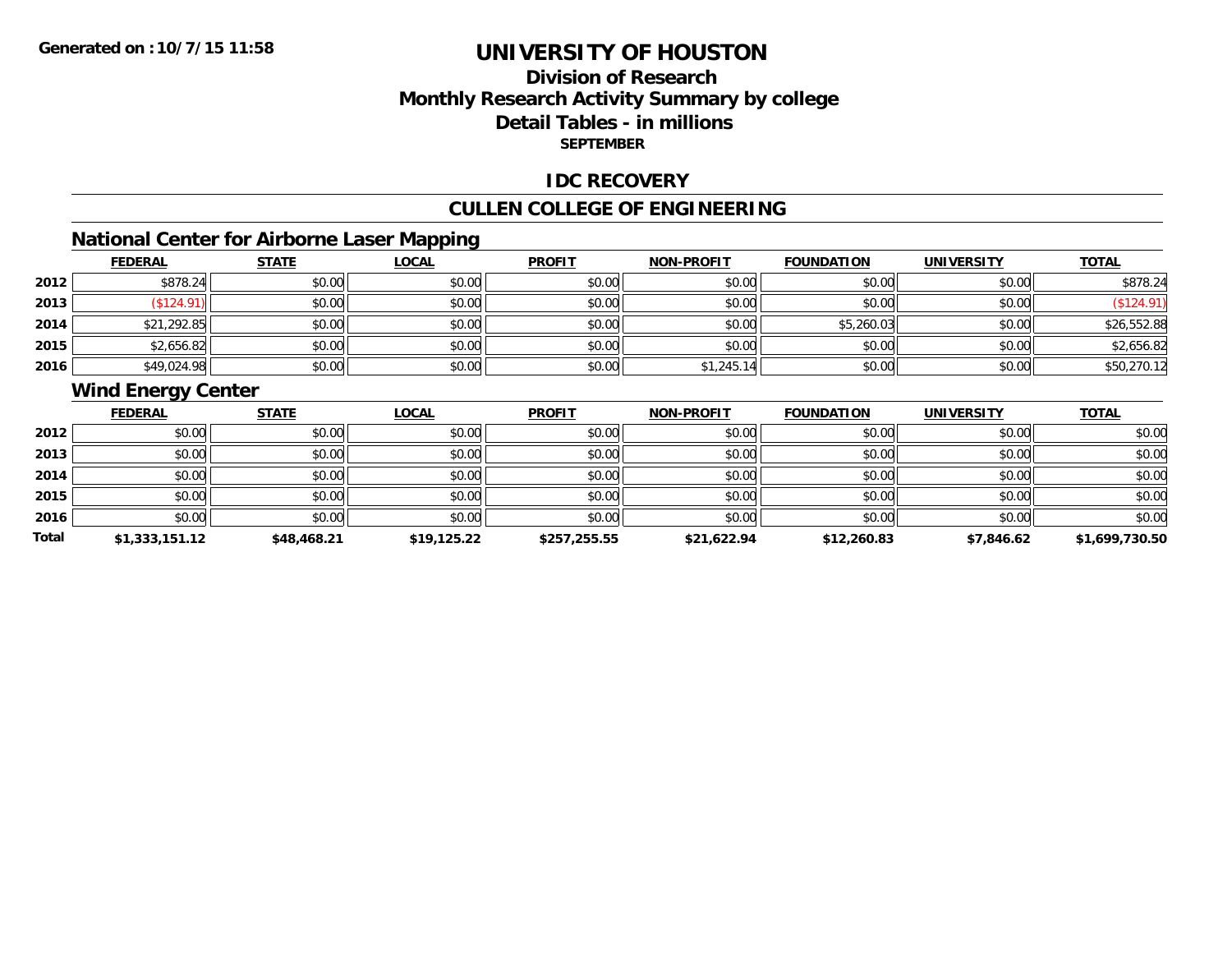# **Division of Research Monthly Research Activity Summary by college Detail Tables - in millions SEPTEMBER**

### **IDC RECOVERY**

# **DIVISION OF RESEARCH**

|      | <b>FEDERAL</b>                                            | <b>STATE</b> | <b>LOCAL</b> | <b>PROFIT</b> | <b>NON-PROFIT</b> | <b>FOUNDATION</b> | <b>UNIVERSITY</b> | <b>TOTAL</b> |
|------|-----------------------------------------------------------|--------------|--------------|---------------|-------------------|-------------------|-------------------|--------------|
| 2012 | \$0.00                                                    | \$0.00       | \$0.00       | \$910.74      | \$0.00            | \$0.00            | \$0.00            | \$910.74     |
| 2013 | \$0.00                                                    | \$0.00       | \$0.00       | \$503.88      | \$0.00            | \$0.00            | \$0.00            | \$503.88     |
|      | <b>Center for Advanced Computing and Data Systems</b>     |              |              |               |                   |                   |                   |              |
|      | <b>FEDERAL</b>                                            | <b>STATE</b> | <b>LOCAL</b> | <b>PROFIT</b> | <b>NON-PROFIT</b> | <b>FOUNDATION</b> | <b>UNIVERSITY</b> | <b>TOTAL</b> |
| 2012 | \$19,591.68                                               | \$0.00       | \$0.00       | \$0.00        | \$0.00            | \$0.00            | \$0.00            | \$19,591.68  |
| 2013 | \$2,435.53                                                | \$0.00       | \$0.00       | \$0.00        | \$0.00            | \$0.00            | \$0.00            | \$2,435.53   |
| 2014 | $($ \$191.57)                                             | \$0.00       | \$0.00       | \$0.00        | \$0.00            | \$0.00            | \$0.00            | (\$191.57)   |
| 2015 | \$0.00                                                    | \$0.00       | \$0.00       | \$0.00        | \$0.00            | \$0.00            | \$0.00            | \$0.00       |
| 2016 | \$221.21                                                  | \$0.00       | \$0.00       | \$0.00        | \$0.00            | \$0.00            | \$0.00            | \$221.21     |
|      | <b>Center for Advanced Materials</b>                      |              |              |               |                   |                   |                   |              |
|      | <b>FEDERAL</b>                                            | <b>STATE</b> | <b>LOCAL</b> | <b>PROFIT</b> | <b>NON-PROFIT</b> | <b>FOUNDATION</b> | <b>UNIVERSITY</b> | <b>TOTAL</b> |
| 2012 | \$0.00                                                    | \$0.00       | \$0.00       | \$0.00        | \$0.00            | \$0.00            | \$0.00            | \$0.00       |
| 2013 | \$0.00                                                    | \$0.00       | \$0.00       | \$0.00        | \$0.00            | \$0.00            | \$0.00            | \$0.00       |
| 2014 | \$0.00                                                    | \$0.00       | \$0.00       | \$0.00        | \$0.00            | \$0.00            | \$0.00            | \$0.00       |
| 2015 | \$0.00                                                    | \$0.00       | \$0.00       | \$0.00        | \$0.00            | \$0.00            | \$0.00            | \$0.00       |
| 2016 | \$0.00                                                    | \$0.00       | \$0.00       | \$0.00        | \$0.00            | \$0.00            | \$0.00            | \$0.00       |
|      | <b>Center for Biomedical &amp; Environmental Genomics</b> |              |              |               |                   |                   |                   |              |
|      | <b>FEDERAL</b>                                            | <b>STATE</b> | <b>LOCAL</b> | <b>PROFIT</b> | <b>NON-PROFIT</b> | <b>FOUNDATION</b> | <b>UNIVERSITY</b> | <b>TOTAL</b> |
| 2012 | \$0.00                                                    | \$0.00       | \$0.00       | \$0.00        | \$0.00            | \$0.00            | \$0.00            | \$0.00       |
| 2013 | \$0.00                                                    | \$0.00       | \$0.00       | \$0.00        | \$0.00            | \$0.00            | \$0.00            | \$0.00       |
| 2014 | \$0.00                                                    | \$0.00       | \$0.00       | \$0.00        | \$0.00            | \$0.00            | \$0.00            | \$0.00       |
| 2016 | \$0.00                                                    | \$0.00       | \$0.00       | \$0.00        | \$0.00            | \$0.00            | \$0.00            | \$0.00       |
|      | <b>Center for Industrial Partnerships</b>                 |              |              |               |                   |                   |                   |              |
|      | <b>FEDERAL</b>                                            | <b>STATE</b> | <b>LOCAL</b> | <b>PROFIT</b> | <b>NON-PROFIT</b> | <b>FOUNDATION</b> | <b>UNIVERSITY</b> | <b>TOTAL</b> |
| 2012 | \$1,397.01                                                | \$0.00       | \$0.00       | \$398.84      | \$0.00            | \$0.00            | \$0.00            | \$1,795.85   |
| 2013 | \$97.38                                                   | \$0.00       | \$0.00       | \$936.20      | \$0.00            | \$0.00            | \$0.00            | \$1,033.57   |
| 2014 | \$142.66                                                  | \$0.00       | \$0.00       | \$806.18      | \$0.00            | \$0.00            | \$0.00            | \$948.84     |
| 2015 | \$147.55                                                  | \$0.00       | \$0.00       | \$1,109.69    | \$0.00            | \$0.00            | \$0.00            | \$1,257.24   |
| 2016 | \$91.99                                                   | \$0.00       | \$0.00       | \$0.00        | \$0.00            | \$0.00            | \$0.00            | \$91.99      |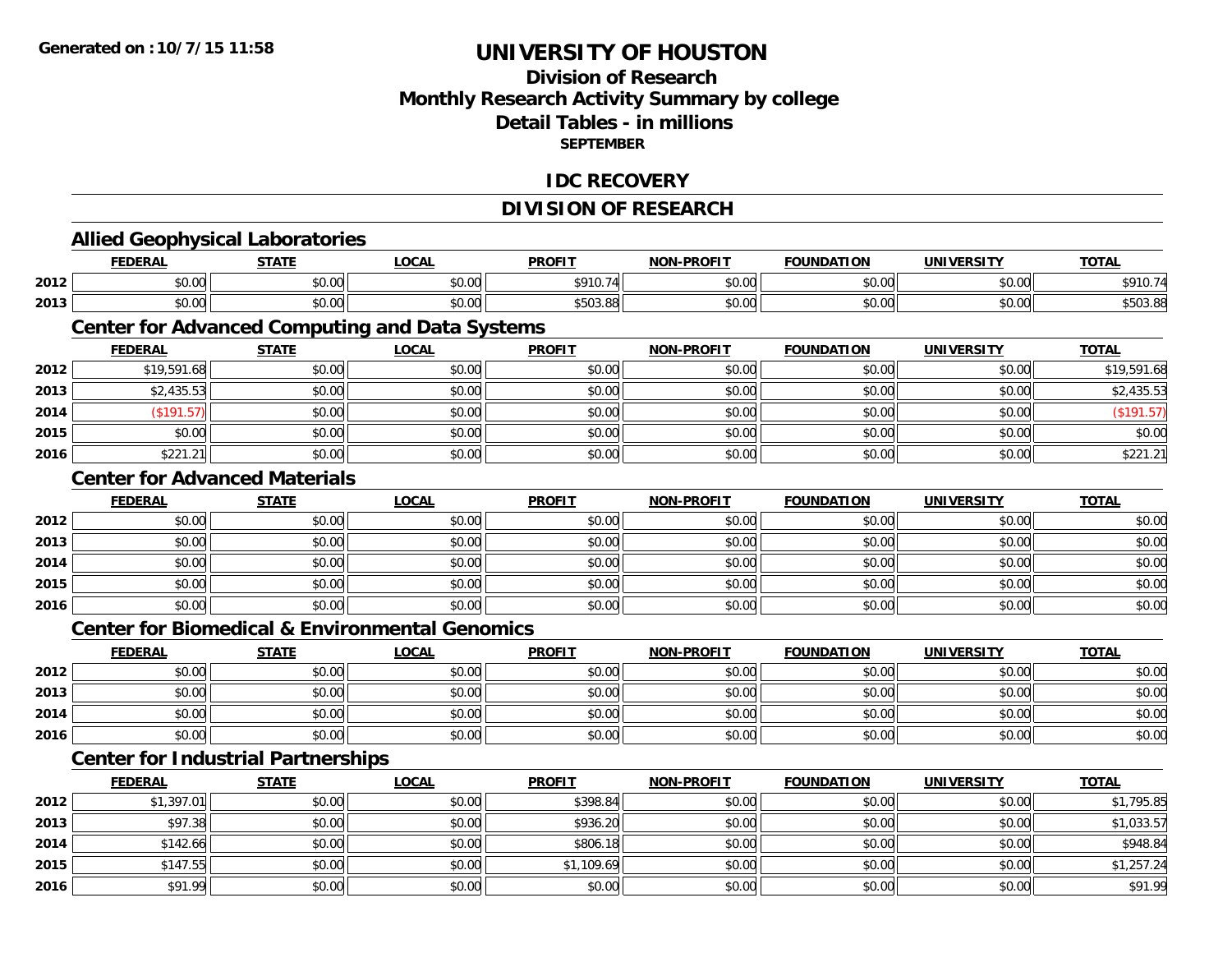# **Division of ResearchMonthly Research Activity Summary by college Detail Tables - in millions SEPTEMBER**

### **IDC RECOVERY**

# **DIVISION OF RESEARCH**

|              | <b>Division of Research</b>           |              |              |               |                   |                   |                   |              |
|--------------|---------------------------------------|--------------|--------------|---------------|-------------------|-------------------|-------------------|--------------|
|              | <b>FEDERAL</b>                        | <b>STATE</b> | <b>LOCAL</b> | <b>PROFIT</b> | <b>NON-PROFIT</b> | <b>FOUNDATION</b> | <b>UNIVERSITY</b> | <b>TOTAL</b> |
| 2013         | \$0.00                                | \$0.00       | \$0.00       | \$0.00        | \$0.00            | \$0.00            | \$0.00            | \$0.00       |
| 2014         | \$0.00                                | \$0.00       | \$0.00       | \$0.00        | \$0.00            | \$0.00            | \$0.00            | \$0.00       |
| 2015         | \$0.00                                | \$0.00       | \$0.00       | \$0.00        | \$0.00            | \$0.00            | \$0.00            | \$0.00       |
| 2016         | \$0.00                                | \$0.00       | \$0.00       | \$0.00        | \$0.00            | \$0.00            | \$0.00            | \$0.00       |
|              | <b>Office of Contracts and Grants</b> |              |              |               |                   |                   |                   |              |
|              | <b>FEDERAL</b>                        | <b>STATE</b> | <b>LOCAL</b> | <b>PROFIT</b> | <b>NON-PROFIT</b> | <b>FOUNDATION</b> | <b>UNIVERSITY</b> | <b>TOTAL</b> |
| 2012         | \$0.00                                | \$0.00       | \$0.00       | \$0.00        | \$0.00            | \$0.00            | \$0.00            | \$0.00       |
| 2013         | \$0.00                                | \$0.00       | \$0.00       | \$0.00        | \$0.00            | \$0.00            | \$0.00            | \$0.00       |
|              | <b>TcSUH</b>                          |              |              |               |                   |                   |                   |              |
|              | <b>FEDERAL</b>                        | <b>STATE</b> | <b>LOCAL</b> | <b>PROFIT</b> | <b>NON-PROFIT</b> | <b>FOUNDATION</b> | <b>UNIVERSITY</b> | <b>TOTAL</b> |
| 2012         | \$5,164.76                            | \$197.33     | \$0.00       | \$5,994.78    | \$0.00            | \$0.00            | \$0.00            | \$11,356.87  |
| 2013         | \$1,181.11                            | \$77.15      | \$0.00       | \$1,957.34    | \$0.00            | \$0.00            | \$0.00            | \$3,215.60   |
| 2014         | \$5,297.60                            | \$212.05     | \$0.00       | \$2,020.04    | \$0.00            | \$0.00            | \$0.00            | \$7,529.69   |
| 2015         | \$3,558.60                            | \$0.00       | \$0.00       | \$950.49      | \$0.00            | \$0.00            | \$0.00            | \$4,509.09   |
| 2016         | \$7,325.50                            | \$0.00       | \$0.00       | \$0.00        | \$0.00            | \$0.00            | \$0.00            | \$7,325.50   |
|              | <b>Texas Obesity Research Center</b>  |              |              |               |                   |                   |                   |              |
|              | <b>FEDERAL</b>                        | <b>STATE</b> | <b>LOCAL</b> | <b>PROFIT</b> | <b>NON-PROFIT</b> | <b>FOUNDATION</b> | <b>UNIVERSITY</b> | <b>TOTAL</b> |
| 2012         | \$0.00                                | \$0.00       | \$0.00       | \$0.00        | \$0.00            | \$0.00            | \$0.00            | \$0.00       |
| 2013         | \$0.00                                | \$0.00       | \$0.00       | \$0.00        | \$0.00            | \$0.00            | \$0.00            | \$0.00       |
| 2014         | \$0.00                                | \$0.00       | \$0.00       | \$0.00        | \$0.00            | \$0.00            | \$0.00            | \$0.00       |
| 2015         | \$0.00                                | \$0.00       | \$0.00       | \$0.00        | \$0.00            | \$0.00            | \$0.00            | \$0.00       |
| 2016         | \$0.00                                | \$0.00       | \$0.00       | \$0.00        | \$0.00            | \$0.00            | \$0.00            | \$0.00       |
|              | <b>TIMES</b>                          |              |              |               |                   |                   |                   |              |
|              | <b>FEDERAL</b>                        | <b>STATE</b> | <b>LOCAL</b> | <b>PROFIT</b> | <b>NON-PROFIT</b> | <b>FOUNDATION</b> | <b>UNIVERSITY</b> | <b>TOTAL</b> |
| 2012         | \$19,593.25                           | \$0.01       | \$0.00       | \$0.00        | \$0.00            | \$0.00            | \$0.00            | \$19,593.26  |
| 2013         | \$48,010.04                           | (\$99.10)    | \$0.00       | \$0.00        | \$0.00            | \$0.00            | \$0.00            | \$47,910.94  |
| 2014         | \$32,757.23                           | \$0.00       | \$0.00       | \$0.00        | \$0.00            | \$0.00            | \$0.00            | \$32,757.23  |
| 2015         | \$34,076.87                           | \$0.00       | \$0.00       | \$0.00        | \$0.00            | \$0.00            | \$0.00            | \$34,076.87  |
| 2016         | \$26,299.32                           | \$0.00       | \$0.00       | \$0.00        | \$0.00            | \$0.00            | \$0.00            | \$26,299.32  |
| <b>Total</b> | \$207,197.72                          | \$387.44     | \$0.00       | \$15,588.17   | \$0.00            | \$0.00            | \$0.00            | \$223,173.32 |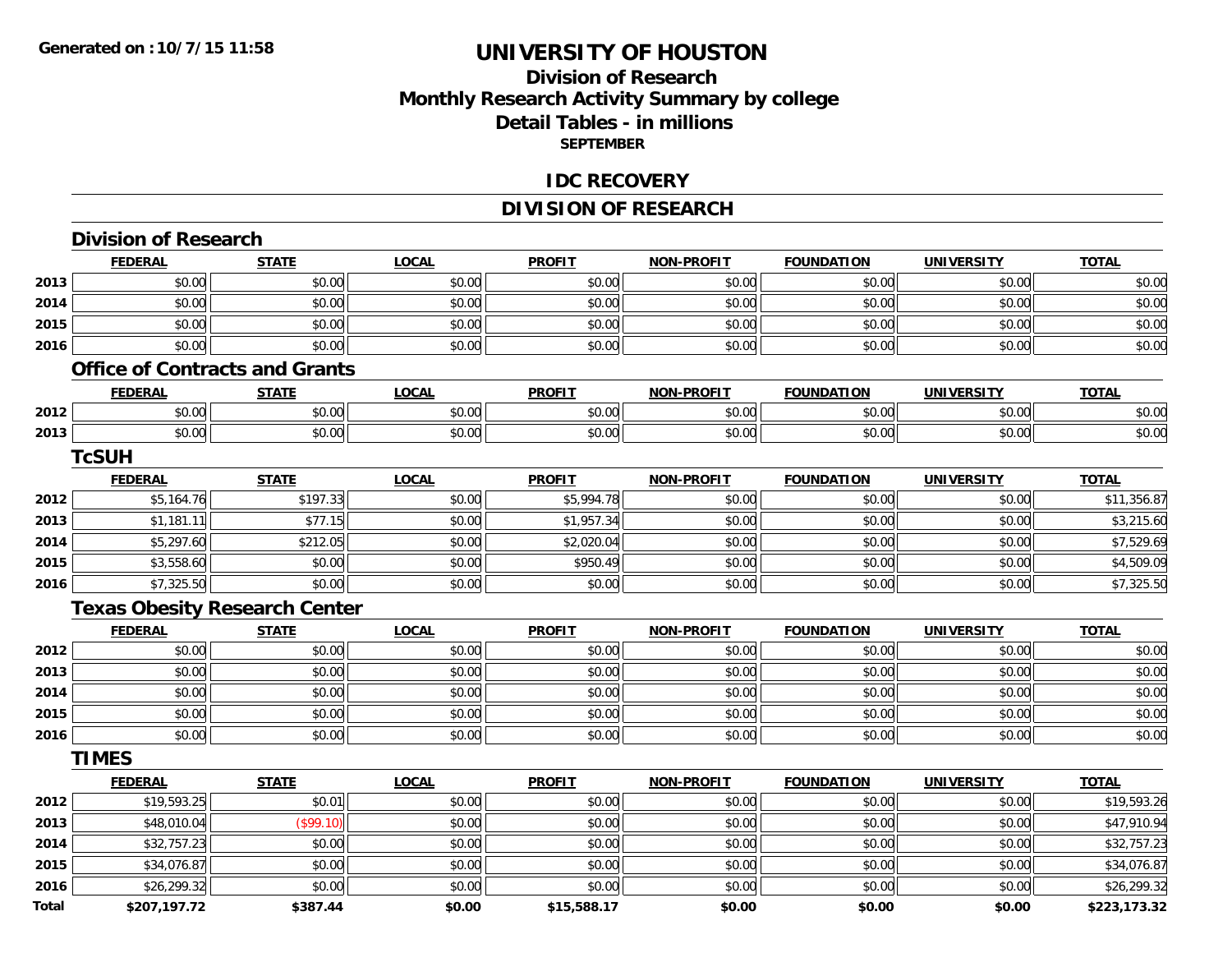# **Division of ResearchMonthly Research Activity Summary by college Detail Tables - in millionsSEPTEMBER**

### **IDC RECOVERY**

# **GRADUATE COLLEGE OF SOCIAL WORK**

# **Center for Drug and Social Policy Research**

|      | <b>FEDERAL</b> | <b>STATE</b> | <b>LOCAL</b> | <b>PROFIT</b> | <b>NON-PROFIT</b> | <b>FOUNDATION</b> | <b>UNIVERSITY</b> | <b>TOTAL</b> |
|------|----------------|--------------|--------------|---------------|-------------------|-------------------|-------------------|--------------|
| 2012 | \$1,125.91     | \$0.00       | \$0.00       | \$0.00        | \$0.00            | \$0.00            | \$0.00            | \$1,125.91   |
| 2013 | \$33.05        | \$0.00       | \$0.00       | \$0.00        | \$0.00            | \$0.00            | \$0.00            | \$33.05      |
| 2014 | \$0.00         | \$0.00       | \$0.00       | \$0.00        | \$0.00            | \$0.00            | \$0.00            | \$0.00       |
| 2015 | \$6,419.70     | \$0.00       | \$0.00       | \$0.00        | \$0.00            | \$0.00            | \$0.00            | \$6,419.70   |
| 2016 | \$5,620.19     | \$0.00       | \$0.00       | \$0.00        | \$0.00            | \$0.00            | \$0.00            | \$5,620.19   |

# **Center for Health Equities & Evaluation Research**

|      | <b>FEDERAL</b> | <b>STATE</b> | <b>LOCAL</b> | <b>PROFIT</b> | <b>NON-PROFIT</b> | <b>FOUNDATION</b> | <b>UNIVERSITY</b> | <b>TOTAL</b> |
|------|----------------|--------------|--------------|---------------|-------------------|-------------------|-------------------|--------------|
| 2012 | \$5,787.25     | \$0.00       | \$0.00       | \$0.00        | \$0.00            | \$0.00            | \$0.00            | \$5,787.25   |
| 2013 | \$2,580.56     | \$0.00       | \$0.00       | \$0.00        | \$0.00            | \$0.00            | \$0.00            | \$2,580.56   |
| 2014 | \$174.64       | \$0.00       | \$0.00       | \$0.00        | \$0.00            | \$0.00            | \$0.00            | \$174.64     |
| 2015 | \$887.08       | \$0.00       | \$0.00       | \$0.00        | \$0.00            | \$0.00            | \$0.00            | \$887.08     |
| 2016 | \$1,452.06     | \$0.00       | \$0.00       | \$0.00        | \$0.00            | \$0.00            | \$0.00            | \$1,452.06   |

# **Child & Family for Innovative Research**

|      | <b>FEDERAL</b> | <u>STATE</u> | <u>LOCAL</u> | <b>PROFIT</b> | <b>NON-PROFIT</b> | <b>FOUNDATION</b> | <b>UNIVERSITY</b> | <b>TOTAL</b> |
|------|----------------|--------------|--------------|---------------|-------------------|-------------------|-------------------|--------------|
| 2012 | \$18,222.43    | \$0.00       | \$0.00       | \$0.00        | \$0.00            | \$0.00            | \$0.00            | \$18,222.43  |
| 2013 | \$12,965.16    | \$0.00       | \$0.00       | \$65.84       | \$0.00            | \$0.00            | \$0.00            | \$13,031.00  |
| 2014 | \$5,807.88     | \$0.00       | \$0.00       | \$0.00        | \$0.00            | \$0.00            | \$0.00            | \$5,807.88   |
| 2015 | \$12,770.29    | \$436.87     | \$0.00       | \$0.00        | \$0.00            | \$19.66           | \$0.00            | \$13,226.82  |
| 2016 | \$8,899.53     | \$0.00       | \$0.00       | \$0.00        | \$0.00            | \$3,701.13        | \$0.00            | \$12,600.66  |

#### **Community Projects - Social Work**

|      | EENEDA<br>- IS 5         | 27.77               | $\sim$<br>.UUAI                              | <b>PROFIT</b>                          | -PROFIT<br>NON-         | <b>FOUNDATION</b>                        | <b>UNIVERSITY</b> | <b>TOTAL</b> |
|------|--------------------------|---------------------|----------------------------------------------|----------------------------------------|-------------------------|------------------------------------------|-------------------|--------------|
| 2012 | $\sim$ $\sim$<br>ิ ∪ ∪ ∪ | $\sim$ 00<br>טע, טע | $\sim$ $\sim$<br>vv.vv                       | $\sim$ $\sim$ $\sim$<br>JU.            | 0 <sup>n</sup><br>vv.vv | 0000<br>v.vv                             | \$0.00            | \$0.00       |
| 2013 | $\sim$ 00<br>vv.vv       | $\sim$ 00<br>טט.טע  | $\triangle$ $\triangle$ $\triangle$<br>pu.uu | $\overline{a}$ $\overline{a}$<br>JU.UU | 0000<br>JU.UU           | $\uparrow$ $\uparrow$ $\uparrow$<br>∪.∪∪ | \$0.00            | \$0.00       |

### **Dean, Social Work**

|      | <b>FEDERAL</b> | <b>STATE</b> | <b>LOCAL</b> | <b>PROFIT</b> | <b>NON-PROFIT</b> | <b>FOUNDATION</b> | <b>UNIVERSITY</b> | <b>TOTAL</b> |
|------|----------------|--------------|--------------|---------------|-------------------|-------------------|-------------------|--------------|
| 2012 | \$3,206.58     | \$0.00       | \$0.00       | \$0.00        | \$0.00            | \$0.00            | \$0.00            | \$3,206.58   |
| 2013 | (\$10.64)      | \$0.00       | \$0.00       | \$0.00        | \$0.00            | \$0.00            | \$0.00            | \$10.64      |
| 2014 | \$0.00         | \$0.00       | \$0.00       | \$0.00        | \$0.00            | \$0.00            | \$0.00            | \$0.00       |
| 2015 | \$0.00         | \$0.00       | \$0.00       | \$0.00        | \$0.00            | \$0.00            | \$0.00            | \$0.00       |
| 2016 | \$48.32        | \$0.00       | \$0.00       | \$0.00        | \$0.00            | \$0.00            | \$0.00            | \$48.32      |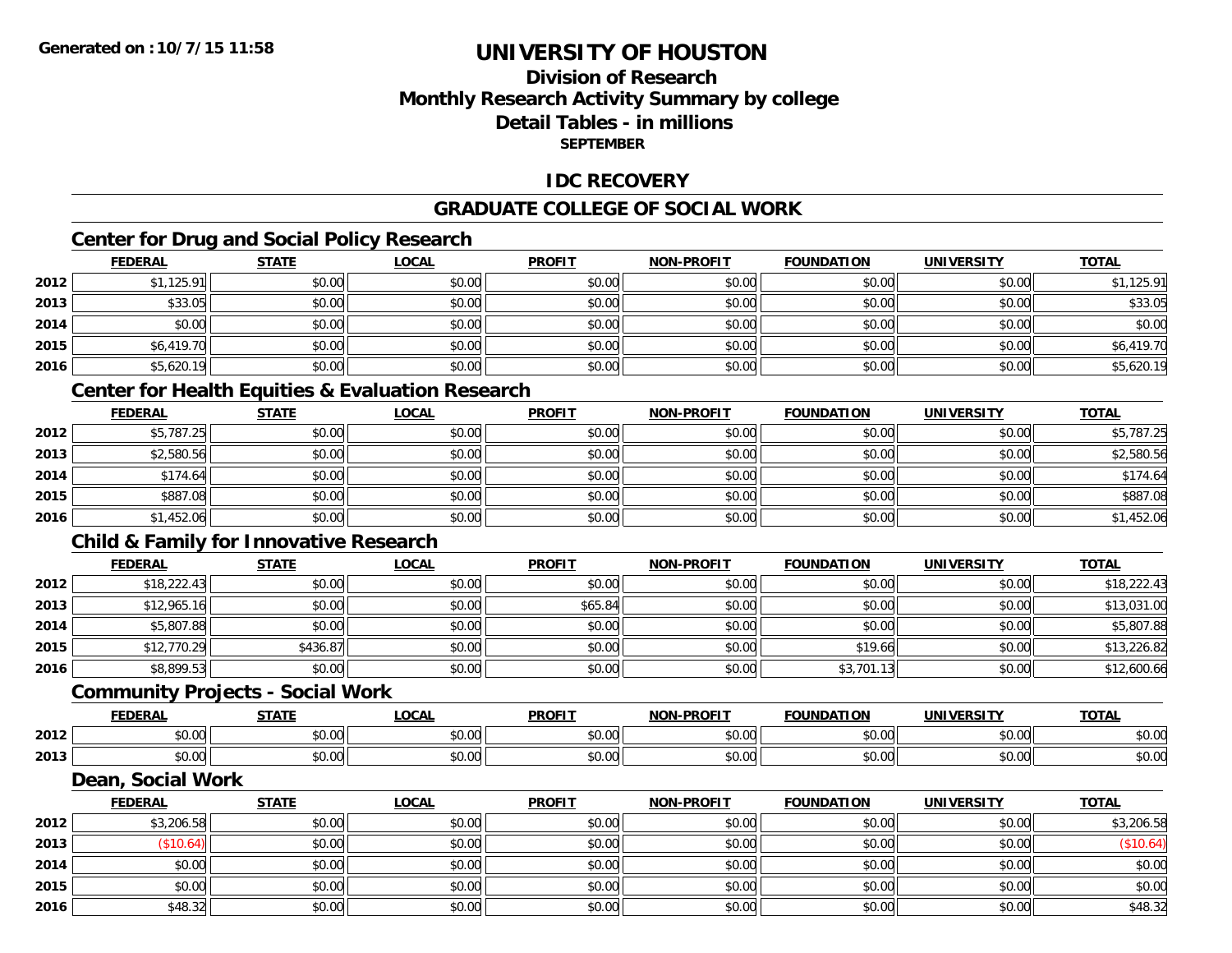# **Division of Research Monthly Research Activity Summary by college Detail Tables - in millions SEPTEMBER**

#### **IDC RECOVERY**

#### **GRADUATE COLLEGE OF SOCIAL WORK**

# **Office for Drug SPR**

|              | <b>FEDERAL</b> | <u>STATE</u> | <b>LOCAL</b> | <b>PROFIT</b> | <b>NON-PROFIT</b> | <b>FOUNDATION</b> | <b>UNIVERSITY</b> | <b>TOTAL</b> |
|--------------|----------------|--------------|--------------|---------------|-------------------|-------------------|-------------------|--------------|
| 2012         | \$0.00         | \$0.00       | \$0.00       | \$0.00        | \$0.00            | \$0.00            | \$0.00            | \$0.00       |
| 2013         | \$0.00         | \$0.00       | \$0.00       | \$0.00        | \$0.00            | \$0.00            | \$0.00            | \$0.00       |
| 2015         | \$0.00         | \$0.00       | \$0.00       | \$0.00        | \$0.00            | \$0.00            | \$0.00            | \$0.00       |
| <b>Total</b> | \$85,989.99    | \$436.87     | \$0.00       | \$65.84       | \$0.00            | \$3,720.79        | \$0.00            | \$90,213.49  |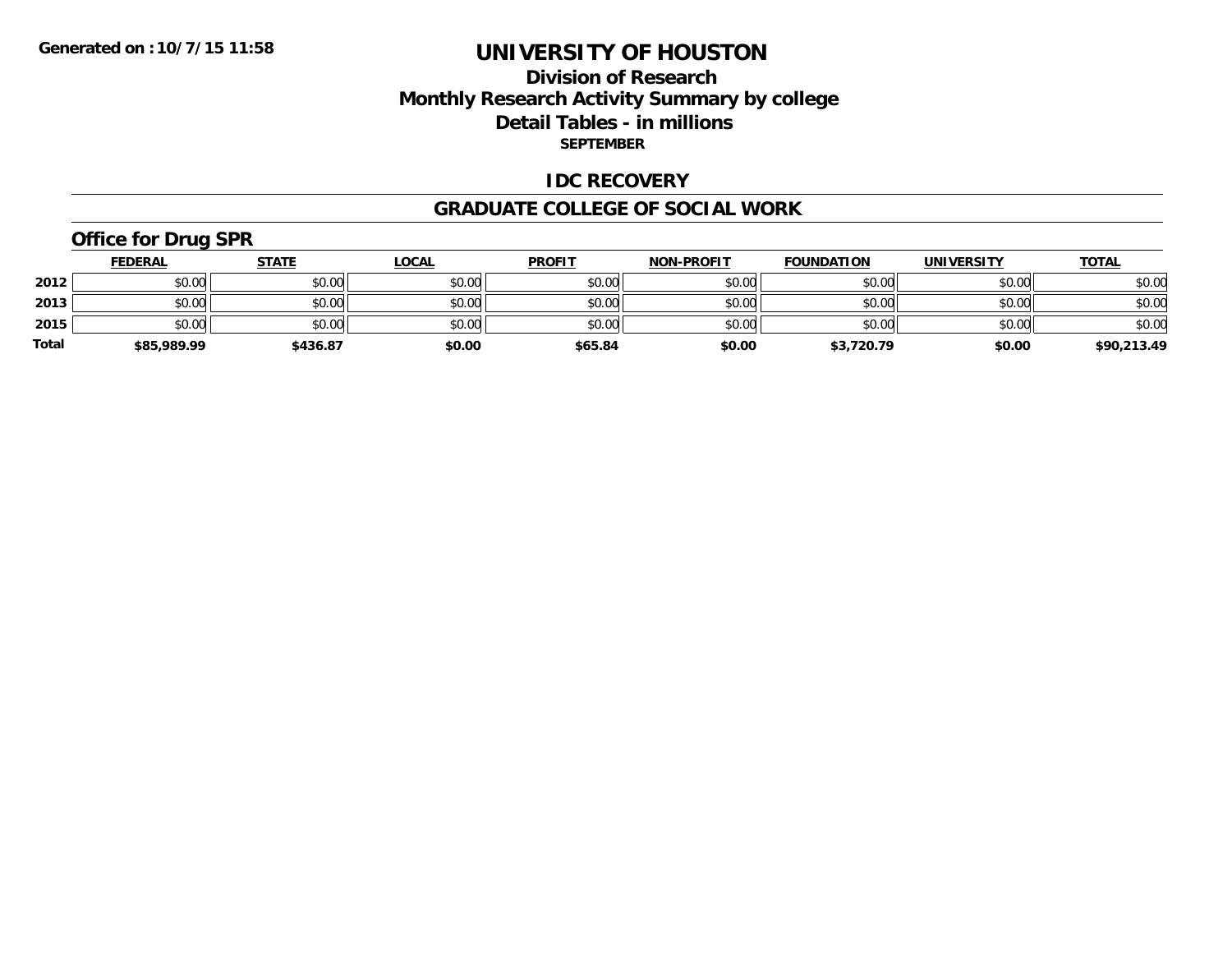# **Division of Research Monthly Research Activity Summary by college Detail Tables - in millions SEPTEMBER**

### **IDC RECOVERY**

#### **HILTON COLLEGE OF HOTEL AND RESTAURANT MANAGEMENT**

# **Hotel and Restaurant Management**

|       | <b>FEDERAL</b> | <b>STATE</b> | <u>LOCAL</u> | <b>PROFIT</b> | <b>NON-PROFIT</b> | <b>FOUNDATION</b> | <b>UNIVERSITY</b> | <b>TOTAL</b> |
|-------|----------------|--------------|--------------|---------------|-------------------|-------------------|-------------------|--------------|
| 2012  | \$397.43       | \$0.00       | \$0.00       | \$0.00        | \$0.00            | \$0.00            | \$0.00            | \$397.43     |
| 2013  | \$260.19       | \$804.38     | \$0.00       | \$0.00        | \$0.00            | \$0.00            | \$0.00            | \$1,064.57   |
| 2014  | \$2,687.95     | \$0.00       | \$0.00       | \$0.00        | \$0.00            | \$0.00            | \$0.00            | \$2,687.95   |
| 2015  | \$4,326.44     | \$0.00       | \$0.00       | \$0.00        | \$0.00            | \$0.00            | \$0.00            | \$4,326.44   |
| 2016  | \$8,697.65     | \$0.00       | \$0.00       | \$0.00        | \$0.00            | \$0.00            | \$0.00            | \$8,697.65   |
| Total | \$16,369.66    | \$804.38     | \$0.00       | \$0.00        | \$0.00            | \$0.00            | \$0.00            | \$17,174.04  |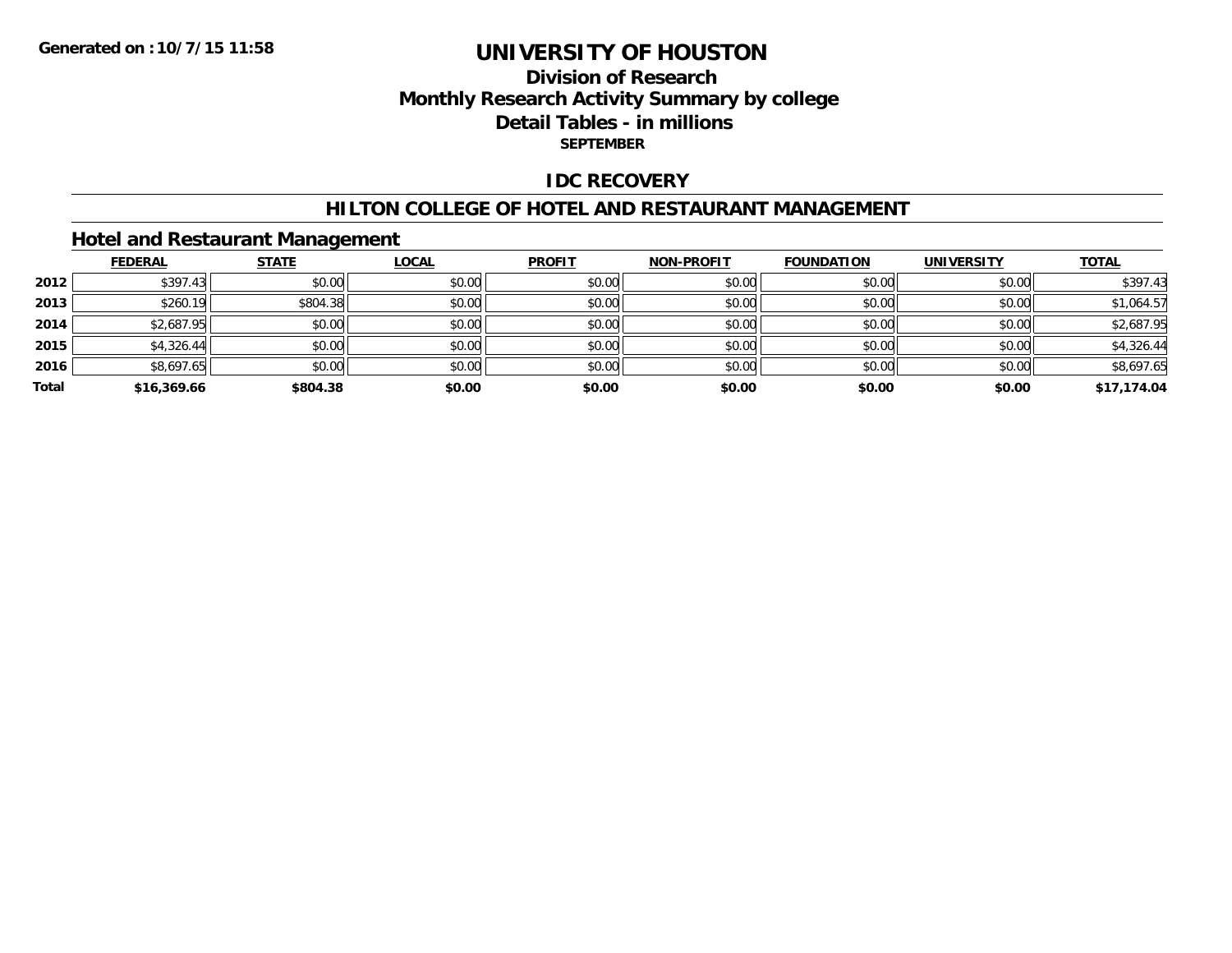## **Division of Research Monthly Research Activity Summary by college Detail Tables - in millions SEPTEMBER**

#### **IDC RECOVERY**

#### **HONORS COLLEGE**

# **Dean, Honors College**

|       | <b>FEDERAL</b> | <b>STATE</b> | <b>LOCAL</b> | <b>PROFIT</b> | <b>NON-PROFIT</b> | <b>FOUNDATION</b> | <b>UNIVERSITY</b> | <b>TOTAL</b> |
|-------|----------------|--------------|--------------|---------------|-------------------|-------------------|-------------------|--------------|
| 2012  | \$0.00         | \$0.00       | \$0.00       | \$0.00        | \$106.38          | \$0.00            | \$0.00            | \$106.38     |
| 2013  | \$595.47       | \$0.00       | \$0.00       | \$0.00        | \$1,918.06        | \$0.00            | \$0.00            | \$2,513.53   |
| 2014  | \$822.94       | \$0.00       | \$0.00       | \$0.00        | \$206.55          | \$6.60            | \$0.00            | \$1,036.09   |
| 2015  | \$0.00         | \$0.00       | \$0.00       | \$0.00        | \$0.00            | \$0.73            | \$0.00            | \$0.73       |
| 2016  | \$0.00         | \$0.00       | \$0.00       | \$0.00        | \$0.00            | \$6.28            | \$0.00            | \$6.28       |
| Total | \$1,418.41     | \$0.00       | \$0.00       | \$0.00        | \$2,230.99        | \$13.61           | \$0.00            | \$3,663.02   |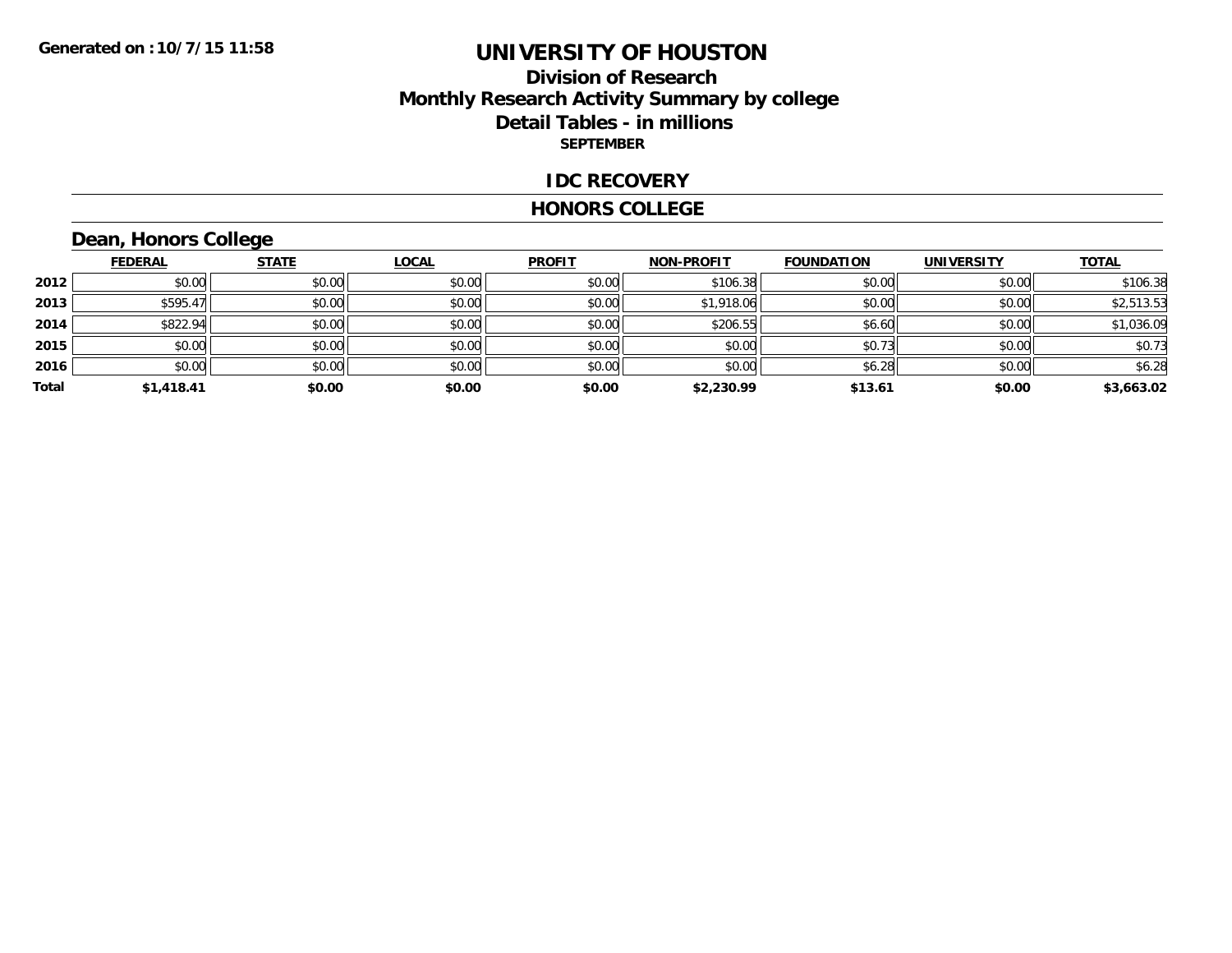# **Division of Research Monthly Research Activity Summary by college Detail Tables - in millions SEPTEMBER**

#### **IDC RECOVERY**

#### **LIBRARY**

# **Administration, Library**

|       | <b>FEDERAL</b>     | STATE  | LOCAL  | <b>PROFIT</b> | <b>NON-PROFIT</b> | <b>FOUNDATION</b> | <b>UNIVERSITY</b> | <u>TOTAL</u> |
|-------|--------------------|--------|--------|---------------|-------------------|-------------------|-------------------|--------------|
| 2012  | \$0.00             | \$0.00 | \$0.00 | \$0.00        | \$0.00            | \$0.00            | \$0.00            | \$0.00       |
| 2013  | $\sim$ 00<br>DU.UU | \$0.00 | \$0.00 | \$0.00        | \$0.00            | \$0.00            | \$0.00            | \$0.00       |
| Total | \$0.00             | \$0.00 | \$0.00 | \$0.00        | \$0.00            | \$0.00            | \$0.00            | \$0.00       |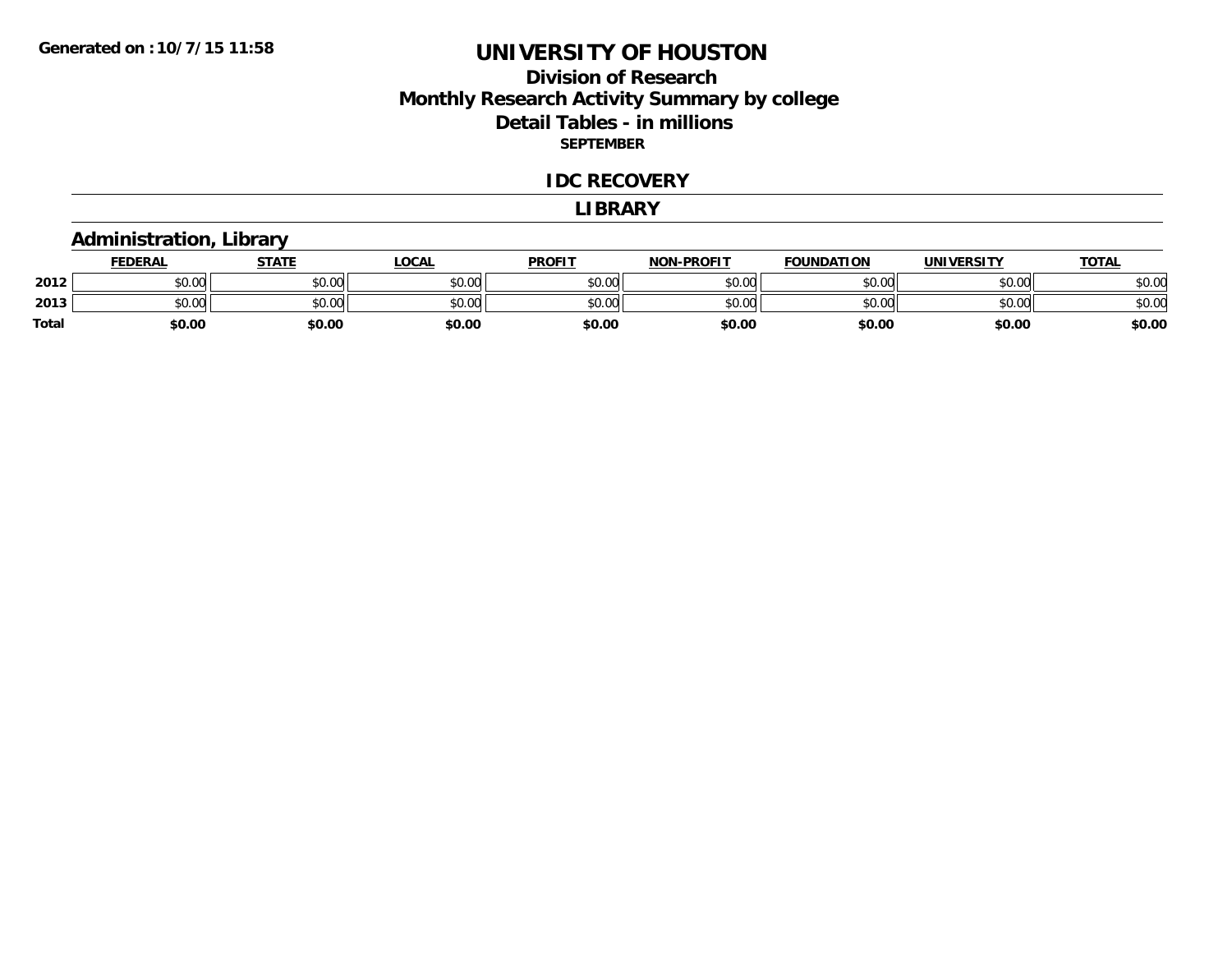# **Division of Research Monthly Research Activity Summary by college Detail Tables - in millions SEPTEMBER**

#### **IDC RECOVERY**

#### **PRESIDENT**

#### **Office of the President**

|       | <b>FEDERAL</b>     | <b>STATE</b> | LOCAL  | <b>PROFIT</b> | <b>NON-PROFIT</b> | <b>FOUNDATION</b> | <b>UNIVERSITY</b> | <u>TOTAL</u> |
|-------|--------------------|--------------|--------|---------------|-------------------|-------------------|-------------------|--------------|
| 2015  | ሐሴ ሰሰ<br>PU.UU     | \$0.00       | \$0.00 | \$0.00        | \$0.00            | \$0.00            | \$0.00            | \$0.00       |
| 2016  | $\sim$ 00<br>DU.UU | \$0.00       | \$0.00 | \$0.00        | \$0.00            | \$0.00            | \$0.00            | \$0.00       |
| Total | \$0.00             | \$0.00       | \$0.00 | \$0.00        | \$0.00            | \$0.00            | \$0.00            | \$0.00       |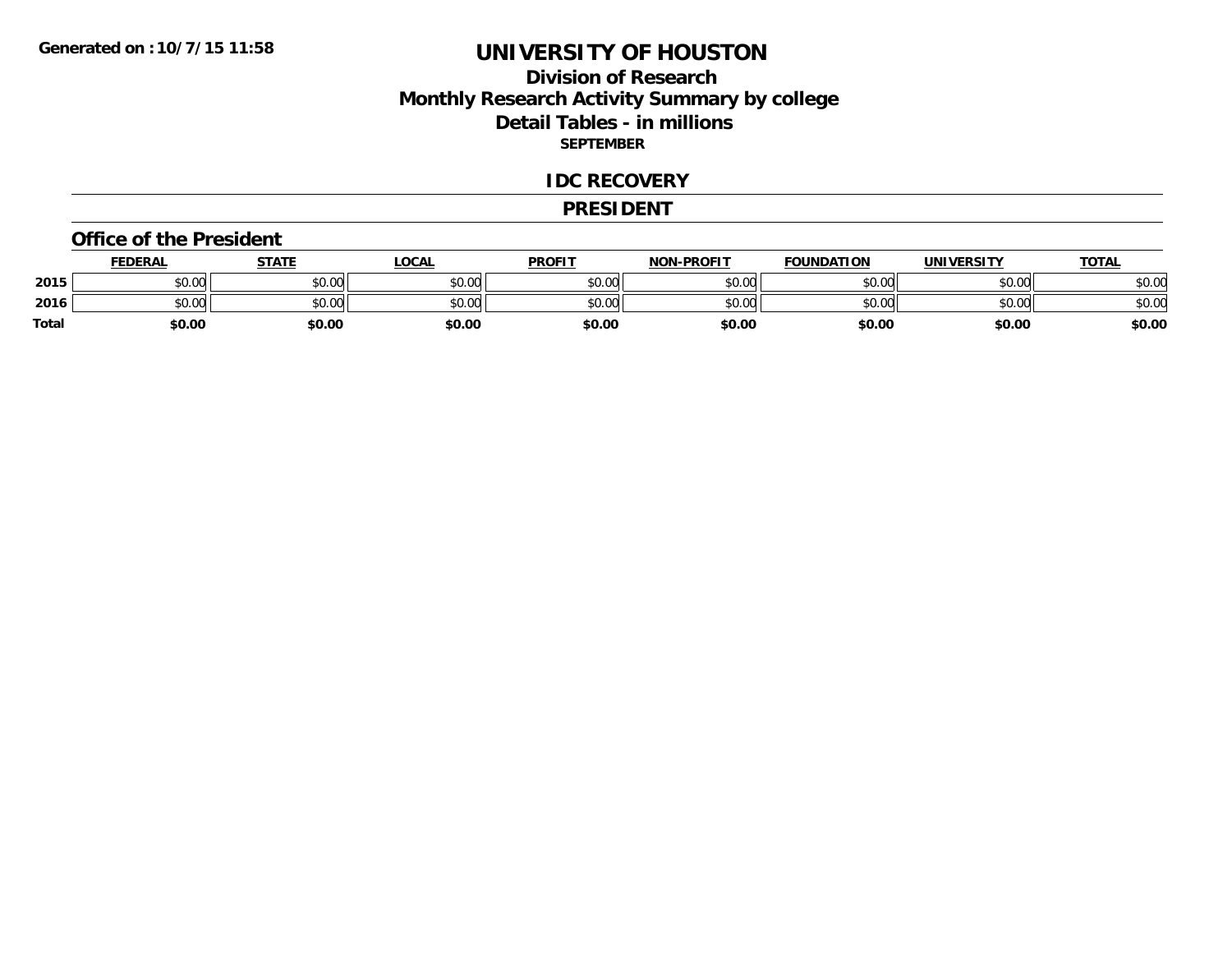# **Division of ResearchMonthly Research Activity Summary by college Detail Tables - in millions SEPTEMBER**

### **IDC RECOVERY**

#### **SENIOR V.P. FOR ACADEMIC AFFAIRS AND PROVOST**

|      | <b>Challenger Program</b>                   |              |                                                     |               |                   |                   |                   |              |
|------|---------------------------------------------|--------------|-----------------------------------------------------|---------------|-------------------|-------------------|-------------------|--------------|
|      | <b>FEDERAL</b>                              | <b>STATE</b> | <b>LOCAL</b>                                        | <b>PROFIT</b> | <b>NON-PROFIT</b> | <b>FOUNDATION</b> | <b>UNIVERSITY</b> | <b>TOTAL</b> |
| 2012 | \$0.00                                      | \$0.00       | \$0.00                                              | \$0.00        | \$0.00            | \$0.00            | \$0.00            | \$0.00       |
| 2013 | \$0.00                                      | \$0.00       | \$0.00                                              | \$0.00        | \$0.00            | \$0.00            | \$0.00            | \$0.00       |
| 2014 | \$0.00                                      | \$0.00       | \$0.00                                              | \$0.00        | \$0.00            | \$0.00            | \$0.00            | \$0.00       |
| 2015 | \$0.00                                      | \$0.00       | \$0.00                                              | \$0.00        | \$0.00            | \$0.00            | \$0.00            | \$0.00       |
| 2016 | \$0.00                                      | \$0.00       | \$0.00                                              | \$0.00        | \$0.00            | \$0.00            | \$0.00            | \$0.00       |
|      | <b>Learning Support Services</b>            |              |                                                     |               |                   |                   |                   |              |
|      | <b>FEDERAL</b>                              | <b>STATE</b> | <b>LOCAL</b>                                        | <b>PROFIT</b> | <b>NON-PROFIT</b> | <b>FOUNDATION</b> | <b>UNIVERSITY</b> | <b>TOTAL</b> |
| 2012 | \$0.00                                      | \$0.00       | \$0.00                                              | \$0.00        | \$0.00            | \$0.00            | \$0.00            | \$0.00       |
| 2013 | \$0.00                                      | \$0.00       | \$0.00                                              | \$0.00        | \$0.00            | \$0.00            | \$0.00            | \$0.00       |
|      |                                             |              | <b>Senior V.P. for Academic Affairs and Provost</b> |               |                   |                   |                   |              |
|      | <b>FEDERAL</b>                              | <b>STATE</b> | <b>LOCAL</b>                                        | <b>PROFIT</b> | <b>NON-PROFIT</b> | <b>FOUNDATION</b> | <b>UNIVERSITY</b> | <b>TOTAL</b> |
| 2015 | \$0.00                                      | \$0.00       | \$0.00                                              | \$0.00        | \$0.00            | \$0.00            | \$0.00            | \$0.00       |
| 2016 | \$0.00                                      | \$0.00       | \$0.00                                              | \$0.00        | \$0.00            | \$0.00            | \$0.00            | \$0.00       |
|      | <b>Student Support Services</b>             |              |                                                     |               |                   |                   |                   |              |
|      | <b>FEDERAL</b>                              | <b>STATE</b> | <b>LOCAL</b>                                        | <b>PROFIT</b> | <b>NON-PROFIT</b> | <b>FOUNDATION</b> | <b>UNIVERSITY</b> | <b>TOTAL</b> |
| 2015 | \$0.00                                      | \$0.00       | \$0.00                                              | \$0.00        | \$0.00            | \$0.00            | \$0.00            | \$0.00       |
|      | <b>UH Energy</b>                            |              |                                                     |               |                   |                   |                   |              |
|      | <b>FEDERAL</b>                              | <b>STATE</b> | <b>LOCAL</b>                                        | <b>PROFIT</b> | <b>NON-PROFIT</b> | <b>FOUNDATION</b> | <b>UNIVERSITY</b> | <b>TOTAL</b> |
| 2016 | \$0.00                                      | \$0.00       | \$0.00                                              | \$0.00        | \$0.00            | \$0.00            | \$0.00            | \$0.00       |
|      | <b>Undergraduate Student Success</b>        |              |                                                     |               |                   |                   |                   |              |
|      | <b>FEDERAL</b>                              | <b>STATE</b> | <b>LOCAL</b>                                        | <b>PROFIT</b> | <b>NON-PROFIT</b> | <b>FOUNDATION</b> | <b>UNIVERSITY</b> | <b>TOTAL</b> |
| 2014 | \$0.00                                      | \$0.00       | \$0.00                                              | \$0.00        | \$0.00            | \$0.00            | \$0.00            | \$0.00       |
| 2015 | \$0.00                                      | \$0.00       | \$0.00                                              | \$0.00        | \$0.00            | \$0.00            | \$0.00            | \$0.00       |
| 2016 | \$19.62                                     | \$0.00       | \$0.00                                              | \$0.00        | \$0.00            | \$0.00            | \$0.00            | \$19.62      |
|      | <b>Undergraduate Student Success Center</b> |              |                                                     |               |                   |                   |                   |              |
|      | <b>FEDERAL</b>                              | <b>STATE</b> | <b>LOCAL</b>                                        | <b>PROFIT</b> | <b>NON-PROFIT</b> | <b>FOUNDATION</b> | <b>UNIVERSITY</b> | <b>TOTAL</b> |
| 2012 | \$1,601.61                                  | \$209.51     | \$0.00                                              | \$0.00        | \$0.00            | \$0.00            | \$0.00            | \$1,811.12   |
| 2013 | \$1,549.43                                  | \$334.89     | \$0.00                                              | \$0.00        | \$0.00            | \$0.00            | \$0.00            | \$1,884.32   |
| 2014 | \$1,533.22                                  | \$624.97     | \$0.00                                              | \$0.00        | \$0.00            | \$0.00            | \$0.00            | \$2,158.19   |
| 2015 | \$2,630.59                                  | \$679.34     | \$0.00                                              | \$0.00        | \$0.00            | \$0.00            | \$0.00            | \$3,309.93   |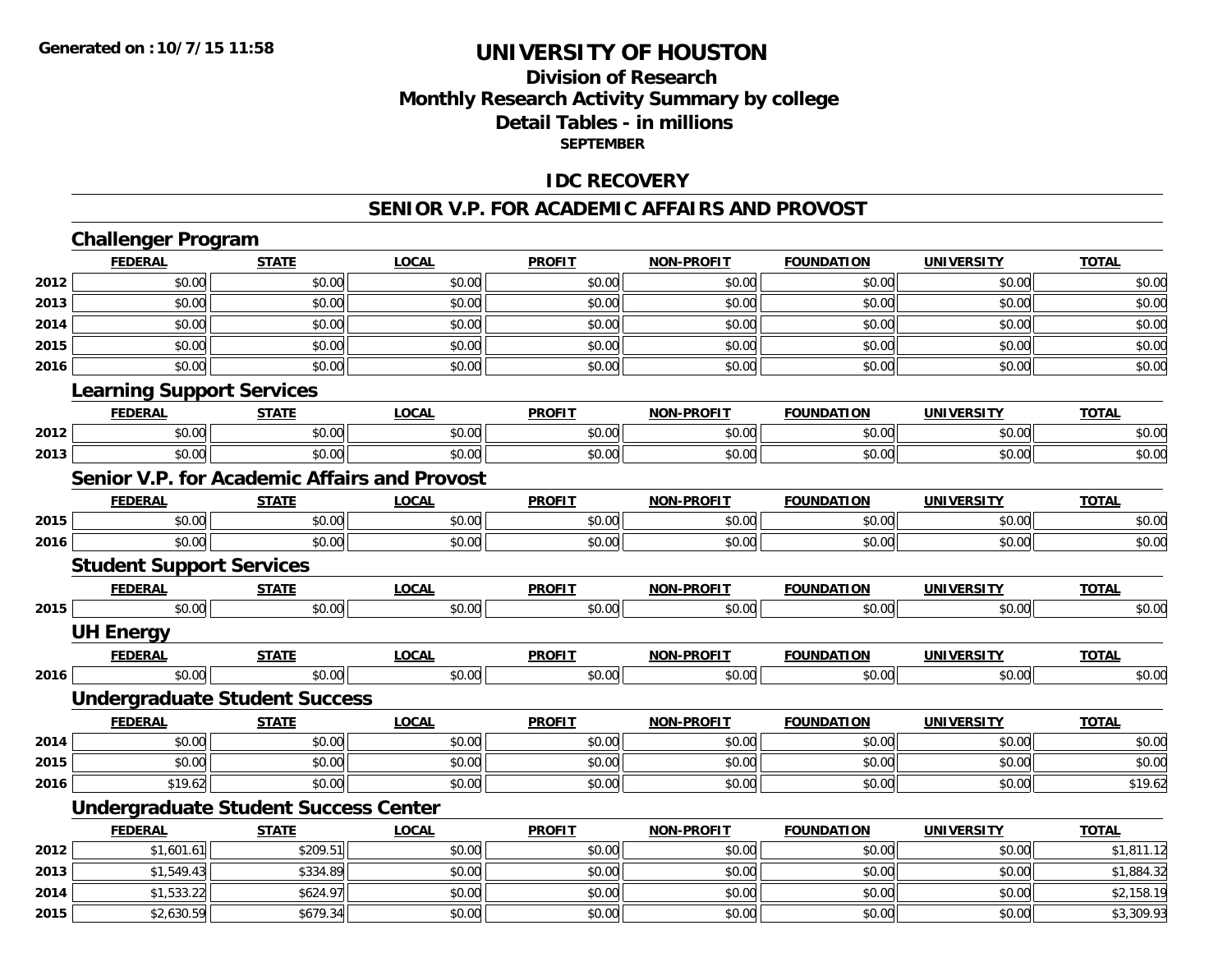# **Division of ResearchMonthly Research Activity Summary by college Detail Tables - in millions SEPTEMBER**

### **IDC RECOVERY**

#### **SENIOR V.P. FOR ACADEMIC AFFAIRS AND PROVOST**

### **Undergraduate Student Success Center**

|       | <b>FEDERAI</b> | <b>STATE</b><br>$\blacksquare$ | <b>LOCAL</b> | <b>PROFIT</b> | <b>NON-PROFIT</b> | <b>FOUNDATION</b>                | <b>UNIVERSITY</b> | <b>TOTAL</b> |
|-------|----------------|--------------------------------|--------------|---------------|-------------------|----------------------------------|-------------------|--------------|
| 2016  | 0000<br>PU.UU  |                                | \$0.00       | $\sim$ 00     | \$0.00            | $\circ$ $\circ$ $\circ$<br>DU.UU | \$0.00            |              |
| Total | , 334.4        | .844.94                        | \$0.00       | \$0.00        | \$0.00            | \$0.00                           | \$0.00            | 170.41       |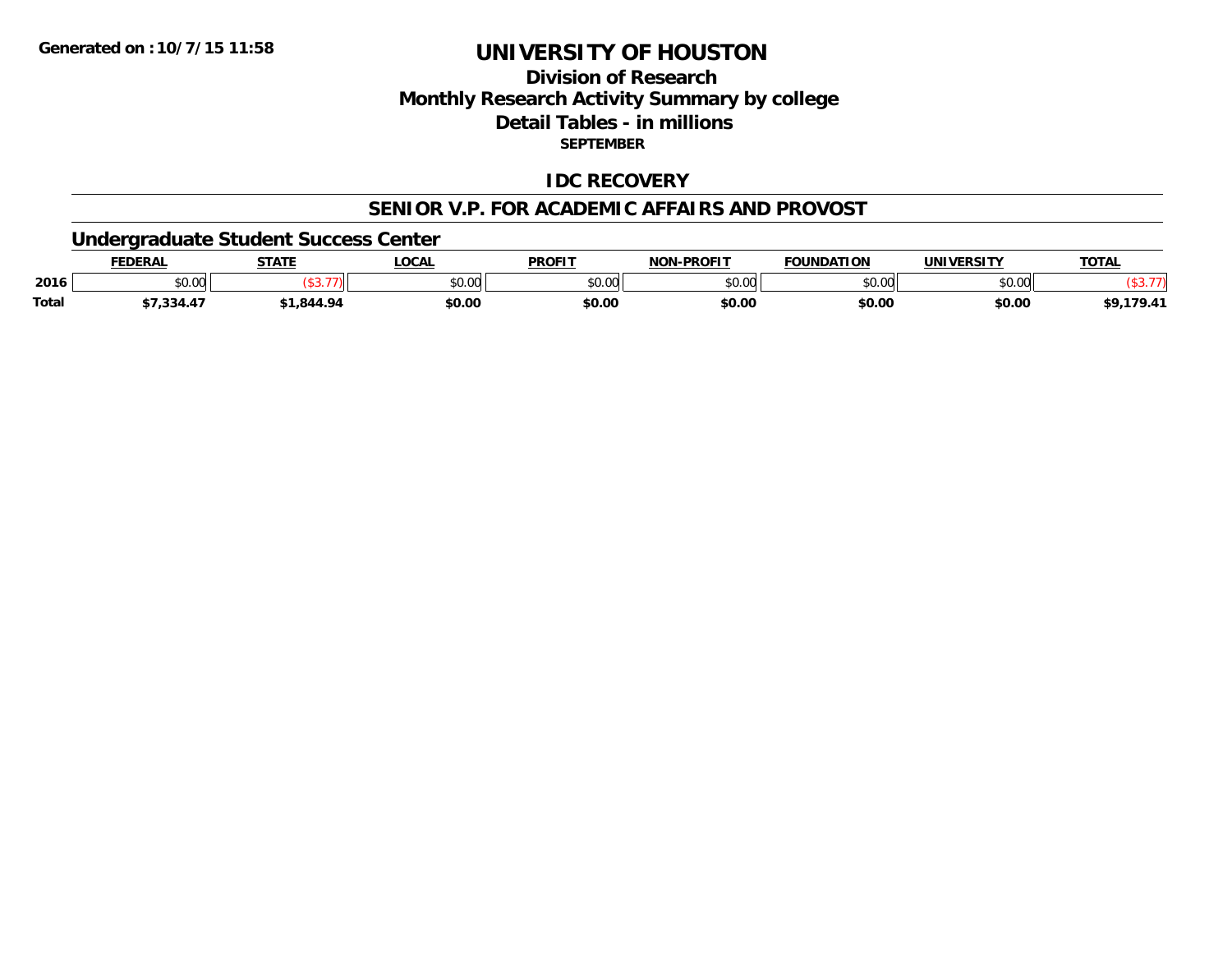# **Division of Research Monthly Research Activity Summary by college Detail Tables - in millions SEPTEMBER**

#### **IDC RECOVERY**

#### **UH LAW CENTER**

|       | Dean, Law      |              |              |               |                   |                   |                   |              |
|-------|----------------|--------------|--------------|---------------|-------------------|-------------------|-------------------|--------------|
|       | <b>FEDERAL</b> | <b>STATE</b> | <b>LOCAL</b> | <b>PROFIT</b> | <b>NON-PROFIT</b> | <b>FOUNDATION</b> | <b>UNIVERSITY</b> | <b>TOTAL</b> |
| 2013  | \$0.00         | \$0.00       | \$0.00       | \$0.00        | \$0.00            | \$0.00            | \$0.00            | \$0.00       |
|       | <b>Law-UH</b>  |              |              |               |                   |                   |                   |              |
|       | <b>FEDERAL</b> | <b>STATE</b> | <b>LOCAL</b> | <b>PROFIT</b> | <b>NON-PROFIT</b> | <b>FOUNDATION</b> | <b>UNIVERSITY</b> | <b>TOTAL</b> |
| 2012  | \$0.00         | \$0.00       | \$0.00       | \$0.00        | \$0.00            | ( \$147.51)       | \$0.00            | (\$147.51)   |
| 2013  | \$9,643.44     | \$0.00       | \$0.00       | \$0.00        | \$0.00            | \$0.00            | \$0.00            | \$9,643.44   |
| 2015  | \$0.00         | \$1,815.00   | \$0.00       | \$0.00        | \$0.00            | \$0.00            | \$0.00            | \$1,815.00   |
| 2016  | \$241.63       | \$3,030.00   | \$0.00       | \$0.00        | \$0.00            | \$32.59           | \$0.00            | \$3,304.22   |
| Total | \$9,885.07     | \$4,845.00   | \$0.00       | \$0.00        | \$0.00            | (\$114.92)        | \$0.00            | \$14,615.15  |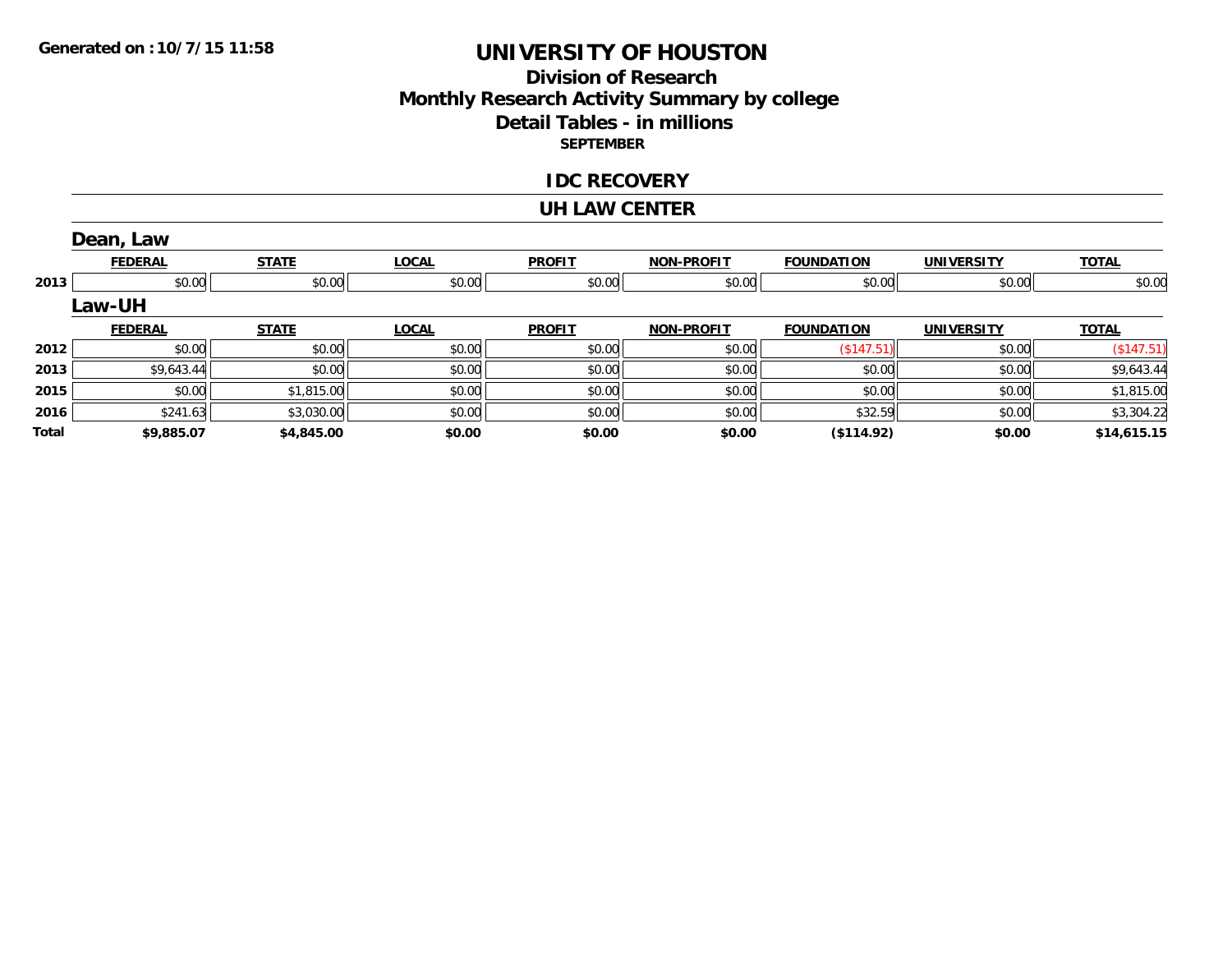# **Division of ResearchMonthly Research Activity Summary by college Detail Tables - in millions SEPTEMBER**

### **IDC RECOVERY**

#### **UKNOWN COLLEGE**

### **Unknown Department**

|      | <b>FEDERAL</b>                        | $   -$                 | <b>_OCAI</b> | <b>DDOFIT</b>            | <b>DRAFIT</b><br>יממ | וסו<br>IΊΔ             |                    | $T^{\prime}$<br>101r    |
|------|---------------------------------------|------------------------|--------------|--------------------------|----------------------|------------------------|--------------------|-------------------------|
| 2015 | $\sim$<br>ት ヘ<br>יש.ש                 | $\sim$ $\sim$<br>JU.UU | \$0.00       | $\epsilon$ n nr<br>JU.UV | $\sim$ 00<br>וטטוע   | $\sim$ $\sim$<br>טט.טע | 0.000<br>DU.UG     | $\sim$ $\sim$<br>50.UC  |
| 2016 | $\sim$ $\sim$<br>$\triangle$<br>JU.UU | $\sim$ $\sim$<br>JU.UU | \$0.00       | \$0.00                   | $\sim$ 00<br>וטטוע   | $\sim$ 00<br>JU.UU     | $\sim$ 00<br>JU.UU | $\sim$ $\sim$<br>\$U.UC |

# **Wrong Department - Please Dont Select It**

|              | <b>FEDERAL</b> | <b>STATE</b> | _OCAL  | <b>PROFIT</b>  | <b>NON-PROFIT</b> | <b>FOUNDATION</b> | UNIVERSITY | <u>TOTAL</u> |
|--------------|----------------|--------------|--------|----------------|-------------------|-------------------|------------|--------------|
| 2012         | 0000<br>JU.UU  | \$0.00       | \$0.00 | \$0.00         | \$0.00            | en uu<br>JU.UU    | \$0.00     | \$0.00       |
| 2014         | 0000<br>JU.UU  | \$0.00       | \$0.00 | ≮∩ ∩∩<br>JU.UU | \$0.00            | ሶስ ሰሰ             | \$0.00     | \$0.00       |
| <b>Total</b> | \$0.00         | \$0.00       | \$0.00 | \$0.00         | \$0.00            | \$0.00            | \$0.00     | \$0.00       |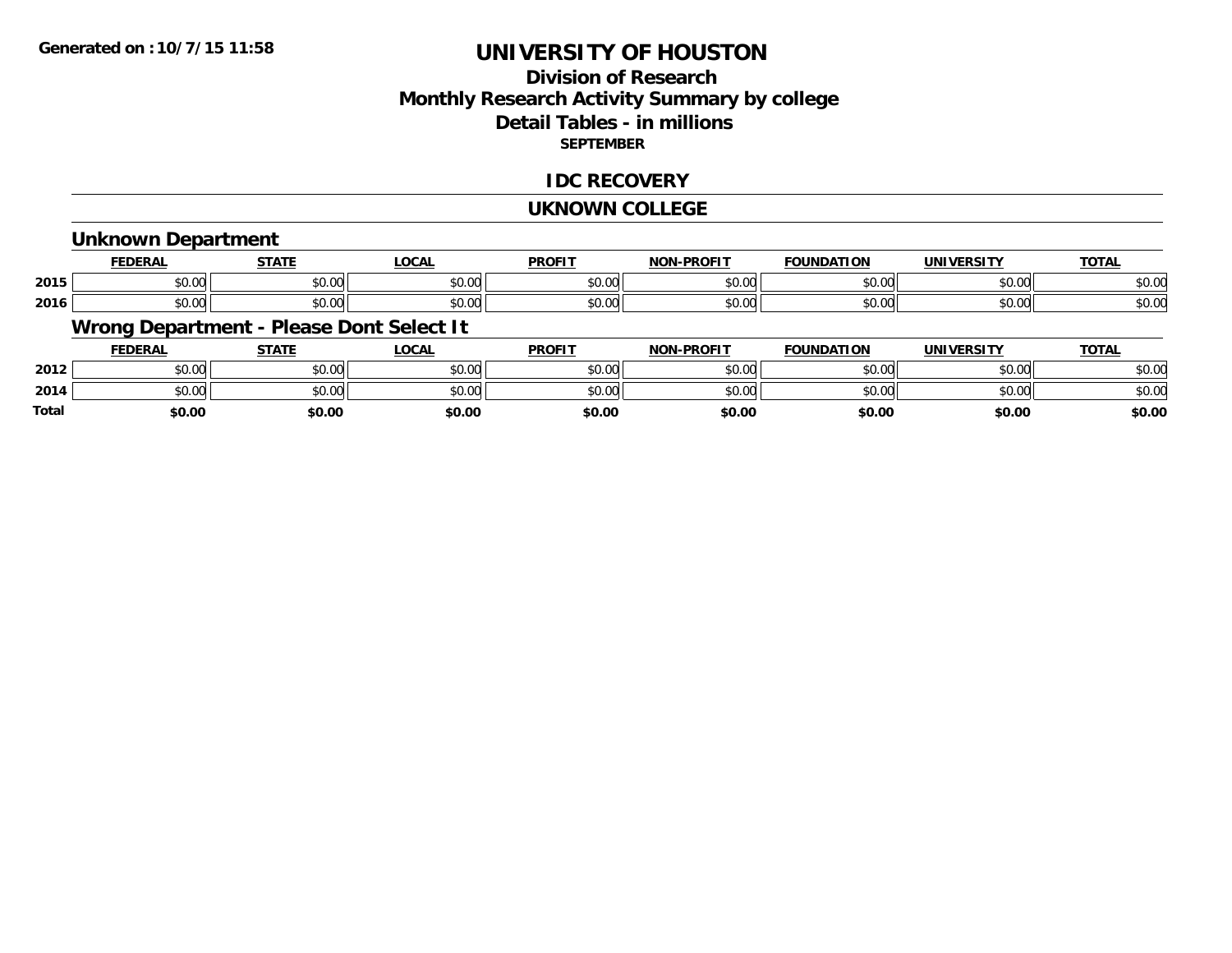# **Division of Research Monthly Research Activity Summary by college Detail Tables - in millions SEPTEMBER**

#### **IDC RECOVERY**

# **VICE PRESIDENT FOR ADMINISTRATION**

# **Physical Plant**

|              | <b>FEDERAL</b> | <b>STATE</b> | <u>LOCAL</u> | <b>PROFIT</b> | <b>NON-PROFIT</b> | <b>FOUNDATION</b> | <b>UNIVERSITY</b> | <b>TOTAL</b> |
|--------------|----------------|--------------|--------------|---------------|-------------------|-------------------|-------------------|--------------|
| 2014         | \$0.00         | \$0.00       | \$0.00       | \$0.00        | \$0.00            | \$0.00            | \$0.00            | \$0.00       |
| 2015         | \$0.00         | \$0.00       | \$0.00       | \$0.00        | \$0.00            | \$0.00            | \$0.00            | \$0.00       |
| 2016         | \$0.00         | \$0.00       | \$0.00       | \$0.00        | \$0.00            | \$0.00            | \$0.00            | \$0.00       |
| <b>Total</b> | \$0.00         | \$0.00       | \$0.00       | \$0.00        | \$0.00            | \$0.00            | \$0.00            | \$0.00       |